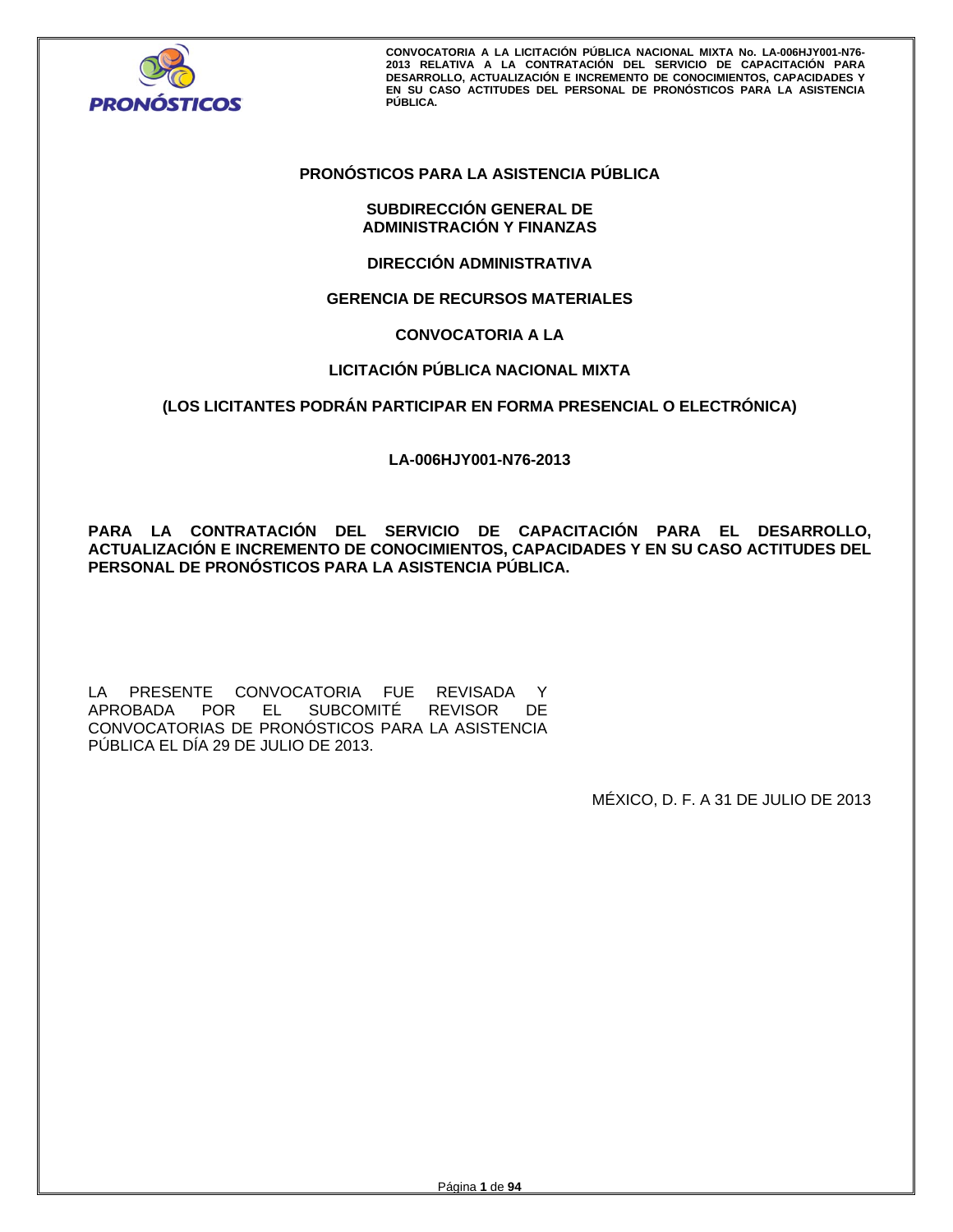

# **CONTENIDO**

| <b>GLOSARIO</b>                                                                      | 4                |
|--------------------------------------------------------------------------------------|------------------|
| PRESENTACIÓN                                                                         | 6                |
| 1. DATOS GENERALES O DE IDENTIFICACIÓN DE LA CONVOCATORIA                            | 6                |
| 1.1 CONVOCANTE                                                                       | 6                |
| 1.2 MEDIO Y CARÁCTER PARA LA PRESENTE CONVOCATORIA                                   | 6                |
| 1.3 NÚMERO DE IDENTIFICACIÓN DEL PROCEDIMIENTO                                       | 6                |
| 1.4 EJERCICIO FISCAL QUE ABARCARÁ LA CONTRATACIÓN QUE DERIVE DEL PRESENTE            | 6                |
|                                                                                      |                  |
| <b>PROCEDIMIENTO</b>                                                                 |                  |
| 1.5 IDIOMA                                                                           | 6                |
| 1.6 DISPONIBILIDAD PRESUPUESTARIA                                                    | 6                |
| 2. OBJETO Y ALCANCE DE LA CONVOCATORIA                                               | 6                |
| 2.1 DESCRIPCIÓN, UNIDAD DE MEDIDA Y CANTIDADES REQUERIDAS                            | 6                |
| 2.2 AGRUPAMIENTO DE PARTIDAS                                                         | 6                |
| 2.3 NORMAS                                                                           | $\overline{7}$   |
| 2.4 MÉTODO QUE SE UTILIZARÁ PARA REALIZAR LAS PRUEBAS                                | 7                |
| 2.5 CONTRATO ABIERTO                                                                 | $\overline{7}$   |
| 2.6 ABASTECIMIENTO SIMULTÁNEO                                                        | 7                |
|                                                                                      |                  |
| 2.7 CRITERIO DE EVALUACIÓN DE LAS PROPOSICIONES                                      | 7                |
| 2.8 MODELO DEL CONTRATO                                                              | 7                |
| 2.8.1 VIGENCIA DEL SERVICIO                                                          | $\overline{7}$   |
| 2.8.2 PARTIDA ÚNICA                                                                  | 7                |
| 2.8.3 DEDUCCIONES AL PAGO                                                            | $\overline{7}$   |
| 2.8.4 OBLIGACIÓN GARANTIZADA                                                         | 7                |
| 2.8.5 FIANZA GARANTÍA DE CUMPLIMIENTO                                                | 7                |
| 2.8.6 GARANTÍA DE RESPONSABILIDAD CIVIL                                              | $\,8\,$          |
| 3. FORMA Y TÉRMINOS QUE REGIRÁN LOS ACTOS DEL PROCEDIMIENTO DE LA LICITACIÓN         | $\overline{8}$   |
| 3.1 REDUCCIÓN DE PLAZOS                                                              |                  |
|                                                                                      | 8                |
| 3.2 CALENDARIO Y LUGAR DE LOS ACTOS                                                  | 8                |
| 3.3 RETIRO DE PROPOSICIONES                                                          | 9                |
| 3.4 PROPOSICIONES                                                                    | $\boldsymbol{9}$ |
| 3.5 ACREDITACIÓN DE EXISTENCIA LEGAL Y PERSONALIDAD JURÍDICA                         | 9                |
| 3.6 RÚBRICA DE LAS PROPOSICIONES RECIBIDAS                                           | 9                |
|                                                                                      |                  |
| 3.7 INDICACIONES RELATIVAS AL FALLO Y FIRMA DEL CONTRATO                             | 9                |
|                                                                                      | 10               |
| 4. REQUISITOS INDISPENSABLES QUE LOS LICITANTES DEBEN CUMPLIR PARA EVALUAR SU        |                  |
| PROPOSICIÓN Y CAUSAS DE DESECHAMIENTO                                                |                  |
| 4.1 DOCUMENTACIÓN DISTINTA (LEGAL-ADMINISTRATIVA) A LA PROPUESTA TÉCNICA Y ECONÓMICA | 10               |
| <b>4.2 PROPUESTA CONJUNTA</b>                                                        | 12               |
| 4.3 PROPUESTA TÉCNICA                                                                | 13               |
| 4.4 PROPUESTA ECONÓMICA                                                              | 13               |
| 4.5 MOTIVOS DE DESECHAMIENTO                                                         | 13               |
| 5. CRITERIOS QUE SE APLICARÁN PARA EVALUAR LAS PROPOSICIONES Y ADJUDICAR EL CONTRATO | 14               |
| 5.1 EVALUACIÓN DE LAS PROPUESTAS TÉCNICAS                                            | $\overline{14}$  |
| 5.2 EVALUACIÓN DE LA DOCUMENTACIÓN LEGAL Y ADMINISTRATIVA                            | 14               |
| 5.3 EVALUACIÓN DE LAS PROPUESTAS ECONÓMICAS                                          | 14               |
|                                                                                      |                  |
| 6. DOCUMENTOS Y DATOS QUE DEBEN PRESENTAR LOS LICITANTES                             | 15               |
| 7. DOMICILIO Y DIRECCIÓN ELECTRÓNICA DONDE PODRÁN PRESENTAR INCONFORMIDADES          | 15               |
| 8. FORMATOS                                                                          | 15               |
| 9. PLAZO Y LUGAR DE LA PRESTACIÓN DEL SERVICIO                                       | 16               |
| 9.1 CALIDAD                                                                          | 16               |
| 9.2 ADMINISTRACIÓN Y VERIFICACIÓN DEL CUMPLIMIENTO DEL CONTRATO                      | 16               |
| 9.3 CONDICIONES DE PAGO                                                              | 16               |
| 9.4 IMPUESTOS Y DERECHOS                                                             | 17               |
| 9.5 PATENTES Y MARCAS                                                                | 17               |
| 9.6 DEFECTOS Y VICIOS OCULTOS                                                        | 17               |
|                                                                                      | 17               |
| 9.7 DESARROLLO DE LOS EVENTOS DE LA LICITACIÓN                                       |                  |
| 9.7.1 SOLICITUDES DE ACLARACIÓN AL CONTENIDO DE LA CONVOCATORIA                      | 17               |
| 9.7.2 JUNTA PARA LA ACLARACIÓN DEL CONTENIDO DE LA CONVOCATORIA                      | 18               |
| 9.7.3 ACTO DE PRESENTACIÓN Y APERTURA DE PROPOSICIONES                               | 18               |
| 9.7.4 ACTO DE FALLO                                                                  | 19               |
| 9.8 SUSPENSIÓN TEMPORAL DE LA LICITACIÓN<br>9.9 CANCELACIÓN DE LA LICITACIÓN         | 19<br>20         |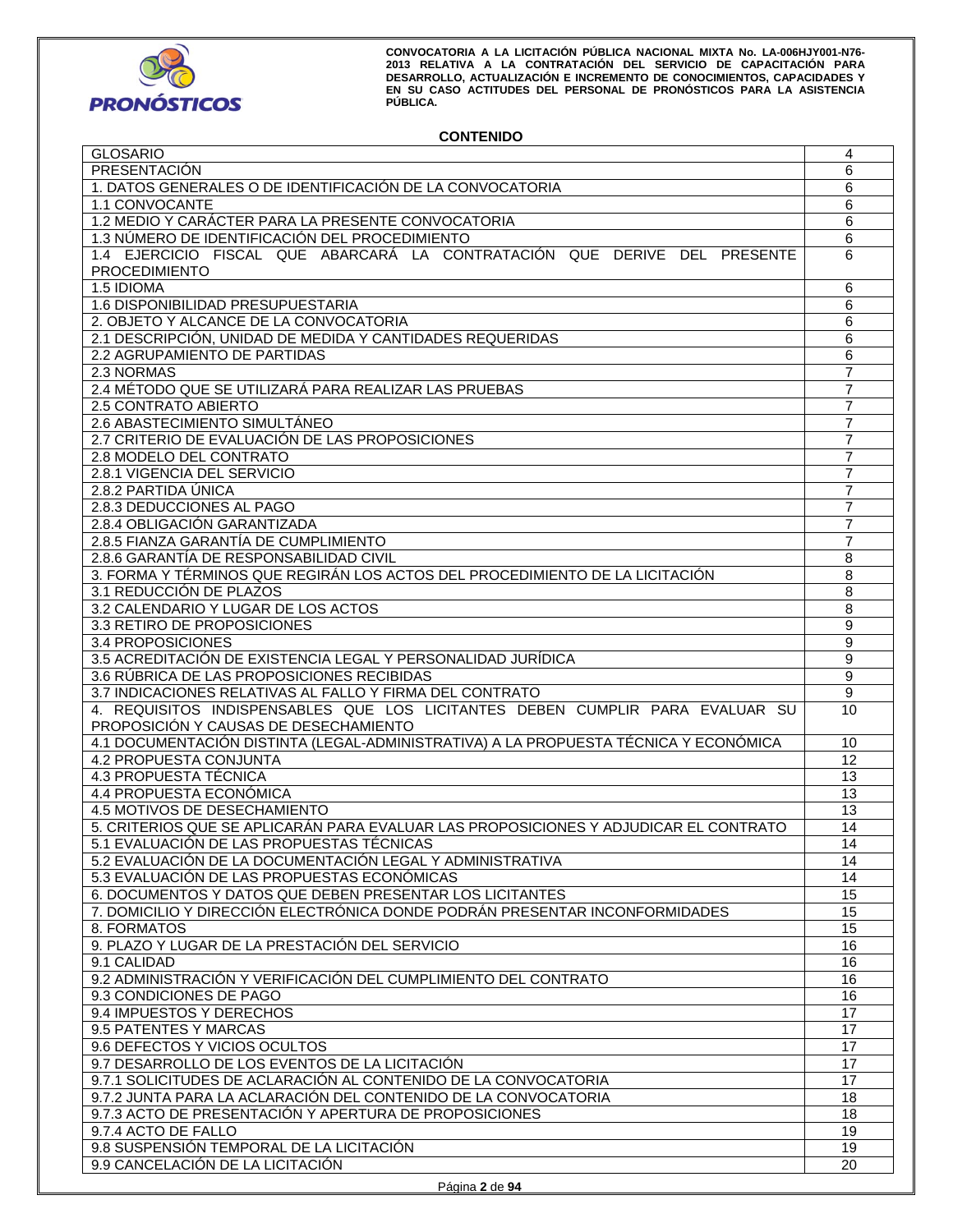

| 9.10 DECLARACIÓN DE LICITACIÓN DESIERTA                                               | 20              |
|---------------------------------------------------------------------------------------|-----------------|
| 9.11 MODIFICACIONES QUE PODRÁN EFECTUARSE                                             | 20              |
| 9.11.1 A LA CONVOCATORIA                                                              | 20              |
| 9.11.2 A LOS CONTRATOS                                                                | 20              |
| 9.12 INFRACCIONES Y SANCIONES                                                         | 20              |
| 9.13 PENA CONVENCIONAL                                                                | 20              |
| 9.14 RESCISIÓN DEL CONTRATO                                                           | 21              |
| 9.15 TERMINACIÓN ANTICIPADA DEL CONTRATO                                              | 22              |
| 9.16 SUSPENSIÓN DEL SERVICIO                                                          | 22              |
| 9.17 CONTROVERSIAS                                                                    | $\overline{22}$ |
| 9.18 NO NEGOCIACIÓN DE CONDICIONES                                                    | 22              |
| 9.19 SITUACIONES NO PREVISTAS EN LA CONVOCATORIA                                      | $\overline{23}$ |
| 9.20 TRANSPARENCIA Y COMBATE A LA CORRUPCIÓN                                          | $\overline{23}$ |
| 9.21 NOTA INFORMATIVA PARA PERSONAS DE PAÍSES MIEMBROS DE LA ORGANIZACIÓN PARA LA     | 23              |
| COOPERACIÓN Y EL DESARROLLO ECONÓMICO (OCDE)                                          |                 |
| 9.22 AFILIACIÓN A CADENAS PRODUCTIVAS                                                 | 23              |
| ANEXO 1 LISTA DE VERIFICACIÓN PARA REVISAR PROPOSICIONES                              | 24              |
| ANEXO 2 MANIFESTACIÓN DE INTERÉS                                                      | $\overline{30}$ |
| ANEXO 3 SOLICITUD DE ACLARACIÓN AL CONTENIDO DE LA CONVOCATORIA.                      | 31              |
| ANEXO 4 ESCRITO DE FACULTADES                                                         | 32              |
| ANEXO 5-A FORMATO PARA LA ACREDITACIÓN DE LA PERSONALIDAD JURÍDICA (PERSONAS          | 33              |
| <b>MORALES</b>                                                                        |                 |
| ANEXO 5-B FORMATO PARA LA ACREDITACIÓN DE LA PERSONALIDAD JURÍDICA (PERSONAS FÍSICAS) | 34              |
| ANEXO 6 ESCRITO DE NACIONALIDAD                                                       | 35              |
| ANEXO 6-A ESCRITO DE ORIGEN DEL SERVICIO                                              | $\overline{36}$ |
| ANEXO 7 ESCRITO BAJO PROTESTA DE DECIR VERDAD DE NO ENCONTRARSE EN ALGUNO DE LOS      | 37              |
| SUPUESTOS DE LOS ARTÍCULOS 50 Y 60 DE LA LEY                                          |                 |
| ANEXO 8 CORREO ELECTRÓNICO                                                            | 38              |
| ANEXO 9 ESCRITO DE INTEGRIDAD                                                         | 39              |
| ANEXO 10-A ESTRATIFICACIÓN DE MICRO, PEQUEÑA O MEDIANA EMPRESA (MIPYMES)              | 40              |
| ANEXO 10-B EN CASO DE NO SER MIPYME                                                   | 41              |
| ANEXO 11 DOMICILIO PARA RECIBIR NOTIFICACIONES                                        | $\overline{42}$ |
| ANEXO 12 ACEPTACIÓN DE LA CONVOCATORIA                                                | 43              |
| ANEXO 13 ANEXO TÉCNICO                                                                | 44              |
| ANEXO 13-A METODOLOGÍA PARA EVALUAR LAS PROPUESTAS TÉCNICAS                           | 63              |
| ANEXO 14 MODELO DE LA PROPUESTA ECONÓMICA                                             | 73              |
| ANEXO 15-A ENCUESTA DE TRANSPARENCIA JUNTA DE ACLARACIONES                            | $\overline{75}$ |
| ANEXO 15-B ENCUESTA DE TRANSPARENCIA PRESENTACIÓN Y APERTURA DE PROPOSICIONES         | $\overline{76}$ |
| ANEXO 15-C ENCUESTA DE TRANSPARENCIA FALLO                                            | 77              |
| ANEXO 16 MODELO DE CONTRATO                                                           | 78              |
| ANEXO 17 MODELO DE FIANZA GARANTÍA DE CUMPLIMIENTO                                    | 88              |
| ANEXO 18 NOTA INFORMATIVA PARA PERSONAS DE PAÍSES MIEMBROS DE LA ORGANIZACIÓN PARA    | 89              |
| LA COOPERACIÓN Y EL DESARROLLO ECONÓMICO (OCDE)                                       |                 |
| ANEXO 19 PROGRAMA DE CADENAS PRODUCTIVAS                                              | 91              |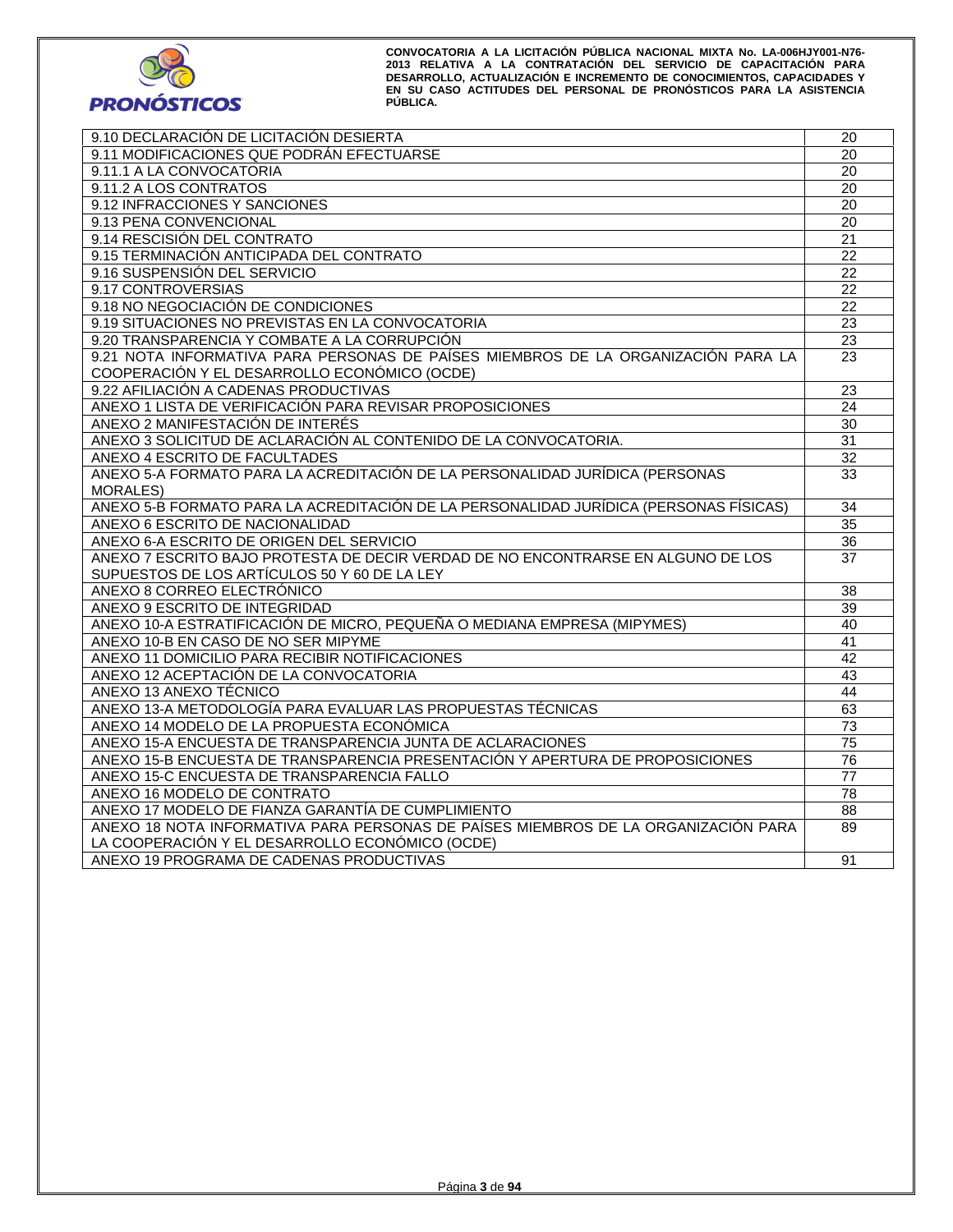

# **GLOSARIO**

PARA EFECTOS DE ESTA CONVOCATORIA, SE ENTENDERÁ POR:

| <b>CONTRATO:</b>                                   | OBLIGACIONES, Y A TRAVÉS DEL CUAL SE FORMALIZA LA ADQUISICIÓN O<br>ARRENDAMIENTO DE BIENES MUEBLES O LA PRESTACIÓN DE SERVICIOS.<br>EL DOCUMENTO QUE CONTIENE LOS REQUISITOS DE CARÁCTER LEGAL.<br>TÉCNICO Y ECONÓMICO CON RESPECTO DE LOS BIENES O SERVICIOS OBJETO                                                                                                                                                                                                                                                                                                                                                                                                                                                                                                                                                                                  |
|----------------------------------------------------|-------------------------------------------------------------------------------------------------------------------------------------------------------------------------------------------------------------------------------------------------------------------------------------------------------------------------------------------------------------------------------------------------------------------------------------------------------------------------------------------------------------------------------------------------------------------------------------------------------------------------------------------------------------------------------------------------------------------------------------------------------------------------------------------------------------------------------------------------------|
|                                                    |                                                                                                                                                                                                                                                                                                                                                                                                                                                                                                                                                                                                                                                                                                                                                                                                                                                       |
|                                                    | EL ACUERDO DE VOLUNTADES PARA CREAR O TRANSFERIR DERECHOS Y                                                                                                                                                                                                                                                                                                                                                                                                                                                                                                                                                                                                                                                                                                                                                                                           |
| <b>COMPRANET:</b>                                  | EL SISTEMA ELECTRÓNICO DE INFORMACIÓN PÚBLICA GUBERNAMENTAL SOBRE<br>ADQUISICIONES, ARRENDAMIENTOS Y SERVICIOS, INTEGRADO ENTRE OTRA<br>INFORMACIÓN, POR LOS PROGRAMAS ANUALES EN LA MATERIA, DE LAS<br>DEPENDENCIAS Y ENTIDADES; EL REGISTRO ÚNICO DE PROVEEDORES; EL<br>PADRÓN DE TESTIGOS SOCIALES; EL REGISTRO DE PROVEEDORES<br>SANCIONADOS; LAS CONVOCATORIAS A LA LICITACIÓN Y SUS MODIFICACIONES;<br>LAS INVITACIONES A CUANDO MENOS TRES PERSONAS; LAS ACTAS DE LAS<br>JUNTAS DE ACLARACIONES, DEL ACTO DE PRESENTACIÓN Y APERTURA DE<br>PROPOSICIONES Y DE FALLO; LOS TESTIMONIOS DE LOS TESTIGOS SOCIALES;<br>LOS DATOS DE LOS CONTRATOS Y LOS CONVENIOS MODIFICATORIOS; LAS<br>ADJUDICACIONES DIRECTAS; LAS RESOLUCIONES DE LA INSTANCIA DE<br>INCONFORMIDAD QUE HAYAN CAUSADO ESTADO, Y LAS NOTIFICACIONES Y<br>AVISOS CORRESPONDIENTES. |
| <b>CÓDIGO:</b>                                     | EL CÓDIGO FISCAL DE LA FEDERACIÓN.                                                                                                                                                                                                                                                                                                                                                                                                                                                                                                                                                                                                                                                                                                                                                                                                                    |
| <b>CONVOCANTE:</b>                                 | PRONÓSTICOS PARA LA ASISTENCIA PÚBLICA A TRAVÉS DE LA SUBDIRECCIÓN<br>GENERAL DE ADMINISTRACIÓN Y FINANZAS, POR CONDUCTO DE LA GERENCIA<br>DE RECURSOS MATERIALES DE LA DIRECCIÓN ADMINISTRATIVA.                                                                                                                                                                                                                                                                                                                                                                                                                                                                                                                                                                                                                                                     |
| ÁREA TÉCNICA:                                      | GERENCIA DE RECURSOS HUMANOS.                                                                                                                                                                                                                                                                                                                                                                                                                                                                                                                                                                                                                                                                                                                                                                                                                         |
| <b>ÁREA REQUIRENTE:</b>                            | <b>GERENCIA DE RECURSOS HUMANOS.</b>                                                                                                                                                                                                                                                                                                                                                                                                                                                                                                                                                                                                                                                                                                                                                                                                                  |
| <b>AREA CONTRATANTE:</b>                           | SUBDIRECCIÓN GENERAL DE ADMINISTRACIÓN Y FINANZAS, POR CONDUCTO DE<br>LA GERENCIA DE RECURSOS MATERIALES DE LA DIRECCIÓN ADMINISTRATIVA.                                                                                                                                                                                                                                                                                                                                                                                                                                                                                                                                                                                                                                                                                                              |
| <b>ÁREA ADMINISTRADORA</b><br><b>DEL CONTRATO:</b> | GERENCIA DE RECURSOS HUMANOS DE PRONÓSTICOS, LIC. ROBERTO<br>SANDOVAL RÍOS, O QUIEN LO SUSTITUYA EN EL CARGO.                                                                                                                                                                                                                                                                                                                                                                                                                                                                                                                                                                                                                                                                                                                                         |
| <b>ANEXO TÉCNICO:</b>                              | DOCUMENTO MEDIANTE EL CUAL EL ÁREA REQUIRENTE DESCRIBE<br>DETALLADAMENTE LAS CARACTERÍSTICAS DEL SERVICIO.                                                                                                                                                                                                                                                                                                                                                                                                                                                                                                                                                                                                                                                                                                                                            |
| <b>ACUERDO:</b>                                    | PARA LA UTILIZACIÓN DEL SISTEMA ELECTRÓNICO DE INFORMACIÓN PÚBLICA<br>GUBERNAMENTAL DENOMINADO COMPRANET (PUBLICADO EN EL D.O.F. 28 DE<br><b>JUNIO DE 2011)</b>                                                                                                                                                                                                                                                                                                                                                                                                                                                                                                                                                                                                                                                                                       |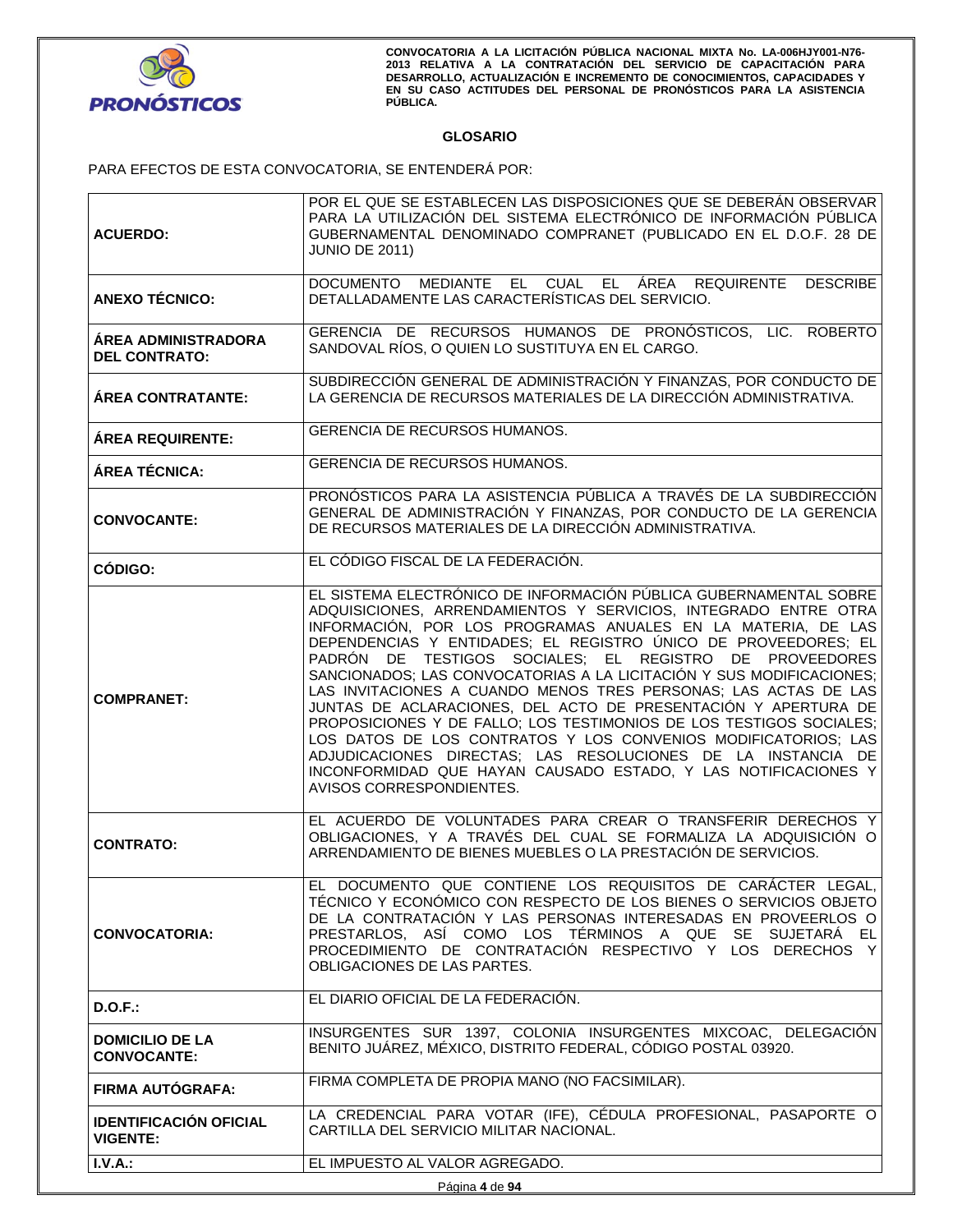

| LEY:                                                                                                                                                                        | LA LEY DE ADQUISICIONES, ARRENDAMIENTOS Y SERVICIOS DEL SECTOR<br>PUBLICO, VIGENTE.                                                                                                                                           |  |  |
|-----------------------------------------------------------------------------------------------------------------------------------------------------------------------------|-------------------------------------------------------------------------------------------------------------------------------------------------------------------------------------------------------------------------------|--|--|
| <b>LICITANTE:</b>                                                                                                                                                           | LA PERSONA QUE PARTICIPA EN ESTE PROCEDIMIENTO DE LICITACIÓN.                                                                                                                                                                 |  |  |
| <b>LICITANTE ADJUDICADO:</b>                                                                                                                                                | LA PERSONA QUE HA PARTICIPADO EN EL PROCESO DE SELECCIÓN Y CUMPLE<br>CON TODOS LOS REQUISITOS ADMINISTRATIVOS, LEGALES, TÉCNICOS Y<br>ECONÓMICOS ESTABLECIDOS EN LA CONVOCATORIA.                                             |  |  |
| <b>LICITACIÓN:</b>                                                                                                                                                          | LICITACIÓN PÚBLICA NACIONAL MIXTA No. LA-006HJY001-N76-2013                                                                                                                                                                   |  |  |
| <b>MIPYMES:</b>                                                                                                                                                             | LAS MICRO, PEQUEÑAS Y MEDIANAS EMPRESAS DE NACIONALIDAD MEXICANA A<br>QUE HACE REFERENCIA LA LEY PARA EL DESARROLLO DE LA COMPETITIVIDAD<br>DE LA MICRO, PEQUEÑA Y MEDIANA EMPRESA.                                           |  |  |
| <b>NACIONAL MIXTA:</b>                                                                                                                                                      | LICITACIÓN EN LA CUAL LOS LICITANTES, A SU ELECCIÓN, PODRÁN PARTICIPAR<br>DE FORMA PRESENCIAL O ELECTRÓNICA EN LA O LAS JUNTAS DE<br>ACLARACIONES, EL ACTO DE PRESENTACIÓN Y APERTURA DE PROPOSICIONES Y<br>EL ACTO DE FALLO. |  |  |
| O.I.C.:                                                                                                                                                                     | EL ÓRGANO INTERNO DE CONTROL EN PRONÓSTICOS PARA LA ASISTENCIA<br>PÚBLICA.                                                                                                                                                    |  |  |
| <b>PARTIDAS:</b>                                                                                                                                                            | LA DESCRIPCIÓN Y ESPECIFICACIONES DE LAS PARTIDAS SE DESCRIBE EN EL<br><b>ANEXO 13 DE ESTA CONVOCATORIA.</b>                                                                                                                  |  |  |
| <b>PERSONA:</b>                                                                                                                                                             | LA PERSONA FÍSICA O MORAL ESTABLECIDA EN EL CÓDIGO.                                                                                                                                                                           |  |  |
| LAS POLÍTICAS, BASES Y LINEAMIENTOS EN MATERIA DE ADQUISICIONES,<br>ARRENDAMIENTOS Y SERVICIOS DE PRONÓSTICOS PARA LA ASISTENCIA<br><b>POLÍTICAS:</b><br>PÚBLICA, VIGENTES. |                                                                                                                                                                                                                               |  |  |
| <b>PRONÓSTICOS:</b>                                                                                                                                                         | PRONÓSTICOS PARA LA ASISTENCIA PÚBLICA.                                                                                                                                                                                       |  |  |
| <b>PROPOSICIONES:</b>                                                                                                                                                       | LA PROPUESTA TÉCNICA Y ECONÓMICA QUE PRESENTEN LOS LICITANTES.                                                                                                                                                                |  |  |
| <b>REGLAMENTO:</b>                                                                                                                                                          | EL REGLAMENTO DE LA LEY DE ADQUISICIONES, ARRENDAMIENTOS Y SERVICIOS<br>DEL SECTOR PÚBLICO, VIGENTE.                                                                                                                          |  |  |
| $S.A.T.$ :                                                                                                                                                                  | EL SERVICIO DE ADMINISTRACIÓN TRIBUTARIA.                                                                                                                                                                                     |  |  |
| S.E.:                                                                                                                                                                       | LA SECRETARÍA DE ECONOMÍA.                                                                                                                                                                                                    |  |  |
| <b>S.F.P.:</b>                                                                                                                                                              | LA SECRETARÍA DE LA FUNCIÓN PÚBLICA.                                                                                                                                                                                          |  |  |
| <b>S.H.C.P.:</b>                                                                                                                                                            | LA SECRETARÍA DE HACIENDA Y CRÉDITO PÚBLICO.                                                                                                                                                                                  |  |  |
| <b>SERVICIO:</b>                                                                                                                                                            | SERVICIO DE CAPACITACIÓN<br>PARA DESARROLLO, ACTUALIZACIÓN<br>E<br>INCREMENTO DE CONOCIMIENTOS, CAPACIDADES Y EN SU CASO ACTITUDES DEL<br>PERSONAL DE PRONÓSTICOS PARA LA ASISTENCIA PÚBLICA.                                 |  |  |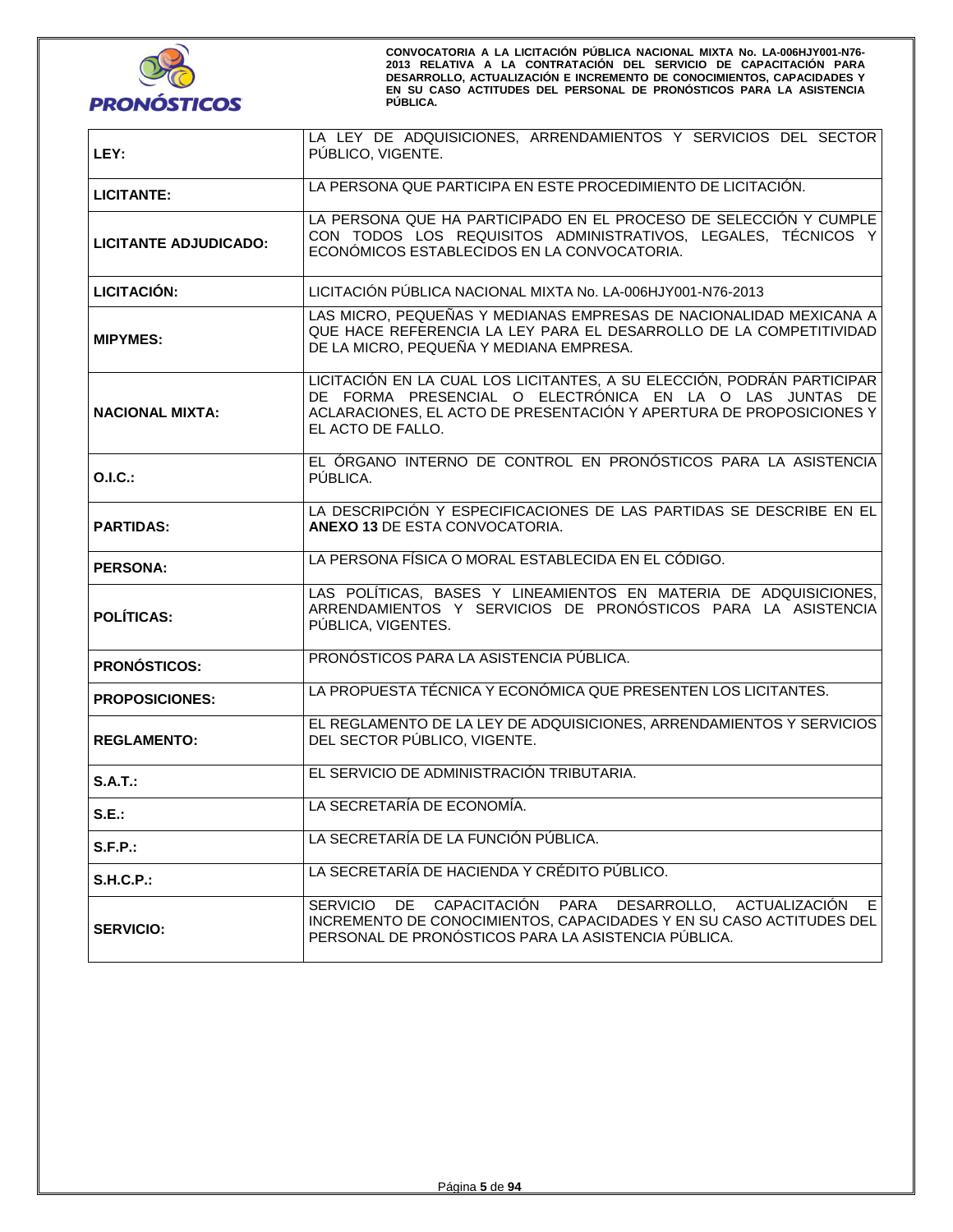

# **PRESENTACIÓN**

PRONÓSTICOS PARA LA ASISTENCIA PÚBLICA, EN CUMPLIMIENTO DE LAS DISPOSICIONES DEL ARTÍCULO 134 DE LA CONSTITUCIÓN POLÍTICA DE LOS ESTADOS UNIDOS MEXICANOS, ARTÍCULOS, 25, 26 FRACCIÓN I, 26 BIS FRACCIÓN III Y 28 FRACCIÓN I DE LA LEY DE ADQUISICIONES, ARRENDAMIENTOS Y SERVICIOS DEL SECTOR PÚBLICO VIGENTE, SU REGLAMENTO Y DEMÁS DISPOSICIONES LEGALES VIGENTES EN LA MATERIA, CONVOCA A TRAVÉS DE LA SUBDIRECCIÓN GENERAL DE ADMINISTRACIÓN Y FINANZAS, POR CONDUCTO DE LA GERENCIA DE RECURSOS MATERIALES, DE LA DIRECCIÓN ADMINISTRATIVA, A PARTICIPAR EN EL PROCEDIMIENTO DE LICITACIÓN PÚBLICA NACIONAL MIXTA PARA LA CONTRATACIÓN DEL **SERVICIO DE CAPACITACIÓN PARA EL DESARROLLO, ACTUALIZACIÓN E INCREMENTO DE CONOCIMIENTOS, CAPACIDADES Y EN SU CASO ACTITUDES DEL PERSONAL DE PRONÓSTICOS PARA LA ASISTENCIA PÚBLICA**, CONFORME A LAS SIGUIENTES:

## **B A S E S**

## **1. DATOS GENERALES O DE IDENTIFICACIÓN DE LA CONVOCATORIA**

## **1.1 CONVOCANTE**

PRONÓSTICOS PARA LA ASISTENCIA PÚBLICA, A TRAVÉS DE LA SUBDIRECCIÓN GENERAL DE ADMINISTRACIÓN Y FINANZAS, POR CONDUCTO DE LA GERENCIA DE RECURSOS MATERIALES, DE LA DIRECCIÓN ADMINISTRATIVA, CON DOMICILIO EN INSURGENTES SUR 1397 PISO 11, COLONIA INSURGENTES MIXCOAC, DELEGACIÓN BENITO JUÁREZ, MÉXICO, DISTRITO FEDERAL, CÓDIGO POSTAL 03920

# **1.2 MEDIO Y CARÁCTER PARA LA PRESENTE CONVOCATORIA**

LICITACIÓN PÚBLICA NACIONAL MIXTA, EN LA CUAL LOS LICITANTES PODRÁN PARTICIPAR EN FORMA PRESENCIAL O ELECTRÓNICA. EN LA PRESENTE LICITACIÓN NO SE RECIBIRÁN PROPOSICIONES A TRAVÉS DE SERVICIO POSTAL O DE MENSAJERÍA.

# **1.3 NÚMERO DE IDENTIFICACIÓN DEL PROCEDIMIENTO**

LA-006HJY001-N76-2013

# **1.4 EJERCICIO FISCAL QUE ABARCARÁ LA CONTRATACIÓN QUE DERIVE DEL PRESENTE PROCEDIMIENTO**

EJERCICIO FISCAL 2013.

# **1.5 IDIOMA**

EL IDIOMA QUE DEBERÁN PRESENTAR LAS PROPOSICIONES SERÁ EN IDIOMA ESPAÑOL.

## **1.6 DISPONIBILIDAD PRESUPUESTARIA**

PRONÓSTICOS CUENTA CON LOS RECURSOS AUTORIZADOS EN LA PARTIDA PRESUPUESTAL NÚMERO 33401.

# **2. OBJETO Y ALCANCE DE LA CONVOCATORIA**

## **2.1 DESCRIPCIÓN, UNIDAD DE MEDIDA Y CANTIDADES REQUERIDAS**

PRONÓSTICOS LLEVARÁ A CABO LA CONTRATACIÓN DEL SERVICIO DE CAPACITACIÓN PARA DESARROLLO, ACTUALIZACIÓN E INCREMENTO DE CONOCIMIENTOS, CAPACIDADES Y EN SU CASO ACTITUDES DEL PERSONAL DE PRÓNOSTICOS PARA LA ASISTENCIA PÚBLICA, DE CONFORMIDAD CON LAS ESPECIFICACIONES ESTABLECIDAS EN EL **ANEXO 13** DE LA PRESENTE CONVOCATORIA.

LOS LICITANTES, PARA LA PRESENTACIÓN DE SUS PROPUESTAS, DEBERÁN AJUSTARSE ESTRICTAMENTE A LOS REQUISITOS Y ESPECIFICACIONES PREVISTOS EN ESTA CONVOCATORIA Y LOS QUE SE DERIVEN DE LA JUNTA DE ACLARACIONES AL CONTENIDO DE LA MISMA.

## **2.2 AGRUPAMIENTO DE PARTIDAS**

NO APLICA.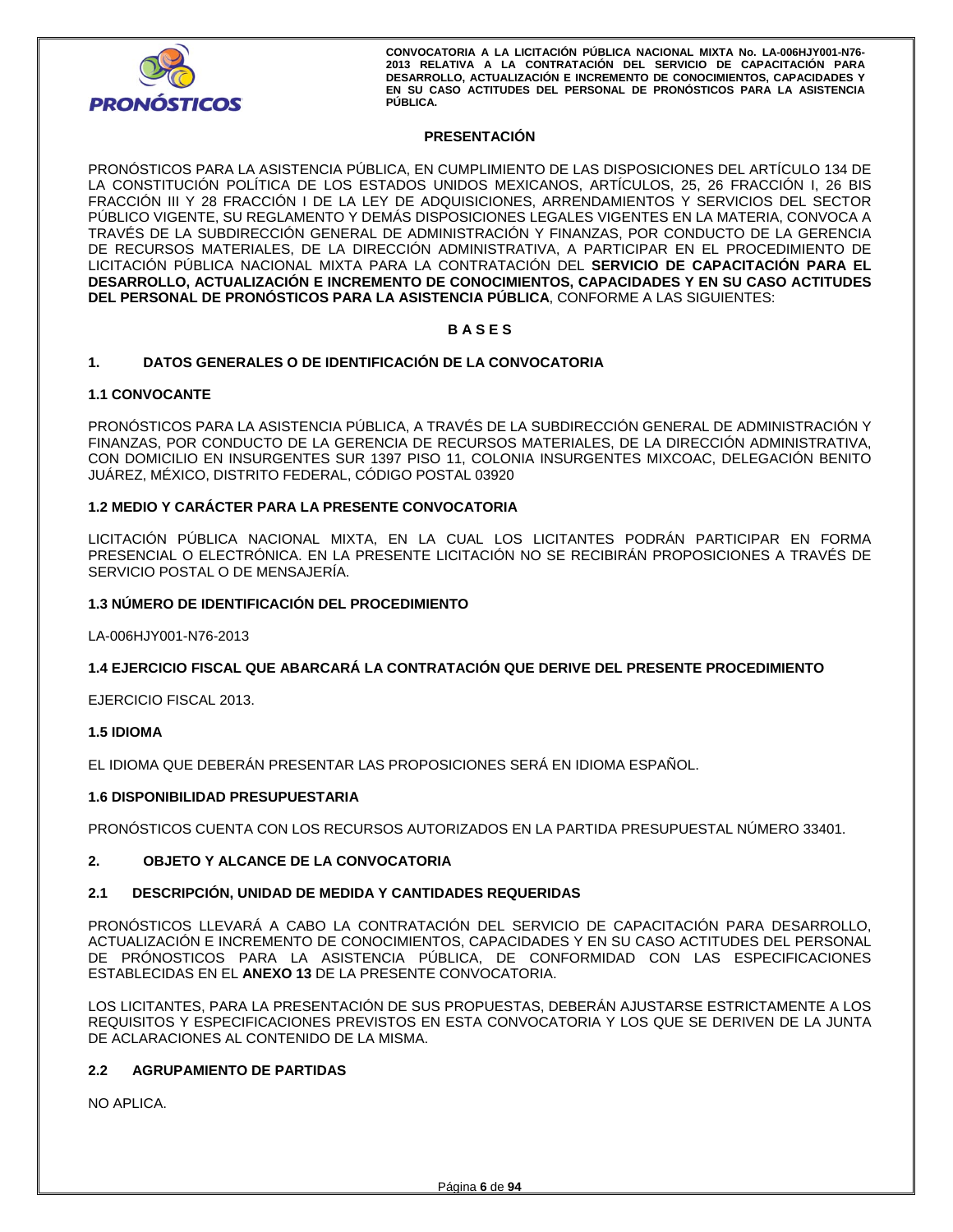

# **2.3 NORMAS**

NO APLICA.

# **2.4 MÉTODO QUE SE UTILIZARÁ PARA REALIZAR LAS PRUEBAS**

NO APLICA.

# **2.5 CONTRATO ABIERTO**

NO APLICA.

# **2.6 ABASTECIMIENTO SIMULTÁNEO**

NO APLICA.

## **2.7 CRITERIO DE EVALUACIÓN DE LAS PROPOSICIONES**

DE CONFORMIDAD CON LO ESTABLECIDO EN EL CAPÍTULO SEGUNDO "DE LOS LINEAMIENTOS PARA LA APLICACIÓN DEL CRITERIO DE EVALUACIÓN DE PROPOSICIONES A TRAVÉS DEL MECANISMO DE PUNTOS O PORCENTAJES EN LOS PROCEDIMIENTOS DE CONTRATACIÓN", ARTÍCULO SEGUNDO, SECCIÓN CUARTA DE LA "CONTRATACIÓN DE SERVICIOS Y DE SERVICIOS RELACIONADOS CON OBRAS", PUNTO DÉCIMO, SE UTILIZARÁ EL CRITERIO DE EVALUACIÓN DE PUNTOS Y PORCENTAJES, TOMANDO EN CUENTA LOS RANGOS ESTABLECIDOS PARA TAL EFECTO EN EL **ANEXO 13-A** DE LA PRESENTE CONVOCATORIA.

## **2.8 MODELO DEL CONTRATO**

EL MODELO DE CONTRATO PARA ESTA CONVOCATORIA SE DETALLA EN EL **ANEXO 16**, EL CUÁL SE ADECUARÁ EN RELACIÓN A LA EMISIÓN DEL FALLO.

## **2.8.1 VIGENCIA DEL SERVICIO**

A PARTIR DEL DÍA SIGUIENTE DE LA NOTIFICACIÓN DEL FALLO Y HASTA EL DÍA 13 DE DICIEMBRE DE 2013.

## **2.8.2 PARTIDAS**

LA CONTRATACIÓN DE LOS SERVICIOS OBJETO DE ESTA LICITACIÓN, SERÁ POR PARTIDAS AL (LOS) LICITANTE(S) QUE OTORGUE(N) PROPOSICIÓN QUE CUMPLA(N) CON LOS REQUISITOS LEGALES Y HAYA(N) OBTENIDO EL MAYOR PORCENTAJE EN LA EVALUACIÓN DE PUNTOS Y PORCENTAJES.

## **2.8.3 DEDUCCIONES AL PAGO**

DEDUCCIONES AL PAGO DEL SERVICIO SE APLICARÁ DE ACUERDO AL **ANEXO 13** DE LA PRESENTE CONVOCATORIA, CON MOTIVO DEL INCUMPLIMIENTO PARCIAL O DEFICIENTE EN QUE PUDIERA INCURRIR EL PROVEEDOR RESPECTO A LAS PARTIDAS QUE INTEGRA EL CONTRATO.

## **2.8.4 OBLIGACIÓN GARANTIZADA**

EL CUMPLIMIENTO DE LA OBLIGACIÓN GARANTIZADA QUE SE DERIVE DE LA CONTRATACIÓN DEL SERVICIO MOTIVO DE ESTE PROCEDIMIENTO, SERÁ DIVISIBLE.

EL PROVEEDOR, PARA GARANTIZAR EL CUMPLIMIENTO DE TODAS Y CADA UNA DE LAS OBLIGACIONES ESTIPULADAS EN EL CONTRATO ADJUDICADO, ENTREGARÁ LA GARANTÍA DE CUMPLIMIENTO COMO SE ESTIPULA EN EL SIGUIENTE PUNTO.

# **2.8.5 FIANZA GARANTÍA DE CUMPLIMIENTO**

EL LICITANTE ADJUDICADO DEBERÁ ENTREGAR AL ÁREA CONTRATANTE, EN EL DOMICILIO DE PRONÓSTICOS COMO GARANTÍA DE CUMPLIMIENTO, FIANZA EXPEDIDA POR UNA INSTITUCIÓN MEXICANA AUTORIZADA POR EL GOBIERNO FEDERAL EN TÉRMINOS DE LA LEY FEDERAL DE INSTITUCIONES DE FIANZAS, A FAVOR DE PRONÓSTICOS PARA LA ASISTENCIA PÚBLICA POR UN MONTO IGUAL AL 10% DEL MONTO TOTAL DEL CONTRATO ANTES DEL IMPUESTO AL VALOR AGREGADO, DENTRO DE LOS 10 (DIEZ) DÍAS NATURALES SIGUIENTES A LA FIRMA DEL CONTRATO, DE CONFORMIDAD CON LO ESTIPULADO EN EL ARTÍCULO 48 ÚLTIMO PÁRRAFO DE LA LEY, UTILIZANDO EL **ANEXO 17** DE ESTA CONVOCATORIA.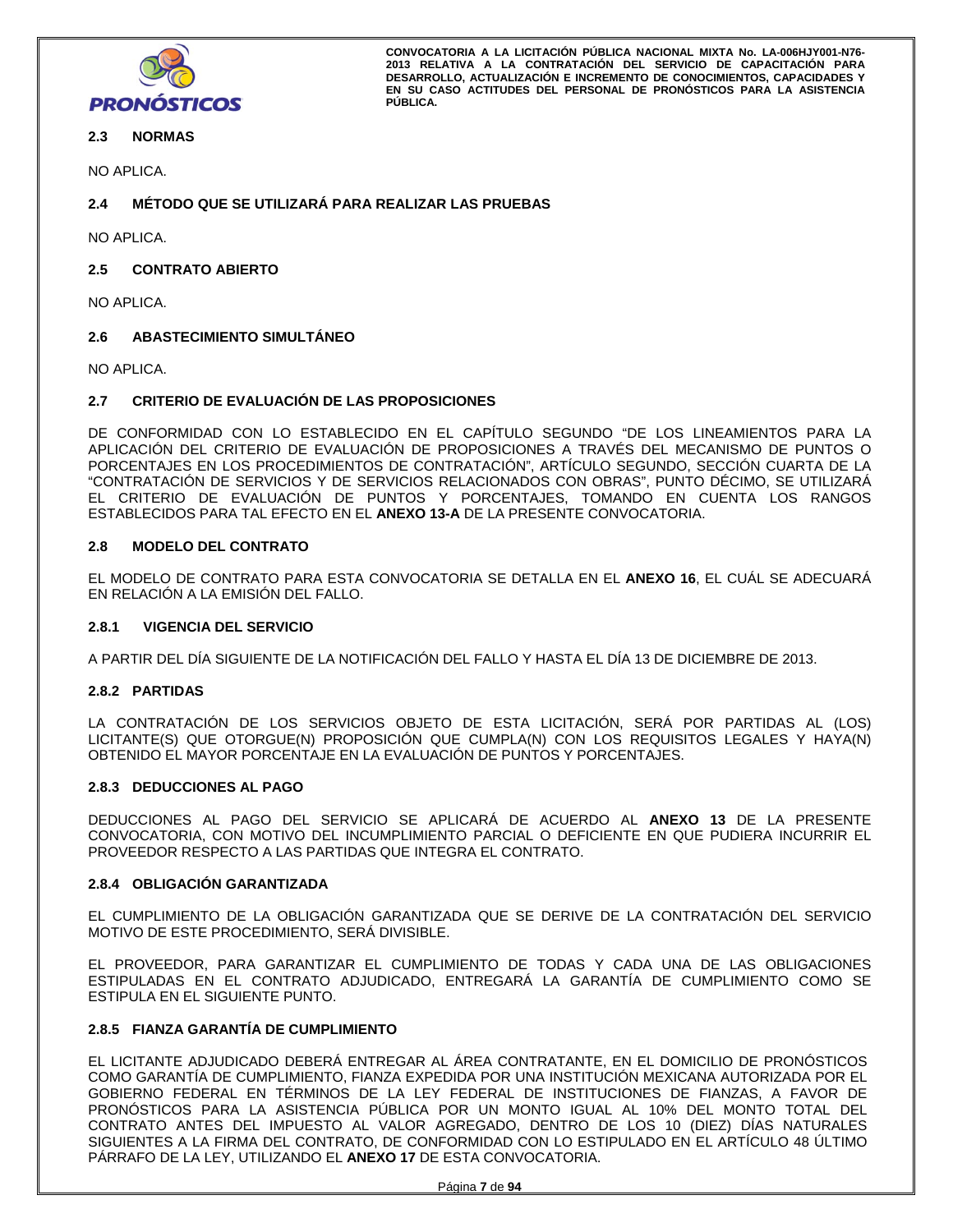

LA FALTA DE PRESENTACIÓN DE LA GARANTÍA DE CUMPLIMIENTO EN EL PLAZO ESTABLECIDO EN ESTE PUNTO, DARÁ COMO CONSECUENCIA EL INICIO DEL PROCESO DE RESCISIÓN PREVISTO EN EL ARTÍCULO 54 DE LA LEY.

LA GARANTÍA RELATIVA AL CUMPLIMIENTO DEL CONTRATO OBLIGARÁ AL LICITANTE ADJUDICADO A RESPONDER CABALMENTE A TODO LO PACTADO Y POR LA ÓPTIMA CALIDAD DEL SERVICIO, ASÍ COMO CUALQUIER OTRA RESPONSABILIDAD EN QUE PUDIERE INCURRIR. LA GARANTÍA DE CUMPLIMIENTO ESTARÁ VIGENTE DURANTE EL CUMPLIMIENTO DEL CONTRATO, ASÍ COMO DURANTE LA SUBSTANCIACIÓN DE TODOS LOS RECURSOS LEGALES O JUICIOS QUE SE INTERPONGAN HASTA QUE SE DICTE RESOLUCIÓN DEFINITIVA QUEDE FIRME, DE FORMA TAL QUE SU VIGENCIA NO PODRÁ ACOTARSE EN RAZÓN DEL PLAZO DE LA EJECUCIÓN DEL CONTRATO PRINCIPAL O FUENTE DE LAS OBLIGACIONES, O CUALQUIER OTRA CIRCUNSTANCIA. ASIMISMO, ESTA GARANTÍA PERMANECERÁ EN VIGOR AÚN EN LOS CASOS EN QUE PRONÓSTICOS OTORGUE PRÓRROGAS O ESPERAS AL PROVEEDOR PARA EL CUMPLIMIENTO DE SUS OBLIGACIONES, DERIVADAS DE LA FORMALIZACIÓN DE CONVENIOS DE AMPLIACIÓN AL MONTO, AL PLAZO O VIGENCIA DEL CONTRATO EL PROVEEDOR DEBERÁ PRESENTAR LA MODIFICACIÓN A LA GARANTÍA DE CUMPLIMIENTO.

# **2.8.6 GARANTÍA DE RESPONSABILIDAD CIVIL**

EL LICITANTE ADJUDICADO DEBERÁ ADQUIRIR UNA PÓLIZA DE RESPONSABILIDAD CIVIL, O UN SEGURO DE DAÑOS A TERCEROS, POR LOS DAÑOS O PERJUICIOS QUE SUS EMPLEADOS U OTROS POR MOTIVO DE LA PRESTACIÓN DE LOS SERVICIOS PUDIERA CAUSAR A LOS BIENES MUEBLES O INMUEBLES O A LOS SERVIDORES PÚBLICOS DE PRONÓSTICOS, POR LA CANTIDAD EQUIVALENTE AL 10% DEL MONTO ADJUDICADO ANTES DE I.V.A., SI LOS DAÑOS O PERJUICIOS EXCEDEN ESE IMPORTE EL LICITANTE ADJUDICADO SE HARÁ CARGO DE ELLOS.

#### **3 FORMA Y TÉRMINOS QUE REGIRÁN LOS ACTOS DEL PROCEDIMIENTO DE LA LICITACIÓN 3.1 REDUCCIÓN DE PLAZOS**

NO APLICA.

# **3.2 CALENDARIO Y LUGAR DE LOS ACTOS**

| <b>ACTO</b>                                                                             | <b>FECHA Y HORA</b>                                                                                                    | <b>LUGAR</b>                                                                                                                                                                                                                   |  |  |
|-----------------------------------------------------------------------------------------|------------------------------------------------------------------------------------------------------------------------|--------------------------------------------------------------------------------------------------------------------------------------------------------------------------------------------------------------------------------|--|--|
| PUBLICACIÓN DE LA<br><b>CONVOCATORIA EN</b><br><b>COMPRANET</b>                         | 31 DE JULIO DE 2013                                                                                                    | A TRAVÉS DEL SISTEMA COMPRANET, EN LA<br>PAGINA DE INTERNET<br>http://www.compranet.gob.mx                                                                                                                                     |  |  |
| <b>ENVIO</b><br><b>PARA</b><br>SU<br>31 DE JULIO DE 2013<br>PUBLICACIÓN EN EL D.O.F.    |                                                                                                                        | DIARIO OFICIAL DE LA FEDERACIÓN                                                                                                                                                                                                |  |  |
| DISPOSICIÓN DEL TEXTO<br>DF.<br><b>CONVOCATORIA</b><br>ΙA<br><b>PARA LOS LICITANTES</b> | A PARTIR DEL 31 DE JULIO DE 2013<br>DE LUNES A VIERNES DE LAS 8:00<br>A 15:00 HORAS Y DE 16:00 A 18:00<br><b>HORAS</b> | LA PRESENTE CONVOCATORIA ES GRATUITA Y<br>ESTÁ A LA DISPOSICIÓN DE LOS LICITANTES EN LA<br>GERENCIA DE RECURSOS MATERIALES UBICADA EN<br>EL DOMICILIO DE LA CONVOCANTE, DONDE SE<br>PODRÁ CONSULTAR COPIA TEXTUAL DE LA MISMA. |  |  |
| JUNTA DE ACLARACIÓN A<br>LA CONVOCATORIA                                                | 9 DE AGOSTO DE 2013<br>10:00 HORAS                                                                                     | EN EL DOMICILIO DE LA CONVOCANTE.                                                                                                                                                                                              |  |  |
| Υ<br><b>PRESENTACIÓN</b><br><b>DE</b><br><b>APERTURA</b><br><b>PROPOSICIONES</b>        | 15 DE AGOSTO DE 2013<br>10:00 HORAS                                                                                    | EN EL DOMICILIO DE LA CONVOCANTE.                                                                                                                                                                                              |  |  |
| <b>FALLO</b>                                                                            | 20 DE AGOSTO DE 2013<br>10:00 HORAS                                                                                    | EN EL DOMICILIO DE LA CONVOCANTE.                                                                                                                                                                                              |  |  |
| FIRMA DEL CONTRATO                                                                      | EN EL ACTO DE FALLO SE DARA A<br>CONOCER LA FECHA Y HORA.                                                              | EN EL DOMICILIO DE LA CONVOCANTE.                                                                                                                                                                                              |  |  |

**NOTA:** TODOS LOS ACTOS SE REALIZARÁN EN AVENIDA INSURGENTES SUR No. 1397, PISO 4, COLONIA INSURGENTES MIXCOAC, DELEGACIÓN BENITO JUÁREZ, CÓDIGO POSTAL 03920, MÉXICO, DISTRITO FEDERAL.

LAS CÁMARAS, COLEGIOS O ASOCIACIONES PROFESIONALES U OTRAS ORGANIZACIONES NO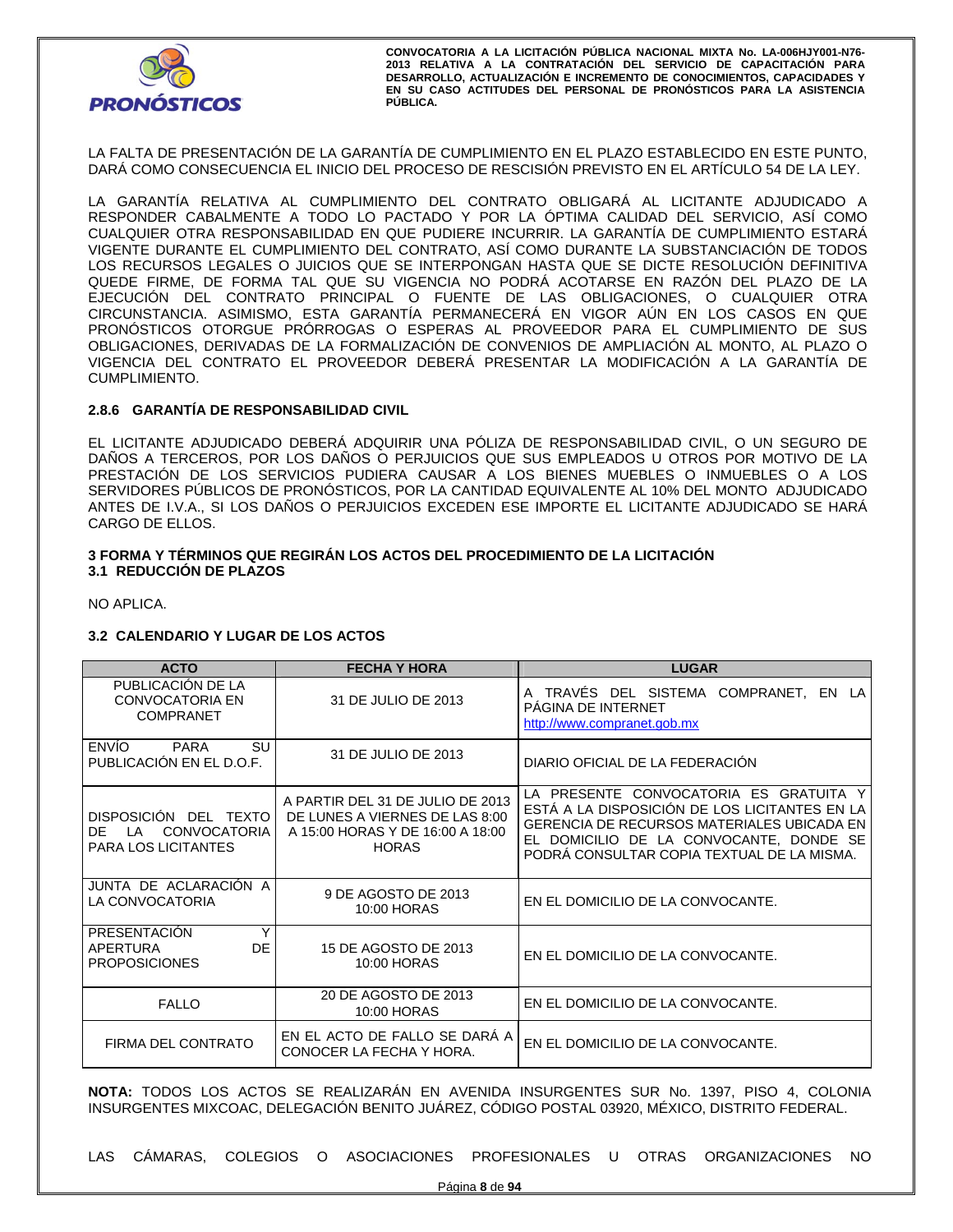

GUBERNAMENTALES PODRÁN ASISTIR A LOS ACTOS PÚBLICOS DE ESTA LICITACIÓN, ASÍ COMO CUALQUIER PERSONA EN CALIDAD DE OBSERVADOR, BAJO LA CONDICIÓN DE QUE DEBERÁN REGISTRAR SU ASISTENCIA Y ABSTENERSE DE INTERVENIR DE CUALQUIER FORMA EN LOS MISMOS.

# **3.3 RETIRO DE PROPOSICIONES**

UNA VEZ RECIBIDAS LAS PROPOSICIONES EN LA FECHA, HORA Y LUGAR ESTABLECIDOS POR PRONÓSTICOS, ÉSTAS NO PODRÁN SER RETIRADAS O DEJARSE SIN EFECTO, POR LO QUE DEBERÁN CONSIDERARSE VIGENTES DENTRO DEL PROCEDIMIENTO DE LA PRESENTE LICITACIÓN HASTA SU CONCLUSIÓN.

## **3.4 PROPOSICIONES**

LOS LICITANTES SÓLO PODRÁN PRESENTAR UNA PROPOSICIÓN POR PARTIDA EN ESTA LICITACIÓN.

## **3.5 ACREDITACIÓN DE EXISTENCIA LEGAL Y PERSONALIDAD JURÍDICA**

LOS LICITANTES DEBERÁN ACREDITAR SU EXISTENCIA LEGAL Y PERSONALIDAD JURÍDICA, PARA EFECTOS DE SUSCRIPCIÓN DE PROPOSICIONES Y EN SU CASO, FIRMA DEL CONTRATO, MEDIANTE LA PRESENTACIÓN DEL FORMATO DEBIDAMENTE REQUISITADO QUE SE INCLUYE COMO **ANEXO 5-A O ANEXO 5-B** DE ESTA CONVOCATORIA.

## **3.6 RÚBRICA DE LAS PROPOSICIONES RECIBIDAS**

DE ENTRE LOS LICITANTES QUE HAYAN ASISTIDO, ÉSTOS ELEGIRÁN A UNO, QUE EN FORMA CONJUNTA CON EL SERVIDOR PÚBLICO QUE PRONÓSTICOS DESIGNE, RUBRICARÁN LA PROPUESTA TÉCNICA Y ECONÓMICA DE LAS PROPOSICIONES RECEPCIONADAS POR LA CONVOCANTE, QUEDANDO EN CUSTODIA DE LA PROPIA CONVOCANTE.

EL REPRESENTANTE DE LOS LICITANTES QUE SEA DESIGNADO PARA RUBRICAR LAS PROPOSICIONES, BAJO NINGUNA CIRCUNSTANCIA PODRÁ REALIZAR ANÁLISIS O VERIFICACIÓN DE LA DOCUMENTACIÓN O INFORMACIÓN PRESENTADA POR LOS MISMOS.

## **3.7 INDICACIONES RELATIVAS AL FALLO Y FIRMA DEL CONTRATO**

EN JUNTA PÚBLICA SE DARÁ A CONOCER EL FALLO DE LA LICITACIÓN CON BASE EN EL ARTÍCULO 37 DE LA LEY, DE CONFORMIDAD CON LA EVALUACIÓN TÉCNICA Y ECONÓMICA QUE PARA TAL EFECTO SE REALICE, EN LA QUE SE HARÁ CONSTAR EL ANÁLISIS DE LAS PROPOSICIONES Y LAS RAZONES PARA ADMITIRLAS O DESECHARLAS.

PROCEDIÉNDOSE DE ACUERDO A LO SIGUIENTE:

- **1.** SE DECLARARÁ INICIADO EL ACTO.
- **2.** SE PRESENTARÁ A LOS SERVIDORES PÚBLICOS ASISTENTES.
- **3.** SE PASARÁ LISTA DE LOS LICITANTES PRESENTES DE ACUERDO AL REGISTRO DE ASISTENCIA.
- **4.** LOS LICITANTES QUE SE ENCUENTREN PRESENTES SE DARÁN POR NOTIFICADOS DEL FALLO Y DE LA ADJUDICACIÓN EFECTUADA.
- **5.** EN ESTE ACTO, SE DARÁ A CONOCER LA FECHA, HORA Y LUGAR DE LA SUSCRIPCIÓN DEL CONTRATO.
- **6.** SE LEVANTARÁ EL ACTA DEL EVENTO, LA CUAL SERÁ FIRMADA POR LOS ASISTENTES (LA FALTA DE FIRMA DE ALGÚN LICITANTE NO INVALIDARÁ EL CONTENIDO Y LOS EFECTOS DEL ACTA) A QUIENES SE LES ENTREGARÁ COPIA DE LA MISMA; ASIMISMO EL CONTENIDO DEL FALLO SE DIFUNDIRÁ A TRAVÉS DE COMPRANET EL MISMO DÍA EN QUE SE EMITA.

A LOS LICITANTES QUE NO HAYAN ASISTIDO A LA JUNTA PÚBLICA Y QUE HAYAN MANIFESTADO LA DIRECCIÓN DE SU CORREO ELECTRÓNICO EN EL **ANEXO 8** DE ESTA CONVOCATORIA, SE LES ENVIARÁ POR CORREO ELECTRÓNICO UN AVISO INFORMÁNDOLES QUE EL ACTA DEL FALLO SE ENCUENTRA A SU DISPOSICIÓN EN COMPRANET.

CON LA NOTIFICACIÓN DEL FALLO POR EL QUE SE ADJUDICA EL CONTRATO, LAS OBLIGACIONES DERIVADAS DE ÉSTE SERÁN EXIGIBLES, SIN PERJUICIO DE LA OBLIGACIÓN DE LAS PARTES DE FIRMAR EL CONTRATO CONFORME SE ESTABLECE EN LA PRESENTE CONVOCATORIA.

Página **9** de **94**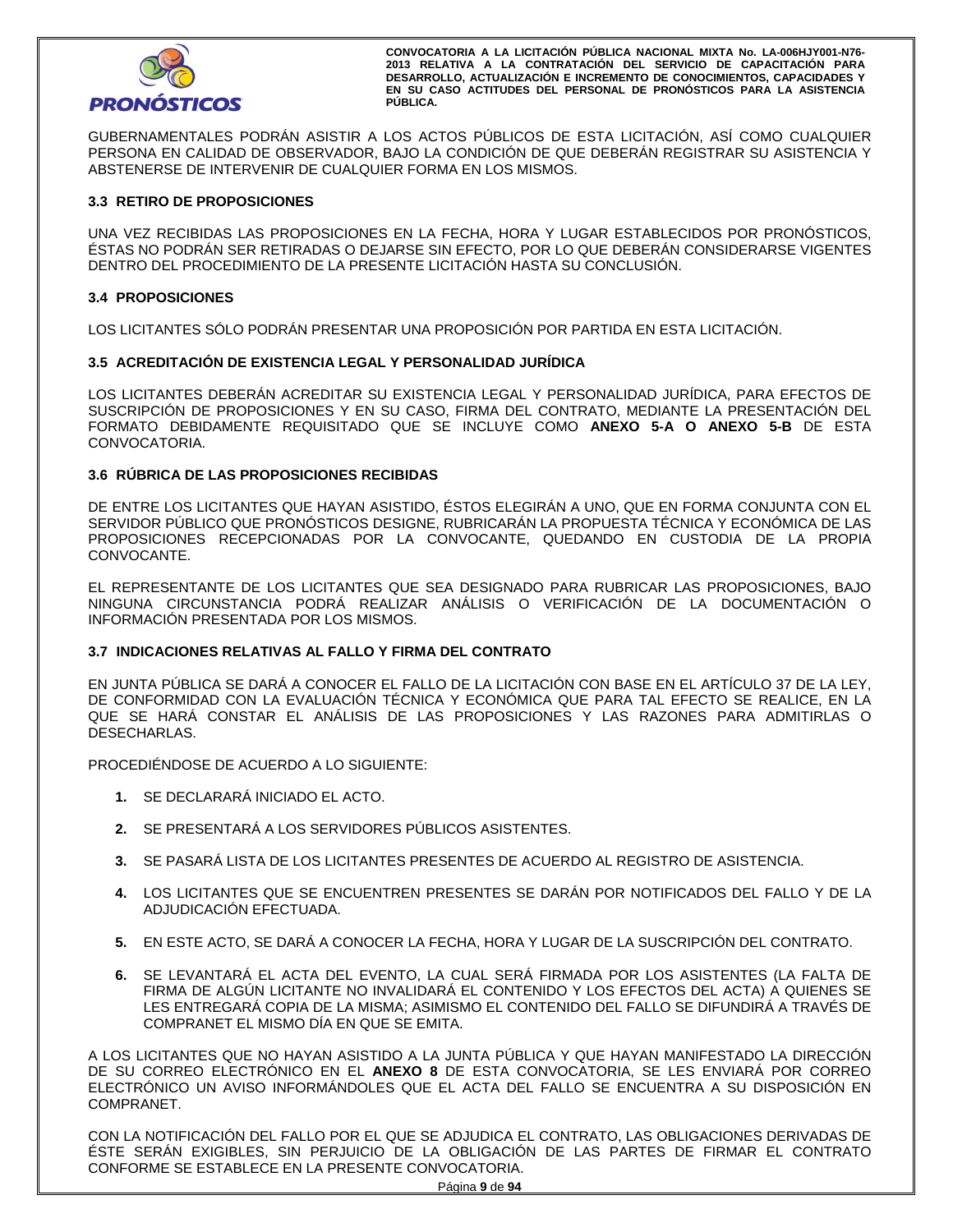

EL LICITANTE ADJUDICADO DEBERÁ PRESENTARSE EN EL HORARIO Y FECHA SEÑALADA EN EL ACTA DE FALLO, PARA FORMALIZAR EL CONTRATO DE ACUERDO AL MODELO DEL **ANEXO 16** Y PARA PRESENTAR LOS SIGUIENTES DOCUMENTOS:

| <b>PERSONA MORAL</b>                                                                                                                                                                                                                                                                                                                                                                                                                                                                                                                                                                                                                                                                      | <b>PERSONA FISICA</b>                                                                                                                                                                                                                               |
|-------------------------------------------------------------------------------------------------------------------------------------------------------------------------------------------------------------------------------------------------------------------------------------------------------------------------------------------------------------------------------------------------------------------------------------------------------------------------------------------------------------------------------------------------------------------------------------------------------------------------------------------------------------------------------------------|-----------------------------------------------------------------------------------------------------------------------------------------------------------------------------------------------------------------------------------------------------|
| INSCRIPCIÓN AL REGISTRO FEDERAL DE CONTRIBUYENTES                                                                                                                                                                                                                                                                                                                                                                                                                                                                                                                                                                                                                                         | INSCRIPCIÓN AL REGISTRO FEDERAL DE<br><b>CONTRIBUYENTES</b>                                                                                                                                                                                         |
| CÉDULA DEL REGISTRO FEDERAL DE CONTRIBUYENTES.                                                                                                                                                                                                                                                                                                                                                                                                                                                                                                                                                                                                                                            | CÉDULA DEL REGISTRO FEDERAL DE<br><b>CONTRIBUYENTES</b>                                                                                                                                                                                             |
| TESTIMONIO DE LA ESCRITURA PÚBLICA EN LA QUE CONSTE<br>QUE FUE CONSTITUIDA CONFORME A LAS LEYES MEXICANAS<br>Y QUE TIENE SU DOMICILIO EN EL TERRITORIO NACIONAL<br>CON LA CONSTANCIA DE INSCRIPCIÓN EN EL REGISTRO<br><b>PUBLICO</b><br>DE.<br>COMERCIO Y, EN<br><b>SU</b><br>CASO, LAS<br>MODIFICACIONES QUE HAYA SUFRIDO.                                                                                                                                                                                                                                                                                                                                                               | ACTA DE NACIMIENTO O, EN SU CASO, CARTA DE<br>NATURALIZACIÓN RESPECTIVA, EXPEDIDA POR LA<br>COMPETENTE.<br>ASÍ<br><b>AUTORIDAD</b><br><b>COMO</b><br>LA<br>DOCUMENTACIÓN CON LA QUE ACREDITE TENER SU<br>DOMICILIO LEGAL EN EL TERRITORIO NACIONAL. |
| IDENTIFICACIÓN OFICIAL VIGENTE CON FOTOGRAFÍA DEL<br><b>REPRESENTANTE LEGAL</b><br>ESCRITURA PÚBLICA QUE CONTENGA EL PODER QUE SE<br><b>OTORGUE</b><br>AL<br><b>REPRESENTANTE</b><br><b>PARA</b><br>LEGAL.<br>CELEBRACIÓN DE ACTOS DE ADMINISTRACIÓN O PODER<br>ESPECIAL PARA SUSCRIBIR PEDIDOS O CONTRATOS O BIEN<br>PARA LLEVAR A CABO TODOS LOS TRÁMITES DERIVADOS DE<br>PROCEDIMIENTOS DE CONTRATACIÓN EN EL GOBIERNO<br>FEDERAL O SU EQUIVALENTE. EN LOS CASOS EN QUE LOS<br>PODERES SE OTORGUEN CON EL CARÁCTER GENERAL, LA<br>ESCRITURA DEBERÁ ESTAR INSCRITA EN EL REGISTRO<br>PUBLICO<br>DE.<br><b>PROPIEDAD</b><br>Y<br><b>DEL</b><br><b>COMERCIO</b><br>LA<br>CORRESPONDIENTE. | IDENTIFICACIÓN OFICIAL VIGENTE CON FOTOGRAFÍA<br>DE LA PERSONA FÍSICA QUE PROPORCIONARÁ EL<br>SERVICIO.                                                                                                                                             |
| COMPROBANTE DE DOMICILIO FISCAL (ACTUALIZADO)                                                                                                                                                                                                                                                                                                                                                                                                                                                                                                                                                                                                                                             | COMPROBANTE DE DOMICILIO FISCAL (ACTUALIZADO)                                                                                                                                                                                                       |
| IDENTIFICACIÓN OFICIAL VIGENTE CON FOTOGRAFÍA DE UNA<br>PERSONA FISICA QUE FUNJA COMO TESTIGO DE LA<br>CELEBRACIÓN DEL CONTRATO<br>DOCUMENTO DE LA RESOLUCIÓN EXPEDIDO POR EL S.A.T. SOBRE EL CUMPLIMIENTO DE SUS OBLIGACIONES<br>FISCALES CONFORME A LO ESTABLECIDO EN LA REGLA 1.2.1.15 Y 11.2.1.13 DE LA MISCELÁNEA FISCAL PARA 2013.<br>(D.O.F. 28-12-2012).                                                                                                                                                                                                                                                                                                                          | IDENTIFICACIÓN OFICIAL VIGENTE CON FOTOGRAFÍA<br>DE UNA PERSONA FÍSICA QUE FUNJA COMO TESTIGO<br>DE LA CELEBRACIÓN DEL CONTRATO                                                                                                                     |

SI EL LICITANTE QUE RESULTE ADJUDICADO NO FIRMARA EL CONTRATO POR CAUSAS IMPUTABLES A ÉL MISMO, EN LA FECHA, HORA Y LUGAR SEÑALADO EN EL FALLO Y SE ACTUALICE EL SUPUESTO ESTABLECIDO EN EL ARTÍCULO 60 FRACCIÓN I DE LA LEY PODRÁ SER SANCIONADO CONFORME AL MISMO.

PRONÓSTICOS PODRÁ SIN NECESIDAD DE UN NUEVO PROCEDIMIENTO, ADJUDICAR EL CONTRATO AL LICITANTE QUE HUBIESE PRESENTADO LA SIGUIENTE PROPOSICIÓN SOLVENTE, SIEMPRE Y CUANDO SE ENCUENTRE DENTRO DEL MARGEN DEL 10% DE LA PUNTUACIÓN CON RESPECTO A LA POSTURA ADJUDICADA, Y ASÍ SUCESIVAMENTE EN CASO DE QUE ESTE ÚLTIMO NO ACEPTE LA ADJUDICACIÓN.

# **4. REQUISITOS INDISPENSABLES QUE LOS LICITANTES DEBEN CUMPLIR PARA EVALUAR SU PROPOSICIÓN Y CAUSAS DE DESECHAMIENTO**

LOS LICITANTES QUE PARTICIPEN EN ESTA LICITACIÓN NO DEBERÁN ESTAR INHABILITADOS POR RESOLUCIÓN DE LA S.F.P. Y DEBERÁN PRESENTAR LA SIGUIENTE DOCUMENTACIÓN:

# **4.1 DOCUMENTACIÓN DISTINTA (LEGAL-ADMINISTRATIVA) A LA PROPUESTA TÉCNICA Y ECONÓMICA**

LOS LICITANTES PODRÁN PRESENTAR A SU ELECCIÓN, DENTRO O FUERA DEL SOBRE CERRADO, LA SIGUIENTE DOCUMENTACIÓN, MISMA QUE FORMA PARTE DE SU PROPOSICIÓN.

- **1.** ORIGINAL Y COPIA DE IDENTIFICACIÓN OFICIAL VIGENTE DE QUIEN FIRMA LAS PROPOSICIONES.
- **2.** ESCRITO DE MANIFESTACIÓN DE INTERÉS PARA PARTICIPAR EN LA PRESENTE LICITACIÓN. **ANEXO 2**
- **3.** ESCRITO BAJO PROTESTA DE DECIR VERDAD, QUE CUENTA CON FACULTADES SUFICIENTES PARA COMPROMETERSE POR SÍ O POR SU REPRESENTADA, SIN QUE SEA NECESARIO ACREDITAR SU PERSONALIDAD JURÍDICA.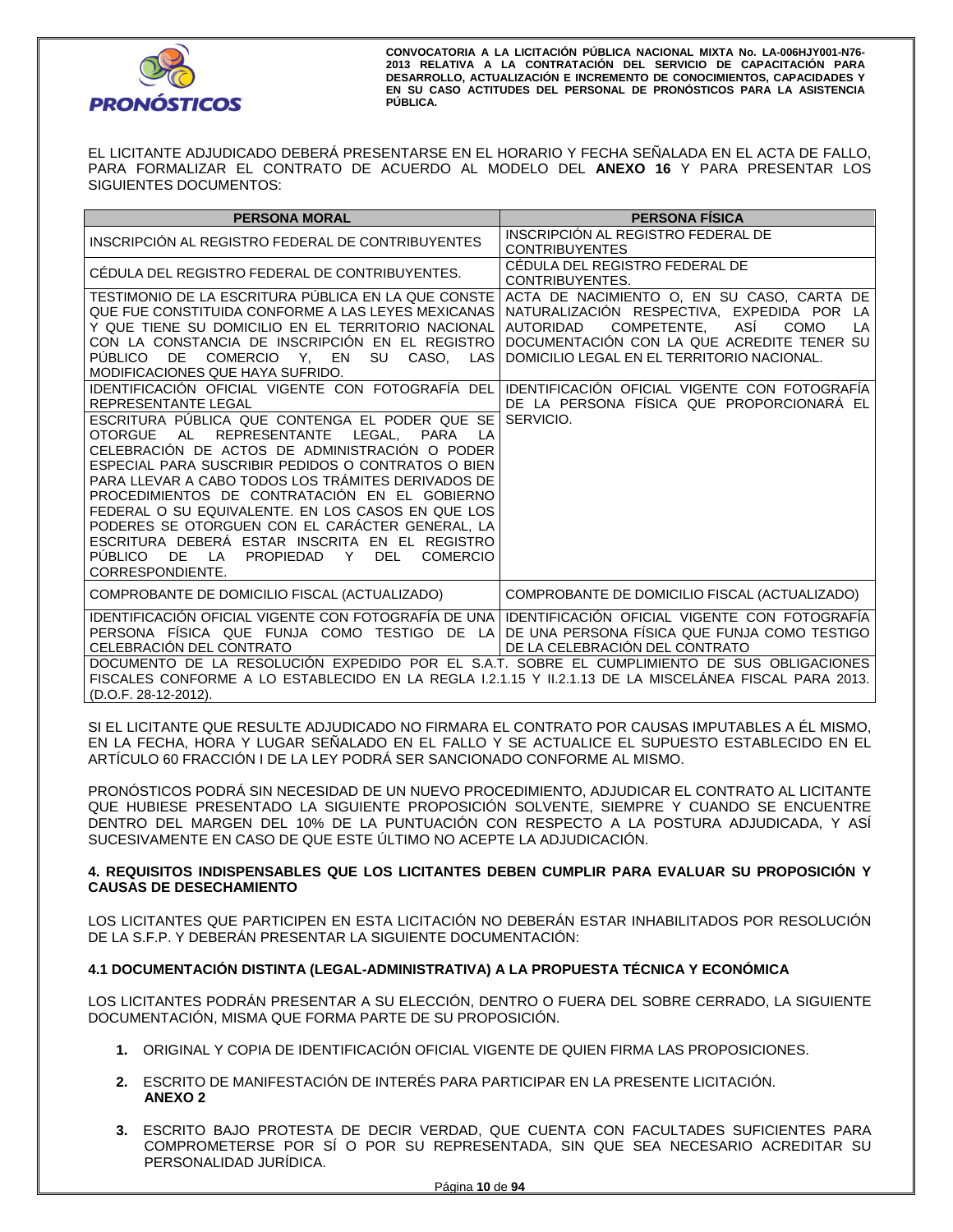

# **ANEXO 4**

- **4.** DEBERÁN ACREDITAR SU EXISTENCIA LEGAL Y PERSONALIDAD JURÍDICA, PARA EFECTOS DE SUSCRIPCIÓN DE PROPOSICIONES Y EN SU CASO, FIRMA DEL CONTRATO. **ANEXO 5-A (PERSONAL MORAL) ANEXO 5-B (PERSONA FÍSICA)**
- **5.** ESCRITO BAJO PROTESTA DE DECIR VERDAD, QUE ES DE NACIONALIDAD MEXICANA QUE POSEAN PLENA CAPACIDAD JURÍDICA Y NO SE ENCUENTRE IMPEDIDO CIVIL, MERCANTIL O ADMINISTRATIVAMENTE PARA EJERCER PLENAMENTE SUS DERECHOS Y CUMPLIR CON SUS OBLIGACIONES. **ANEXO 6**
- **6.** ESCRITO EN EL QUE SE MANIFIESTE, QUE EL SERVICIO QUE PROPORCIONARÁ ES DE ORIGEN MEXICANO. **ANEXO 6-A**
- **7.** ESCRITO BAJO PROTESTA DE DECIR VEDAD, DE NO ENCONTRARSE EN ALGUNO DE LOS SUPUESTOS ESTABLECIDOS POR LOS ARTÍCULOS 50 Y 60 DE LA LEY. **ANEXO 7**
- **8.** ESCRITO EN EL QUE INDIQUE LA DIRECCIÓN DE CORREO ELECTRÓNICO. **ANEXO 8**
- **9.** ESCRITO DE DECLARACIÓN DE INTEGRIDAD EN LA QUE MANIFIESTE, BAJO PROTESTA DE DECIR VERDAD, QUE POR SÍ MISMO O A TRAVÉS DE INTERPÓSITA PERSONA, SE ABSTENDRÁN DE ADOPTAR CONDUCTAS, PARA QUE LOS SERVIDORES PÚBLICOS DE PRONÓSTICOS, INDUZCAN O ALTEREN LAS EVALUACIONES DE LAS PROPUESTAS, EL RESULTADO DEL PROCEDIMIENTO, U OTROS ASPECTOS QUE OTORGUEN CONDICIONES MÁS VENTAJOSAS CON RELACIÓN A LOS DEMÁS LICITANTES. **ANEXO 9**
- **10.** DOCUMENTO EXPEDIDO POR AUTORIDAD COMPETENTE QUE DETERMINE SU ESTRATIFICACIÓN COMO MICRO, PEQUEÑA O MEDIANA EMPRESA O BIEN, ESCRITO BAJO PROTESTA DE DECIR VERDAD, QUE CUENTA O NO, CON ESE CARÁCTER. **ANEXO 10-A ANEXO 10-B**
- **11.** ESCRITO EN EL QUE MANIFIESTE QUE EL DOMICILIO CONSIGNADO EN SUS PROPUESTAS SERÁ EL LUGAR EN DONDE EL LICITANTE RECIBIRÁ TODA CLASE DE NOTIFICACIONES QUE RESULTEN DE LOS ACTOS Y CONTRATOS QUE CELEBREN CON PRONÓSTICOS. **ANEXO 11**
- **12.** CARTA DE CONFORMIDAD Y DE ACEPTACIÓN DE LA PRESENTE CONVOCATORIA, SUS ANEXOS Y EN SU CASO, DE LAS MODIFICACIONES DERIVADAS DE LA JUNTA O JUNTAS DE ACLARACIÓN AL CONTENIDO DE LA CONVOCATORIA, LO CUAL NO LO EXIME DE PRESENTAR LOS DOCUMENTOS SOLICITADOS EN LA MISMA. **ANEXO 12**
- **13.** DOCUMENTO DE LA RESOLUCIÓN EXPEDIDO POR EL S.A.T. SOBRE EL CUMPLIMIENTO DE SUS OBLIGACIONES FISCALES CONFORME A LO ESTABLECIDO EN LA REGLA I.2.1.15 Y II.2.1.13 DE LA MISCELÁNEA FISCAL PARA 2013. (D.O.F. 28-12-2012).
- **14.** ENTREGAR EN MEDIO MAGNÉTICO (USB, CD) LAS PROPUESTA TÉCNICA **(ANEXO 13),** PROPUESTA ECONÓMICA **(ANEXO 14)** AMBOS EN FORMATO .pdf., EN CASO DE OPTAR POR LA PRESENTACIÓN DE LAS MISMAS DE MANERA DOCUMENTAL Y POR ESCRITO.

LOS LICITANTES QUE A SU ELECCIÓN OPTEN POR EL ENVÍO DE SUS PROPOSICIONES POR MEDIOS REMOTOS DE COMUNICACIÓN ELECTRÓNICA, ADMITIRÁN QUE SE TENDRÁN POR NO PRESENTADAS LAS PROPOSICIONES Y LA DOCUMENTACIÓN DISTINTA REQUERIDA POR PRONÓSTICOS, CUANDO LOS SOBRES QUE LA CONTENGAN PRESENTEN VIRUS INFORMÁTICOS O NO PUEDAN ABRIRSE, POR CUALQUIER CAUSA MOTIVADA POR PROBLEMAS TÉCNICOS IMPUTABLES A SUS PROGRAMAS O EQUIPOS DE CÓMPUTO. EN EL CASO DE AQUELLOS LICITANTES QUE A SU ELECCIÓN OPTEN POR PARTICIPAR A TRAVÉS DE MEDIOS REMOTOS DE COMUNICACIÓN ELECTRÓNICA, DEBERÁN CONTAR CON EL CERTIFICADO DIGITAL VIGENTE QUE COMO MEDIO DE COMUNICACIÓN ELECTRÓNICA, UTILIZARÁN EN SUSTITUCIÓN DE LA FIRMA AUTÓGRAFA PARA ENVIAR SUS PROPOSICIONES, MISMO QUE SERÁ OTORGADO POR EL S.A.T., MEDIANTE EL CUAL RECONOZCAN COMO PROPIA Y AUTÉNTICA LA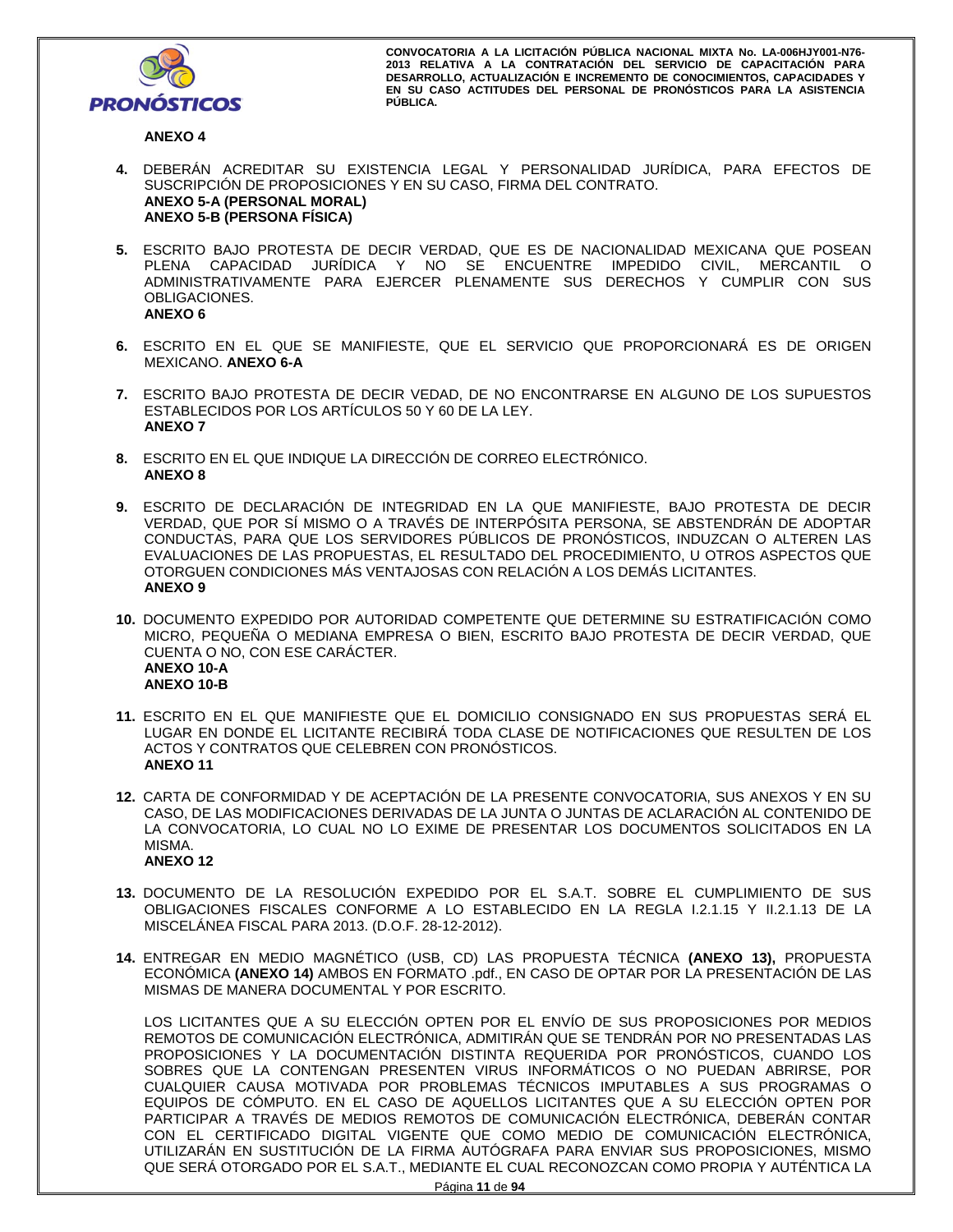

INFORMACIÓN QUE ENVÍEN A TRAVÉS DE COMPRANET. LOS LICITANTES QUE OPTEN POR EL ENVÍO DE SUS PROPOSICIONES A TRAVÉS DE MEDIOS REMOTOS DE COMUNICACIÓN ELECTRÓNICA DEBERÁN CONCLUIR EL ENVÍO DE ÉSTAS, A MÁS TARDAR UNA HORA ANTES DEL ACTO DE PRESENTACIÓN Y APERTURA DE PROPOSICIONES.

**15.** CONTRATO QUE ESTABLEZCA LAS OBLIGACIONES DE CADA UNA DE LAS PERSONAS QUE PRESENTAR CONJUNTAMENTE UNA PROPOSICIÓN.

LAS PROPUESTAS DEBERÁN SER CLARAS Y NO ESTABLECER CONDICIÓN ALGUNA, NI EMPLEAR ABREVIATURAS O PRESENTAR RASPADURAS Y/O ENMENDADURAS, ASÍ COMO MANTENER SU VIGENCIA DURANTE LA PRESTACIÓN DEL SERVICIO OBJETO DE ESTA LICITACIÓN, O BIEN, HASTA QUE EL CONTRATO RESPECTIVO SE EXTINGA.

CADA UNO DE LOS DOCUMENTOS QUE INTEGREN LA PROPOSICIÓN Y AQUÉLLOS DISTINTOS A ÉSTA, DEBERÁN ESTAR FOLIADAS EN TODAS Y CADA UNA DE LAS HOJAS QUE LOS INTEGREN. AL EFECTO, SE DEBERÁN NUMERAR DE MANERA INDIVIDUAL LAS PROPUESTAS TÉCNICA Y ECONÓMICA, ASÍ COMO EL RESTO DE LOS DOCUMENTOS QUE ENTREGUE EL LICITANTE, POR LO QUE NO PODRÁ DESECHARSE CUANDO LAS DEMÁS HOJAS QUE LA INTEGRAN O SUS ANEXOS CAREZCAN DE FIRMA O RÚBRICA. EN LAS PROPOSICIONES ENVIADAS A TRAVÉS DE MEDIOS REMOTOS DE COMUNICACIÓN ELECTRÓNICA, EN SUSTITUCIÓN DE LA FIRMA AUTÓGRAFA, SE EMPLEARÁN LOS MEDIOS DE IDENTIFICACIÓN ELECTRÓNICA QUE ESTABLEZCA LA SECRETARÍA DE LA FUNCIÓN PÚBLICA, DE CONFORMIDAD CON EL ARTÍCULO 50 DEL REGLAMENTO DE LA LEY.

EN CASO DE QUE ALGUNA O ALGUNAS HOJAS DE LOS DOCUMENTOS MENCIONADOS EN EL PÁRRAFO ANTERIOR CAREZCAN DE FOLIO Y SE CONSTATE QUE LA O LAS HOJAS NO FOLIADAS MANTIENEN CONTINUIDAD, LA CONVOCANTE NO PODRÁ DESECHAR LA PROPOSICIÓN. EN EL SUPUESTO DE QUE FALTE ALGUNA HOJA Y LA OMISIÓN PUEDA SER CUBIERTA CON INFORMACIÓN CONTENIDA EN LA PROPIA PROPOSICIÓN O CON LOS DOCUMENTOS DISTINTOS A LA MISMA, LA CONVOCANTE TAMPOCO PODRÁ DESECHAR LA PROPOSICIÓN.

## **4.2 PROPUESTA CONJUNTA**

DOS O MÁS PERSONAS PODRÁN PRESENTAR CONJUNTAMENTE UNA PROPOSICIÓN SIN NECESIDAD DE CONSTITUIR UNA SOCIEDAD, O UNA NUEVA SOCIEDAD EN CASO DE PERSONAS MORALES; PARA TALES EFECTOS, EN LA PROPOSICIÓN Y EN EL CONTRATO SE ESTABLECERÁN CON PRECISIÓN LAS OBLIGACIONES DE CADA UNA DE ELLAS, ASÍ COMO LA MANERA EN QUE SE EXIGIRÁ SU CUMPLIMIENTO. EN ESTE SUPUESTO LA PROPOSICIÓN SERÁ FIRMADA POR EL REPRESENTANTE COMÚN QUE PARA ESE ACTO HAYA SIDO DESIGNADO POR EL GRUPO DE PERSONAS, YA SEA AUTÓGRAFAMENTE O POR LOS MEDIOS DE IDENTIFICACIÓN ELECTRÓNICA AUTORIZADOS POR LA S.F.P.

CUANDO LA PROPOSICIÓN CONJUNTA RESULTE ADJUDICADA CON UN CONTRATO, DICHO INSTRUMENTO DEBERÁ SER FIRMADO POR EL REPRESENTANTE LEGAL DE CADA UNA DE LAS PERSONAS PARTICIPANTES EN LA PROPOSICIÓN, A QUIENES SE CONSIDERARÁ, PARA EFECTOS DEL PROCEDIMIENTO Y DEL CONTRATO, COMO RESPONSABLES SOLIDARIOS O MANCOMUNADOS, SEGÚN SE ESTABLEZCA EN EL PROPIO CONTRATO.

LO ANTERIOR, SIN PERJUICIO DE QUE LAS PERSONAS QUE INTEGRAN LA PROPOSICIÓN CONJUNTA PUEDAN CONSTITUIRSE EN UNA NUEVA SOCIEDAD, PARA DAR CUMPLIMIENTO A LAS OBLIGACIONES PREVISTAS EN EL CONVENIO DE PROPOSICIÓN CONJUNTA, SIEMPRE Y CUANDO SE MANTENGA EN LA NUEVA SOCIEDAD LAS RESPONSABILIDADES DE DICHO CONVENIO.

LOS ACTOS, CONTRATOS, CONVENIOS O COMBINACIONES QUE LLEVEN A CABO LOS LICITANTES EN CUALQUIER ETAPA DEL PROCEDIMIENTO DE LICITACIÓN DEBERÁN APEGARSE A LO DISPUESTO POR LA LEY FEDERAL DE COMPETENCIA ECONÓMICA EN MATERIA DE PRÁCTICAS MONOPÓLICAS Y CONCENTRACIONES, SIN PERJUICIO DE QUE PRONÓSTICOS DETERMINE LOS REQUISITOS, CARACTERÍSTICAS Y CONDICIONES DE LOS MISMOS EN EL ÁMBITO DE SUS ATRIBUCIONES. CUALQUIER LICITANTE O EL CONVOCANTE PODRÁ HACER DEL CONOCIMIENTO DE LA COMISIÓN FEDERAL DE COMPETENCIA, HECHOS MATERIA DE LA CITADA LEY, PARA QUE RESUELVA LO CONDUCENTE.

LOS INTERESADOS PODRÁN AGRUPARSE PARA PRESENTAR UNA PROPOSICIÓN, CUMPLIENDO LOS SIGUIENTES ASPECTOS:

**I.** CUALQUIERA DE LOS INTEGRANTES DE LA AGRUPACIÓN, PODRÁ PRESENTAR EL ESCRITO MEDIANTE EL CUAL MANIFIESTE SU INTERÉS EN PARTICIPAR EN LA JUNTA DE ACLARACIONES Y EN EL PROCEDIMIENTO DE CONTRATACIÓN **(ANEXO 2)**;

**II.** LAS PERSONAS QUE INTEGRAN LA AGRUPACIÓN DEBERÁN CELEBRAR EN LOS TÉRMINOS DE LA LEGISLACIÓN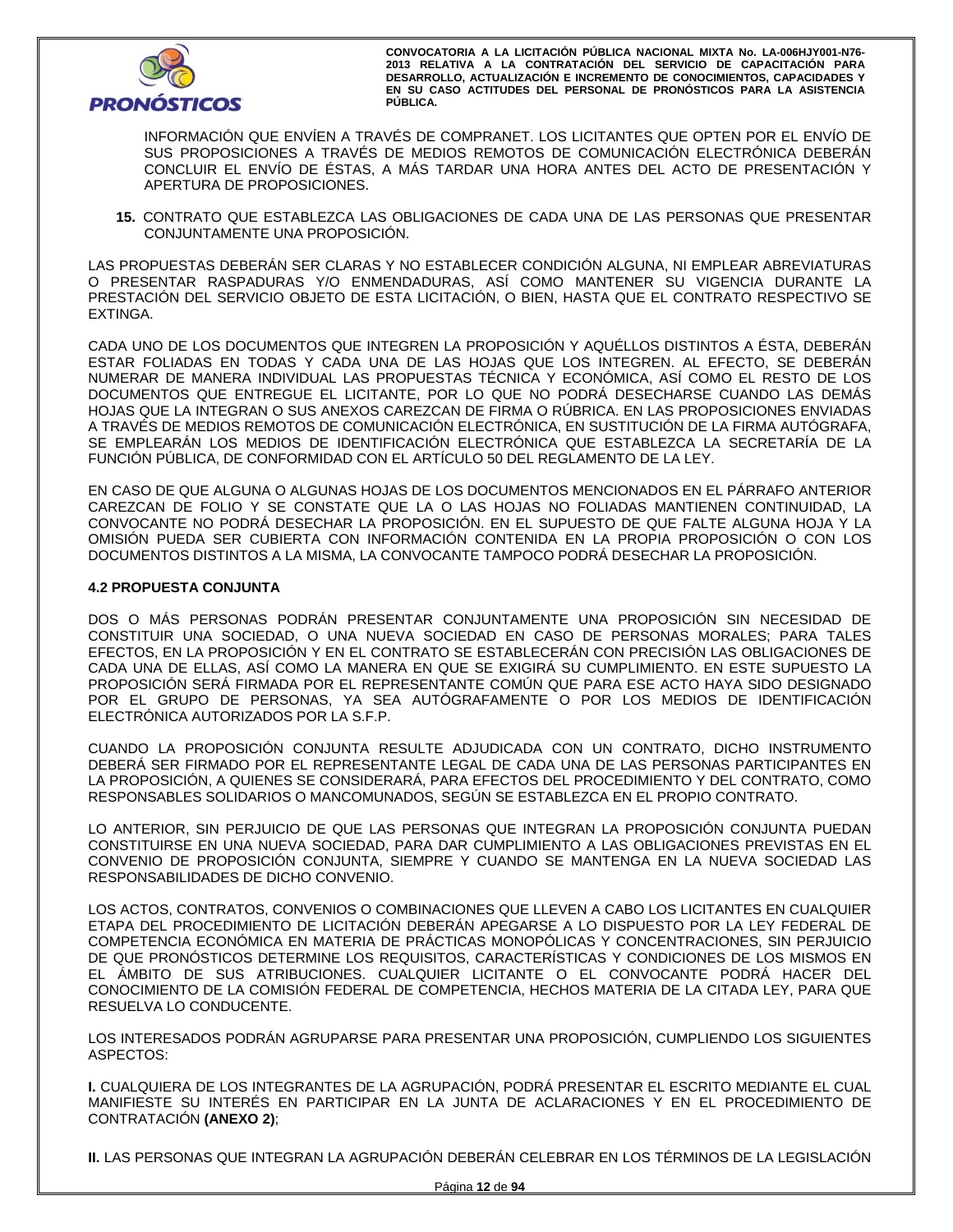

APLICABLE EL CONVENIO DE PROPOSICIÓN CONJUNTA, EN EL QUE SE ESTABLECERÁN CON PRECISIÓN LOS ASPECTOS SIGUIENTES:

- **a)** NOMBRE, DOMICILIO Y REGISTRO FEDERAL DE CONTRIBUYENTES DE LAS PERSONAS INTEGRANTES, SEÑALANDO, EN SU CASO, LOS DATOS DE LOS INSTRUMENTOS PÚBLICOS CON LOS QUE SE ACREDITA LA EXISTENCIA LEGAL DE LAS PERSONAS MORALES Y, DE HABERLAS, SUS REFORMAS Y MODIFICACIONES ASÍ COMO EL NOMBRE DE LOS SOCIOS QUE APAREZCAN EN ÉSTAS;
- **b)** NOMBRE Y DOMICILIO DE LOS REPRESENTANTES DE CADA UNA DE LAS PERSONAS AGRUPADAS, SEÑALANDO, EN SU CASO, LOS DATOS DE LAS ESCRITURAS PÚBLICAS CON LAS QUE ACREDITEN LAS FACULTADES DE REPRESENTACIÓN;
- **c)** DESIGNACIÓN DE UN REPRESENTANTE COMÚN, OTORGÁNDOLE PODER AMPLIO Y SUFICIENTE, PARA ATENDER TODO LO RELACIONADO CON LA PROPOSICIÓN Y CON LA PRESENTE CONVOCATORIA;
- **d)** DESCRIPCIÓN DE LAS PARTES OBJETO DEL CONTRATO QUE CORRESPONDERÁ CUMPLIR A CADA PERSONA INTEGRANTE, ASÍ COMO LA MANERA EN QUE SE EXIGIRÁ EL CUMPLIMIENTO DE LAS OBLIGACIONES, Y
- **e)** ESTIPULACIÓN EXPRESA DE QUE CADA UNO DE LOS FIRMANTES QUEDARÁ OBLIGADO JUNTO CON LOS DEMÁS INTEGRANTES, YA SEA EN FORMA SOLIDARIA O MANCOMUNADA, SEGÚN SE CONVENGA, PARA EFECTOS DEL PROCEDIMIENTO DE CONTRATACIÓN Y DEL CONTRATO, EN CASO DE QUE SE LES ADJUDIQUE EL MISMO;

**III.** EN EL ACTO DE PRESENTACIÓN Y APERTURA DE PROPOSICIONES EL REPRESENTANTE COMÚN DE LA AGRUPACIÓN DEBERÁ SEÑALAR QUE LA PROPOSICIÓN SE PRESENTA EN FORMA CONJUNTA. EL CONVENIO A QUE HACE REFERENCIA LA FRACCIÓN II DE ESTE NUMERAL SE PRESENTARÁ CON LA PROPOSICIÓN Y, EN CASO DE QUE A LOS LICITANTES QUE LA HUBIEREN PRESENTADO SE LES ADJUDIQUE EL CONTRATO, DICHO CONVENIO, FORMARÁ PARTE INTEGRANTE DEL MISMO COMO UNO DE SUS ANEXOS, Y;

EN EL SUPUESTO DE QUE SE ADJUDIQUE EL CONTRATO A LOS LICITANTES QUE PRESENTARON UNA PROPOSICIÓN CONJUNTA, EL INSTRUMENTO DEBERÁ SER FIRMADO POR TODAS LAS PERSONAS QUE INTEGRAN LA AGRUPACIÓN QUE FORMULA LA PROPOSICIÓN CONJUNTA O POR SUS REPRESENTANTES LEGALES, QUIENES EN LO INDIVIDUAL, DEBERÁN ACREDITAR SU RESPECTIVA PERSONALIDAD, O POR EL APODERADO LEGAL DE LA NUEVA SOCIEDAD QUE SE CONSTITUYA POR LAS PERSONAS QUE INTEGRAN LA AGRUPACIÓN QUE FORMULÓ LA PROPOSICIÓN CONJUNTA, ANTES DE LA FECHA FIJADA PARA LA FIRMA DEL CONTRATO, LO CUAL DEBERÁ COMUNICARSE MEDIANTE ESCRITO A LA CONVOCANTE POR DICHAS PERSONAS O POR SU APODERADO LEGAL, AL MOMENTO DE DARSE A CONOCER EL FALLO O A MÁS TARDAR EN LAS VEINTICUATRO HORAS SIGUIENTES.

# **4.3 PROPUESTA TÉCNICA**

LOS LICITANTES DEBERÁN PRESENTAR PROPUESTA TÉCNICA FIRMADA EN CADA UNA DE SUS HOJAS POR EL REPRESENTANTE LEGAL DEL LICITANTE, EN EL QUE SE DESCRIBA AMPLIAMENTE LOS SERVICIOS QUE OFRECE, ASÍ COMO LOS DOCUMENTOS SOLICITADOS EN CONCORDANCIA CON LO SEÑALADO EN EL **ANEXO 13**, DANDO CUMPLIMIENTO A TODAS Y CADA UNA DE LAS ESPECIFICACIONES ESTABLECIDAS EN EL MISMO.

## **4.4 PROPUESTA ECONÓMICA**

LOS LICITANTES DEBERÁN PRESENTAR ORIGINAL DE SU PROPUESTA ECONÓMICA POR PARTIDA, CONFORME AL **ANEXO 14** DE ESTA CONVOCATORIA.

## **4.5 MOTIVOS DE DESECHAMIENTO**

SERÁ CAUSA DE DESECHAMIENTO EL INCUMPLIMIENTO DE ALGUNO DE LOS REQUISITOS DE ESTA CONVOCATORIA DE LICITACIÓN QUE AFECTE LA SOLVENCIA DE LA PROPOSICIÓN, CUANDO INCURRAN EN CUALQUIERA DE LAS SIGUIENTES SITUACIONES:

- **a)** QUE NO CUMPLAN CON ALGUNO DE LOS REQUISITOS ESTABLECIDOS EN ESTA CONVOCATORIA O QUE SE DERIVEN DEL ACTO DE ACLARACIÓN A LA MISMA.
- **b)** CUANDO PRESENTEN LA PROPOSICIÓN ECONÓMICA EN MONEDA EXTRANJERA.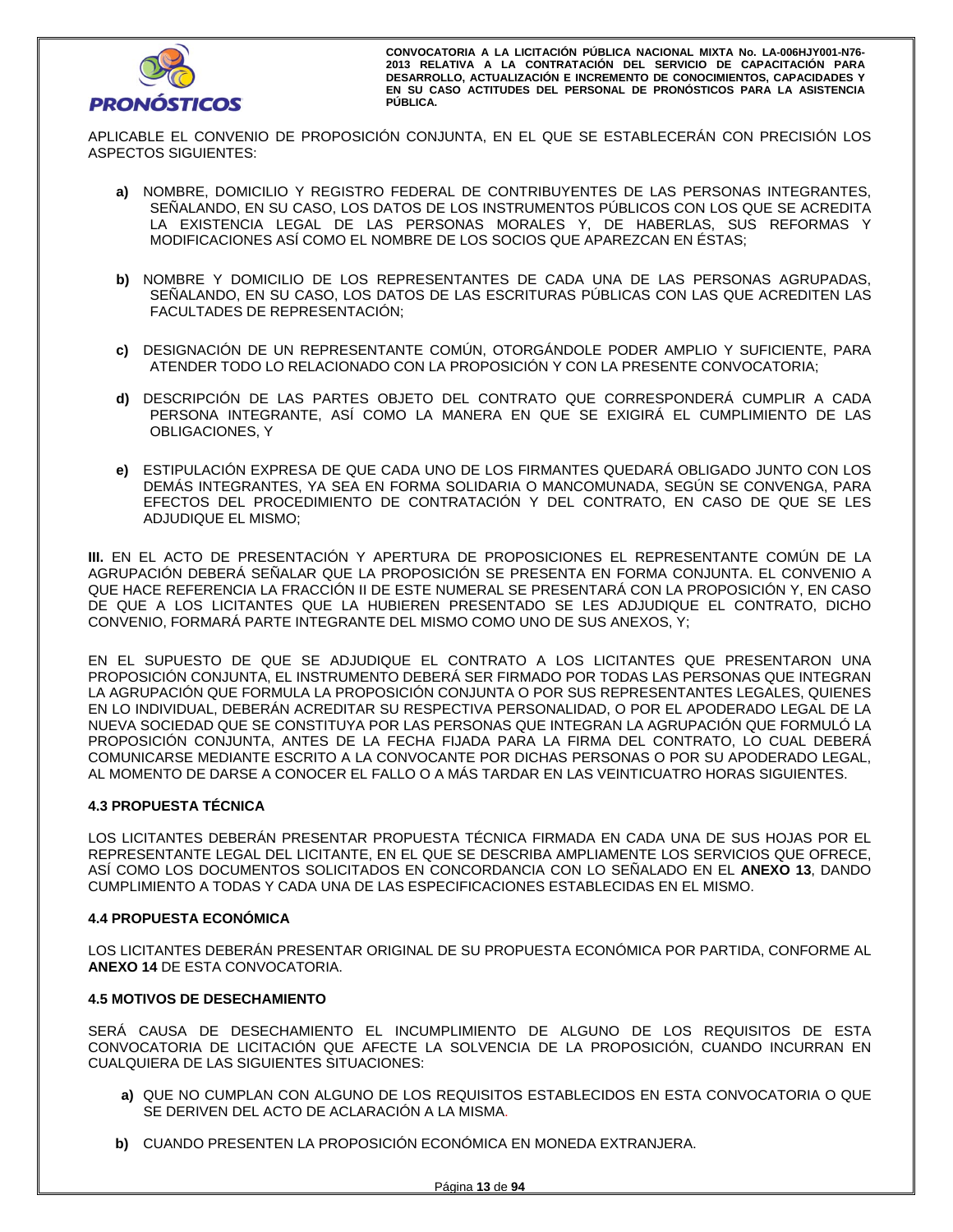

- **c)** LA FALTA DE PRESENTACIÓN DE LOS ESCRITOS O MANIFESTACIONES BAJO PROTESTA DE DECIR VERDAD, ASÍ COMO EL CUMPLIMIENTO DE LOS REQUISITOS Y DOCUMENTOS, QUE SE SOLICITEN EN EL NUMERAL 4.1 DE ESTA CONVOCATORIA.
- **d)** CUANDO PRESENTEN PROPOSICIONES EN IDIOMA DIFERENTE AL ESPAÑOL.
- **e)** CUANDO PRESENTEN MÁS DE UNA PROPUESTA TÉCNICA Y/O ECONÓMICA POR CADA PARTIDA
- **f)** CUANDO EL LICITANTE SE ENCUENTRE EN ALGUNO DE LOS SUPUESTOS ESTABLECIDOS POR LOS ARTÍCULOS 50 Y 60 DE LA LEY.
- **g)** CUANDO SE SOLICITE "BAJO PROTESTA DE DECIR VERDAD" Y ESTA LEYENDA SEA OMITIDA EN EL DOCUMENTO CORRESPONDIENTE.
- **h)** CUANDO LAS PROPOSICIONES NO SE ENTREGUEN FOLIADAS Y FIRMADAS, CONFORME AL ARTÍCULO 50 DEL REGLAMENTO DE LA LEY.
- **i)** CUANDO PRESENTE UNA PROPUESTA ELECTRÓNICA Y OTRA DE FORMA DOCUMENTAL.
- **j)** CUANDO EN LOS ACTOS O EN LAS EVALUACIONES DE LAS PROPOSICIONES RECIBIDAS, PRONÓSTICOS COMPROBARA QUE ALGÚN LICITANTE HA ACORDADO CON OTRO U OTROS ELEVAR EL COSTO DE LOS SERVICIOS, O CUALQUIER OTRO ACUERDO QUE TENGA COMO FIN OBTENER UNA VENTAJA SOBRE LOS DEMÁS LICITANTES.

LA TOTALIDAD DE LOS REQUISITOS ANTES MENCIONADOS SON INDISPENSABLES PARA ACREDITAR LA SOLVENCIA Y REALIZAR LA EVALUACIÓN DE LA PROPOSICIÓN Y, EN CONSECUENCIA, SU INCUMPLIMIENTO SERÁ CAUSA DE DESECHAMIENTO DE LA PROPOSICIÓN.

## **5. CRITERIOS QUE SE APLICARÁN PARA EVALUAR LAS PROPOSICIONES Y ADJUDICAR EL CONTRATO**

# **5.1 EVALUACIÓN DE LAS PROPUESTAS TÉCNICAS**

LA REVISIÓN, ANÁLISIS DETALLADO Y EVALUACIÓN DE LAS PROPOSICIONES TÉCNICAS, SERÁN REALIZADAS POR EL ÁREA REQUIRENTE, CONFORME A LO SIGUIENTE:

- **a)** SE VERIFICARÁ QUE LOS DOCUMENTOS DE LA PROPUESTA TÉCNICA CONTENGA LA INFORMACIÓN, REQUISITOS Y DOCUMENTOS SOLICITADOS EN EL **ANEXO 13** DE ESTA CONVOCATORIA Y LOS QUE SE DERIVEN DE LA JUNTA DE ACLARACIÓN AL CONTENIDO DE LA MISMA.
- **b)** SE ASIGNARÁ PUNTOS Y PORCENTAJES A LOS DOCUMENTOS DE LA PROPUESTA TÉCNICA DE ACUERDO A LO ESTABLECIDO EN EL **ANEXO 13-A** DE ESTA CONVOCATORIA.

# **5.2 EVALUACIÓN DE LA DOCUMENTACIÓN LEGAL Y ADMINISTRATIVA**

LA REVISIÓN Y ANÁLISIS DETALLADO DE LA DOCUMENTACIÓN LEGAL Y ADMINISTRATIVA, SERÁN EFECTUADOS POR LA GERENCIA DE RECURSOS MATERIALES DE LA DIRECCIÓN ADMINISTRATIVA DE PRONÓSTICOS.

## **5.3 EVALUACIÓN DE LAS PROPUESTAS ECONÓMICAS**

LA REVISIÓN Y ANÁLISIS DETALLADO DE LAS PROPUESTAS ECONÓMICAS SERÁN EFECTUADOS POR LA GERENCIA DE RECURSOS MATERIALES DE LA DIRECCIÓN ADMINISTRATIVA DE PRONÓSTICOS, CONFORME A LO SIGUIENTE:

PARA EFECTOS DE LA EVALUACIÓN DE LA PROPUESTA ECONÓMICA, SÓLO SE CONSIDERARÁ SUBTOTAL DE LA PROPUESTA.

EL TOTAL DE PUNTUACIÓN O UNIDADES PORCENTUALES MÁXIMO ASIGNADO A LA PROPUESTA ECONÓMICA DE LOS LICITANTES SERÁ DE 40 PUNTOS, POR LO QUE A LA PROPUESTA ECONÓMICA QUE RESULTE SER LA MÁS BAJA DE LAS TÉCNICAMENTE ACEPTADAS, SE LE ASIGNARÁ LA PUNTUACIÓN O UNIDADES PORCENTUALES MÁXIMA.

PARA DETERMINAR LA PUNTUACIÓN O UNIDADES PORCENTUALES QUE CORRESPONDA A LA PROPUESTA ECONÓMICA DE CADA PARTICIPANTE, LA CONVOCANTE APLICARÁ LA SIGUIENTE FÓRMULA: PPE=MPEMB X 40

| PPE=MPEMB X 4 |
|---------------|
| MPA           |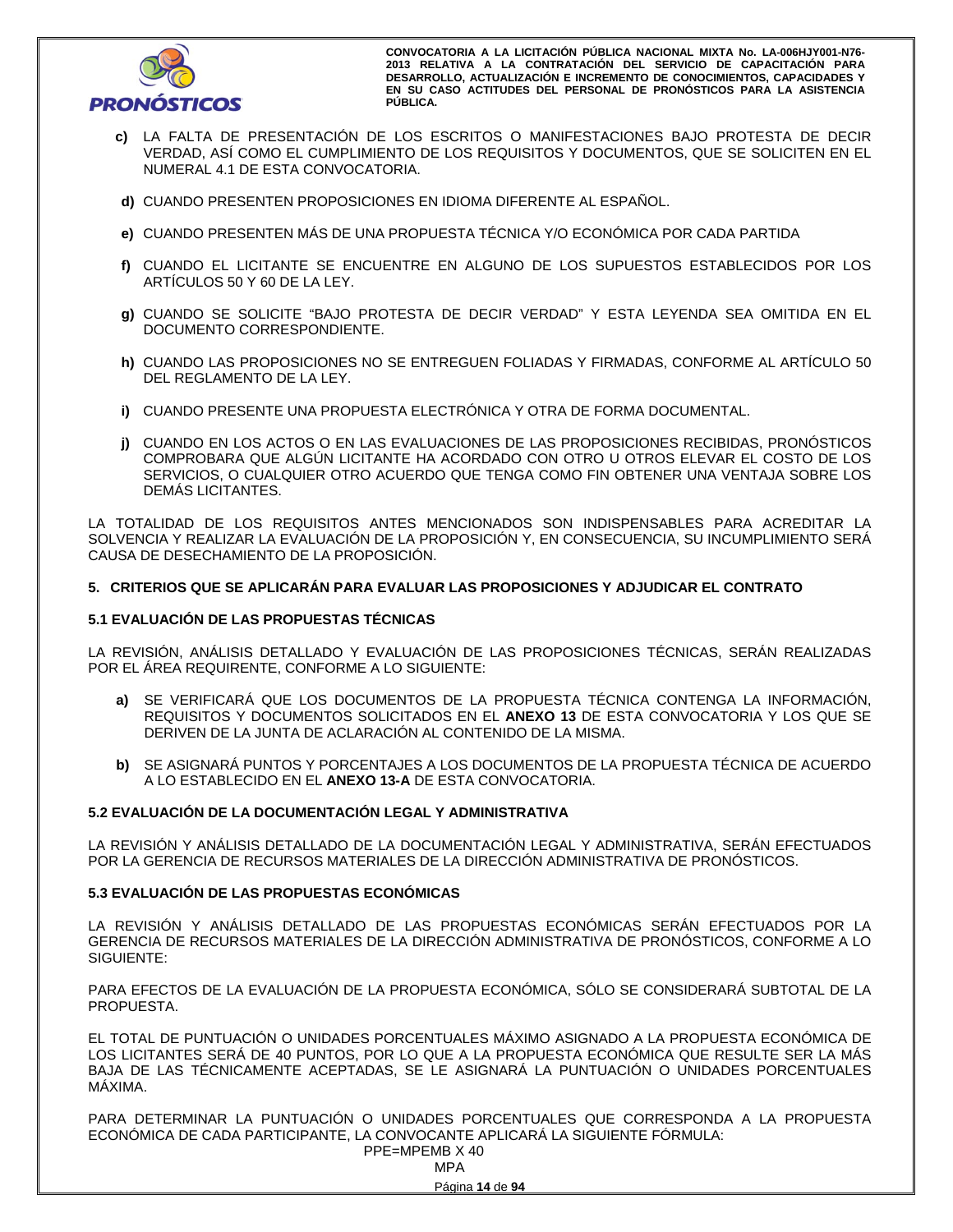

DONDE:

PPE = PUNTOS DE LA PROPUESTA ECONÓMICA

MPEMB= MONTO DE LA PROPOSICIÓN MÁS BAJA

40 = TOTAL DE PUNTUACIÓN O UNIDADES PORCENTUALES MÁXIMO ASIGNADO A LA PROPUESTA ECONÓMICA

MPA = MONTO DE LA PROPOSICIÓN QUE SE ANALIZA

POR LO QUE LA PROPOSICIÓN MÁS CONVENIENTE SERÁ AQUELLA QUE REÚNA LA MAYOR PUNTUACIÓN O UNIDADES PORCENTUALES, CONFORME A LA SIGUIENTE FÓRMULA:

| PUNTOS        |     | <b>PUNTOS</b>    | <b>PUNTOS</b>    |
|---------------|-----|------------------|------------------|
| TOTALES DE LA | $=$ | <b>PROPUESTA</b> | PROPUESTA        |
| PROPOSICIÓN   |     | <b>TECNICA</b>   | <b>ECONÓMICA</b> |

EL MONTO TOTAL DE LA COTIZACIÓN QUE SE PRESENTEN SERÁN CONSIDERADOS FIJOS A PARTIR DE SU PRESENTACIÓN, Y DEBERÁ INCLUIR TODOS LOS COSTOS INVOLUCRADOS CONSIDERANDO TODOS LOS CONCEPTOS DEL SERVICIO QUE REQUIERE PRONÓSTICOS, POR LO QUE EL LICITANTE QUE RESULTE ADJUDICADO NO PODRÁ AGREGAR NINGÚN COSTO EXTRA Y SERÁN INALTERABLES DURANTE LA VIGENCIA DEL CONTRATO.

CUANDO SE PRESENTE UN ERROR DE CÁLCULO EN LAS PROPOSICIONES PRESENTADAS, SOLO HABRÁ LUGAR A SU RECTIFICACIÓN POR PARTE DE PRONÓSTICOS, CUANDO LA CORRECCIÓN NO IMPLIQUE LA MODIFICACIÓN DE PRECIOS UNITARIOS. EN CASO DE DISCREPANCIA ENTRE LAS CANTIDADES ESCRITAS CON LETRA Y CON NÚMERO, PREVALECERÁ LA CANTIDAD CON LETRA, POR LO QUE DE PRESENTARSE ERRORES EN LAS CANTIDADES O VOLÚMENES SOLICITADOS, ESTOS PODRÁN CORREGIRSE POR PRONÓSTICOS, LO QUE SE HARÁ CONSTAR EN EL FALLO.

EN CASO DE EMPATE EN EL MONTO TOTAL DE DOS O MÁS PROPOSICIONES, LA ADJUDICACIÓN SE EFECTUARÁ A FAVOR DE LA PERSONA QUE INTEGRE EL SECTOR DE MICRO, PEQUEÑA O MEDIANAS EMPRESAS NACIONALES, DE SUBSISTIR EL EMPATE ENTRE LAS PERSONAS DEL SECTOR SEÑALADO, LA ADJUDICACIÓN SE EFECTUARÁ A FAVOR DEL LICITANTE QUE RESULTE ADJUDICADO DEL SORTEO POR INSACULACIÓN QUE CELEBRE PRONÓSTICOS EN EL PROPIO ACTO DE FALLO, EL CUAL CONSISTIRÁ EN LA PARTICIPACIÓN DE UN BOLETO POR CADA PROPUESTA QUE RESULTE EMPATADA Y DEPOSITADOS EN UNA URNA, DE LA QUE SE EXTRAERÁ EN PRIMER LUGAR EL BOLETO DEL LICITANTE ADJUDICADO Y POSTERIORMENTE LOS DEMÁS BOLETOS EMPATADOS, CON LO QUE SE DETERMINARÁN LOS SUBSECUENTES LUGARES QUE OCUPARÁN TALES PROPOSICIONES. LO ANTERIOR SE ASENTARÁ EN EL ACTA QUE SE LEVANTE CON MOTIVO DEL FALLO DE LA PRESENTE LICITACIÓN, DE CONFORMIDAD CON EL ARTÍCULO 54 DEL REGLAMENTO.

## **6. DOCUMENTOS Y DATOS QUE DEBEN PRESENTAR LOS LICITANTES**

LOS DOCUMENTOS Y DATOS QUE DEBEN PRESENTAR LOS LICITANTES PARA PARTICIPAR EN LA PRESENTE LICITACIÓN SE ENCUENTRAN ENLISTADOS EN EL **ANEXO 1** DE LA PRESENTE CONVOCATORIA.

# **7. DOMICILIO Y DIRECCIÓN ELECTRÓNICA DONDE PODRÁN PRESENTAR INCONFORMIDADES**

DE CONFORMIDAD CON LO DISPUESTO EN ARTÍCULO 65 DE LA LEY, LOS LICITANTES PODRÁN INTERPONER INCONFORMIDAD ANTE EL OIC EN PRONÓSTICOS, POR ACTOS DEL PROCEDIMIENTO DE CONTRATACIÓN QUE CONTRAVENGAN LAS DISPOSICIONES QUE RIGEN LAS MATERIAS OBJETO DE LA LEY, PRESENTÁNDOLA DIRECTAMENTE EN EL ÁREA DE RESPONSABILIDADES, EN DÍAS Y HORAS HÁBILES, CUYAS OFICINAS SE UBICAN EN: AV. INSURGENTES SUR 1397, PISO 8, COLONIA INSURGENTES MIXCOAC, DELEGACIÓN BENITO JUÁREZ, C.P.03920, MÉXICO, D.F. Ó A LOS CORREOS ELECTRÓNICOS: jose.diaz@pronosticos.gob.mx; karla.pizarro@pronosticos.gob.mx; oscar.ramirez@pronosticos.gob.mx; jazib.gutierrez@pronosticos.gob.mx

# **8. FORMATOS**

SE CONSIDERAN COMO PARTE INTEGRANTE DE LA PRESENTE CONVOCATORIA LOS ANEXOS QUE A CONTINUACIÓN SE ENLISTAN:

| <b>ANEXC</b> | <b>DESCRIPCIÓN</b>     |
|--------------|------------------------|
|              | Página<br>5 de 94<br>u |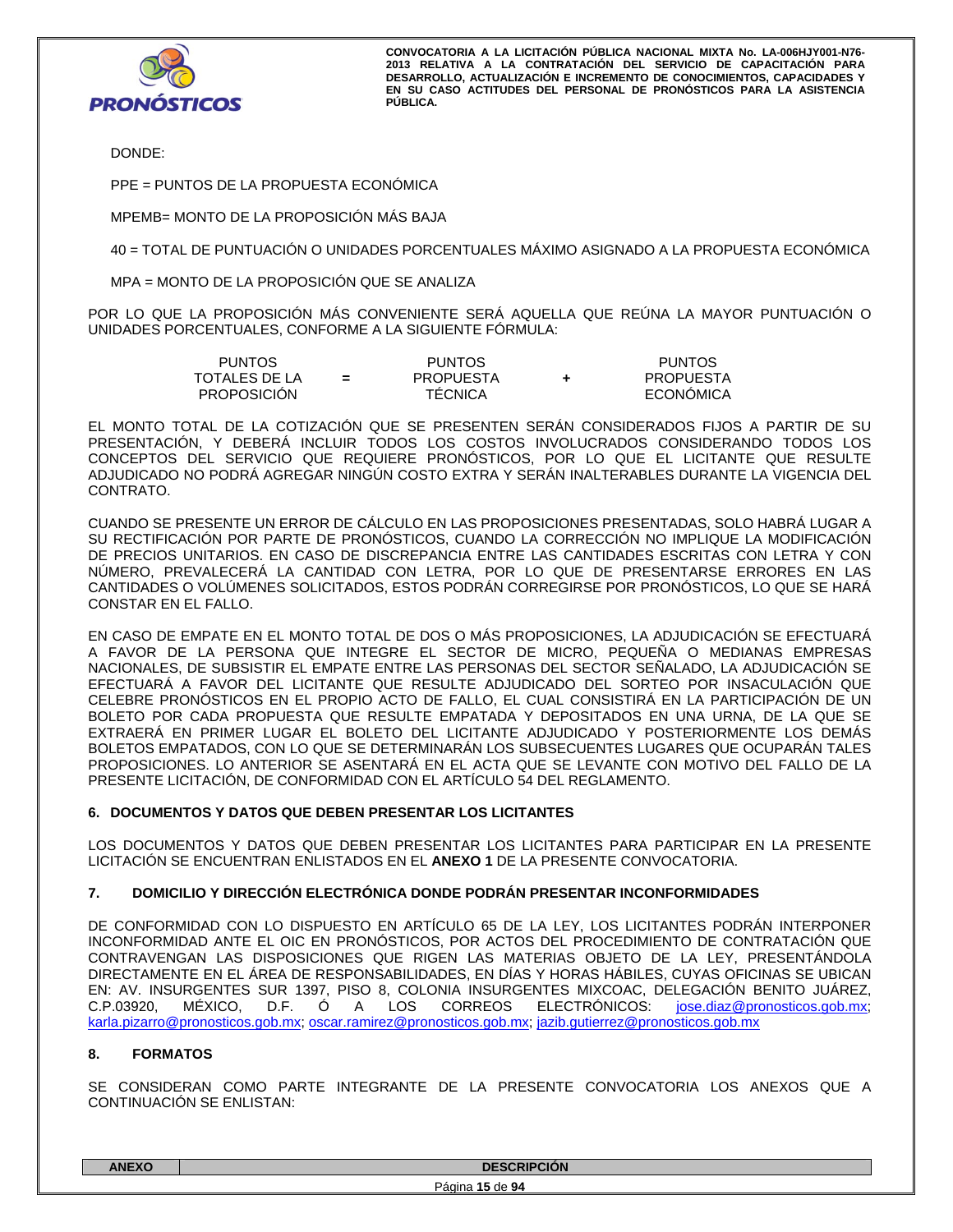

| <b>ANEXO</b>   | <b>DESCRIPCIÓN</b>                                                                         |
|----------------|--------------------------------------------------------------------------------------------|
|                | LISTA DE VERIFICACIÓN PARA REVISAR PROPOSICIONES                                           |
| 2              | MANIFESTACIÓN DE INTERÉS                                                                   |
| 3              | SOLICITUD DE ACLARACIÓN AL CONTENIDO DE LA CONVOCATORIA                                    |
| $\overline{4}$ | <b>ESCRITO DE FACULTADES</b>                                                               |
| $5-A$          | FORMATO PARA LA ACREDITACIÓN DE LA PERSONALIDAD JURÍDICA (PERSONAS MORALES)                |
| $5-B$          | FORMATO PARA LA ACREDITACIÓN DE LA PERSONALIDAD JURÍDICA (PERSONAS FÍSICAS)                |
| 6              | <b>ESCRITO DE NACIONALIDAD</b>                                                             |
| $6-A$          | ESCRITO DE ORIGEN DEL SERVICIO                                                             |
|                | ESCRITO BAJO PROTESTA DE DECIR VERDAD DE NO ENCONTRARSE EN ALGUNO DE LOS SUPUESTOS DE LOS  |
| 7              | ARTÍCULOS 50 Y 60 DE LA LEY                                                                |
| 8              | CORREO ELECTRÓNICO                                                                         |
| 9              | <b>ESCRITO DE INTEGRIDAD</b>                                                               |
| $10-A$         | ESTRATIFICACIÓN DE MICRO, PEQUEÑA O MEDIANA EMPRESA (MIPYMES)                              |
| $10-B$         | EN CASO DE NO SER MIPYME                                                                   |
| 11             | DOMICILIO PARA RECIBIR NOTIFICACIONES                                                      |
| 12             | ACEPTACIÓN DE LA CONVOCATORIA                                                              |
| 13             | ANEXO TÉCNICO                                                                              |
| $13-A$         | METODOLOGÍA PARA EVALUAR LAS PROPUESTAS TÉCNICAS                                           |
| 14             | MODELO DE LA PROPUESTA ECONÓMICA                                                           |
| $15-A$         | ENCUESTA DE TRANSPARENCIA JUNTA DE ACLARACIONES                                            |
| $15-B$         | ENCUESTA DE TRANSPARENCIA PRESENTACIÓN Y APERTURA DE PROPOSICIONES                         |
| $15-C$         | ENCUESTA DE TRANSPARENCIA FALLO                                                            |
| 16             | MODELO DE CONTRATO                                                                         |
| 17             | MODELO DE FIANZA GARANTÍA DE CUMPLIMIENTO                                                  |
| 18             | NOTA INFORMATIVA PARA PERSONAS DE PAÍSES MIEMBROS DE LA ORGANIZACIÓN PARA LA COOPERACIÓN Y |
|                | EL DESARROLLO ECONÓMICO (OCDE)                                                             |
| 19             | PROGRAMA DE CADENAS PRODUCTIVAS                                                            |

# **9. PLAZO Y LUGAR DE LA PRESTACIÓN DEL SERVICIO**

A PARTIR DEL DÍA SIGUIENTE DE LA NOTIFICACIÓN DEL FALLO Y HASTA EL DÍA 13 DE DICIEMBRE DE 2013.

LOS CURSOS SERÁN PRESENCIALES Y TENDRÁN VERIFICATIVO EN LAS INSTALACIONES DE PRONÓSTICOS PARA LA ASISTENCIA PÚBLICA UBICADAS EN INSURGENTES SUR N°1397, COLONIA INSURGENTES MIXCOAC, MÉXICO, D.F. EN LAS AULAS DE CAPACITACIÓN DEL 4° PISO; DE ACUERDO AL CALENDARIO ESTABLECIDO (MISMO QUE SE ENTREGARÁ AL PROVEEDOR ADJUDICADO 2 DÍAS HÁBILES POSTERIORES A LA NOTIFICACIÓN.

## **9.1 CALIDAD**

EL PROVEEDOR, DEBERÁ CONTAR CON LA INFRAESTRUCTURA, PERSONAL PROFESIONAL ESPECIALIZADO EN EL RAMO, TÉCNICAS, PROCEDIMIENTOS Y EQUIPO ADECUADO PARA EL TIPO DE SERVICIO SOLICITADO, A FIN DE GARANTIZAR QUE LOS SERVICIOS OBJETO DE ESTA LICITACIÓN SEAN PROPORCIONADOS CON LA CALIDAD, OPORTUNIDAD Y EFICIENCIA REQUERIDA PARA TAL EFECTO, COMPROMETIÉNDOSE A DESARROLLARLO A SATISFACCIÓN DE PRONÓSTICOS, CONFORME A LO ESTABLECIDO EN EL **ANEXO 13** DE ESTA CONVOCATORIA.

## **9.2 ADMINISTRACIÓN Y VERIFICACIÓN DEL CUMPLIMIENTO DEL CONTRATO**

EL **LIC. ROBERTO SANDOVAL RÍOS, GERENTE DE RECURSOS HUMANOS** DE PRONÓSTICOS, SERÁ EL RESPONSABLE DE ADMINISTRAR Y VERIFICAR EL CUMPLIMIENTO DE LOS DERECHOS Y OBLIGACIONES ESTABLECIDAS EN EL CONTRATO O QUIEN LO SUSTITUYA EN EL CARGO, DE ACUERDO A LO ESTIPULADO EN EL **ANEXO 13** DE ESTA CONVOCATORIA.

## **9.3. CONDICIONES DE PAGO**

EL PAGO DEL IMPORTE DE LOS SERVICIOS DEVENGADOS DERIVADO DE LA PRESENTE LICITACIÓN, SE OTORGARÁ A MES VENCIDO DENTRO DE LOS VEINTE DÍAS NATURALES POSTERIORES A AQUEL EN EL QUE SE PRESENTE EL COMPROBANTE FISCAL PREVIO A LA ACEPTACIÓN DEL ÁREA REQUIRENTE EN LA GERENCIA DE SEGUIMIENTO Y CONTROL PRESUPUESTAL, PREFERENTEMENTE MEDIANTE EL SISTEMA DE PAGO ELECTRÓNICO INTERBANCARIO SPEI O MEDIANTE TRANSFERENCIA VÍA ELECTRÓNICA, A LA CUENTA BANCARIA QUE EL LICITANTE ADJUDICADO PROPORCIONE A PRONÓSTICOS, O BIEN, EN LAS CAJAS DE PAGO DE PRONÓSTICOS, UBICADAS EN LA AVENIDA INSURGENTES SUR, NÚMERO 1397, PLANTA BAJA, COLONIA INSURGENTES MIXCOAC, DELEGACIÓN BENITO JUÁREZ, C.P. 03920, MÉXICO, DISTRITO FEDERAL, Y ÉSTA SE OBLIGA A CUBRIR EL IMPORTE DEL SERVICIO RECIBIDO A ENTERA SATISFACCIÓN AL AMPARO DEL COMPROBANTE FISCAL, MISMO QUE DEBERÁ REUNIR LOS REQUISITOS SEÑALADOS EN EL CÓDIGO.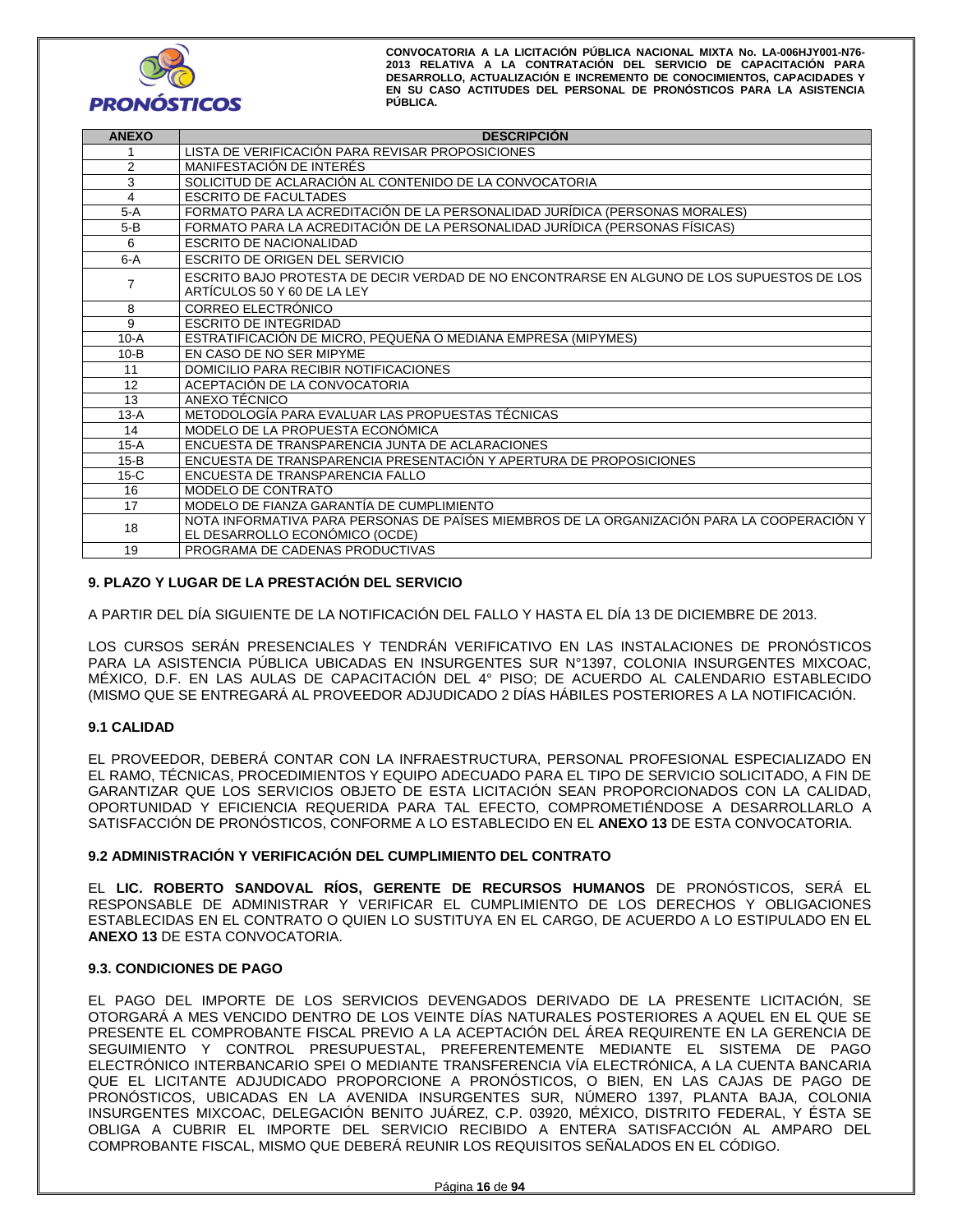

EN CASO DE QUE EL COMPROBANTE FISCAL ENTREGADO POR EL LICITANTE ADJUDICADO PARA SU PAGO, PRESENTE ERRORES O DEFICIENCIAS, PRONÓSTICOS DENTRO DE LOS TRES DÍAS HÁBILES SIGUIENTES AL DE SU RECEPCIÓN, INDICARÁ POR ESCRITO AL MISMO LAS DEFICIENCIAS QUE DEBERÁ CORREGIR. EL PERÍODO QUE TRANSCURRA A PARTIR DE LA ENTREGA DEL CITADO ESCRITO Y HASTA QUE EL LICITANTE ADJUDICADO PRESENTE LAS CORRECCIONES, NO SE COMPUTARÁ PARA EFECTOS DEL ARTÍCULO 51 DE LA LEY.

## **9.4. IMPUESTOS Y DERECHOS**

LOS IMPUESTOS Y DERECHOS QUE PROCEDAN CON MOTIVO DE LA CONTRATACIÓN DE LOS SERVICIOS OBJETO DE ESTA LICITACIÓN, SERÁN PAGADOS POR EL PROVEEDOR.

PRONÓSTICOS SOLO CUBRIRÁ EL I.V.A., DE ACUERDO A LO ESTABLECIDO EN LAS DISPOSICIONES LEGALES VIGENTES EN LA MATERIA.

#### **9.5. PATENTES Y MARCAS**

EL PROVEEDOR ASUME LA RESPONSABILIDAD TOTAL EN CASO DE QUE AL PROPORCIONAR EL SERVICIO OBJETO DE ESTA LICITACIÓN, SE INFRINJAN PATENTES, MARCAS, FRANQUICIAS O SE VIOLEN DERECHOS DE AUTOR REGISTRADOS POR TERCEROS, QUEDANDO PRONÓSTICOS LIBERADO DE TODA RESPONSABILIDAD DE CARÁCTER CIVIL, PENAL, MERCANTIL, FISCAL O DE CUALQUIER OTRA ÍNDOLE.

#### **9.6. DEFECTOS Y VICIOS OCULTOS**

EL PROVEEDOR QUEDARÁ OBLIGADO ANTE PRONÓSTICOS A RESPONDER DE LOS DEFECTOS Y VICIOS OCULTOS EN LA CALIDAD DE LOS SERVICIOS, ASÍ COMO DE CUALQUIER OTRA RESPONSABILIDAD EN QUE HUBIEREN INCURRIDO, EN LOS TÉRMINOS SEÑALADOS EN LA PRESENTE CONVOCATORIA, EN EL CONTRATO QUE SE DERIVE DE ESTA LICITACIÓN Y/O EN LA LEGISLACIÓN APLICABLE.

#### **9.7. DESARROLLO DE LOS EVENTOS DE LA LICITACIÓN**

LOS ACTOS DE LA PRESENTE LICITACIÓN SERÁN PRESIDIDOS POR EL SERVIDOR PÚBLICO FACULTADO Y ASISTIDO POR UN REPRESENTANTE DEL ÁREA TÉCNICA Y/O REQUIRENTE.

DE LAS ACTAS QUE SE LEVANTEN CON MOTIVO DE LAS JUNTAS DE ACLARACIONES Y DEL ACTO DE PRESENTACIÓN Y APERTURA DE PROPOSICIONES Y DEL FALLO DEL PROCEDIMIENTO DE LICITACIÓN, SE FIJARÁ COPIA DE LAS MISMAS EN EL PIZARRÓN UBICADO EN INSURGENTES SUR 1397, PISO 11, COLONIA INSURGENTES MIXCOAC, DELEGACIÓN BENITO JUÁREZ, MÉXICO, DISTRITO FEDERAL, CÓDIGO POSTAL 03920, POR UN TÉRMINO DE CINCO DÍAS HÁBILES A PARTIR DE LA CELEBRACIÓN DE CADA ACTO, ASIMISMO, SE PUBLICARÁN EN EL SISTEMA ELECTRÓNICO COMPRANET.

LOS LICITANTES QUE ASISTAN A LA JUNTA DE ACLARACIONES, AL ACTO DE PRESENTACIÓN Y APERTURA DE PROPOSICIONES Y AL FALLO SE LES ENTREGARÁ COPIA DEL ACTA; ASIMISMO, EL CONTENIDO DE LA MISMA, SE DIFUNDIRÁ A TRAVÉS DE COMPRANET EL MISMO DÍA EN QUE SE EMITA, LOS LICITANTES QUE NO ASISTAN A DICHOS ACTOS, PARA EFECTOS DE LA NOTIFICACIÓN SE PONDRÁ A DISPOSICIÓN DE LOS LICITANTES, POR UN TÉRMINO NO MENOR A CINCO DÍAS HÁBILES, SIENDO DE LA EXCLUSIVA RESPONSABILIDAD DE LOS LICITANTES, ACUDIR DE ENTERARSE DE SU CONTENIDO Y OBTENER COPIA DE LA MISMA. ESTE PROCEDIMIENTO SUSTITUYE A LA NOTIFICACIÓN PERSONAL.

LOS LICITANTES QUE OPTEN POR PRESENTAR SUS PROPUESTAS POR MEDIOS REMOTOS DE COMUNICACIÓN ELECTRÓNICA, SE DARÁN POR NOTIFICADOS DE LAS ACTAS RESPECTIVAS CUANDO ÉSTAS SE ENCUENTREN A SU DISPOSICIÓN A TRAVÉS DEL SISTEMA COMPRANET, A MÁS TARDAR EL DÍA HÁBIL SIGUIENTE AL DE LA CELEBRACIÓN DE CADA ACTO, SIN MENOSCABO QUE PUEDAN ACUDIR A RECOGER EL ACTA CORRESPONDIENTE EN EL DOMICILIO DE LA GERENCIA DE RECURSOS MATERIALES.

## **9.7.1. SOLICITUDES DE ACLARACIÓN AL CONTENIDO DE LA CONVOCATORIA**

LOS LICITANTES QUE PRETENDAN SOLICITAR ACLARACIONES A LOS ASPECTOS CONTENIDOS EN LA PRESENTE CONVOCATORIA, DEBERÁN PRESENTAR UN ESCRITO, EN EL QUE EXPRESEN SU INTERÉS EN PARTICIPAR EN LA LICITACIÓN, POR SI O EN REPRESENTACIÓN DE UN TERCERO, MANIFESTANDO EN TODOS LOS CASOS LOS DATOS GENERALES DEL INTERESADO Y, EN SU CASO, DEL REPRESENTANTE **(ANEXO 2)**.

LOS LICITANTES PODRÁN ENTREGAR SUS SOLICITUDES DE ACLARACIÓN AL CONTENIDO DE LA CONVOCATORIA Y SUS ANEXOS, POR ESCRITO, EN PAPEL PREFERENTEMENTE MEMBRETADO DE LA EMPRESA PARTICIPANTE Y FIRMADAS POR EL LICITANTE O EL REPRESENTANTE LEGAL ACREDITADO, LOS CUESTIONAMIENTOS A LA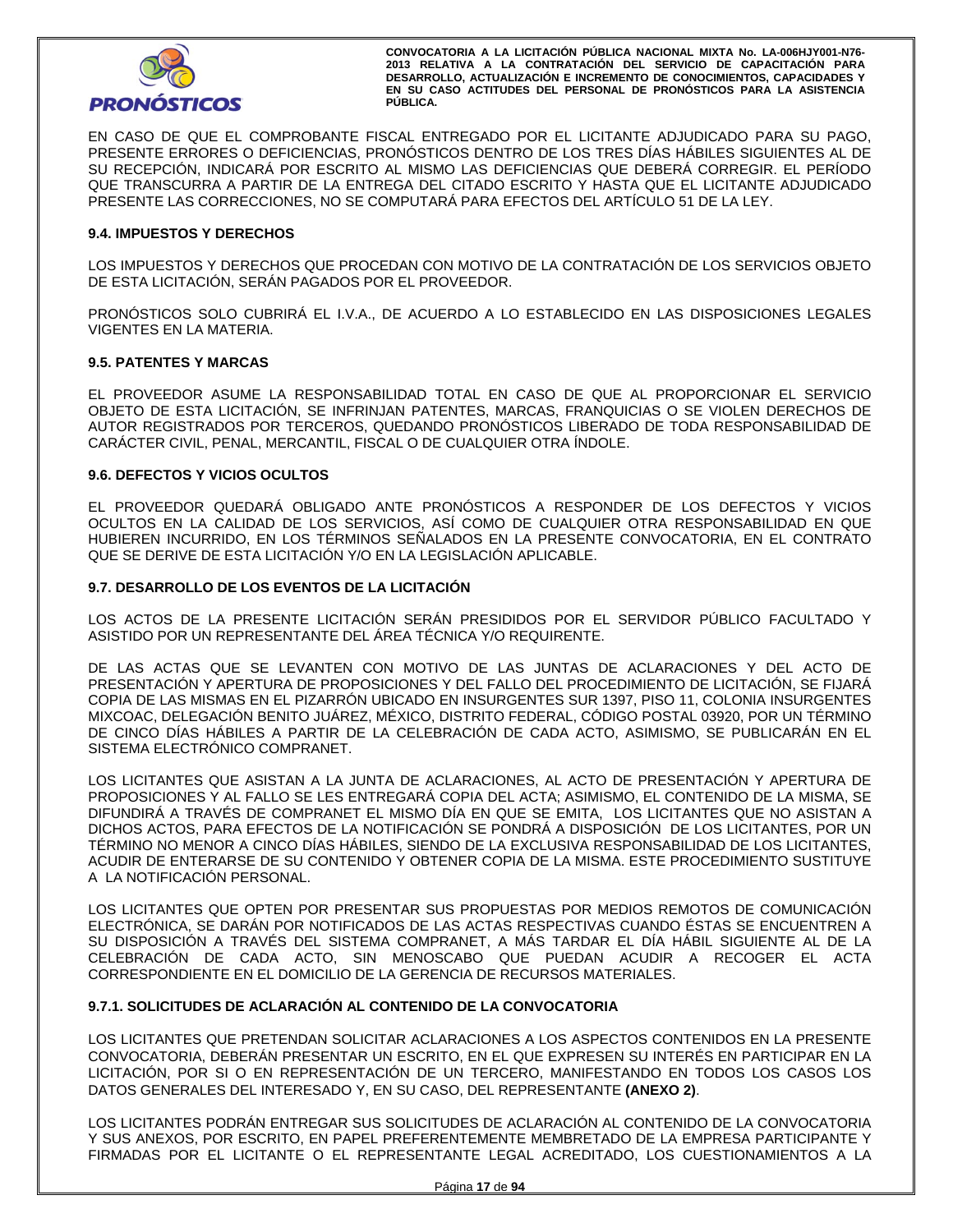

CONVOCATORIA SE EFECTUARAN DE ACUERDO AL **ANEXO 3** DE ESTA CONVOCATORIA, Y SERÁN ENTREGADOS EN LA GERENCIA DE RECURSOS MATERIALES DE LA DIRECCIÓN ADMINISTRATIVA DE PRONÓSTICOS, DE LUNES A VIERNES EN HORARIO COMPRENDIDO DE LAS 9:00 A LAS 14:00 Y DE LAS 16:00 A LAS 18:00 HORAS, O A TRAVÉS DE COMPRANET, EN LA DIRECCIÓN ELECTRÓNICA www.compranet.gob.mx, Ó AL CORREO ELECTRÓNICO imelda.malvaez@pronosticos.gob.mx EN TODOS LOS CASOS, CUANDO MENOS CON 24 HORAS DE ANTICIPACIÓN A LA CELEBRACIÓN DE LA JUNTA DE ACLARACIÓN AL CONTENIDO DE LA CONVOCATORIA, A EFECTO DE QUE PRONÓSTICOS ESTÉ EN POSIBILIDAD DE ANALIZARLAS Y HACER LAS CORRESPONDIENTES ACLARACIONES EN LA PROPIA JUNTA. PARA CUMPLIR CON LO ANTERIOR PRONÓSTICOS TOMARÁ COMO HORA DE RECEPCIÓN DE LAS SOLICITUDES DE ACLARACIÓN DEL LICITANTE LA QUE INDIQUE EL SELLO DE RECEPCIÓN DEL ÁREA CONVOCANTE, TRATÁNDOSE DE LAS SOLICITUDES QUE SE HAGAN LLEGAR A TRAVÉS DE COMPRANET, LA HORA QUE REGISTRE EL SISTEMA AL MOMENTO DE SU ENVÍO. TRATÁNDOSE DE LAS SOLICITUDES QUE SE HAGAN LLEGAR A TRAVÉS DE CORREO ELECTRÓNICO, LA HORA QUE REGISTRE EN EL CORREO REFERIDO AL MOMENTO DE LA RECEPCIÓN ELECTRÓNICA.

LO ANTERIOR DE CONFORMIDAD CON EL ÚLTIMO PÁRRAFO DEL ARTÍCULO 45, DEL REGLAMENTO DE LA LEY.

LAS SOLICITUDES DE ACLARACIÓN QUE SEAN RECIBIDAS CON POSTERIORIDAD AL PLAZO PREVISTO EN EL ARTÍCULO 33 BIS DE LA LEY, NO SERÁN CONTESTADAS POR LA CONVOCANTE POR RESULTAR EXTEMPORÁNEAS, DEBIÉNDOSE INTEGRAR AL EXPEDIENTE RESPECTIVO; EN CASO DE QUE ALGÚN LICITANTE PRESENTE NUEVAS SOLICITUDES DE ACLARACIÓN EN LA JUNTA CORRESPONDIENTE LAS DEBERÁ ENTREGAR POR ESCRITO Y LA CONVOCANTE LAS RECIBIRÁ, PERO NO LES DARÁ RESPUESTA, A MENOS QUE SE REALICE UNA SEGUNDA JUNTA DE ACLARACIONES DE CONFORMIDAD CON EL ARTÍCULO 46, FRACCIÓN VI DEL REGLAMENTO DE LA LEY.

# **9.7.2 JUNTA PARA LA ACLARACIÓN DEL CONTENIDO DE LA CONVOCATORIA**

LA ASISTENCIA A LA JUNTA DE ACLARACIÓN SERÁ OPTATIVA PARA LOS LICITANTES Y SE REALIZARÁ, CONFORME AL CALENDARIO DE ACTOS QUE SE SEÑALA EN EL **NUMERAL 3.2** DE ESTA CONVOCATORIA.

LAS RESPUESTAS A LAS SOLICITUDES DE ACLARACIÓN A LA CONVOCATORIA QUE HAYAN PLANTEADO LOS LICITANTES EN LOS TÉRMINOS ESTABLECIDOS EN LA PRESENTE CONVOCATORIA, SERÁN LEÍDAS EN VOZ ALTA POR QUIEN PRESIDA EL EVENTO; UNA VEZ HECHO LO ANTERIOR, SE DARÁ OPORTUNIDAD PARA QUE, EN EL MISMO ORDEN DE LOS PUNTOS O APARTADOS DE LA CONVOCATORIA A LA LICITACIÓN EN QUE SE DIO RESPUESTA, FORMULEN LAS PREGUNTAS QUE ESTIMEN PERTINENTES EN RELACIÓN CON LAS RESPUESTAS RECIBIDAS. EL SERVIDOR PÚBLICO QUE PRESIDA LA JUNTA DE ACLARACIONES, ATENDIENDO AL NÚMERO DE PREGUNTAS, INFORMARÁ A LOS LICITANTES SI ÉSTAS SERÁN CONTESTADAS EN ESE MOMENTO O SI SE SUSPENDE LA SESIÓN PARA REANUDARLA EN HORA O FECHA POSTERIOR SE LEVANTARÁ EL ACTA CORRESPONDIENTE, QUE CONTENDRÁ TODAS Y CADA UNA DE LAS PREGUNTAS FORMULADAS Y LAS RESPUESTAS CORRESPONDIENTES. EL ACTA RESPECTIVA SERÁ FIRMADA POR LOS ASISTENTES A QUIENES SE LES ENTREGARÁ COPIA, PONIÉNDOSE A PARTIR DE ESA FECHA A DISPOSICIÓN DE LOS LICITANTES QUE NO HAYAN ASISTIDO, PARA EFECTOS DE SU NOTIFICACIÓN. LA FALTA DE FIRMA DE ALGÚN LICITANTE NO INVALIDARÁ SU CONTENIDO Y EFECTOS DEL ACTA AL CONCLUIR LA PRIMERA JUNTA DE ACLARACIONES PODRÁ SEÑALARSE LA FECHA Y HORA PARA LA CELEBRACIÓN DE UNA SEGUNDA O ULTERIORES JUNTAS.

CUALQUIER MODIFICACIÓN A LA CONVOCATORIA Y LAS ACLARACIONES QUE SE HICIEREN DURANTE ESTE EVENTO SERÁN PARTE INTEGRANTE DE LA PRESENTE CONVOCATORIA.

LA INASISTENCIA DE LOS LICITANTES A LA JUNTA DE ACLARACIÓN AL CONTENIDO DE LA CONVOCATORIA DE LA LICITACIÓN, SERÁ DE SU ESTRICTA RESPONSABILIDAD, ASÍ COMO OBTENER COPIA DEL (LAS) ACTA (S) DERIVADA (S) DE LA (S) JUNTA (S) DE ACLARACIONES.

# **9.7.3. ACTO DE PRESENTACIÓN Y APERTURA DE PROPOSICIONES**

EN PUNTO DE LA HORA SEÑALADA PARA ESTE ACTO, SEGÚN LO ESTABLECIDO EN EL CALENDARIO DE ACTOS DE ESTA LICITACIÓN, SE LLEVARÁ A CABO EL EVENTO DE ACUERDO CON EL SIGUIENTE PROGRAMA Y NO SE ACEPTARÁ POR NINGUNA CIRCUNSTANCIA OTRA PROPUESTA DESPUÉS DEL HORARIO ESTIPULADO.

- **1.** EN PUNTO DE LA HORA SEÑALADA, SE CERRARÁ EL RECINTO DONDE SE LLEVARÁ A CABO EL ACTO Y NO SE PERMITIRÁ EL ACCESO A NINGÚN OTRO LICITANTE U OBSERVADOR.
- **2.** SE DECLARARÁ INICIADO EL ACTO.
- **3.** SE PRESENTARÁ A LOS SERVIDORES PÚBLICOS ASISTENTES.
- **4.** SE PASARÁ LISTA A LOS LICITANTES PRESENTES DE ACUERDO AL REGISTRO DE ASISTENCIA.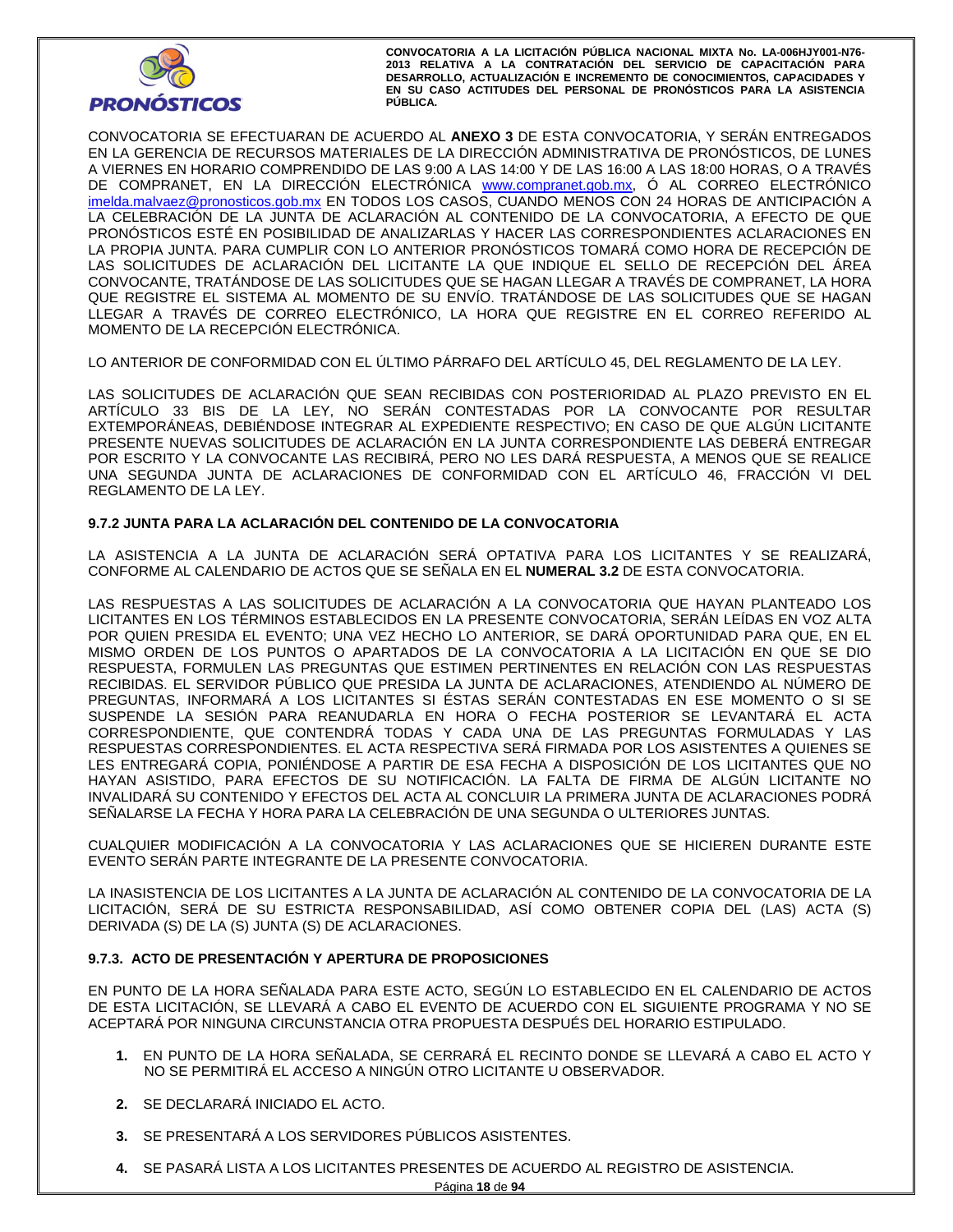

- **5.** SE RECIBIRÁN LAS PROPOSICIONES QUE SE ENTREGARÁN EN UN SOBRE CERRADO, ASÍ COMO LA DOCUMENTACIÓN DISTINTA A LAS PROPOSICIONES.
- **6.** SE VERIFICARÁ SI EXISTEN PROPUESTAS ENVIADAS POR MEDIOS REMOTOS DE COMUNICACIÓN ELECTRÓNICA.
- **7.** EN PRIMER TÉRMINO SE PROCEDERÁ A INCORPORAR AL SISTEMA LAS PROPOSICIONES RECIBIDAS DE MANERA PRESENCIAL Y POSTERIORMENTE SE LLEVARÁ AL CABO LA APERTURA DE LAS QUE SE RECIBIERON A TRAVÉS DEL SISTEMA COMPRANET, REVISANDO LA DOCUMENTACIÓN PRESENTADA, SIN ENTRAR AL ANÁLISIS DETALLADO DE SU CONTENIDO.
- **8.** POR LO MENOS UN LICITANTE, SI ASISTIERE ALGUNO Y EL SERVIDOR PÚBLICO DE PRONÓSTICOS FACULTADO PARA PRESIDIR EL ACTO, RUBRICARÁN TODAS LAS FOJAS DE LAS PROPUESTAS PRESENTADAS.
- **9.** LAS PROPOSICIONES SE RECIBEN PARA SU POSTERIOR EVALUACIÓN TÉCNICA POR PARTE DEL ÁREA REQUIRENTE DEL SERVICIO Y SU EVALUACIÓN ECONÓMICA POR PARTE DEL ÁREA CONTRATANTE.
- **10.** SE PROCEDERÁ A LEVANTAR EL ACTA CORRESPONDIENTE, EN LA QUE SE HARÁN CONSTAR LAS PROPUESTAS QUE POR MEDIOS ELECTRÓNICOS FUERON RECIBIDAS EN TIEMPO Y FORMA, LAS QUE FUERON RECIBIDAS EN DOCUMENTO Y POR ESCRITO, SE DARÁ LECTURA A LA MISMA Y SERÁ FIRMADA POR LOS ASISTENTES, A QUIEN SE LES ENTREGARÁ COPIA DE LA MISMA, PONIÉNDOSE A PARTIR DE ESA FECHA A DISPOSICIÓN DE LOS LICITANTES QUE NO HAYAN ASISTIDO AL ACTO, PARA EFECTOS DE SU NOTIFICACIÓN; DONDE SE SEÑALARÁ LUGAR, FECHA Y HORA EN QUE SE DARÁ A CONOCER EL FALLO DE ESTA CONVOCATORIA.

EN EL SUPUESTO DE QUE DURANTE EL ACTO DE PRESENTACIÓN Y APERTURA DE PROPOSICIONES, POR CAUSAS AJENAS A LA VOLUNTAD DE LA S.F.P. O DE PRONÓSTICOS, NO SEA POSIBLE ABRIR EL SOBRE QUE CONTENGA LAS PROPUESTAS ENVIADAS POR MEDIOS REMOTOS DE COMUNICACIÓN ELECTRÓNICA, EL ACTO SE REANUDARÁ A PARTIR DE QUE SE RESTABLEZCAN LAS CONDICIONES QUE DIERON ORIGEN A LA INTERRUPCIÓN, SALVO QUE EL SOBRE EN QUE SE INCLUYA DICHA INFORMACIÓN CONTENGA VIRUS INFORMÁTICOS O NO PUEDA ABRIRSE POR CUALQUIER CAUSA MOTIVADA POR PROBLEMAS TÉCNICOS IMPUTABLES A LOS PROGRAMAS O EQUIPO DE CÓMPUTO DEL LICITANTE, SE TENDRÁN POR NO PRESENTADAS LAS PROPOSICIONES Y DEMÁS DOCUMENTACIÓN REQUERIDA POR PRONÓSTICOS.

LA S.F.P. PODRÁ VERIFICAR EN CUALQUIER MOMENTO QUE DURANTE EL LAPSO DE INTERRUPCIÓN, NO SE HAYA SUSCITADO ALGUNA MODIFICACIÓN A LAS PROPUESTAS QUE OBREN EN PODER DE PRONÓSTICOS.

EN EL ACTA QUE SE LEVANTE DEL ACTO DE PRESENTACIÓN Y APERTURA DE PROPOSICIONES, SE IDENTIFICARÁN LAS PROPUESTAS QUE SE HAYAN PRESENTADO POR MEDIOS REMOTOS DE COMUNICACIÓN ELECTRÓNICA.

LA FALTA DE FIRMA DE ALGÚN LICITANTE, NO INVALIDARÁ EL CONTENIDO Y EFECTOS DEL ACTA.

# **9.7.4. ACTO DE FALLO**

ESTABLECIDO EN EL NUMERAL 3.7 DE LA PRESENTE CONVOCATORIA.

## **9.8 SUSPENSIÓN TEMPORAL DE LA LICITACIÓN**

PRONÓSTICOS PODRÁ SUSPENDER LA LICITACIÓN, EN LOS SIGUIENTES CASOS:

- **a)** CUANDO SE PRESENTEN CASOS FORTUITOS O DE FUERZA MAYOR QUE HAGAN NECESARIA LA SUSPENSIÓN.
- **b)** CUANDO LO DETERMINE LA S.F.P. O EL O.I.C, MEDIANTE RESOLUCIÓN.

PARA EFECTO DE LO ANTERIOR, SE AVISARÁ POR ESCRITO, A LOS INVOLUCRADOS Y SE ASENTARÁ DICHA CIRCUNSTANCIA EN EL ACTA CORRESPONDIENTE A LA ETAPA EN DONDE SE ORIGINE LA CAUSAL QUE LA MOTIVE.

SI DESAPARECEN LAS CAUSAS QUE MOTIVAREN LA SUSPENSIÓN, O BIEN, CUANDO PRONÓSTICOS RECIBA LA RESOLUCIÓN QUE AL EFECTO EMITA LA S.F.P. O EL O.I.C., PREVIO AVISO A LOS INVOLUCRADOS, SE REANUDARÁ LA LICITACIÓN, SOLO PODRÁN CONTINUAR QUIENES NO HUBIESEN SIDO DESECHADOS.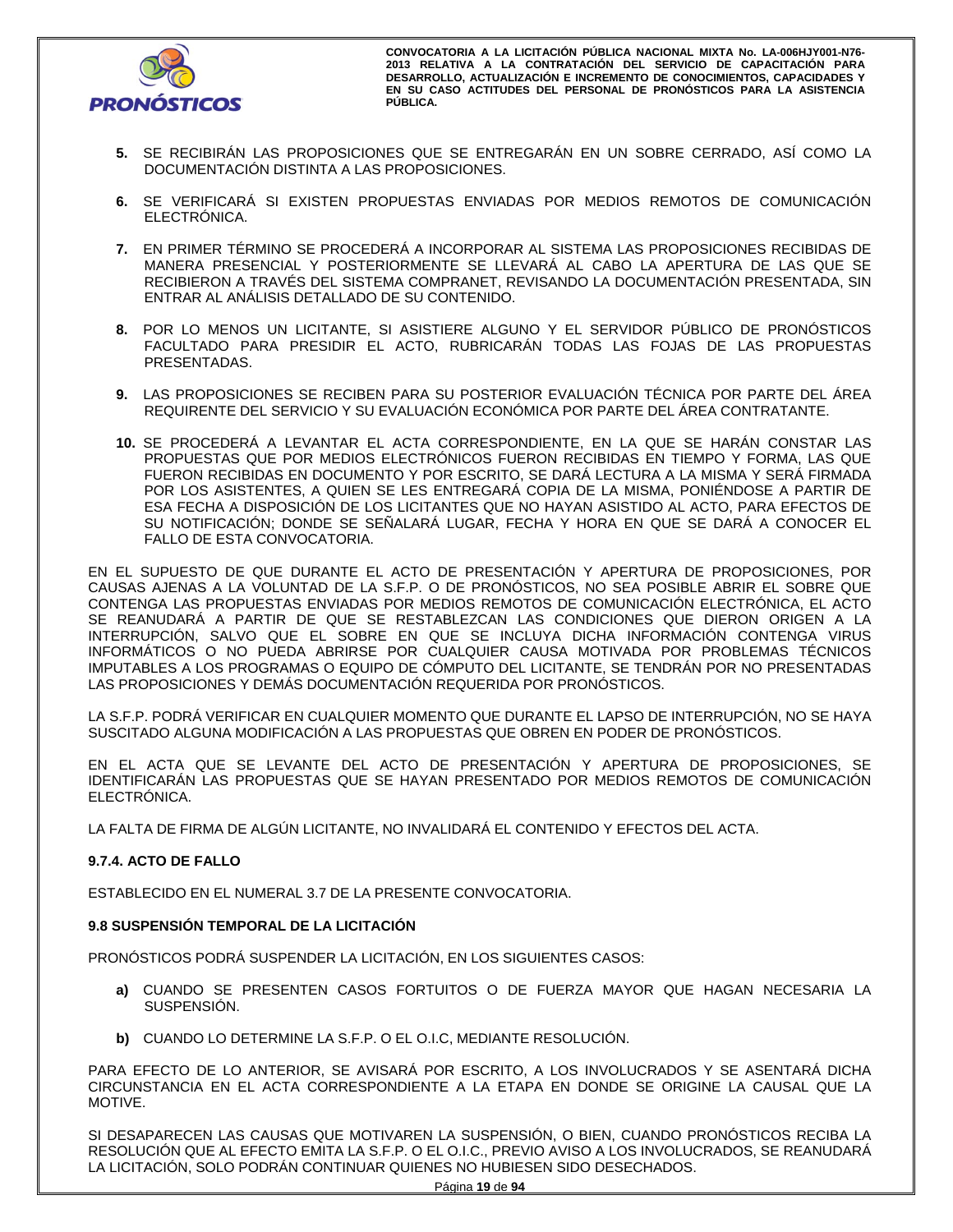

# **9.9 CANCELACIÓN DE LA LICITACIÓN**

PODRÁ CANCELARSE LA LICITACIÓN, EN LOS SIGUIENTES CASOS:

- **a)** EN CASO FORTUITO O POR CAUSAS DE FUERZA MAYOR.
- **b)** CUANDO EXISTAN CIRCUNSTANCIAS DEBIDAMENTE JUSTIFICADAS, QUE PROVOQUEN LA EXTINCIÓN DE LA NECESIDAD PARA CONTRATAR LA PRESTACIÓN DEL SERVICIO OBJETO DE ESTA LICITACIÓN O QUE DE CONTINUARSE CON EL PROCEDIMIENTO DE CONTRATACIÓN SE PUDIERA OCASIONAR UN DAÑO O PERJUICIO A PRONÓSTICOS.
- **c)** CUANDO LO DETERMINE LA S.F.P. O EL O.I.C., MEDIANTE RESOLUCIÓN
- **d)** SE NOTIFICARÁ POR ESCRITO A TODOS LOS INVOLUCRADOS EN CASO DE QUE LA LICITACIÓN SE CANCELE POR CASO FORTUITO O DE FUERZA MAYOR, PREVIA SOLICITUD POR ESCRITO DE LOS LICITANTES, EL PAGO DE LOS GASTOS NO RECUPERABLES, SERÁ PROCEDENTE CUANDO LOS MISMOS SEAN RAZONABLES, ESTÉN DEBIDAMENTE COMPROBADOS Y SE RELACIONEN DIRECTAMENTE CON LA LICITACIÓN, DE CONFORMIDAD CON LO ESTABLECIDO EN EL ARTÍCULO 101 DEL REGLAMENTO.

EN CASO DE CANCELACIÓN DE LA LICITACIÓN, PRONÓSTICOS PODRÁ CONVOCAR A UNA NUEVA LICITACIÓN.

#### **9.10 DECLARACIÓN DE LICITACIÓN DESIERTA**

PRONÓSTICOS PODRÁ DECLARAR DESIERTA LA LICITACIÓN, CUANDO:

- **a)** NINGUNA PERSONA EXPRESE SU INTERÉS EN PARTICIPAR EN LA PRESENTE LICITACIÓN.
- **b)** NO SE PRESENTE ALGUNA PROPOSICIÓN EN EL ACTO DE PRESENTACIÓN Y APERTURA DE PROPOSICIONES.
- **c)** NINGUNA DE LAS PROPOSICIONES PRESENTADAS RESULTE SOLVENTE POR NO CUMPLIR LOS REQUISITOS ESTABLECIDOS EN ESTA CONVOCATORIA.

#### **9.11 MODIFICACIONES QUE PODRÁN EFECTUARSE**

#### **9.11.1 A LA CONVOCATORIA**

CUALQUIER MODIFICACIÓN, INCLUYENDO LAS QUE RESULTEN DE LA O LAS JUNTAS DE ACLARACIONES, FORMARÁ PARTE DE ESTA CONVOCATORIA Y DEBERÁN SER CONSIDERADAS POR LOS LICITANTES EN LA ELABORACIÓN DE SUS PROPOSICIONES.

#### **9.11.2 A LOS CONTRATOS**

PRONÓSTICOS, SOLO PODRÁ MODIFICAR EL CONTRATO QUE SE DERIVE DE ESTA LICITACIÓN EN LOS TÉRMINOS PREVISTOS POR EL ARTÍCULO 52 DE LA LEY, ASÍ COMO POR LOS ARTÍCULOS 91 Y 92 DE SU REGLAMENTO.

## **9.12 INFRACCIONES Y SANCIONES**

LA S.F.P. SANCIONARÁ A LOS LICITANTES O PROVEEDORES QUE INFRINJAN LAS DISPOSICIONES DE LA LEY, CON MULTA EQUIVALENTE A LA CANTIDAD DE CINCUENTA Y HASTA MIL VECES EL SALARIO MÍNIMO GENERAL VIGENTE EN EL DISTRITO FEDERAL ELEVADO AL MES, EN LA FECHA DE LA INFRACCIÓN E INHABILITARÁ TEMPORALMENTE PARA PARTICIPAR EN PROCEDIMIENTOS DE CONTRATACIÓN O CELEBRAR CONTRATOS REGULADOS POR LA LEY AL LICITANTE O PROVEEDOR QUE SE UBIQUE EN ALGUNO DE LOS SUPUESTOS DE LOS ARTÍCULOS 59 Y 60 DE LA LEY.

#### **9.13 PENA CONVENCIONAL**

CON FUNDAMENTO EN LO DISPUESTO EN LOS ARTÍCULOS 53 DE LA LEY Y 96 DE SU REGLAMENTO, PRONÓSTICOS APLICARÁ PENAS CONVENCIONALES AL PROVEEDOR POR EL ATRASO EN LA PRESTACIÓN DEL SERVICIO OBJETO DE LA PRESENTE LICITACIÓN, CON BASE AL **ANEXO 13** DE LA PRESENTE CONVOCATORIA.

EN CASO DE EXISTIR PENAS CONVENCIONALES, EL PROVEEDOR DEBERÁ ENTERAR EL MONTO CORRESPONDIENTE, PREVIO AL PAGO DEL COMPROBANTE FISCAL QUE AMPARE LA PRESTACIÓN DE LOS SERVICIOS, EN LA CAJA DE PRONÓSTICOS, YA SEA MEDIANTE EFECTIVO, CHEQUE CERTIFICADO O CHEQUE DE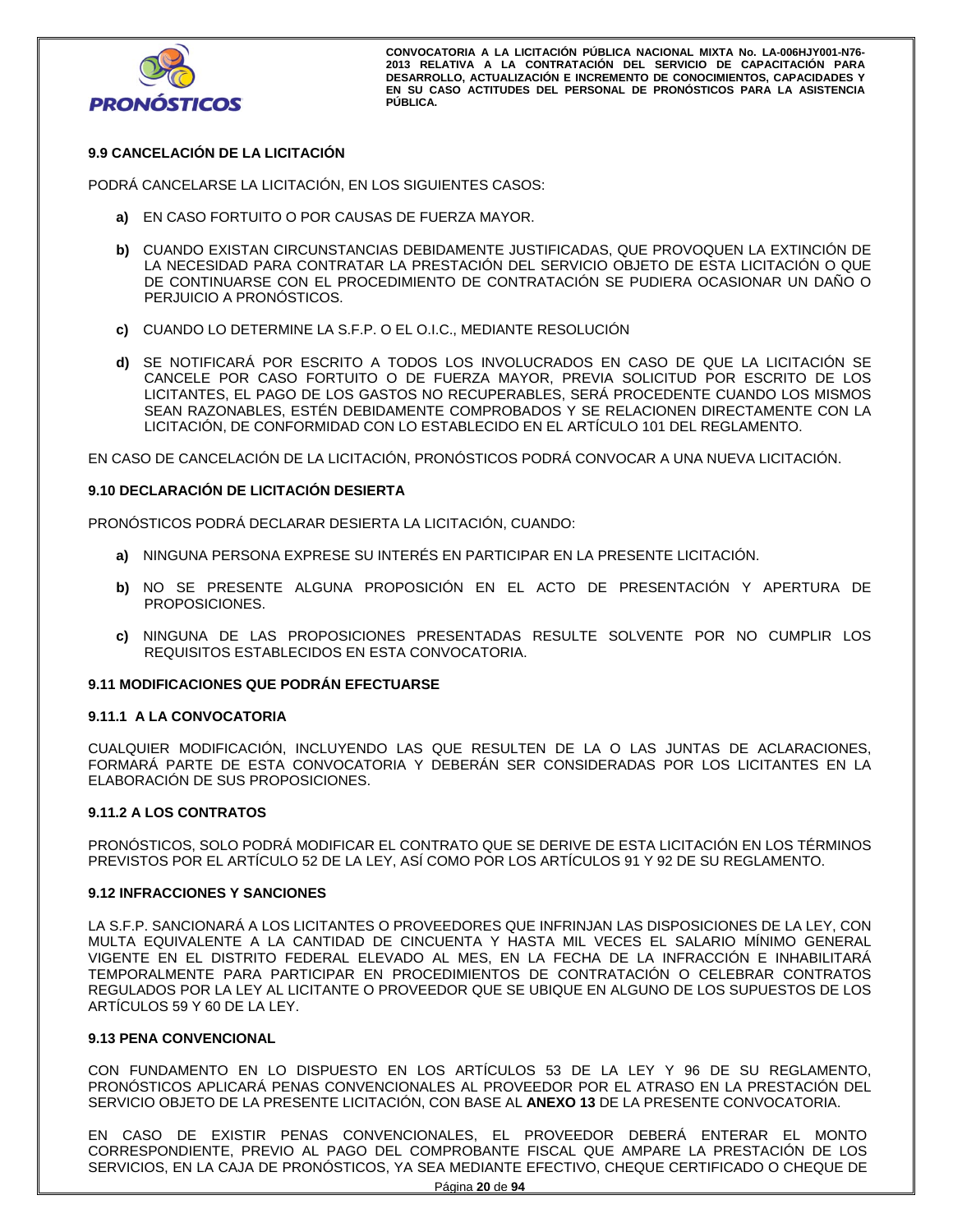

CAJA. POR LO QUE EL PAGO DE LOS SERVICIOS QUE PRONÓSTICOS DEBA EFECTUAR QUEDARÁ CONDICIONADO PROPORCIONALMENTE AL PAGO QUE EL PROVEEDOR DEBA EFECTUAR POR CONCEPTO DE PENAS CONVENCIONALES POR ATRASO.

# **9.14 RESCISIÓN DEL CONTRATO**

PRONÓSTICOS PODRÁ EN CUALQUIER MOMENTO RESCINDIR ADMINISTRATIVAMENTE EL CONTRATO ADJUDICADO CUANDO EL PROVEEDOR NO CUMPLA CON LAS CONDICIONES ESTABLECIDAS EN ESTA CONVOCATORIA O EN EL CONTRATO QUE SE SUSCRIBA, SIN NECESIDAD DE ACUDIR A LOS TRIBUNALES COMPETENTES EN LA MATERIA. SI PREVIAMENTE A LA DETERMINACIÓN DE DAR POR RESCINDIDO EL CONTRATO SE PRESTAREN LOS SERVICIOS, EL PROCEDIMIENTO INICIADO QUEDARÁ SIN EFECTO, PREVIA ACEPTACIÓN Y VERIFICACIÓN DE PRONÓSTICOS DE QUE CONTINÚA VIGENTE LA NECESIDAD DE LA PRESTACIÓN DEL SERVICIO, APLICANDO, EN SU CASO, LAS PENAS CONVENCIONALES CORRESPONDIENTES; POR LO QUE DE MANERA ENUNCIATIVA, MAS NO LIMITATIVA, SE ENTENDERÁ POR INCUMPLIMIENTO:

- **a)** SI TRANSCURRIDO EL TIEMPO SEÑALADO PARA EL INICIO DE LOS SERVICIOS, ÉSTOS NO SE REALIZAN.
- **b)** SI EL PROVEEDOR NO EJECUTA LOS SERVICIOS OBJETO DE ESTA LICITACIÓN CON LA CALIDAD, EFICIENCIA Y ESPECIFICACIONES SOLICITADAS POR PRONÓSTICOS.
- **c)** CUANDO EL PROVEEDOR CEDA TOTAL O PARCIALMENTE, BAJO CUALQUIER TÍTULO, LOS DERECHOS Y OBLIGACIONES A QUE SE REFIERA EL CONTRATO, CON EXCEPCIÓN DE LOS DERECHOS DE COBRO, EN CUYO CASO SE DEBERÁ CONTAR CON LA CONFORMIDAD PREVIA DE PRONÓSTICOS.
- **d)** CUANDO EL PROVEEDOR SUSPENDA INJUSTIFICADAMENTE LA EJECUCIÓN DE LOS SERVICIOS CONTRATADOS, O NO LES OTORGUE LA DEBIDA ATENCIÓN CONFORME LAS INSTRUCCIONES DE PRONÓSTICOS.
- **e)** CUANDO EL PROVEEDOR NO CUMPLA EN TIEMPO Y FORMA LA REALIZACIÓN DE LOS SERVICIOS SOLICITADOS.
- **f)** CUANDO LA AUTORIDAD COMPETENTE DECLARE EL CONCURSO MERCANTIL, LA SUSPENSIÓN DE PAGOS O ALGUNA SITUACIÓN DISTINTA, QUE SEA ANÁLOGA O EQUIVALENTE Y QUE AFECTE EL PATRIMONIO DEL PROVEEDOR.
- **g)** CUANDO LOS SERVICIOS NO SEAN REALIZADOS DE ACUERDO CON LAS NORMAS, ESPECIFICACIONES Y OBLIGACIONES A QUE SE REFIERE EL CONTRATO.
- **h)** CUANDO EL PROVEEDOR Y/O PERSONAL DEL MISMO IMPIDA EL DESEMPEÑO NORMAL DE LABORES DE PRONÓSTICOS DURANTE LA PRESTACIÓN DE LOS SERVICIOS, POR CAUSAS DISTINTAS A LA NATURALEZA DE LA PRESTACIÓN DEL SERVICIO.
- **i)** EN GENERAL, INCURRA EN INCUMPLIMIENTO TOTAL O PARCIAL DE LAS OBLIGACIONES QUE SE ESTIPULEN EN EL CONTRATO RESPECTIVO O DE LAS DISPOSICIONES DE LA LEY.
- **j)** LA FALTA DE ENTREGA DE LA GARANTÍA DE CUMPLIMIENTO, ASÍ COMO DE LA PÓLIZA DE RESPONSABILIDAD CIVIL, DENTRO DE LOS DIEZ DÍAS NATURALES POSTERIORES A LA FIRMA DEL CONTRATO CORRESPONDIENTE.

PARA EL CASO DE OPTAR POR LA RESCISIÓN DEL CONTRATO, PRONÓSTICOS COMUNICARÁ POR ESCRITO AL PROVEEDOR EL INCUMPLIMIENTO EN QUE HAYA INCURRIDO, PARA QUE EN UN TÉRMINO DE 5 (CINCO) DÍAS HÁBILES EXPONGA LO QUE A SU DERECHO CONVENGA Y APORTE LAS PRUEBAS QUE ESTIME PERTINENTES, TRANSCURRIDO DICHO TÉRMINO PRONÓSTICOS TOMANDO EN CUENTA LOS ARGUMENTOS Y PRUEBAS OFRECIDOS POR EL PROVEEDOR, DETERMINARÁ DE MANERA FUNDADA Y MOTIVADA SI RESULTA PROCEDENTE O NO RESCINDIR EL CONTRATO, Y COMUNICARÁ POR ESCRITO AL PROVEEDOR DICHA DETERMINACIÓN, DENTRO DE LOS 15 (QUINCE) DÍAS HÁBILES SIGUIENTES.

PRONÓSTICOS PODRÁ DETERMINAR NO DAR POR RESCINDIDO EL CONTRATO, CUANDO DURANTE EL PROCEDIMIENTO ADVIERTA QUE LA RESCISIÓN DEL CONTRATO PUDIERA OCASIONAR ALGÚN DAÑO O AFECTACIÓN A LAS FUNCIONES QUE TIENE ENCOMENDADAS. EN ESTE SUPUESTO, PRONÓSTICOS ELABORARÁ UN DICTAMEN EN EL CUAL JUSTIFIQUE QUE LOS IMPACTOS ECONÓMICOS O DE OPERACIÓN QUE SE OCASIONARÍAN CON LA RESCISIÓN DEL CONTRATO RESULTARÍAN MÁS INCONVENIENTES.

AL NO DAR POR RESCINDIDO EL CONTRATO, PRONÓSTICOS ESTABLECERÁ CON EL PROVEEDOR OTRO PLAZO, QUE LE PERMITA SUBSANAR EL INCUMPLIMIENTO QUE HUBIERE MOTIVADO EL INICIO DEL PROCEDIMIENTO. EL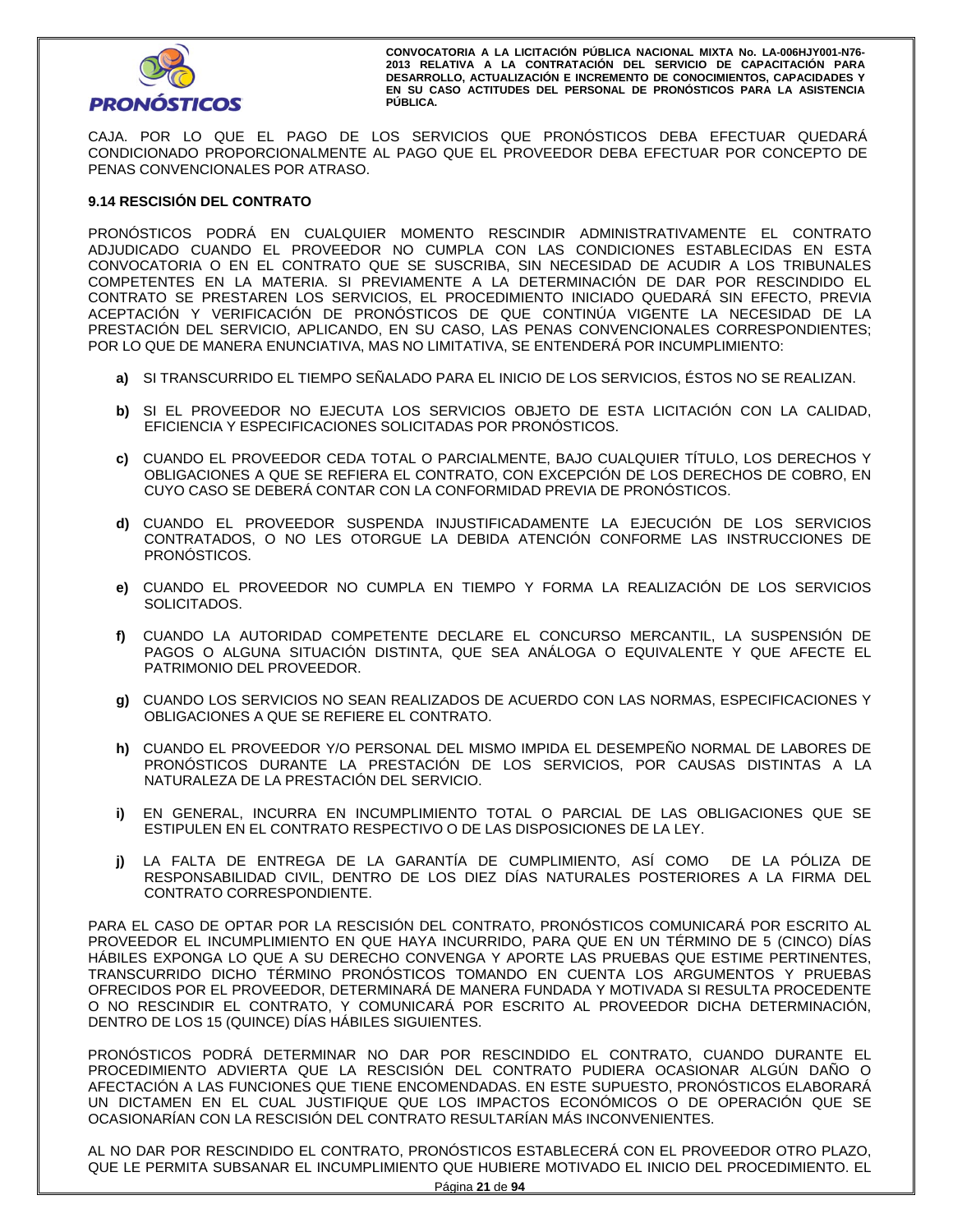

CONVENIO MODIFICATORIO QUE AL EFECTO SE CELEBRE DEBERÁ ATENDER A LAS CONDICIONES PREVISTAS POR LOS DOS ÚLTIMOS PÁRRAFOS DEL ARTÍCULO 52 DE LA LEY.

CUANDO SE PRESENTE CUALQUIERA DE LOS CASOS MENCIONADOS, PRONÓSTICOS QUEDARÁ EXPRESAMENTE FACULTADO PARA OPTAR POR EXIGIR EL CUMPLIMIENTO DEL CONTRATO, APLICANDO LAS PENAS CONVENCIONALES Y/O RESCINDIRLO, SIENDO ESTA SITUACIÓN UNA FACULTAD POTESTATIVA.

# **9.15 TERMINACIÓN ANTICIPADA DEL CONTRATO**

PRONÓSTICOS PODRÁ DAR POR TERMINADO ANTICIPADAMENTE EL CONTRATO, CUANDO CONCURRAN RAZONES DE INTERÉS GENERAL O BIEN, CUANDO POR CAUSAS JUSTIFICADAS SE EXTINGA LA NECESIDAD DE REQUERIR EL SERVICIO ORIGINALMENTE CONTRATADO, Y SE DEMUESTRE QUE DE CONTINUAR CON EL CUMPLIMIENTO DE LAS OBLIGACIONES PACTADAS, SE OCASIONARÍA ALGÚN DAÑO O PERJUICIO A PRONÓSTICOS, O SE DETERMINE LA NULIDAD TOTAL O PARCIAL DE LOS ACTOS QUE DIERON ORIGEN AL CONTRATO, CON MOTIVO DE LA RESOLUCIÓN EMITIDA POR EL O.I.C. O LA S.F.P. EN ESTE CASO, PRONÓSTICOS A SOLICITUD ESCRITA DEL PROVEEDOR CUBRIRÁ LOS GASTOS NO RECUPERABLES, LOS CUALES SE LIMITARÁN A LO PREVISTO EN EL ARTÍCULO 102 FRACCIÓN I DEL REGLAMENTO, SIEMPRE QUE ESTOS SEAN RAZONABLES ESTÉN DEBIDAMENTE COMPROBADOS Y RELACIONADOS DIRECTAMENTE CON EL CONTRATO.

## **9.16 SUSPENSIÓN DEL SERVICIO**

CUANDO EN LA PRESTACIÓN DEL SERVICIO SE PRESENTE CASO FORTUITO O DE FUERZA MAYOR, PRONÓSTICOS, PODRÁ SUSPENDER LA PRESTACIÓN DEL SERVICIO EN CUYO CASO ÚNICAMENTE SE PAGARÁN AQUELLOS IMPORTES QUE HUBIESEN SIDO EFECTIVAMENTE PRESTADOS O PROPORCIONADOS.

CUANDO LA SUSPENSIÓN OBEDEZCA A CAUSAS IMPUTABLES A PRONÓSTICOS, PREVIA PETICIÓN Y JUSTIFICACIÓN DEL PROVEEDOR, SE REMBOLSARÁN LOS GASTOS NO RECUPERABLES QUE SE ORIGINEN DURANTE EL TIEMPO QUE DURE LA SUSPENSIÓN, SIEMPRE QUE ESTOS SEAN RAZONABLES, ESTÉN DEBIDAMENTE COMPROBADOS Y SE RELACIONEN DIRECTAMENTE CON EL SERVICIO, LOS CUALES SERÁN PAGADOS DENTRO DE UN TÉRMINO NO MAYOR A CUARENTA Y CINCO DÍAS NATURALES POSTERIORES A LA SOLICITUD FUNDADA Y DOCUMENTADA DEL PROVEEDOR. ADEMÁS SE PACTARÁ POR LAS PARTES EL PLAZO DE SUSPENSIÓN, A CUYO TÉRMINO PODRÁ INICIARSE LA TERMINACIÓN ANTICIPADA DEL CONTRATO.

LO ANTERIOR, DE CONFORMIDAD CON EL ARTÍCULO 55-BIS DE LA LEY.

PRONÓSTICOS REMBOLSARÁ AL PROVEEDOR, LOS GASTOS NO RECUPERABLES EN QUE HAYA INCURRIDO; SIEMPRE Y CUANDO, ÉSTOS CORRESPONDAN AL SERVICIO SOLICITADO POR PRONÓSTICOS Y SE COMPRUEBEN MEDIANTE SUS RESPECTIVOS COMPROBANTES FISCALES, LOS CUALES SERÁN EVALUADOS Y APROBADOS POR PRONÓSTICOS CONTANDO PREVIAMENTE CON LA JUSTIFICACIÓN TÉCNICA Y/O NORMATIVA DEL ÁREA REQUIRENTE.

#### **9.17 CONTROVERSIAS**

LAS CONTROVERSIAS QUE SE SUSCITEN CON MOTIVO DE LA INTERPRETACIÓN O APLICACIÓN DE LA LEY, DE ESTA CONVOCATORIA DE LOS CONTRATOS QUE SE DERIVEN DE LA PRESENTE LICITACIÓN, SERÁN RESUELTAS POR LOS TRIBUNALES FEDERALES EN LA CIUDAD DE MÉXICO, DISTRITO FEDERAL, POR LO QUE LAS PARTES RENUNCIAN EXPRESAMENTE A CUALQUIER OTRO FUERO QUE PUDIERE CORRESPONDERLES EN RAZÓN DE SU DOMICILIO PRESENTE O FUTURO.

#### **9.18 NO NEGOCIACIÓN DE CONDICIONES**

BAJO NINGUNA CIRCUNSTANCIA PODRÁN SER NEGOCIADAS LAS CONDICIONES ESTIPULADAS EN ESTA CONVOCATORIA O LAS PROPUESTAS PRESENTADAS POR LOS LICITANTES.

SE ESTABLECE QUE EL LICITANTE AL QUE SE ADJUDIQUE EL CONTRATO, NO PODRÁ TRANSMITIR BAJO NINGÚN TÍTULO, LOS DERECHOS Y OBLIGACIONES QUE SE ESTABLEZCAN EN EL O LOS CONTRATO(S) QUE SE DERIVEN DE ESTA LICITACIÓN, CON EXCEPCIÓN DE LOS DERECHOS DE COBRO, EN CUYO CASO SE DEBERÁ CONTAR CON LA CONFORMIDAD PREVIA DE PRONÓSTICOS.

## **9.19 SITUACIONES NO PREVISTAS EN LA CONVOCATORIA**

CUALQUIER SITUACIÓN QUE NO HAYA SIDO PREVISTA EN LA PRESENTE CONVOCATORIA, SERÁ RESUELTA POR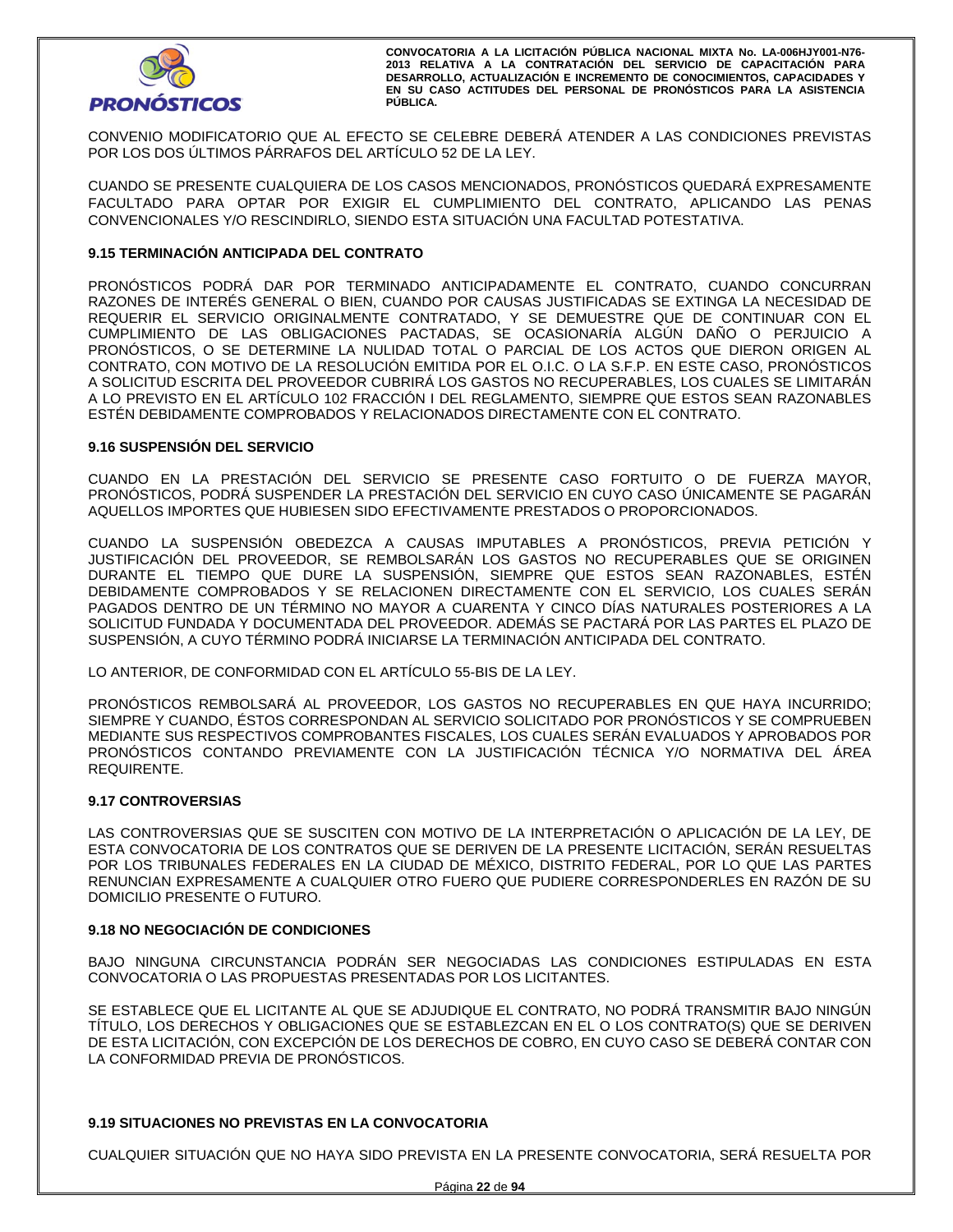

PRONÓSTICOS ESCUCHANDO LA OPINIÓN DE LAS AUTORIDADES COMPETENTES, CON BASE EN LAS ATRIBUCIONES ESTABLECIDAS EN LAS DISPOSICIONES APLICABLES.

ASIMISMO, PARA LA INTERPRETACIÓN O APLICACIÓN DE ESTA CONVOCATORIA O DEL CONTRATO QUE SE CELEBRE, EN LO NO PREVISTO EN TALES DOCUMENTOS SE ESTARÁ A LO DISPUESTO EN LA LEY Y SU REGLAMENTO; CÓDIGO CIVIL FEDERAL; LA LEY FEDERAL DE PROCEDIMIENTO ADMINISTRATIVO; CÓDIGO FEDERAL DE PROCEDIMIENTOS CIVILES Y DEMÁS DISPOSICIONES LEGALES VIGENTES EN LA MATERIA.

## **9.20 TRANSPARENCIA Y COMBATE A LA CORRUPCIÓN.**

A LA PRESENTE CONVOCATORIA SE ADJUNTAN LOS **ANEXOS 15-A, 15-B Y 15-C** "ENCUESTAS DE TRANSPARENCIA DEL PROCEDIMIENTO DE LICITACIÓN", MISMO QUE SE SOLICITA SEA REQUISITADO EN EL DESARROLLO DE LOS EVENTOS DE ESTA LICITACIÓN.

**9.21 NOTA INFORMATIVA PARA PERSONAS DE PAÍSES MIEMBROS DE LA ORGANIZACIÓN PARA LA COOPERACIÓN Y EL DESARROLLO ECONÓMICO (OCDE)** 

DE CONFORMIDAD CON EL OFICIO NO. SACN/300/148/2003, SIGNADO POR EL SUBSECRETARIO DE ATENCIÓN CIUDADANA Y NORMATIVIDAD, SE ADJUNTA A ESTA CONVOCATORIA, LA "NOTA INFORMATIVA PARA PERSONAS DE PAÍSES MIEMBROS DE LA ORGANIZACIÓN PARA LA COOPERACIÓN Y EL DESARROLLO ECONÓMICO (OCDE). (VÉASE **ANEXO 18**).

# **9.22 AFILIACIÓN A CADENAS PRODUCTIVAS**

LOS LICITANTES QUE ASÍ LO REQUIERAN, CON BASE EN LA INFORMACIÓN QUE SE INDICA EN EL **ANEXO 19**, PODRÁ OBTENER UNA CITA PARA SU AFILIACIÓN PREFERENTEMENTE EN UN PLAZO NO MAYOR A CINCO DÍAS NATURALES POSTERIORES AL FALLO, COMUNICÁNDOSE AL NÚMERO TELEFÓNICO 50.89.61.07 O AL 01.800.NAFINSA, DONDE SE LE ORIENTARÁ PARA INICIAR CON EL PROCESO DE AFILIACIÓN.

MÉXICO, D. F., a 31 DE JULIO DE 2013.

**ÁREA CONVOCANTE** 

**ÁREA CONVOCANTE**

**\_\_\_\_\_\_\_\_\_\_\_\_\_\_\_\_\_\_\_\_\_\_\_\_\_\_\_\_\_\_\_\_\_\_\_\_\_ LIC.MARIO I. FRÍAS VALENZUELA DIRECTOR ADMINISTRATIVO** 

**ÁREA REQUIRENTE** 

**\_\_\_\_\_\_\_\_\_\_\_\_\_\_\_\_\_\_\_\_\_\_\_\_\_\_\_\_\_\_\_\_\_ LIC.IMELDA MALVAEZ AVILA GERENTE DE RECURSOS MATERIALES** 

**ÁREA JURÍDICA** 

**\_\_\_\_\_\_\_\_\_\_\_\_\_\_\_\_\_\_\_\_\_\_\_\_\_\_\_\_\_\_\_\_\_ LIC. ROBERTO SANDOVAL RÍOS GERENTE DE RECURSOS HUMANOS**  **\_\_\_\_\_\_\_\_\_\_\_\_\_\_\_\_\_\_\_\_\_\_\_\_\_\_\_\_\_\_\_\_\_\_\_\_\_\_ LIC. MAURICIO HERNÁNDEZ NAVARRO GERENTE JURÍDICO** 

TODAS LAS ESPECIFICACIONES Y REQUISITOS TÉCNICOS CONTENIDOS EN LA CONVOCATORIA (COMO **ANEXO 13**), SON RESPONSABILIDAD DEL ÁREA REQUIRENTE, EN EL CASO DE LOS REQUISITOS ADMINISTRATIVOS SON RESPONSABILIDAD DE LA GERENCIA DE RECURSOS MATERIALES Y LOS ASPECTOS LEGALES DE LA COORDINACIÓN TÉCNICA Y JURÍDICA, CON BASE AL NUMERAL VIII DE LAS POLÍTICAS BASES Y LINEAMIENTOS DE PRONÓSTICOS PARA LA ASISTENCIA PÚBLICA.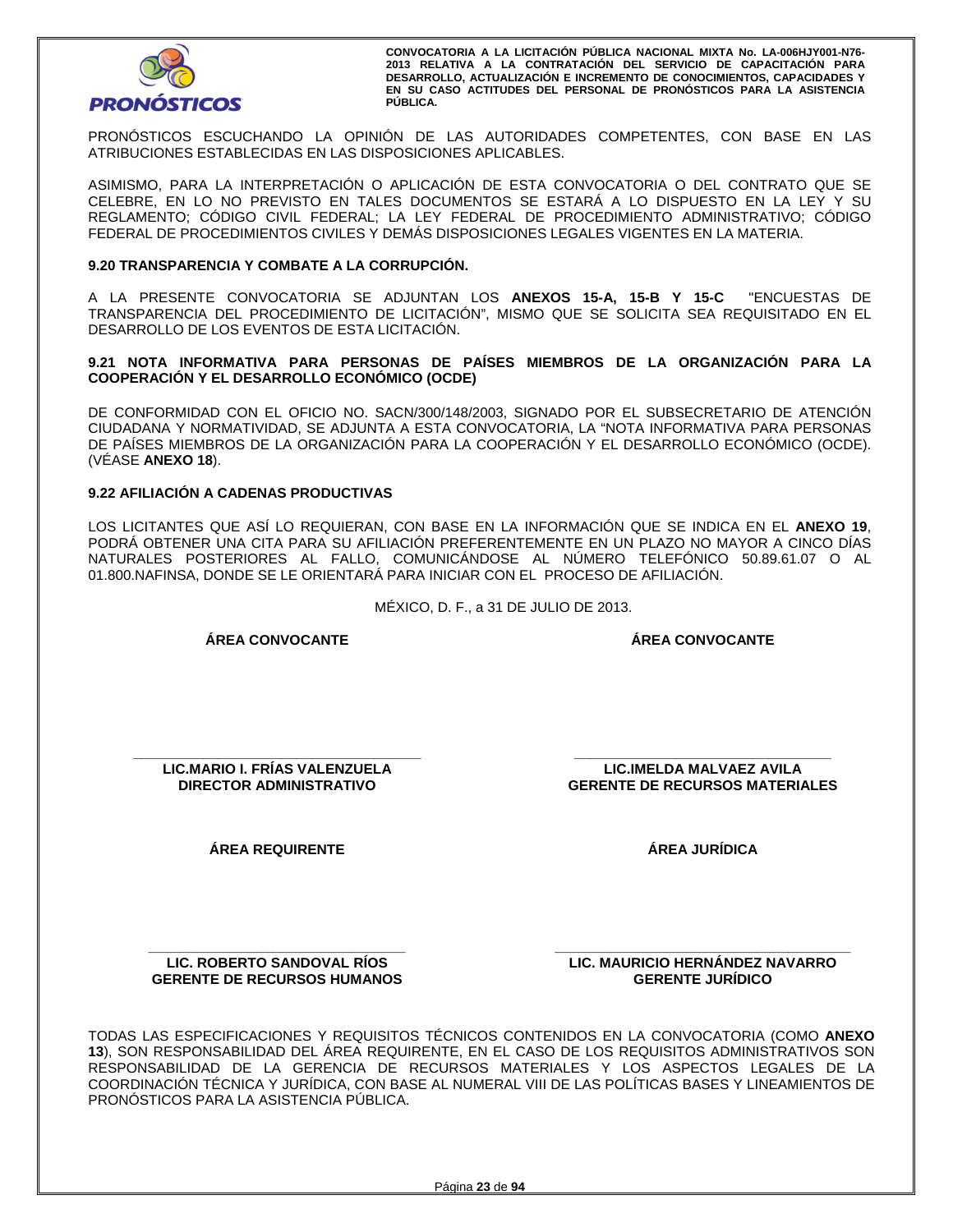

# **ANEXO 1 LISTA DE VERIFICACIÓN PARA REVISAR PROPOSICIONES**

# **4.1 DOCUMENTACIÓN DISTINTA (LEGAL-ADMINISTRATIVA) A LA PROPUESTA TÉCNICA Y ECONÓMICA**

| No.             | A ELECCIÓN DEL LICITANTE PODRÁ ENTREGARSE DENTRO O FUERA DEL<br>SOBRE QUE LAS CONTENGA, Y SERÁ LA SIGUIENTE:                                                                                                                                                                                                                                                                                                                                                      | <b>PRESENTA</b> | <b>NO</b><br><b>PRESENTA</b> |
|-----------------|-------------------------------------------------------------------------------------------------------------------------------------------------------------------------------------------------------------------------------------------------------------------------------------------------------------------------------------------------------------------------------------------------------------------------------------------------------------------|-----------------|------------------------------|
| $\mathbf{1}$    | ORIGINAL Y COPIA DE IDENTIFICACIÓN OFICIAL VIGENTE DE QUIEN FIRMA LAS<br>PROPOSICIONES.                                                                                                                                                                                                                                                                                                                                                                           |                 |                              |
| $\overline{2}$  | ESCRITO DE MANIFESTACIÓN DE INTERÉS.<br><b>ANEXO 2</b>                                                                                                                                                                                                                                                                                                                                                                                                            |                 |                              |
| 3               | ESCRITO BAJO PROTESTA DE DECIR VERDAD, QUE CUENTA CON FACULTADES<br>SUFICIENTES PARA COMPROMETERSE POR SÍ O POR SU REPRESENTADA, SIN<br>QUE SEA NECESARIO ACREDITAR SU PERSONALIDAD JURÍDICA.<br><b>ANEXO4</b>                                                                                                                                                                                                                                                    |                 |                              |
| 4               | ACREDITACIÓN DE PERSONALIDAD.<br><b>ANEXO 5-A (PERSONAL MORAL)</b><br><b>ANEXO 5-B (PERSONA FÍSICA)</b>                                                                                                                                                                                                                                                                                                                                                           |                 |                              |
| 5               | ESCRITO BAJO PROTESTA DE DECIR VERDAD, QUE ES DE NACIONALIDAD<br>MEXICANA.<br>ANEXO <sub>6</sub>                                                                                                                                                                                                                                                                                                                                                                  |                 |                              |
| 6               | ESCRITO EN EL QUE SE MANIFIESTE, QUE EL SERVICIO QUE PROPORCIONARÁ<br>ES DE ORIGEN MEXICANO. ANEXO 6-A                                                                                                                                                                                                                                                                                                                                                            |                 |                              |
| $\overline{7}$  | ESCRITO BAJO PROTESTA DE DECIR VEDAD, DE NO ENCONTRARSE EN<br>ALGUNO DE LOS SUPUESTOS ESTABLECIDOS POR LOS ARTÍCULOS 50 Y 60 DE<br>LA LEY.<br><b>ANEXO 7</b>                                                                                                                                                                                                                                                                                                      |                 |                              |
| 8               | ESCRITO EN EL QUE INDIQUE LA DIRECCIÓN DE CORREO ELECTRÓNICO.<br><b>ANEXO 8</b>                                                                                                                                                                                                                                                                                                                                                                                   |                 |                              |
| 9               | ESCRITO DE DECLARACIÓN DE INTEGRIDAD EN LA QUE MANIFIESTEN, BAJO<br>PROTESTA DE DECIR VERDAD, QUE POR SÍ MISMOS O A TRAVÉS DE<br>INTERPÓSITA PERSONA, SE ABSTENDRÁN DE ADOPTAR CONDUCTAS, PARA<br>QUE LOS SERVIDORES PÚBLICOS DE PRONÓSTICOS, INDUZCAN O ALTEREN<br>LAS EVALUACIONES DE LAS PROPUESTAS, EL RESULTADO DEL<br>PROCEDIMIENTO, U OTROS ASPECTOS QUE OTORGUEN CONDICIONES MÁS<br>VENTAJOSAS CON RELACIÓN A LOS DEMÁS LICITANTES.<br>ANEXO <sub>9</sub> |                 |                              |
| 10              | DOCUMENTO EXPEDIDO POR AUTORIDAD COMPETENTE QUE DETERMINE SU<br>ESTRATIFICACIÓN COMO MICRO, PEQUEÑA O MEDIANA EMPRESA<br>O BIEN, ESCRITO BAJO PROTESTA DE DECIR VERDAD, QUE CUENTA O NO,<br>CON ESE CARÁCTER.<br>ANEXO 10-A<br>ANEXO 10-B                                                                                                                                                                                                                         |                 |                              |
| 11              | ESCRITO EN EL QUE MANIFIESTE QUE EL DOMICILIO CONSIGNADO EN SUS<br>PROPUESTAS SERÁ EL LUGAR EN DONDE EL LICITANTE RECIBIRÁ TODA<br>CLASE DE NOTIFICACIONES QUE RESULTEN DE LOS ACTOS Y CONTRATOS<br>QUE CELEBREN CON PRONOSTICOS.<br>ANEXO <sub>11</sub>                                                                                                                                                                                                          |                 |                              |
| 12 <sup>°</sup> | CARTA DE CONFORMIDAD Y DE ACEPTACIÓN DE LA PRESENTE<br>CONVOCATORIA, SUS ANEXOS Y EN SU CASO, DE LAS MODIFICACIONES<br>DERIVADAS DE LA JUNTA O JUNTAS DE ACLARACIÓN AL CONTENIDO DE LA<br>CONVOCATORIA, LO CUAL NO LO EXIME DE PRESENTAR LOS DOCUMENTOS<br>SOLICITADOS EN LA MISMA.<br><b>ANEXO12</b>                                                                                                                                                             |                 |                              |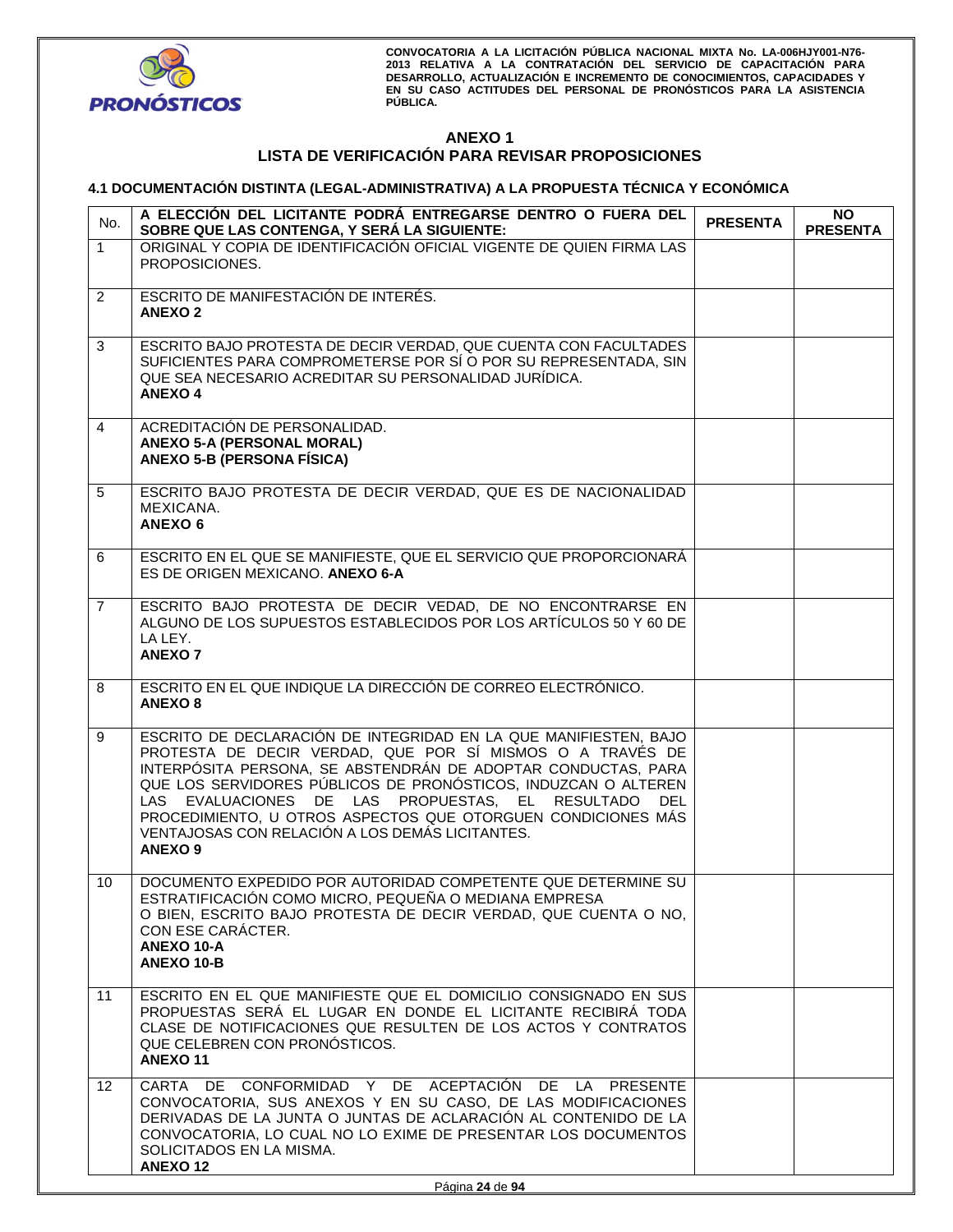

| No. | A ELECCIÓN DEL LICITANTE PODRÁ ENTREGARSE DENTRO O FUERA DEL<br>SOBRE QUE LAS CONTENGA, Y SERÁ LA SIGUIENTE:                                                                                                                     | <b>PRESENTA</b> | <b>NO</b><br><b>PRESENTA</b> |
|-----|----------------------------------------------------------------------------------------------------------------------------------------------------------------------------------------------------------------------------------|-----------------|------------------------------|
| 13  | DOCUMENTO DE LA RESOLUCIÓN EXPEDIDO POR EL S.A.T. SOBRE EL<br>CUMPLIMIENTO DE SUS OBLIGACIONES FISCALES CONFORME A LO<br>ESTABLECIDO EN LA REGLA 1.2.1.15 Y 11.2.1.13 DE LA MISCELÁNEA FISCAL<br>PARA 2013. (D.O.F. 28-12-2012). |                 |                              |
| 14  | EN CASO DE OPTAR POR LA PRESENTACIÓN DE LAS PROPOSICIONES DE<br>MANERA DOCUMENTAL Y POR ESCRITO DEBERÁ ENTREGAR EN MEDIO<br>MAGNÉTICO (USB, CD) LAS MISMAS.                                                                      |                 |                              |
| 15  | CONTRATO QUE ESTABLEZCA LAS OBLIGACIONES DE CADA UNA DE LAS<br>PERSONAS QUE PRESENTAR CONJUNTAMENTE UNA PROPOSICIÓN.                                                                                                             |                 |                              |

# **4.3 PROPUESTA TÉCNICA (ANEXO 13)**

| LA PROPUESTA TÉCNICA DEBERÁ PRESENTARSE DENTRO DEL SOBRE ÚNICO DE<br>PROPOSICIÓN Y CONTENER LA SIGUIENTE DOCUMENTACIÓN:                                                                                                                                                                                                                                                                                                                                                                                                                                                                                                                                                                         | <b>PRESENTA</b> | ΝO<br><b>PRESENTA</b> |
|-------------------------------------------------------------------------------------------------------------------------------------------------------------------------------------------------------------------------------------------------------------------------------------------------------------------------------------------------------------------------------------------------------------------------------------------------------------------------------------------------------------------------------------------------------------------------------------------------------------------------------------------------------------------------------------------------|-----------------|-----------------------|
| PROPUESTA TÉCNICA FIRMADA EN CADA UNA DE SUS HOJAS POR EL<br>REPRESENTANTE LEGAL DEL LICITANTE, EN EL QUE SE DESCRIBA AMPLIAMENTE<br>LOS SERVICIOS QUE OFRECE, EN CONCORDANCIA CON LO SEÑALADO EN EL<br>ANEXO 13, DANDO CUMPLIMIENTO A TODAS Y CADA UNA DE LAS<br>ESPECIFICACIONES ESTABLECIDAS EN EL MISMO.                                                                                                                                                                                                                                                                                                                                                                                    |                 |                       |
| MANIFESTAR Y ENTREGAR POR ESCRITO EN HOJA MEMBRETADA Y CON LA FIRMA AUTÓGRAFA DE SU                                                                                                                                                                                                                                                                                                                                                                                                                                                                                                                                                                                                             |                 |                       |
| <b>REPRESENTANTE LEGAL QUE:</b><br>i. Capacidad del licitante                                                                                                                                                                                                                                                                                                                                                                                                                                                                                                                                                                                                                                   |                 |                       |
|                                                                                                                                                                                                                                                                                                                                                                                                                                                                                                                                                                                                                                                                                                 |                 |                       |
| a) Capacidad de los recursos humanos                                                                                                                                                                                                                                                                                                                                                                                                                                                                                                                                                                                                                                                            |                 |                       |
| - Experiencia en asuntos relacionados con el objeto de la licitación.                                                                                                                                                                                                                                                                                                                                                                                                                                                                                                                                                                                                                           |                 |                       |
| Deberá proporcionar currículum de los instructores y soporte documental del mismo<br>$\bullet$<br>en la que conste lo siguiente:                                                                                                                                                                                                                                                                                                                                                                                                                                                                                                                                                                |                 |                       |
| · Datos personales.<br>· Nombre completo.<br>· Empresa para la que trabaja.<br>· Datos escolares.<br>Título o cédula en la carrera a fin inherente a la competencia para la que se<br>proponga como formador (anexar copia simple).<br>Experiencia docente de cuando menos 300 horas de impartición de clases<br>comprendidas entre 2010 y 2012 frente a grupo en la competencia para la cual se<br>propone como instructor, ya sea que las haya impartido en sólo un año o bien que<br>al sumar las horas de asesoría impartidas en varios años sumen las 300 horas<br>requeridas.                                                                                                             |                 |                       |
| -Competencia o habilidad en el trabajo                                                                                                                                                                                                                                                                                                                                                                                                                                                                                                                                                                                                                                                          |                 |                       |
| Deberá presentar escrito en hoja membretada y firmado por el representante legal,<br>compromiso a elaborar y aplicar la evaluación de conocimientos con evidencia<br>escrita inicial, final y de reacción por cada uno de los cursos; cada una de las<br>evaluaciones deberá tener como mínimo 10 reactivos, cada reactivo deberá tener<br>cinco opciones de respuesta. Los reactivos de las evaluaciones tienen que variar<br>entre una y otra evaluación por lo que no se podrán repetir reactivos entre las<br>evaluaciones ya que el objetivo es valorar el avance en el aprendizaje de cada<br>participante.<br>Deberá anexar copia simple de la documentación comprobatoria del currículo |                 |                       |
| (certificaciones, diplomas, constancias, reconocimientos, cartas de recomendación)<br>de la experiencia docente, especificando institución o empresa y horas de duración.                                                                                                                                                                                                                                                                                                                                                                                                                                                                                                                       |                 |                       |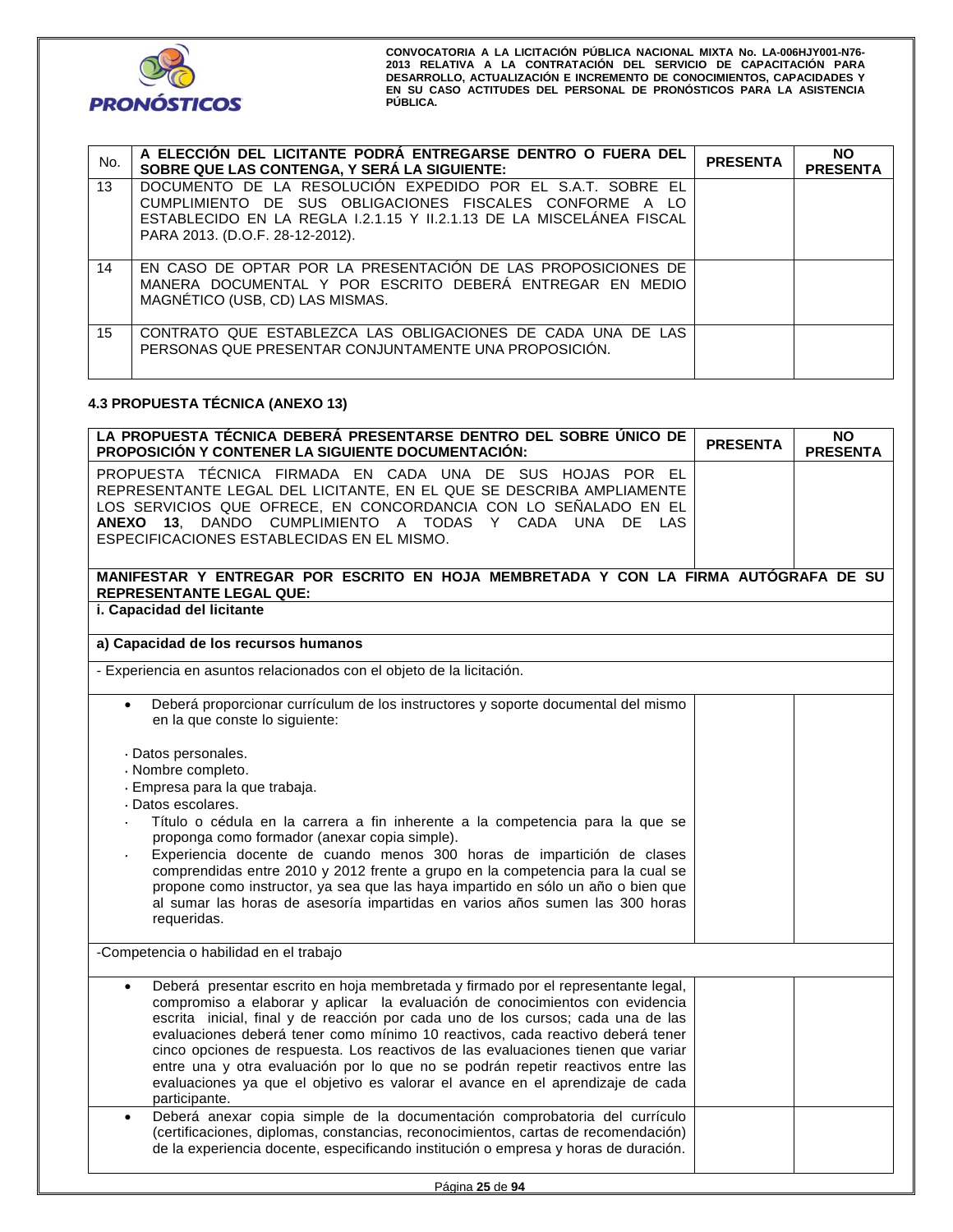

| -Dominio de herramientas relacionadas con el servicio                                          |  |  |  |  |  |  |  |
|------------------------------------------------------------------------------------------------|--|--|--|--|--|--|--|
| Deberá presentar escrito en hoja membretada y firmado por el representante legal               |  |  |  |  |  |  |  |
| o persona facultada para obligarse, donde enumere el personal que intervendrá en               |  |  |  |  |  |  |  |
|                                                                                                |  |  |  |  |  |  |  |
| la prestación del servicio (impartición de cursos de capacitación), anotando lo(s)             |  |  |  |  |  |  |  |
| curso(s) que dará (n) cada uno de ellos, conforme al programa señalado. En el                  |  |  |  |  |  |  |  |
| mismo documento deberá mencionar que: "el personal referido cuenta con la                      |  |  |  |  |  |  |  |
| experiencia docente, especificando institución o empresa y horas de impartición, el            |  |  |  |  |  |  |  |
| dominio del tema y las herramientas necesarias para el desarrollo de su curso y la             |  |  |  |  |  |  |  |
| solución de eventualidades que se puedan presentar durante la prestación del                   |  |  |  |  |  |  |  |
| servicio, deberá anexar a su escrito documento que lo acredite, como constancia,               |  |  |  |  |  |  |  |
| reconocimiento o diploma."                                                                     |  |  |  |  |  |  |  |
| b) Capacidad de los recursos económicos y de equipamiento.                                     |  |  |  |  |  |  |  |
|                                                                                                |  |  |  |  |  |  |  |
| - Capacidad económica                                                                          |  |  |  |  |  |  |  |
|                                                                                                |  |  |  |  |  |  |  |
| Manifiesto por escrito en hoja membretada y firmada por el representante legal de              |  |  |  |  |  |  |  |
| la institución o empresa o persona facultada para obligarse, donde mencione todos              |  |  |  |  |  |  |  |
| y cada uno de los recursos de equipamiento que el licitante dispone o se                       |  |  |  |  |  |  |  |
| aprovisionará para la prestación del servicio de capacitación.                                 |  |  |  |  |  |  |  |
| -Capacidad de equipamiento                                                                     |  |  |  |  |  |  |  |
|                                                                                                |  |  |  |  |  |  |  |
| Los licitantes presentarán un ejemplo del Manual impreso y en archivo electrónico<br>$\bullet$ |  |  |  |  |  |  |  |
| que enviarán por correo electrónico, a la Gerencia de Recursos Humanos, para su                |  |  |  |  |  |  |  |
| entrega a cada uno de los participantes, cinco días hábiles antes del inicio de cada           |  |  |  |  |  |  |  |
| curso.                                                                                         |  |  |  |  |  |  |  |
| Cada manual deberá ser elaborado de acuerdo con el temario correspondiente a                   |  |  |  |  |  |  |  |
| cada curso y de acuerdo al desarrollo siguiente:                                               |  |  |  |  |  |  |  |
| Introducción.<br>$\bullet$                                                                     |  |  |  |  |  |  |  |
| Indice.<br>$\bullet$                                                                           |  |  |  |  |  |  |  |
| Objetivo general del curso.                                                                    |  |  |  |  |  |  |  |
| Tema.                                                                                          |  |  |  |  |  |  |  |
| Objetivo.                                                                                      |  |  |  |  |  |  |  |
| Desarrollo temático.                                                                           |  |  |  |  |  |  |  |
|                                                                                                |  |  |  |  |  |  |  |
| Ejemplos desarrollados o casos.                                                                |  |  |  |  |  |  |  |
| Ejercicios y/o actividades.                                                                    |  |  |  |  |  |  |  |
| Conclusiones.                                                                                  |  |  |  |  |  |  |  |
| Conclusiones de todo el manual.                                                                |  |  |  |  |  |  |  |
| Indice bibliográfico.                                                                          |  |  |  |  |  |  |  |
| Autor.                                                                                         |  |  |  |  |  |  |  |
| Título.                                                                                        |  |  |  |  |  |  |  |
| País.                                                                                          |  |  |  |  |  |  |  |
| Editorial.                                                                                     |  |  |  |  |  |  |  |
| Año de publicación.                                                                            |  |  |  |  |  |  |  |
| Deberá contener ejemplos desarrollados o casos que sirvan de                                   |  |  |  |  |  |  |  |
| ejemplo a los participantes.                                                                   |  |  |  |  |  |  |  |
| Deberá contener ejercicios a desarrollar por parte del trabajador.                             |  |  |  |  |  |  |  |
|                                                                                                |  |  |  |  |  |  |  |
| La secuencia del manual deberá tener congruencia con el temario.                               |  |  |  |  |  |  |  |
| Se evaluará el manual dando prioridad al desarrollo del contenido                              |  |  |  |  |  |  |  |
| temático.                                                                                      |  |  |  |  |  |  |  |
| El texto deberá ser completamente legible y sin manchas.                                       |  |  |  |  |  |  |  |
| Los diagramas, dibujos, croquis, etc., deberán ser elaborados por                              |  |  |  |  |  |  |  |
| computadora.                                                                                   |  |  |  |  |  |  |  |
| La portada debe incluir Título del curso y objeto de preparación.                              |  |  |  |  |  |  |  |
| El licitante deberá asignar por escrito, en hoja membretada y firmada por el                   |  |  |  |  |  |  |  |
| representante legal, al responsable académico del proyecto, así como proporcionar              |  |  |  |  |  |  |  |
| síntesis curricular del mismo.                                                                 |  |  |  |  |  |  |  |
|                                                                                                |  |  |  |  |  |  |  |
| c) Participación de discapacitados o empresas que cuenten con trabajadores con discapacidad.   |  |  |  |  |  |  |  |
|                                                                                                |  |  |  |  |  |  |  |
| Deberá presentar escrito en hoja membretada y firmado por el representante legal,              |  |  |  |  |  |  |  |
| manifieste bajo protesta de decir verdad, que cuenta con empleados con algún tipo              |  |  |  |  |  |  |  |
| de discapacidad, que fueron dados de alta 6 meses antes de la fecha de la                      |  |  |  |  |  |  |  |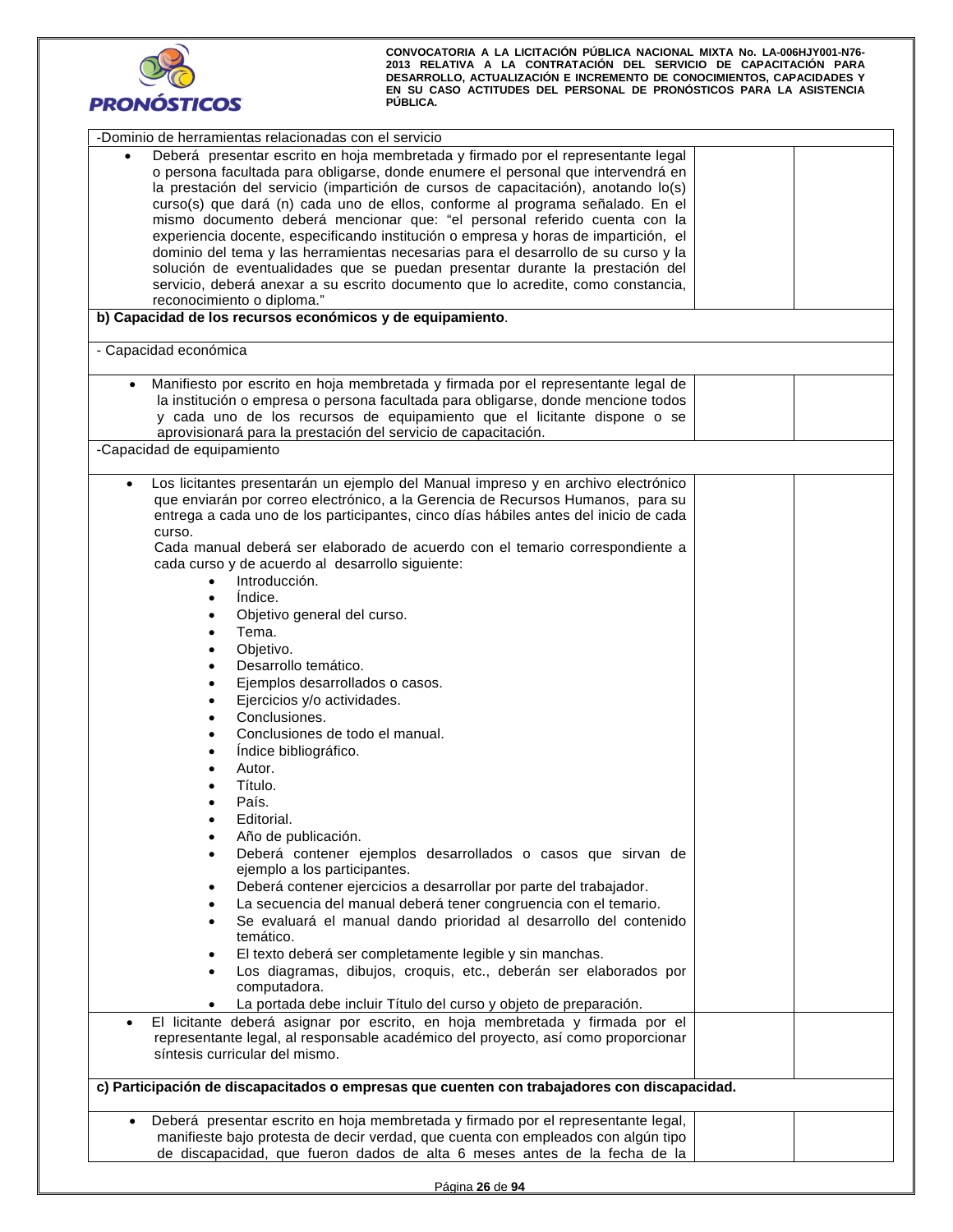

|                                                                                                                                                                                                                                                                                                                                             | presente invitación y deberá anexar las altas al Instituto Mexicano del Seguro<br>Social (IMSS) de cada uno de los empleados con discapacidad.                                                                                                                                   |  |  |                                                                                                                                                                                                                                                                                                                                                           |  |  |  |
|---------------------------------------------------------------------------------------------------------------------------------------------------------------------------------------------------------------------------------------------------------------------------------------------------------------------------------------------|----------------------------------------------------------------------------------------------------------------------------------------------------------------------------------------------------------------------------------------------------------------------------------|--|--|-----------------------------------------------------------------------------------------------------------------------------------------------------------------------------------------------------------------------------------------------------------------------------------------------------------------------------------------------------------|--|--|--|
| d) Participación de MIPYMES que produzcan bienes con innovación tecnológica relacionados directamente con<br>servicios de capacitación.                                                                                                                                                                                                     |                                                                                                                                                                                                                                                                                  |  |  |                                                                                                                                                                                                                                                                                                                                                           |  |  |  |
| Deberá entregar escrito en el cual manifieste que es una empresa micro, pequeña<br>$\bullet$<br>o mediana que produce bienes con innovación tecnológica, y deberá acreditarlo<br>con la constancia correspondiente emitida por el Instituto Mexicano de la<br>Propiedad Industrial, la cual no podrá tener una vigencia mayor a cinco años. |                                                                                                                                                                                                                                                                                  |  |  |                                                                                                                                                                                                                                                                                                                                                           |  |  |  |
| ii. Experiencia y especialidad.                                                                                                                                                                                                                                                                                                             |                                                                                                                                                                                                                                                                                  |  |  |                                                                                                                                                                                                                                                                                                                                                           |  |  |  |
| a) Para evaluar la experiencia                                                                                                                                                                                                                                                                                                              |                                                                                                                                                                                                                                                                                  |  |  |                                                                                                                                                                                                                                                                                                                                                           |  |  |  |
|                                                                                                                                                                                                                                                                                                                                             | persona/empresa servicios de la misma naturaleza de los que son objeto las<br>presentes especificaciones técnicas.                                                                                                                                                               |  |  | Se tomará en cuenta el número de años en que el licitante ha prestado a cualquier                                                                                                                                                                                                                                                                         |  |  |  |
|                                                                                                                                                                                                                                                                                                                                             | durante los últimos cinco (5) años (2008-2012).                                                                                                                                                                                                                                  |  |  | El tiempo mínimo que se valorará para la asignación de puntos será de 0.25 años y<br>el tiempo máximo que se valorará para la asignación de puntos será de un (1) año                                                                                                                                                                                     |  |  |  |
|                                                                                                                                                                                                                                                                                                                                             | las presentes especificaciones técnicas.                                                                                                                                                                                                                                         |  |  | Para acreditar la experiencia el licitante deberá presentar original para cotejo y<br>entregar copia simple de los contratos o documentos análogos que dentro de los<br>últimos cinco (5) años (2008-2012) permitan sumar el tiempo durante el cual se ha<br>dedicado a prestar el tipo de servicios de la misma naturaleza de los que son objeto         |  |  |  |
|                                                                                                                                                                                                                                                                                                                                             | señaladas y contener al menos la siguiente información:                                                                                                                                                                                                                          |  |  | Los contratos o documentos análogos deberán relacionarse conforme al Cuadro 2 de<br>las presentes especificaciones técnicas y deberán cumplir con las características                                                                                                                                                                                     |  |  |  |
|                                                                                                                                                                                                                                                                                                                                             | Nombre de la persona/empresa que prestó los servicios (licitante) y<br>nombre de la persona/empresa que solicitó los servicios.<br>Descripción de los servicios objeto del contrato.<br>Plazo o vigencia del contrato.<br>Contar con las firmas de consentimiento de las partes. |  |  |                                                                                                                                                                                                                                                                                                                                                           |  |  |  |
| De ser necesario, deberá adjuntar los anexos del contrato en los que se identifiquen<br>claramente los servicios relacionados con las presentes especificaciones técnicas.<br>Se valorará el contrato siempre y cuando tenga todas y cada una de las<br>características solicitadas en estas especificaciones técnicas.                     |                                                                                                                                                                                                                                                                                  |  |  |                                                                                                                                                                                                                                                                                                                                                           |  |  |  |
|                                                                                                                                                                                                                                                                                                                                             | documentos análogos presentados, identificando claramente:                                                                                                                                                                                                                       |  |  | El licitante deberá elaborar y entregar el Cuadro 2 con los datos de los contratos o                                                                                                                                                                                                                                                                      |  |  |  |
| Cuadro 2.                                                                                                                                                                                                                                                                                                                                   |                                                                                                                                                                                                                                                                                  |  |  |                                                                                                                                                                                                                                                                                                                                                           |  |  |  |
| No. consecutivo de<br>contratos o documentos<br>análogos presentados                                                                                                                                                                                                                                                                        |                                                                                                                                                                                                                                                                                  |  |  |                                                                                                                                                                                                                                                                                                                                                           |  |  |  |
|                                                                                                                                                                                                                                                                                                                                             |                                                                                                                                                                                                                                                                                  |  |  |                                                                                                                                                                                                                                                                                                                                                           |  |  |  |
|                                                                                                                                                                                                                                                                                                                                             | SUMA DE DÍAS:<br>1 <sub>1</sub><br>1/Suma del tiempo durante el cual el licitante se ha dedicado a prestar servicios de la misma naturaleza<br>objeto de las presentes especificaciones técnicas. Un año es igual a 365 días.                                                    |  |  |                                                                                                                                                                                                                                                                                                                                                           |  |  |  |
| b) Para evaluar la especialidad                                                                                                                                                                                                                                                                                                             |                                                                                                                                                                                                                                                                                  |  |  |                                                                                                                                                                                                                                                                                                                                                           |  |  |  |
|                                                                                                                                                                                                                                                                                                                                             | naturaleza de los que son objeto las presentes especificaciones técnicas.                                                                                                                                                                                                        |  |  | Se tomará en cuenta el mayor número de contratos o documentos análogos con los<br>cuales el licitante acredite que ha prestado a cualquier persona/empresa servicios con<br>las características específicas y a los volúmenes o condiciones similares, de la misma<br>El número mínimo requerido es de un (1) contrato y el número máximo es de cinco (5) |  |  |  |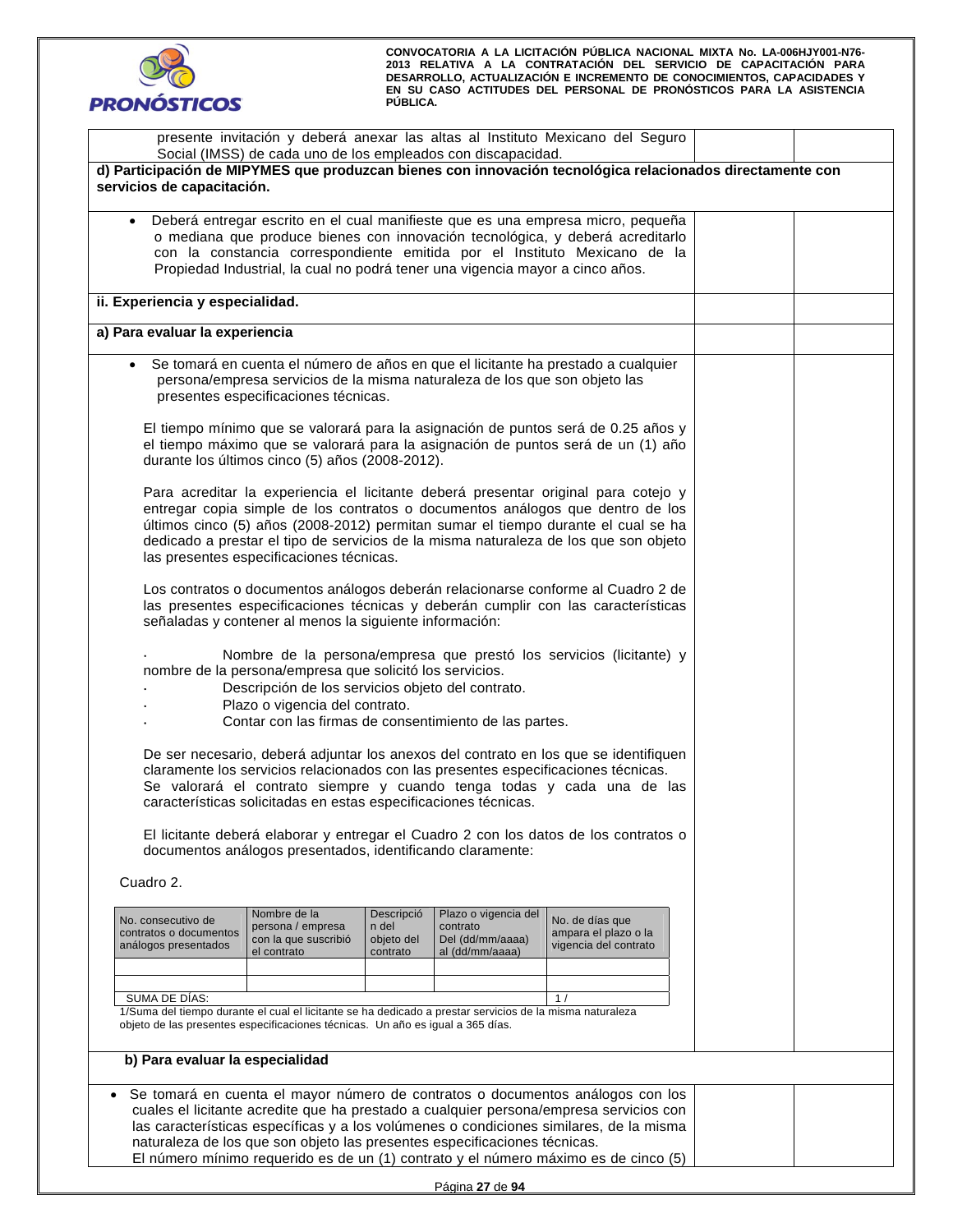

| contratos o documentos análogos dentro de los últimos cinco (5) años (2008-2012).                                                                                                                                                                                                                                                                                                                                                                                                                                                               |  |
|-------------------------------------------------------------------------------------------------------------------------------------------------------------------------------------------------------------------------------------------------------------------------------------------------------------------------------------------------------------------------------------------------------------------------------------------------------------------------------------------------------------------------------------------------|--|
| Para acreditar la especialidad el licitante deberá presentar original para cotejo y<br>entregar copia simple de los contratos o documentos análogos dentro de los últimos<br>cinco (5) años que demuestren que ha prestado servicios con las mismas o muy<br>similares características, complejidad, volúmenes, magnitud o condiciones que se<br>requieren en las presentes especificaciones técnicas. Los contratos o documentos<br>análogos deben estar concluidos antes de la fecha del acto de presentación y apertura<br>de proposiciones. |  |
| Se cuantificará el número de contratos o documentos análogos que presente el<br>licitante que comprueben que ha prestado servicios de la misma naturaleza de los que<br>son objeto las presentes especificaciones técnicas. En caso de no presentar copia<br>simple del contrato, la puntuación será de cero puntos.                                                                                                                                                                                                                            |  |
| Los contratos o documentos análogos deberán relacionarse conforme al Cuadro 3 de<br>las presentes especificaciones técnicas y deberán cumplir con las características<br>señaladas y contener al menos la siguiente información:                                                                                                                                                                                                                                                                                                                |  |
| Nombre de la persona/empresa que prestó los servicios (licitante) y<br>$\bullet$<br>nombre de la persona/empresa que solicitó los servicios.<br>Descripción de los servicios objeto del contrato.<br>Plazo o vigencia del contrato.<br>Contar con las firmas de consentimiento de las partes.                                                                                                                                                                                                                                                   |  |
| De ser necesario, deberá adjuntar los anexos del contrato en los que se identifiquen<br>claramente los servicios.                                                                                                                                                                                                                                                                                                                                                                                                                               |  |
| Se valorará el contrato siempre y cuando tenga todas y cada una de las<br>características solicitadas en estas especificaciones técnicas.                                                                                                                                                                                                                                                                                                                                                                                                       |  |
| El licitante deberá elaborar y entregar el Cuadro 3 con los datos de los contratos o<br>documentos análogos presentados, identificando claramente:                                                                                                                                                                                                                                                                                                                                                                                              |  |
| <b>CUADRO3</b>                                                                                                                                                                                                                                                                                                                                                                                                                                                                                                                                  |  |
| Nombre<br>de<br>la<br>No. consecutivo de los<br>Descripción del<br>Plazo o vigencia del contrato<br>persona / empresa<br>documentos<br>objeto<br>contratos o<br>del<br>con la que suscribió<br>Del (dd/mm/aaaa) al (dd/mm/aaaa)<br>análogos presentados<br>contrato<br>el contrato                                                                                                                                                                                                                                                              |  |
|                                                                                                                                                                                                                                                                                                                                                                                                                                                                                                                                                 |  |
|                                                                                                                                                                                                                                                                                                                                                                                                                                                                                                                                                 |  |
|                                                                                                                                                                                                                                                                                                                                                                                                                                                                                                                                                 |  |
| En cumplimiento al Artículo 153-A párrafo 3 de la Ley Federal del Trabajo, el proveedor<br>y sus instructores deberán entregar por escrito, en hoja membretada y firmada por el<br>representante legal estar autorizados y registrados por la Secretaría del Trabajo y<br>anexar copia simple de la documentación<br>Previsión Social, asimismo, deberá<br>comprobatoria.                                                                                                                                                                       |  |
| iii. Propuesta de trabajo.                                                                                                                                                                                                                                                                                                                                                                                                                                                                                                                      |  |
| a) Metodología para la prestación del servicio                                                                                                                                                                                                                                                                                                                                                                                                                                                                                                  |  |
| · Por escrito, en hoja membretada y firmada por el representante legal, manifestando<br>que se compromete a controlar las calificaciones y asistencias de los participantes.<br>Así como, entregar un ejemplo del control de calificaciones y asistencia que debe<br>incluir mínimo:                                                                                                                                                                                                                                                            |  |
| nombre, número y área de adscripción del empleado,<br>$\bullet$<br>nombre, horario y fecha del curso,<br>$\bullet$<br>nombre del instructor.<br>$\bullet$                                                                                                                                                                                                                                                                                                                                                                                       |  |
| b) Plan de trabajo propuesto                                                                                                                                                                                                                                                                                                                                                                                                                                                                                                                    |  |
| Entregar por escrito, en hoja membretada y firmada por el representante legal en el cual<br>manifieste y describa la metodología con la que habrán de realizarse las actividades de                                                                                                                                                                                                                                                                                                                                                             |  |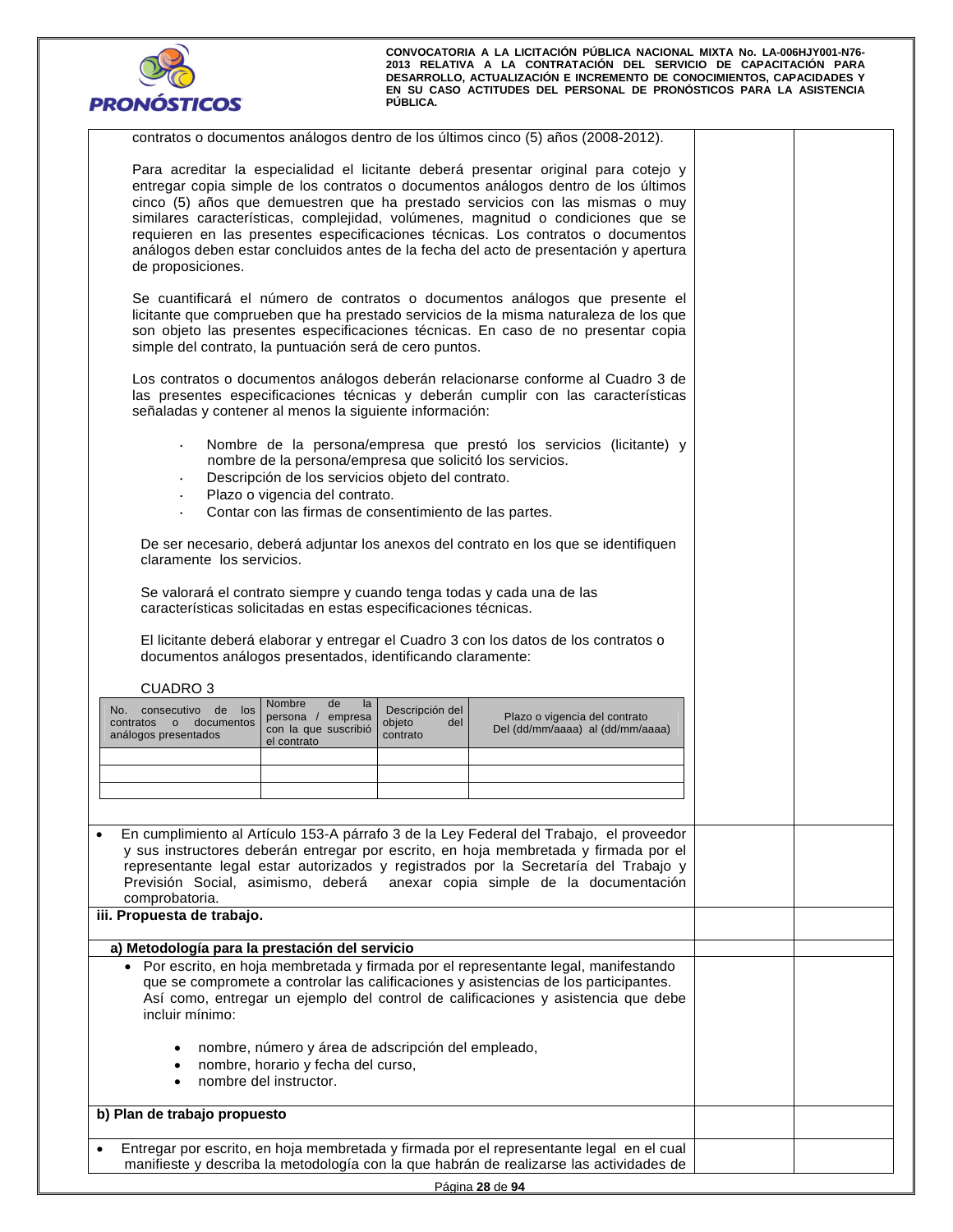

| capacitación, mismo que deberá estar fundamentado en principios de educación para<br>adultos (andragogía) basado en el modelo de enseñanza-aprendizaje del aprendizaje<br>significativo, que establece como patrón que la educación está centrada en el<br>estudiante. El instructor se convierte en facilitador, en vez de autoridad.                                                                                                                                                                                                                                                                            |  |
|-------------------------------------------------------------------------------------------------------------------------------------------------------------------------------------------------------------------------------------------------------------------------------------------------------------------------------------------------------------------------------------------------------------------------------------------------------------------------------------------------------------------------------------------------------------------------------------------------------------------|--|
| Entregar escrito, en hoja membretada y firmada por el representante legal, en el cual<br>manifieste que en cualquiera de los cursos se debe posibilitar al participante el<br>fortalecimiento y desarrollo de conocimientos, habilidades y/o actitudes de acuerdo con<br>cada tema de curso, a fin de poder preparar al personal para la ejecución eficiente de<br>sus responsabilidades que asuman en sus puestos.                                                                                                                                                                                               |  |
| c) Esquema estructural de la organización                                                                                                                                                                                                                                                                                                                                                                                                                                                                                                                                                                         |  |
| Deberá entregar un organigrama del personal que intervendrá en la prestación del<br>$\bullet$<br>servicio, el cual deberá considerar como mínimo el personal señalado en el apartado<br>Experiencia en asuntos relacionados con el objeto de la invitación.                                                                                                                                                                                                                                                                                                                                                       |  |
| iv. Cumplimiento de contratos.                                                                                                                                                                                                                                                                                                                                                                                                                                                                                                                                                                                    |  |
| Con relación a los contratos o documentos análogos que presente el licitante,<br>$\bullet$<br>deberá entregar la manifestación expresa del contratante, persona/empresa a<br>quien ha prestado servicios de la misma naturaleza de la que son objeto las<br>presentes especificaciones técnicas, sobre el cumplimiento total de las<br>obligaciones, dicha manifestación deberá ser la liberación de fianza o una carta de<br>satisfacción del cliente donde manifieste que el licitante le ha prestado los servicios<br>contratados (deberá entregar copia simple para expediente del Órgano<br>Desconcentrado). |  |
| La(s) carta(s) presentada(s) deberá(n) ser de mínimo uno (1) y máximo cinco (5)<br>de los contratos presentados en el numeral ii. Experiencia y especialidad de estas<br>especificaciones técnicas, de servicios prestados durante los últimos cinco (5) años<br>(2008-2012). Dichos contratos debieron contener al menos la siguiente<br>información:                                                                                                                                                                                                                                                            |  |
| Nombre de la persona/empresa que prestó los servicios (licitante) y<br>nombre de la persona/empresa que solicitó los servicios.<br>Descripción de los servicios objeto del contrato.<br>Plazo o vigencia del contrato.<br>Contar con las firmas de consentimiento de las partes.                                                                                                                                                                                                                                                                                                                                  |  |
| La carta deberá contener como mínimo:                                                                                                                                                                                                                                                                                                                                                                                                                                                                                                                                                                             |  |
| b) Hoja membretada.<br>c) Con firma autógrafa del cliente.<br>d) Datos de contacto del cliente: Nombre, cargo, teléfono y/o correo<br>electrónico y domicilio.<br>e) Que mencione que el servicio fue recibido a entera satisfacción o<br>satisfactoriamente.<br>f) Tipo de servicio prestado, el cual debe coincidir con lo solicitado en las<br>presentes especificaciones técnicas.<br>g) Vigencia o plazo del (los) servicio(s).                                                                                                                                                                              |  |
| Sólo se acreditará el cumplimiento de contratos si las cartas contienen todos y cada uno de<br>los incisos señalados en este numeral y son de los contratos mencionados.                                                                                                                                                                                                                                                                                                                                                                                                                                          |  |

# **4.4 PROPUESTA ECONÓMICA (ANEXO 14)**

| LA PROPUESTA ECONÓMICA, DEBERÁ PRESENTARSE DENTRO DEL SOBRE ÚNICO<br>DE PROPOSICIONES Y CONTENER LA SIGUIENTE DOCUMENTACION: | <b>PRESENTA</b> | <b>NO</b><br><b>PRESENTA</b> |
|------------------------------------------------------------------------------------------------------------------------------|-----------------|------------------------------|
| ORIGINAL DE LA PROPUESTA CONFORME A LO INDICADO EN EL ANEXO 14                                                               |                 |                              |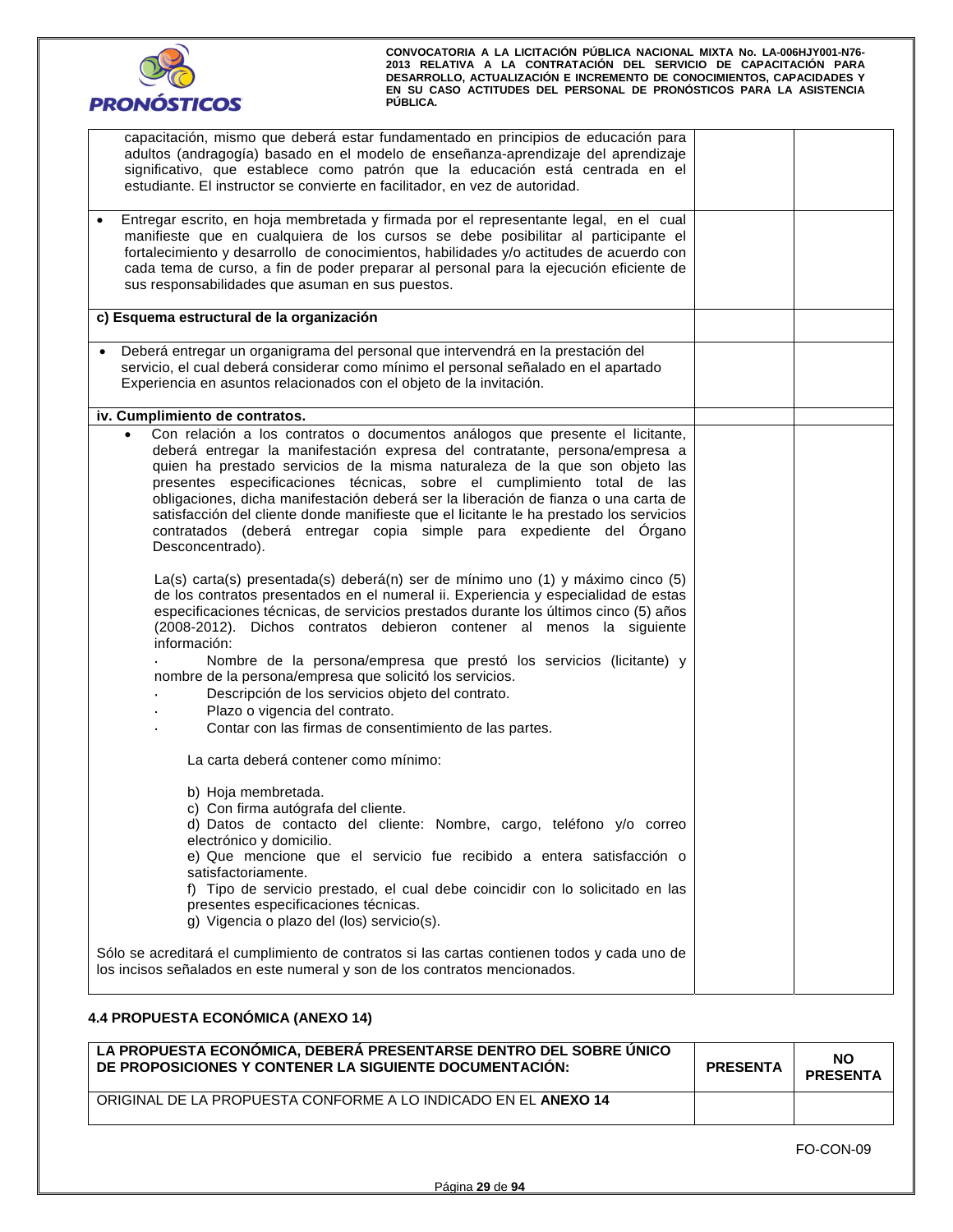

# **ANEXO 2 ESCRITO DE MANIFESTACIÓN DE INTERÉS**

**MÉXICO, D.F., \_\_\_\_\_\_DE \_\_\_\_\_\_\_ 2013** 

**PRONÓSTICOS PARA LA ASISTENCIA PÚBLICA AV. INSURGENTES SUR No. 1397, COL. INSURGENTES MIXCOAC, DELEGACIÓN BENITO JUÁREZ C.P. 03920, MÉXICO, D.F. P R E S E N T E** 

A NOMBRE DE (NOMBRE DEL LICITANTE), A QUIEN REPRESENTO, ME PERMITO MANIFESTAR EL INTERÉS DE PARTICIPAR EN LA LICITACIÓN PÚBLICA NACIONAL MIXTA No. LA-006HJY001-N76- 2013 RELATIVA A LA CONTRATACIÓN DEL SERVICIO DE CAPACITACIÓN PARA DESARROLLO, ACTUALIZACIÓN E INCREMENTO DE CONOCIMIENTOS, CAPACIDADES Y EN SU CASO ACTITUDES DEL PERSONAL DE PRONÓSTICOS PARA LA ASISTENCIA PÚBLICA, PARA LO CUAL ME PERMITO ENLISTAR LOS SIGUIENTES DATOS GENERALES:

**NOMBRE DE LA EMPRESA: R.F.C.: DOMICILIO: No. TELEFÓNICO: NOMBRE DEL REPRESENTANTE LEGAL:** 

> **\_\_\_\_\_\_\_\_\_\_\_\_\_\_\_\_\_\_\_\_\_\_\_\_\_\_\_\_\_\_\_\_\_\_\_\_\_\_\_\_\_\_\_\_\_\_\_**  NOMBRE Y FIRMA DEL REPRESENTANTE LEGAL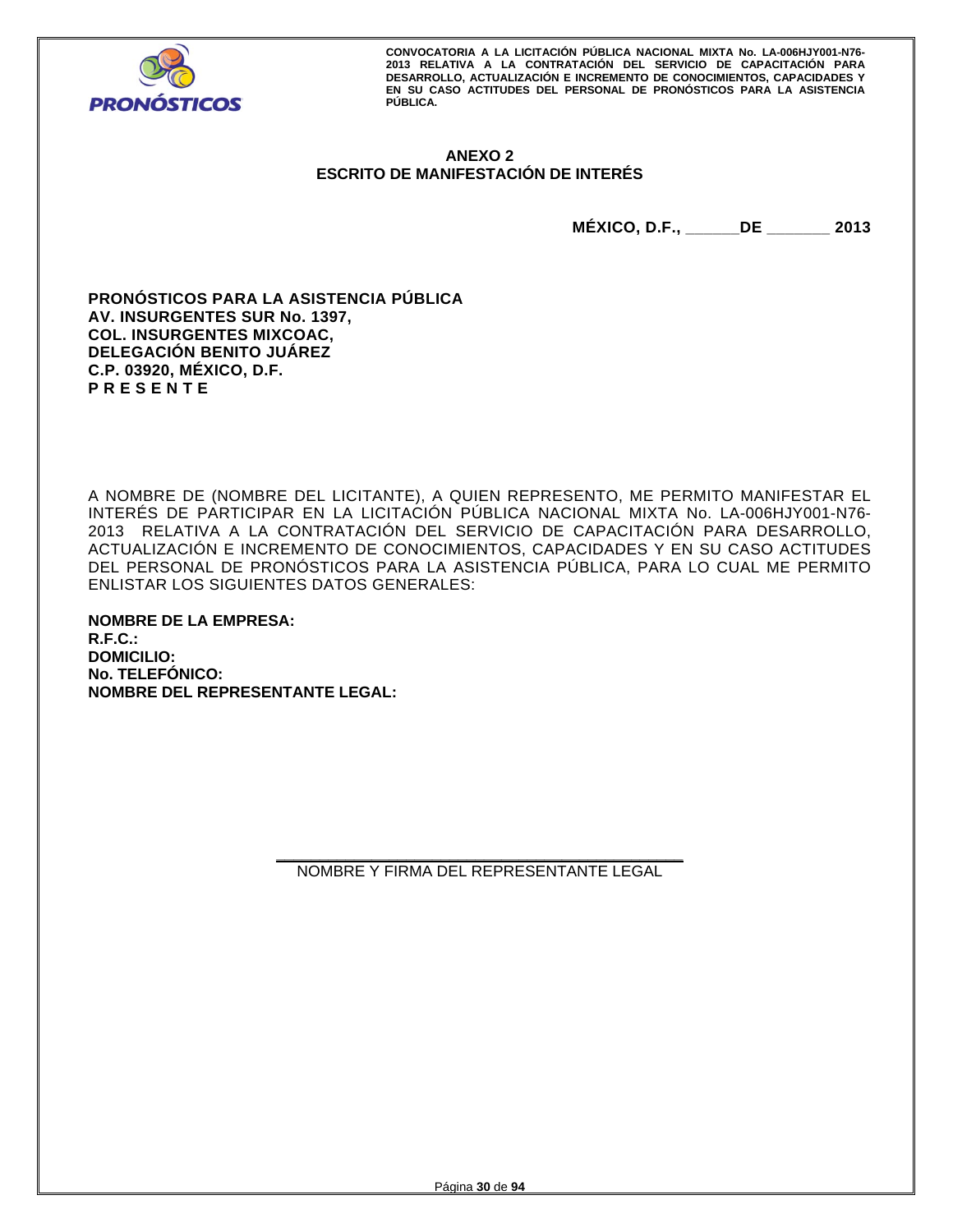

# **ANEXO 3**

# **SOLICITUD DE ACLARACIÓN AL CONTENIDO DE LA CONVOCATORIA**

**MÉXICO, D.F., \_\_\_\_\_\_DE \_\_\_\_\_\_\_ 2013** 

**PRONÓSTICOS PARA LA ASISTENCIA PÚBLICA AV. INSURGENTES SUR No. 1397, COL. INSURGENTES MIXCOAC, DELEGACIÓN BENITO JUÁREZ C.P. 03920, MÉXICO, D.F. P R E S E N T E** 

LICITACIÓN PÚBLICA NACIONAL MIXTA No. LA-006HJY001-N76-2013, RELATIVA A LA CONTRATACIÓN DEL SERVICIO DE CAPACITACIÓN PARA DESARROLLO, ACTUALIZACIÓN E INCREMENTO DE CONOCIMIENTOS, CAPACIDADES Y EN SU CASO ACTITUDES DEL PERSONAL DE PRONÓSTICOS PARA LA ASISTENCIA PÚBLICA.

**NOMBRE DE LA EMPRESA: NOMBRE DEL REPRESENTANTE LEGAL:** 

# **SOLICITA ACLARACIÓN A LOS ASPECTOS:**

( ) **ESPECIFICACIONES TÉCNICAS** ( ) **ASPECTOS NORMATIVOS**

**PREGUNTAS** 

1.-

**\_\_\_\_\_\_\_\_\_\_\_\_\_\_\_\_\_\_\_\_\_\_\_\_\_\_\_\_\_\_\_\_\_\_\_\_\_\_\_\_**  NOMBRE Y FIRMA DEL REPRESENTANTE LEGAL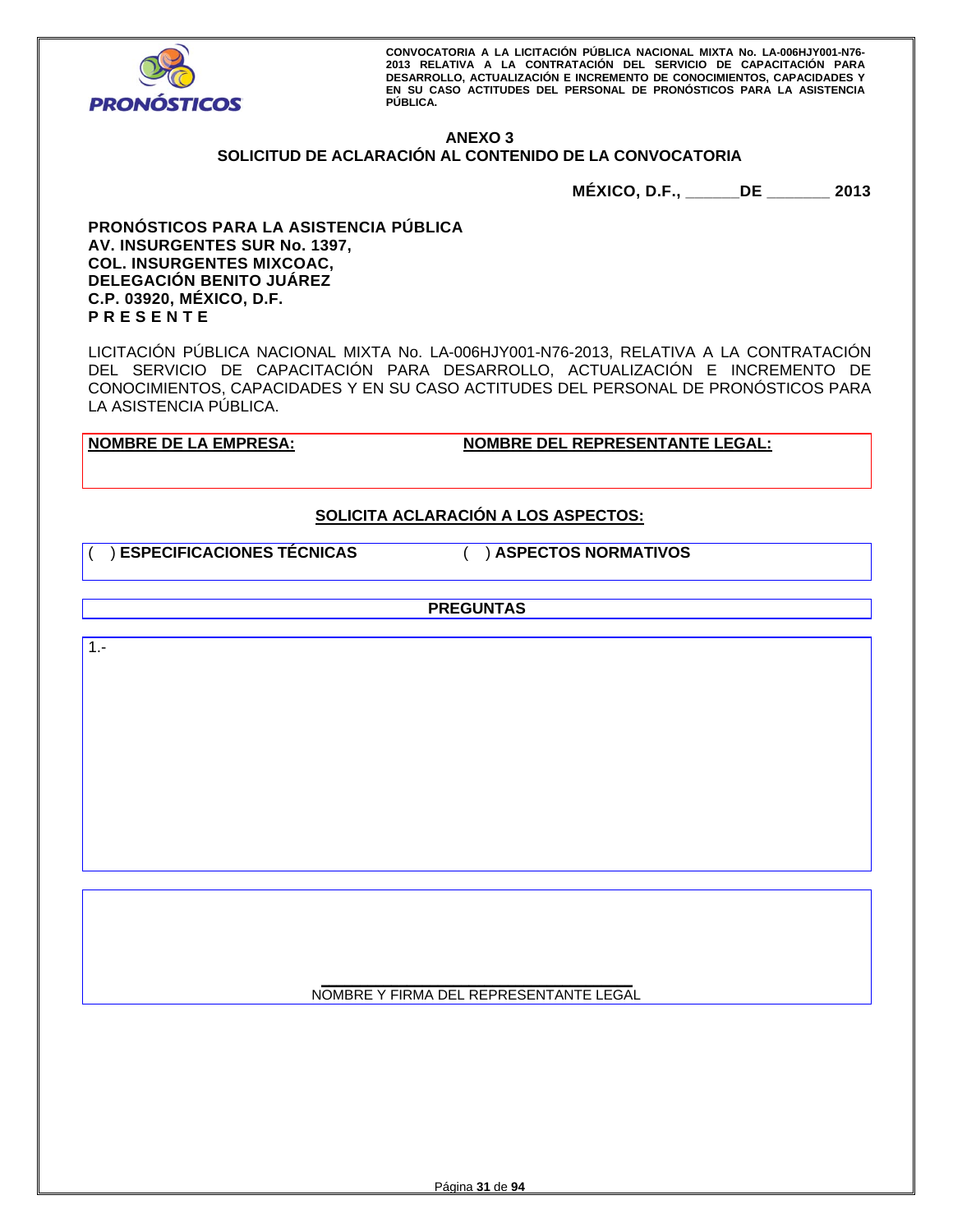

# **ANEXO 4 ESCRITO DE FACULTADES CON FUNDAMENTO EN EL ARTÍCULO 29 FRACCIÓN VI DE LA LEY**

**MÉXICO, D.F., \_\_\_\_\_\_DE \_\_\_\_\_\_\_ 2013** 

**PRONÓSTICOS PARA LA ASISTENCIA PÚBLICA AV. INSURGENTES SUR No. 1397, COL. INSURGENTES MIXCOAC, DELEGACIÓN BENITO JUÁREZ C.P. 03920, MÉXICO, D.F. P R E S E N T E** 

EN RELACIÓN CON LA LICITACIÓN PÚBLICA NACIONAL MIXTA No. LA-006HJY001-N76-2013 RELATIVA A LA CONTRATACIÓN DEL SERVICIO DE CAPACITACIÓN PARA DESARROLLO, ACTUALIZACIÓN E INCREMENTO DE CONOCIMIENTOS, CAPACIDADES Y EN SU CASO ACTITUDES DEL PERSONAL DE PRONÓSTICOS PARA LA ASISTENCIA PÚBLICA.

A NOMBRE DE (NOMBRE DEL LICITANTE), MANIFIESTO BAJO PROTESTA DE DECIR VERDAD QUE PARA INTERVENIR EN EL ACTO DE PRESENTACIÓN Y APERTURA DE PROPOSICIONES CUENTO CON FACULTADES SUFICIENTES PARA COMPROMETERME POR SÍ O POR MI REPRESENTADA.

**(OPCIONAL)** ACREDITANDO NUESTRA PERSONALIDAD JURÍDICA DE ACUERDO A LO SIGUIENTE:

| <b>Registro Federal de Contribuyentes:</b>                                     | Tipo de Mipymes al que pertenece(opcional): |  |                         |                             |                                                    |
|--------------------------------------------------------------------------------|---------------------------------------------|--|-------------------------|-----------------------------|----------------------------------------------------|
| <b>Domicilio:</b>                                                              |                                             |  |                         |                             |                                                    |
| Calle:                                                                         |                                             |  |                         |                             | Número:                                            |
| Colonia:                                                                       |                                             |  | Delegación o Municipio: |                             |                                                    |
| Código Postal:                                                                 |                                             |  | Entidad Federativa:     |                             |                                                    |
| Teléfonos (incluyendo clave lada):                                             |                                             |  |                         | Fax:                        |                                                    |
| Correo electrónico:                                                            |                                             |  |                         |                             |                                                    |
| No. de la escritura pública en la que consta su Acta Constitutiva:             |                                             |  |                         |                             | Fecha:                                             |
| Nombre, número y lugar del Notario Público ante el cual se dio fe de la misma: |                                             |  |                         |                             |                                                    |
| Relación de Accionistas:                                                       |                                             |  |                         |                             |                                                    |
| (Apellido Paterno)                                                             | (Apellido Materno)<br>Nombre                |  |                         |                             |                                                    |
| Descripción del Objeto Social:                                                 |                                             |  |                         |                             |                                                    |
|                                                                                |                                             |  |                         |                             |                                                    |
| Reformas al Acta Constitutiva:                                                 |                                             |  |                         |                             |                                                    |
|                                                                                |                                             |  |                         |                             | Registro Federal de Contribuyentes del Apoderado o |
| Nombre y Apellido(s) del Apoderado o Representante Legal:                      |                                             |  |                         | <b>Representante Legal:</b> |                                                    |
| Domicilio del Apoderado o Representante Legal:                                 |                                             |  |                         |                             |                                                    |
| Calle:<br>Número:                                                              |                                             |  |                         |                             |                                                    |
| Colonia:                                                                       | Delegación o Municipio:                     |  |                         |                             |                                                    |
| Código Postal:                                                                 | Entidad Federativa:                         |  |                         |                             |                                                    |
| Datos del documento mediante el cual acredita su personalidad y facultades:    |                                             |  |                         |                             |                                                    |
| Fecha:<br>Escritura Pública Número:                                            |                                             |  |                         |                             |                                                    |
| Nombre, número y lugar del Notario Público ante el cual se otorgó:             |                                             |  |                         |                             |                                                    |

#### **\_\_\_\_\_\_\_\_\_\_\_\_\_\_\_\_\_\_\_\_\_\_\_\_\_\_\_\_\_\_\_\_\_\_\_\_\_\_\_\_\_\_\_\_**  NOMBRE Y FIRMA DEL REPRESENTANTE LEGAL

**NOTA:** EL PRESENTE FORMATO PODRÁ SER REPRODUCIDO POR CADA PARTICIPANTE EN EL MODO QUE ESTIME CONVENIENTE, DEBIENDO RESPETAR SU CONTENIDO, PREFERENTEMENTE, EN EL ORDEN INDICADO. ESTE FORMATO NO CREA DERECHOS PARA EL PARTICIPANTE NI OBLIGACIONES PARA EL CONVOCANTE SUJETÁNDOSE EN TODO CASO ESTRICTAMENTE A LO ESTABLECIDO EN LA CONVOCATORIA.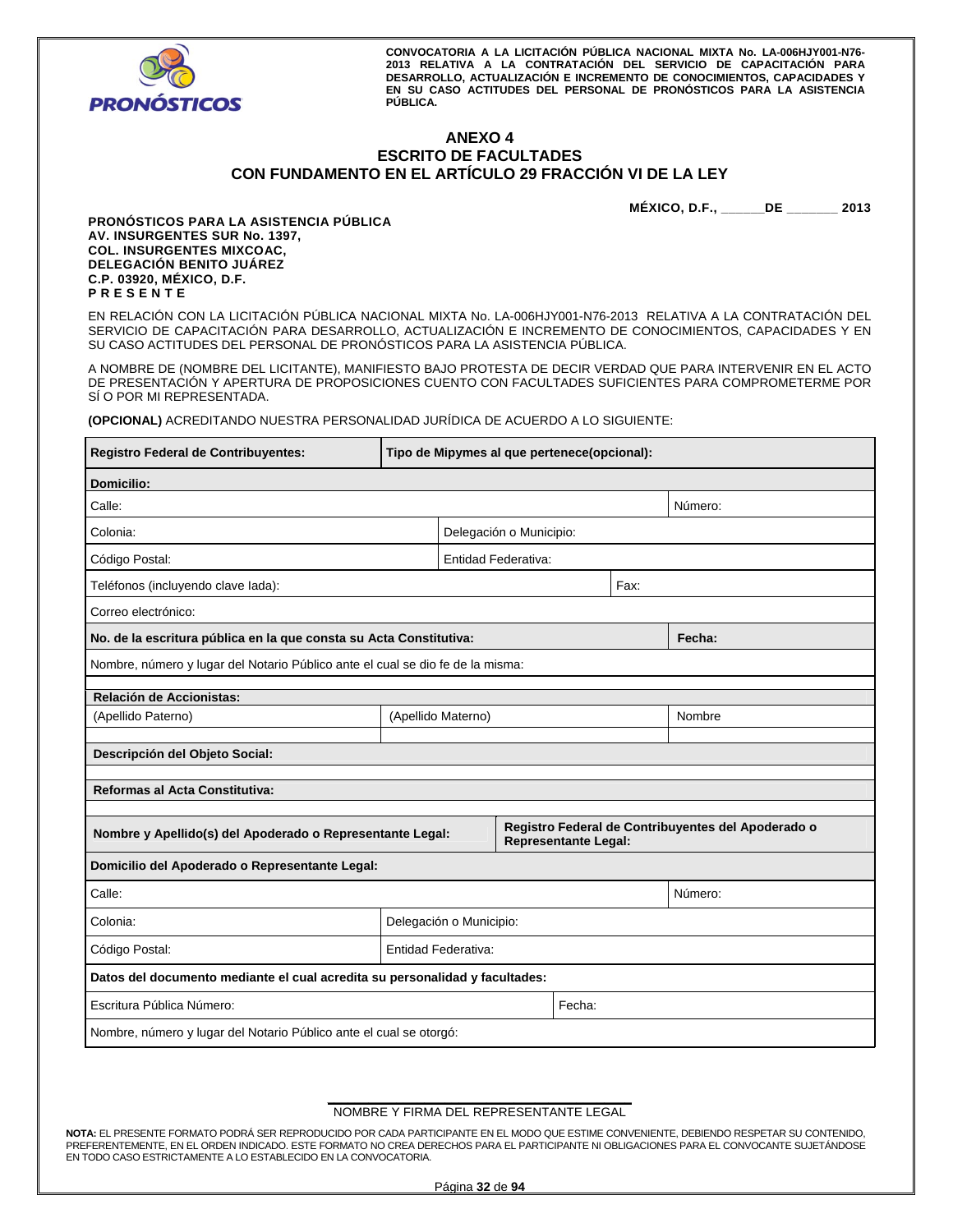

# **ANEXO 5-A FORMATO PARA LA ACREDITACIÓN DE LA PERSONALIDAD JURÍDICA (PERSONAS MORALES) CON FUNDAMENTO EN EL ARTÍCULO 29 FRACCIÓN VII DE LA LEY**

| ION VII DE LA LEY |  |
|-------------------|--|
| $\mathbf{H}$      |  |

**MÉXICO, D.F., \_\_\_\_\_\_DE \_\_\_\_\_\_\_ 2013** 

**PRONÓSTICOS PARA LA ASISTENCIA PÚBLICA AV. INSURGENTES SUR No. 1397, COL. INSURGENTES MIXCOAC, DELEGACIÓN BENITO JUÁREZ C.P. 03920, MÉXICO, D.F. P R E S E N T E** 

(NOMBRE DEL REPRESENTANTE LEGAL), MANIFIESTO BAJO PROTESTA DE DECIR VERDAD, QUE CUENTO CON FACULTADES SUFICIENTES PARA COMPROMETERME POR MI REPRESENTADA (NOMBRE DE LA PERSONA MORAL).

PARA EFECTOS DE LA SUSCRIPCIÓN DE LAS PROPOSICIONES DE LA LICITACIÓN PÚBLICA NACIONAL MIXTA NO. LA-006HJY001- N76-2013 RELATIVA A LA CONTRATACIÓN DEL SERVICIO DE CAPACITACIÓN PARA DESARROLLO, ACTUALIZACIÓN E INCREMENTO DE CONOCIMIENTOS, CAPACIDADES Y EN SU CASO ACTITUDES DEL PERSONAL DE PRONÓSTICOS PARA LA ASISTENCIA PÚBLICA Y, EN SU CASO, FIRMA DEL CONTRATO, ACREDITO NUESTRA PERSONALIDAD JURÍDICA DE ACUERDO A LO SIGUIENTE:

| Registro Federal de Contribuyentes:                                                                                                            | Tipo de Mipymes al que pertenece(opcional): |  |                            |      |  |        |
|------------------------------------------------------------------------------------------------------------------------------------------------|---------------------------------------------|--|----------------------------|------|--|--------|
| <b>Domicilio:</b>                                                                                                                              |                                             |  |                            |      |  |        |
| Calle:                                                                                                                                         | Número:                                     |  |                            |      |  |        |
| Colonia:                                                                                                                                       |                                             |  | Delegación o Municipio:    |      |  |        |
| Código Postal:                                                                                                                                 |                                             |  | <b>Entidad Federativa:</b> |      |  |        |
| Teléfonos (incluyendo clave lada):                                                                                                             |                                             |  |                            | Fax: |  |        |
| Correo electrónico:                                                                                                                            |                                             |  |                            |      |  |        |
| No. de la escritura pública en la que consta su Acta Constitutiva:                                                                             |                                             |  |                            |      |  | Fecha: |
| Nombre, número y lugar del Notario Público ante el cual se dio fe de la misma:                                                                 |                                             |  |                            |      |  |        |
| Relación de Accionistas:                                                                                                                       |                                             |  |                            |      |  |        |
| (Apellido Paterno)                                                                                                                             | (Apellido Materno)<br>Nombre                |  |                            |      |  |        |
| Descripción del Objeto Social:                                                                                                                 |                                             |  |                            |      |  |        |
| Reformas al Acta Constitutiva:                                                                                                                 |                                             |  |                            |      |  |        |
| Registro Federal de Contribuyentes del Apoderado o<br>Nombre y Apellido(s) del Apoderado o Representante Legal:<br><b>Representante Legal:</b> |                                             |  |                            |      |  |        |
| Domicilio del Apoderado o Representante Legal:                                                                                                 |                                             |  |                            |      |  |        |
| Calle:                                                                                                                                         | Número:                                     |  |                            |      |  |        |
| Colonia:                                                                                                                                       | Delegación o Municipio:                     |  |                            |      |  |        |
| Código Postal:                                                                                                                                 | Entidad Federativa:                         |  |                            |      |  |        |
| Datos del documento mediante el cual acredita su personalidad y facultades:                                                                    |                                             |  |                            |      |  |        |
| Escritura Pública Número:<br>Fecha:                                                                                                            |                                             |  |                            |      |  |        |
| Nombre, número y lugar del Notario Público ante el cual se otorgó:                                                                             |                                             |  |                            |      |  |        |

#### **\_\_\_\_\_\_\_\_\_\_\_\_\_\_\_\_\_\_\_\_\_\_\_\_\_\_\_\_\_\_\_\_\_\_\_\_\_\_\_\_\_\_\_\_**  NOMBRE Y FIRMA DEL REPRESENTANTE LEGAL

**NOTA:** EL PRESENTE FORMATO PODRÁ SER REPRODUCIDO POR CADA PARTICIPANTE EN EL MODO QUE ESTIME CONVENIENTE, DEBIENDO RESPETAR SU CONTENIDO, PREFERENTEMENTE, EN EL ORDEN INDICADO. ESTE FORMATO NO CREA DERECHOS PARA EL PARTICIPANTE NI OBLIGACIONES PARA EL CONVOCANTE SUJETÁNDOSE EN TODO CASO ESTRICTAMENTE A LO ESTABLECIDO EN LA CONVOCATORIA.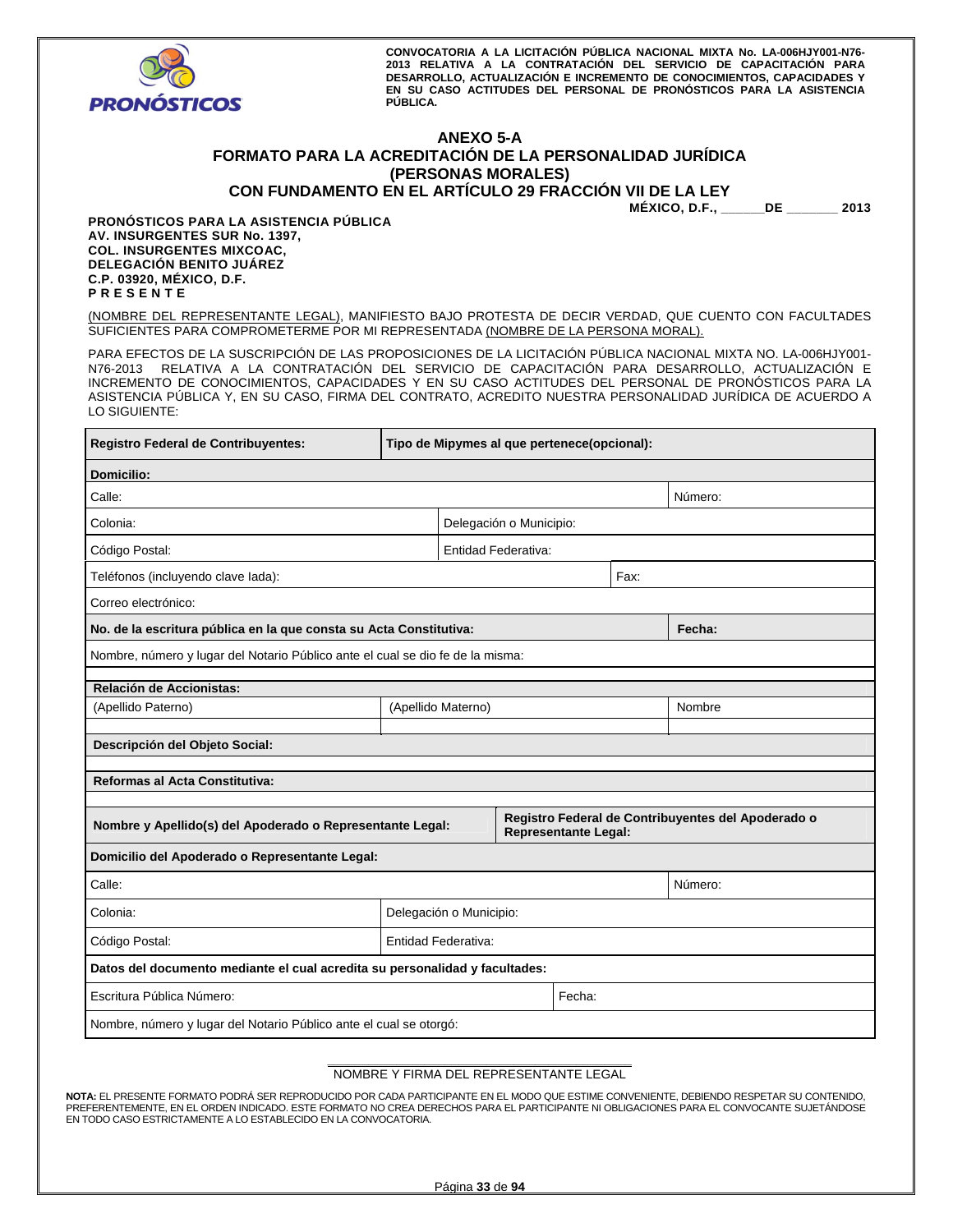

# **ANEXO 5-B FORMATO PARA LA ACREDITACIÓN DE LA PERSONALIDAD JURÍDICA (PERSONAS FÍSICAS) CON FUNDAMENTO EN EL ARTÍCULO 29 FRACCIÓN VII DE LA LEY**

**MÉXICO, D.F., \_\_\_\_\_\_DE \_\_\_\_\_\_\_ 2013** 

**PRONÓSTICOS PARA LA ASISTENCIA PÚBLICA AV. INSURGENTES SUR No. 1397, COL. INSURGENTES MIXCOAC, DELEGACIÓN BENITO JUÁREZ C.P. 03920, MÉXICO, D.F. P R E S E N T E** 

 (NOMBRE DE LA PERSONA FÍSICA) , MANIFIESTO BAJO PROTESTA DE DECIR VERDAD, QUE CUENTO CON FACULTADES SUFICIENTES PARA COMPROMETERME POR SÍ MISMO.

PARA EFECTOS DE LA SUSCRIPCIÓN DE LAS PROPOSICIONES DE LA LICITACIÓN PÚBLICA NACIONAL MIXTA NO. LA-006HJY001-N76-2013 RELATIVA A LA CONTRATACIÓN DEL SERVICIO DE CAPACITACIÓN PARA DESARROLLO, ACTUALIZACIÓN E INCREMENTO DE CONOCIMIENTOS, CAPACIDADES Y EN SU CASO ACTITUDES DEL PERSONAL DE PRONÓSTICOS PARA LA ASISTENCIA PÚBLICA Y, EN SU CASO, FIRMA DEL CONTRATO, ACREDITO MI PERSONALIDAD JURÍDICA DE ACUERDO A LO SIGUIENTE:

| Tipo de Mipymes al que pertenece(opcional): |                            |  |  |  |
|---------------------------------------------|----------------------------|--|--|--|
| <b>Registro Federal de Contribuyentes:</b>  |                            |  |  |  |
| Domicilio:                                  |                            |  |  |  |
| Calle:                                      |                            |  |  |  |
| Número exterior e interior en su caso:      |                            |  |  |  |
| Colonia:                                    | Delegación o Municipio:    |  |  |  |
| Código Postal:                              | <b>Entidad Federativa:</b> |  |  |  |
| Fax:<br>Teléfonos (incluyendo clave lada):  |                            |  |  |  |
| CURP:<br>Correo electrónico:                |                            |  |  |  |
| Descripción de su Actividad Empresarial:    |                            |  |  |  |
|                                             |                            |  |  |  |

#### **\_\_\_\_\_\_\_\_\_\_\_\_\_\_\_\_\_\_\_\_\_\_\_\_\_\_\_\_\_\_\_\_\_\_\_\_\_\_\_\_\_\_\_\_\_\_**  NOMBRE Y FIRMA DEL REPRESENTANTE LEGA

**NOTA:** EL PRESENTE FORMATO PODRÁ SER REPRODUCIDO POR CADA PARTICIPANTE EN EL MODO QUE ESTIME CONVENIENTE, DEBIENDO RESPETAR SU CONTENIDO, PREFERENTEMENTE, EN EL ORDEN INDICADO. ESTE FORMATO NO CREA DERECHOS PARA EL PARTICIPANTE NI OBLIGACIONES PARA EL CONVOCANTE SUJETÁNDOSE EN TODO CASO ESTRICTAMENTE A LO ESTABLECIDO EN LA CONVOCATORIA.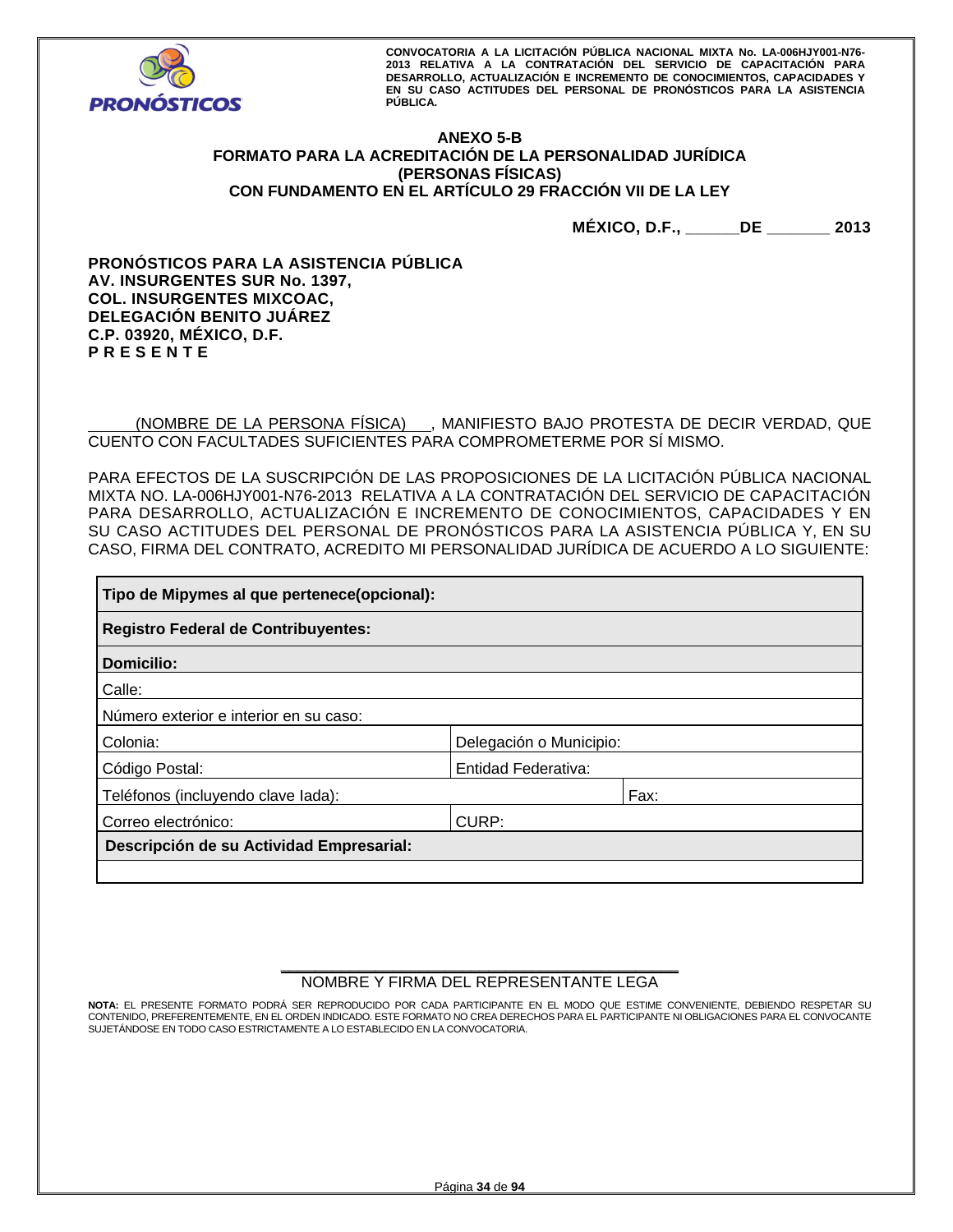

# **ANEXO 6 ESCRITO DE NACIONALIDAD**

**MÉXICO, D.F., \_\_\_\_\_\_DE \_\_\_\_\_\_\_ 2013** 

**PRONÓSTICOS PARA LA ASISTENCIA PÚBLICA AV. INSURGENTES SUR No. 1397, COL. INSURGENTES MIXCOAC, DELEGACIÓN BENITO JUÁREZ C.P. 03920, MÉXICO, D.F. P R E S E N T E** 

EN RELACIÓN CON LA LICITACIÓN PÚBLICA NACIONAL MIXTA No. LA-006HJY001-N76-2013 RELATIVA A LA CONTRATACIÓN DEL SERVICIO DE CAPACITACIÓN PARA DESARROLLO, ACTUALIZACIÓN E INCREMENTO DE CONOCIMIENTOS, CAPACIDADES Y EN SU CASO ACTITUDES DEL PERSONAL DE PRONÓSTICOS PARA LA ASISTENCIA PÚBLICA.

A NOMBRE DE (NOMBRE DEL LICITANTE), A QUIEN REPRESENTO, ME PERMITO MANIFESTAR QUE ES DE NACIONALIDAD MEXICANA, QUE POSEE PLENA CAPACIDAD JURÍDICA Y NO SE ENCUENTRA IMPEDIDA CIVIL, MERCANTIL O ADMINISTRATIVAMENTE PARA EJERCER PLENAMENTE SUS DERECHOS Y CUMPLIR CON SUS OBLIGACIONES.

> **\_\_\_\_\_\_\_\_\_\_\_\_\_\_\_\_\_\_\_\_\_\_\_\_\_\_\_\_\_\_\_\_\_\_\_\_\_\_\_\_\_\_\_\_\_\_\_**  NOMBRE Y FIRMA DEL REPRESENTANTE LEGAL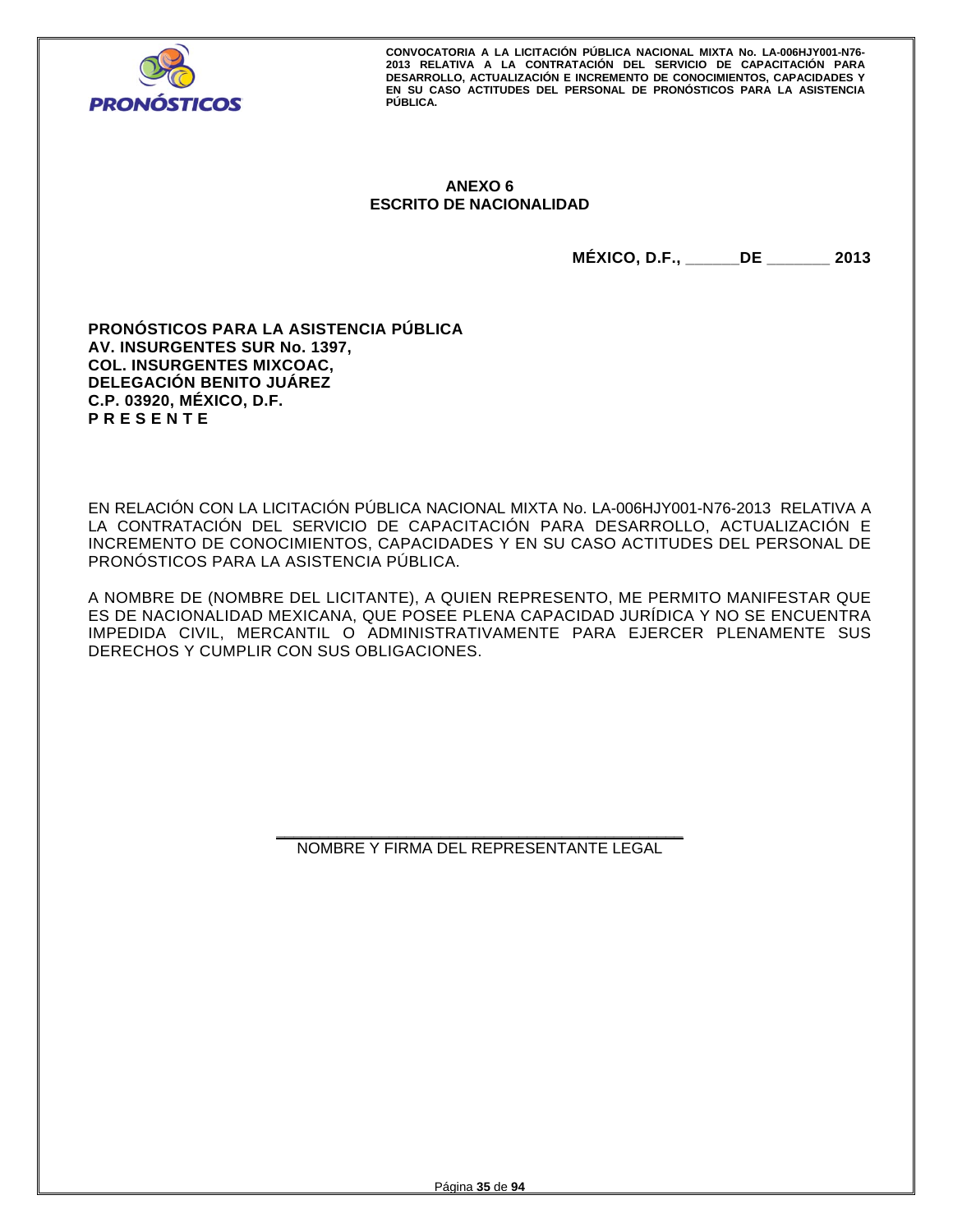

# **ANEXO 6-A**

# **ESCRITO DE ORIGEN DEL SERVICIO**

**MÉXICO, D.F., \_\_\_\_\_\_DE \_\_\_\_\_\_\_ 2013** 

**PRONÓSTICOS PARA LA ASISTENCIA PÚBLICA AV. INSURGENTES SUR No. 1397, COL. INSURGENTES MIXCOAC, DELEGACIÓN BENITO JUÁREZ C.P. 03920, MÉXICO, D.F. P R E S E N T E** 

EN RELACIÓN CON LA LICITACIÓN PÚBLICA NACIONAL MIXTA No. LA-006HJY001-N76-2013 RELATIVA A LA CONTRATACIÓN DEL SERVICIO DE CAPACITACIÓN PARA DESARROLLO, ACTUALIZACIÓN E INCREMENTO DE CONOCIMIENTOS, CAPACIDADES Y EN SU CASO ACTITUDES DEL PERSONAL DE PRONÓSTICOS PARA LA ASISTENCIA PÚBLICA.

A NOMBRE DE (NOMBRE DEL LICITANTE), A QUIEN REPRESENTO, ME PERMITO MANIFESTAR QUE LOS SERVICIOS QUE PRESTARÁ ES DE ORIGEN MEXICANO.

> **\_\_\_\_\_\_\_\_\_\_\_\_\_\_\_\_\_\_\_\_\_\_\_\_\_\_\_\_\_\_\_\_\_\_\_\_\_\_\_\_\_\_\_\_\_\_\_**  NOMBRE Y FIRMA DEL REPRESENTANTE LEGAL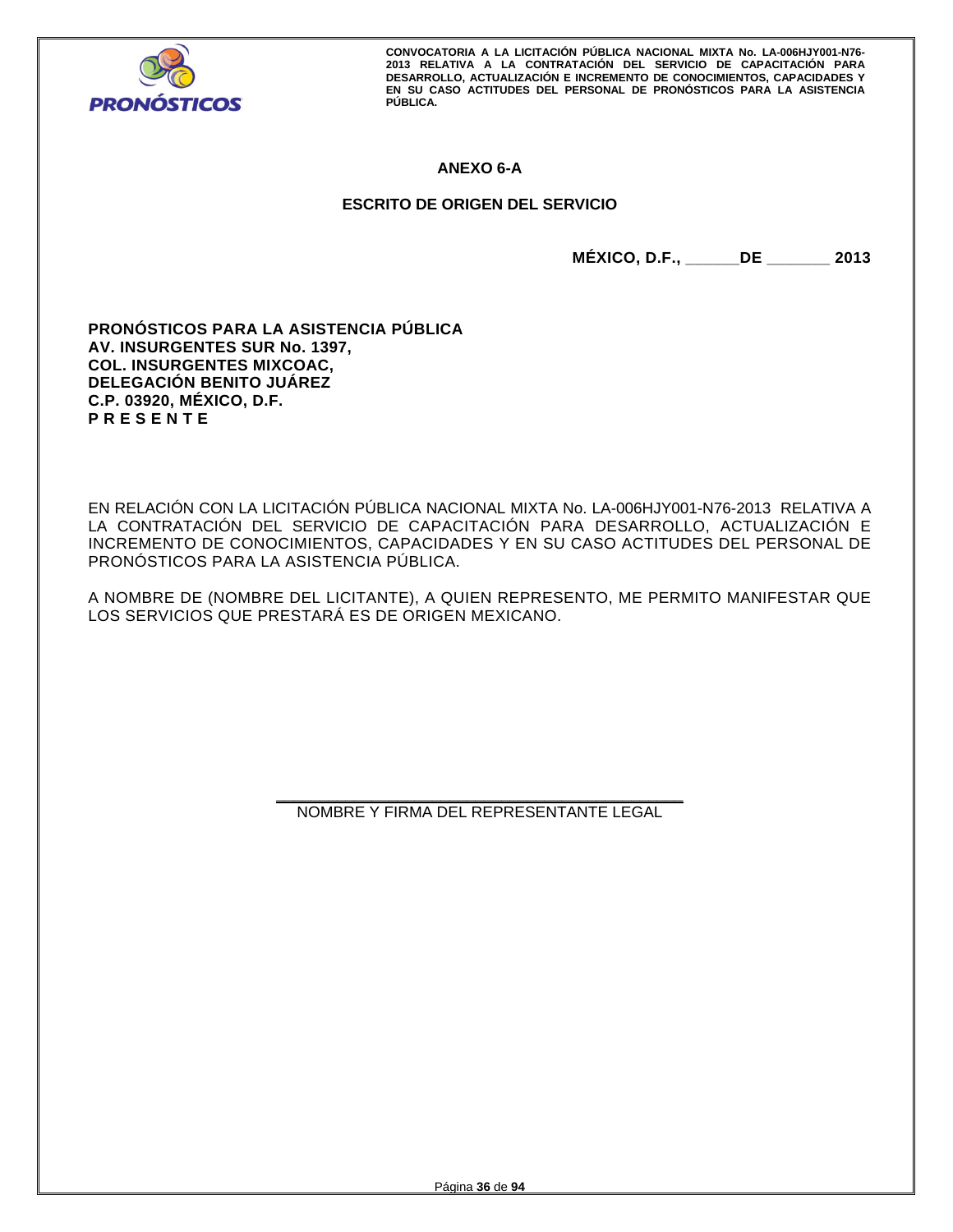

## **ANEXO 7 ESCRITO BAJO PROTESTA DE DECIR VERDAD DE NO ENCONTRARSE EN ALGUNO DE LOS SUPUESTOS DE LOS ARTÍCULOS 50 Y 60 DE LA LEY**

**MÉXICO, D.F., \_\_\_\_\_\_DE \_\_\_\_\_\_\_ 2013** 

**PRONÓSTICOS PARA LA ASISTENCIA PÚBLICA AV. INSURGENTES SUR No. 1397, COL. INSURGENTES MIXCOAC, DELEGACIÓN BENITO JUÁREZ C.P. 03920, MÉXICO, D.F. P R E S E N T E** 

EN RELACIÓN CON LA LICITACIÓN PÚBLICA NACIONAL MIXTA No. LA-006HJY001-N76-2013 RELATIVA A LA CONTRATACIÓN DEL SERVICIO DE CAPACITACIÓN PARA DESARROLLO, ACTUALIZACIÓN E INCREMENTO DE CONOCIMIENTOS, CAPACIDADES Y EN SU CASO ACTITUDES DEL PERSONAL DE PRONÓSTICOS PARA LA ASISTENCIA PÚBLICA.

(NOMBRE DEL REPRESENTANTE LEGAL) EN MI CARÁCTER DE REPRESENTANTE LEGAL DE LA EMPRESA, PERSONALIDAD QUE ACREDITO CON EL TESTIMONIO NOTARIAL NO. \_\_\_\_\_ EXPEDIDO POR EL NOTARIO PÚBLICO NO. \_\_\_\_\_\_, COMPAREZCO A NOMBRE DE MI REPRESENTADA A DECLARAR **BAJO PROTESTA DE DECIR VERDAD:** 

QUE MI REPRESENTADA (NOMBRE DEL LICITANTE O PERSONA FÍSICA), ASÍ COMO NINGUNO DE SUS INTEGRANTES, SE ENCUENTRAN EN LOS SUPUESTOS QUE ESTABLECEN LOS ARTÍCULOS 50 Y 60 DE LA LEY DE ADQUISICIONES, ARRENDAMIENTOS Y SERVICIOS DEL SECTOR PÚBLICO.

MI REPRESENTADA SE DA POR ENTERADA QUE EN CASO DE QUE LA INFORMACIÓN ANTERIOR RESULTASE FALSA SERÁ CAUSA SUFICIENTE PARA QUE OPERE LA RESCISIÓN DEL CONTRATO SIN RESPONSABILIDAD PARA EL PRONÓSTICOS.

LO ANTERIOR CON EL OBJETO DE DAR CUMPLIMIENTO A DICHA DISPOSICIÓN PARA LOS FINES Y EFECTOS A QUE HAYA LUGAR.

> **\_\_\_\_\_\_\_\_\_\_\_\_\_\_\_\_\_\_\_\_\_\_\_\_\_\_\_\_\_\_\_\_\_\_\_\_\_\_\_\_\_\_\_\_\_\_\_**  NOMBRE Y FIRMA DEL REPRESENTANTE LEGAL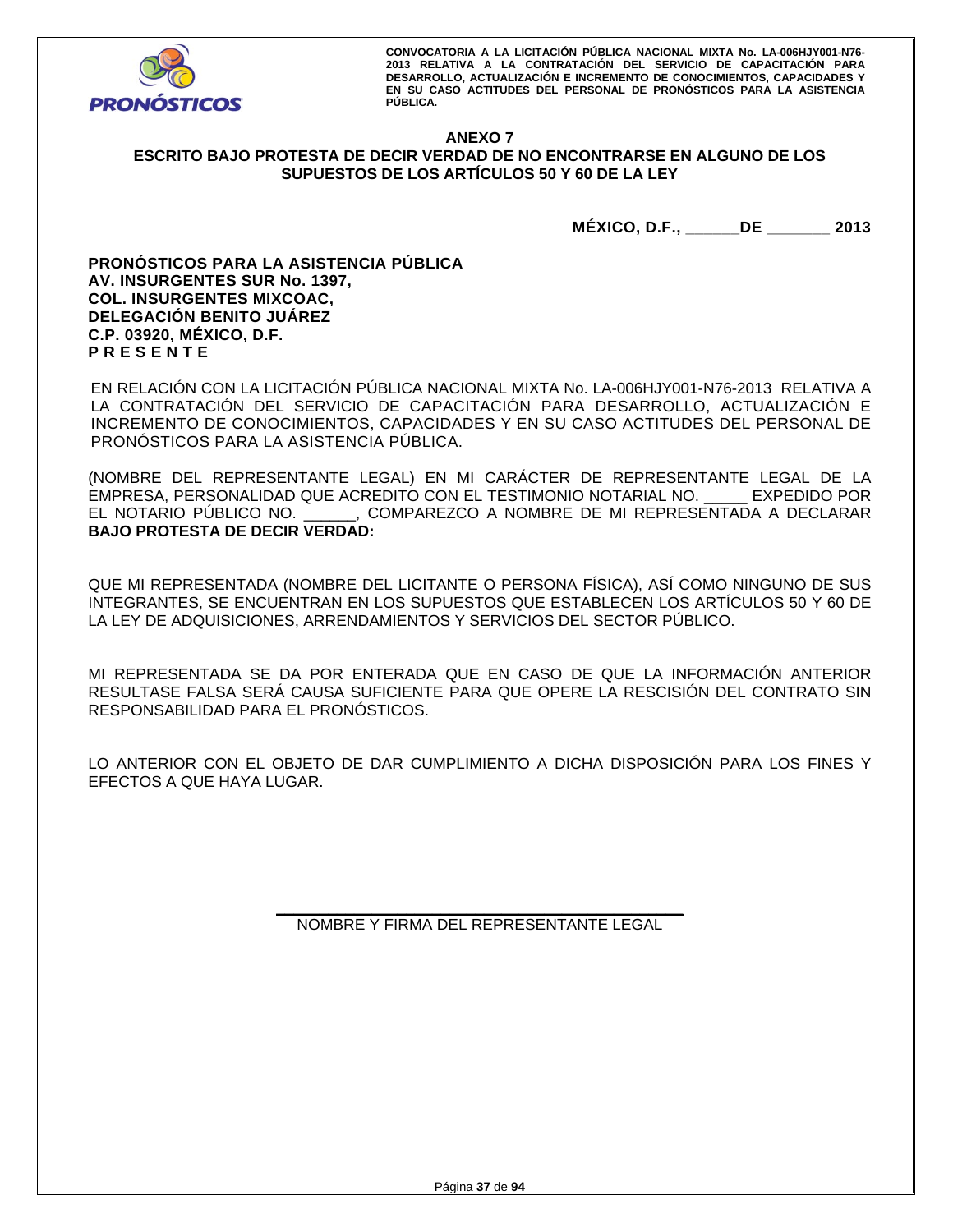

## **ANEXO 8 CORREO ELECTRÓNICO**

**MÉXICO, D.F., \_\_\_\_\_\_DE \_\_\_\_\_\_\_ 2013** 

**PRONÓSTICOS PARA LA ASISTENCIA PÚBLICA AV. INSURGENTES SUR NO 1397, COL. INSURGENTES MIXCOAC, C.P. 03920, MÉXICO, D.F. P R E S E N T E** 

EN RELACIÓN CON LA LICITACIÓN PÚBLICA NACIONAL MIXTA No. LA-006HJY001-N76-2013 RELATIVA A LA CONTRATACIÓN DEL SERVICIO DE CAPACITACIÓN PARA DESARROLLO, ACTUALIZACIÓN E INCREMENTO DE CONOCIMIENTOS, CAPACIDADES Y EN SU CASO ACTITUDES DEL PERSONAL DE PRONÓSTICOS PARA LA ASISTENCIA PÚBLICA.

A NOMBRE DE (NOMBRE DEL LICITANTE), MANIFIESTO QUE EL CORREO ELECTRÓNICO DE MI REPRESENTADA ES (INDICAR CORREO ELECTRÓNICO).

> **\_\_\_\_\_\_\_\_\_\_\_\_\_\_\_\_\_\_\_\_\_\_\_\_\_\_\_\_\_\_\_\_\_\_\_\_\_\_\_\_\_\_\_\_\_\_\_**  NOMBRE Y FIRMA DEL REPRESENTANTE LEGAL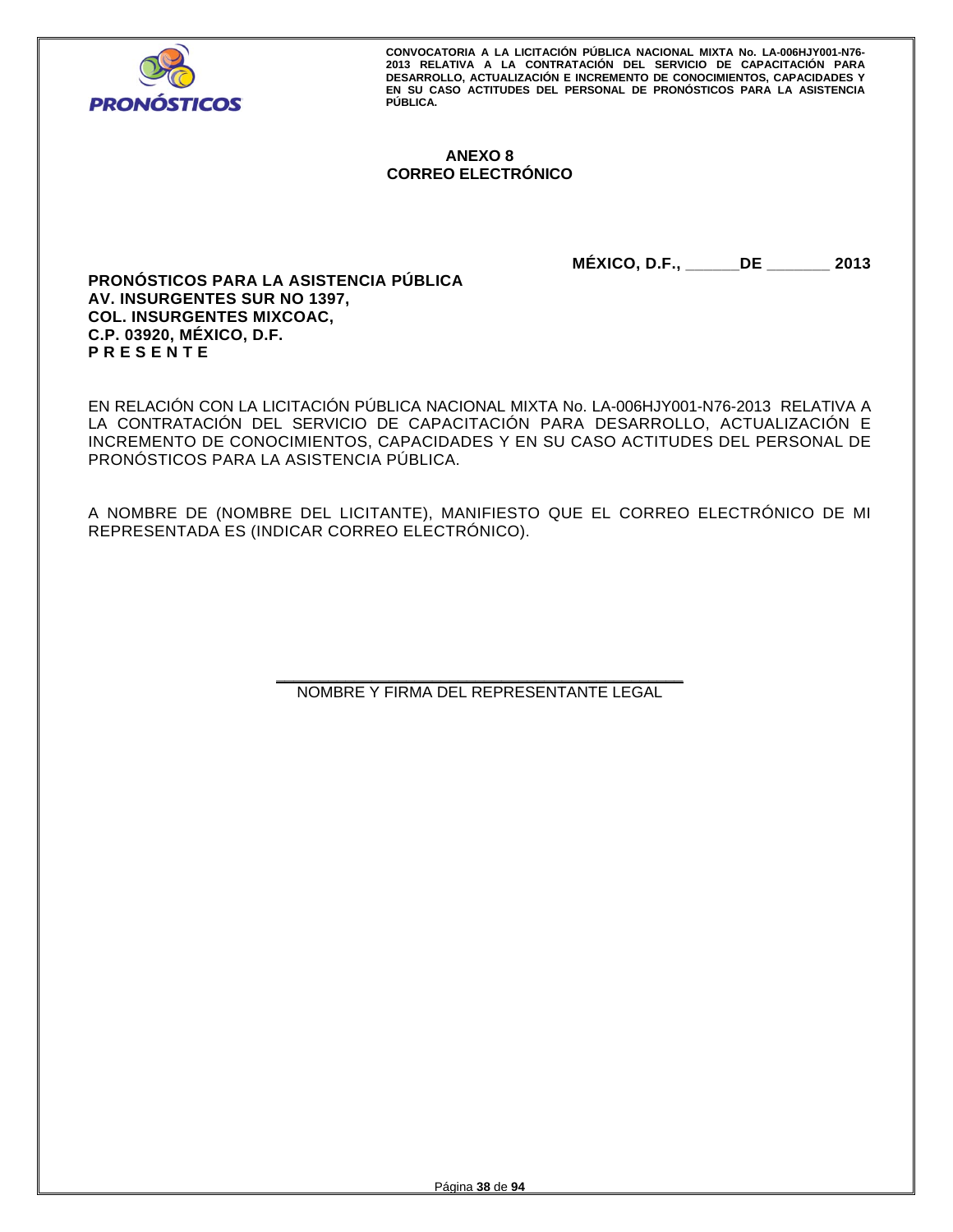

## **ANEXO 9 ESCRITO DE INTEGRIDAD**

**MÉXICO, D.F., \_\_\_\_\_\_DE \_\_\_\_\_\_\_ 2013** 

**PRONÓSTICOS PARA LA ASISTENCIA PÚBLICA AV. INSURGENTES SUR No. 1397, COL. INSURGENTES MIXCOAC, DELEGACIÓN BENITO JUÁREZ C.P. 03920, MÉXICO, D.F. P R E S E N T E** 

EN RELACIÓN CON LA LICITACIÓN PÚBLICA NACIONAL MIXTA No. LA-006HJY001-N76-2013 RELATIVA A LA CONTRATACIÓN DEL SERVICIO DE CAPACITACIÓN PARA DESARROLLO, ACTUALIZACIÓN E INCREMENTO DE CONOCIMIENTOS, CAPACIDADES Y EN SU CASO ACTITUDES DEL PERSONAL DE PRONÓSTICOS PARA LA ASISTENCIA PÚBLICA.

A NOMBRE DE (NOMBRE DEL LICITANTE), A QUIEN REPRESENTO, ME PERMITO MANIFESTAR BAJO PROTESTA DE DECIR VERDAD, QUE POR SÍ MISMOS O A TRAVÉS DE INTERPÓSITA PERSONA, NOS ABSTENDREMOS DE ADOPTAR CONDUCTAS, PARA QUE LOS SERVIDORES PÚBLICOS DE PRONÓSTICOS, INDUZCAN O ALTEREN LAS EVALUACIONES DE LAS PROPUESTAS, EL RESULTADO DEL PROCEDIMIENTO, U OTROS ASPECTOS QUE OTORGUEN CONDICIONES MÁS VENTAJOSAS CON RELACIÓN A LOS DEMÁS LICITANTES.

> **\_\_\_\_\_\_\_\_\_\_\_\_\_\_\_\_\_\_\_\_\_\_\_\_\_\_\_\_\_\_\_\_\_\_\_\_\_\_\_\_\_\_\_\_\_\_**  NOMBRE Y FIRMA DEL REPRESENTANTE LEGAL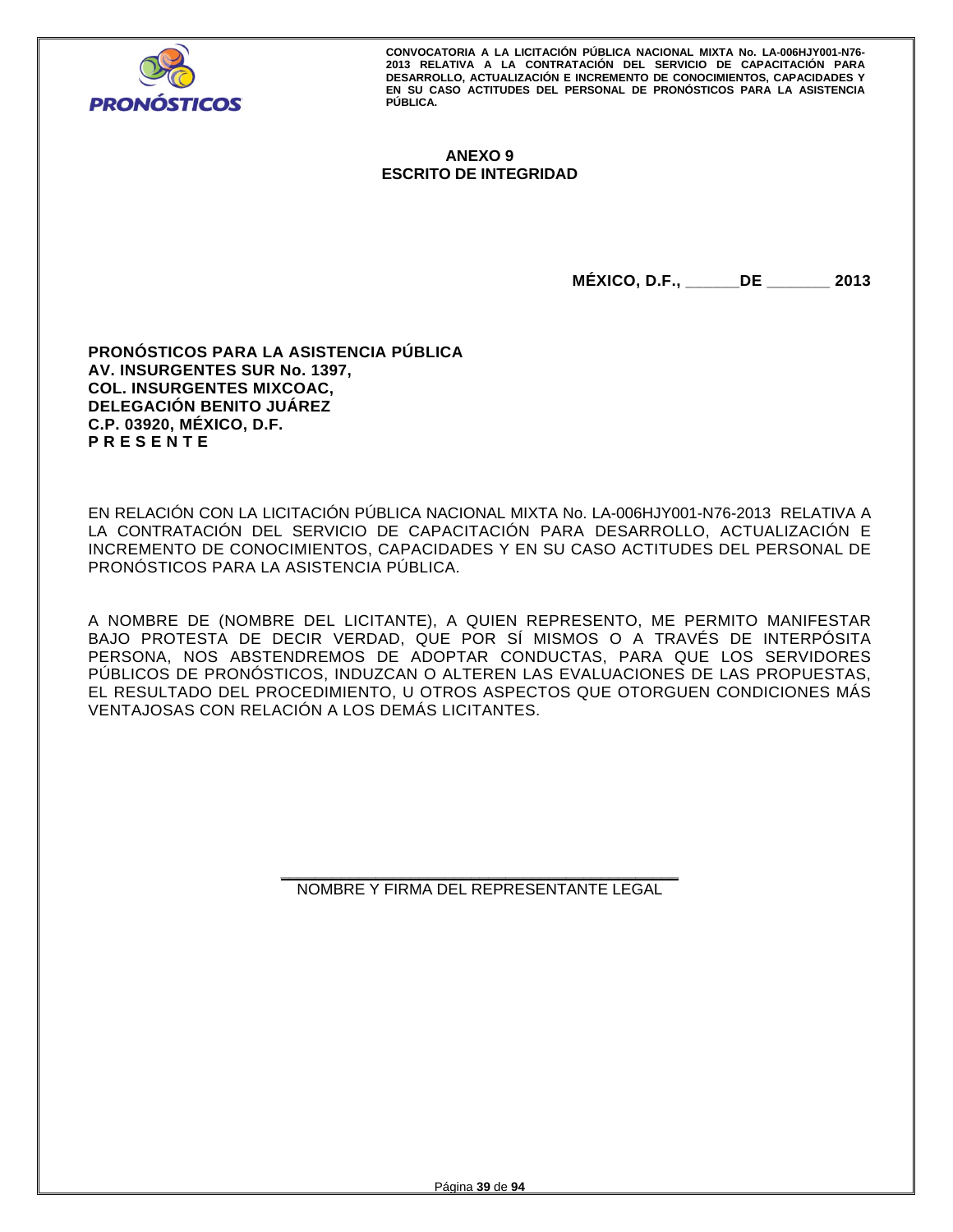

#### **ANEXO 10-A ESTRATIFICACIÓN DE MICRO, PEQUEÑA O MEDIANA EMPRESA (MIPYMES)**

**MÉXICO, D.F., (1)** 

**PRONÓSTICOS PARA LA ASISTENCIA PÚBLICA AV. INSURGENTES SUR No. 1397, COL. INSURGENTES MIXCOAC, DELEGACIÓN BENITO JUÁREZ C.P. 03920, MÉXICO, D.F. P R E S E N T E** 

ME REFIERO AL PROCEDIMIENTO DE \_\_\_\_\_\_\_\_\_ (**3**) \_\_\_\_\_\_\_\_ NO. \_\_\_\_\_\_\_\_ (**4**) \_\_\_\_\_\_\_ EN EL QUE MÍ REPRESENTADA, LA EMPRESA\_\_\_\_\_\_\_\_\_ (**5**) \_\_\_\_\_\_\_\_, PARTICIPA A TRAVÉS DE LA PRESENTE PROPOSICIÓN.

AL RESPECTO Y DE CONFORMIDAD CON LO DISPUESTO POR EL ARTÍCULO 34 DEL REGLAMENTO DE LA LEY DE ADQUISICIONES, ARRENDAMIENTOS Y SERVICIOS DEL SECTOR PÚBLICO, **MANIFIESTO BAJO PROTESTA DE DECIR VERDAD** QUE MI REPRESENTADA ESTÁ CONSTITUIDA CONFORME A LAS LEYES MEXICANAS, CON REGISTRO FEDERAL DE CONTRIBUYENTES \_\_\_\_\_\_\_\_\_(**6**)\_\_\_\_\_\_\_\_, Y ASIMISMO QUE CONSIDERANDO LOS CRITERIOS (SECTOR, NÚMERO TOTAL DE TRABAJADORES Y VENTAS ANUALES) ESTABLECIDOS EN EL ACUERDO POR EL QUE SE ESTABLECE LA ESTRATIFICACIÓN DE LAS MICRO, PEQUEÑAS Y MEDIANAS EMPRESAS, PUBLICADO EN EL DIARIO OFICIAL DE LA FEDERACIÓN EL 30 DE JUNIO DE 2009, MI REPRESENTADA TIENE UN TOPE MÁXIMO COMBINADO DE \_\_\_\_\_\_\_\_\_(**7**)\_\_\_\_\_\_\_\_, CON BASE EN LO CUAL SE ESTATIFICA COMO UNA EMPRESA \_\_\_\_\_\_\_\_\_(**8**)\_\_\_\_\_\_\_\_.

DE IGUAL FORMA, DECLARO QUE LA PRESENTE MANIFESTACIÓN LA HAGO TENIENDO PLENO CONOCIMIENTO DE QUE LA OMISIÓN, SIMULACIÓN O PRESENTACIÓN DE INFORMACIÓN FALSA, SON INFRACCIONES PREVISTAS POR EL ARTÍCULO 8 FRACCIONES IV Y VIII, SANCIONABLES EN TÉRMINOS DE LO DISPUESTO POR EL ARTÍCULO 27, AMBOS DE LA LEY FEDERAL ANTICORRUPCIÓN EN CONTRATACIONES PÚBLICAS, Y DEMÁS DISPOSICIONES APLICABLES.

> **\_\_\_\_\_\_\_\_\_\_\_\_\_\_\_\_\_\_\_\_\_\_\_\_\_\_\_\_\_\_\_\_\_\_\_\_\_\_\_\_\_\_\_\_\_\_\_ (9)**  NOMBRE Y FIRMA DEL REPRESENTANTE LEGAL

> > **INSTRUCTIVO**

**INSTRUCTIVO PARA EL LLENADO DEL FORMATO PARA LA MANIFESTACIÓN QUE DEBERÁN PRESENTAR LOS LICITANTES.** 

| <b>NÚMERO</b>  | <b>DESCRIPCIÓN</b>                                                                                                                                                                                                                                                                                                                                                                                                                                                                                                                                                                                                                                                      |
|----------------|-------------------------------------------------------------------------------------------------------------------------------------------------------------------------------------------------------------------------------------------------------------------------------------------------------------------------------------------------------------------------------------------------------------------------------------------------------------------------------------------------------------------------------------------------------------------------------------------------------------------------------------------------------------------------|
|                | Señalar la fecha de suscripción del documento.                                                                                                                                                                                                                                                                                                                                                                                                                                                                                                                                                                                                                          |
| $\overline{2}$ | Anotar el nombre de la convocante.                                                                                                                                                                                                                                                                                                                                                                                                                                                                                                                                                                                                                                      |
| 3              | Precisar el procedimiento de contratación de que se trate (licitación pública o Invitación a cuando menos tre                                                                                                                                                                                                                                                                                                                                                                                                                                                                                                                                                           |
|                | personas).                                                                                                                                                                                                                                                                                                                                                                                                                                                                                                                                                                                                                                                              |
| 4              | Indicar el número de procedimiento de contratación asignado por CompraNet.                                                                                                                                                                                                                                                                                                                                                                                                                                                                                                                                                                                              |
| 5              | Anotar el nombre, razón social o denominación del licitante.                                                                                                                                                                                                                                                                                                                                                                                                                                                                                                                                                                                                            |
| 6              | Indicar el Registro Federal de Contribuyentes del licitante.                                                                                                                                                                                                                                                                                                                                                                                                                                                                                                                                                                                                            |
| 7              | Señalar el número que resulte de la aplicación de la expresión: Tope Máximo Combinado = (Trabajadores)<br>x10% + (Ventas anuales en millones de pesos) x 90%. Para tales efectos puede utilizar la calculadora<br>MIPYME disponible en la página http://www.comprasdegobierno.gob.mx/calculadora<br>Para el concepto "Trabajadores", utilizar el total de los trabajadores con los que cuenta la empresa a la<br>fecha de la emisión de la manifestación.<br>Para el concepto "ventas anuales", utilizar los datos conforme al reporte de su ejercicio fiscal<br>correspondiente a la última declaración anual de impuestos federales, expresados en millones de pesos. |
| 8              | Señalar el tamaño de la empresa (Micro, Pequeña o Mediana), conforme al resultado de la operación<br>señalada en el numeral anterior.                                                                                                                                                                                                                                                                                                                                                                                                                                                                                                                                   |
| 9              | Anotar el nombre y firma del apoderado o representante legal del licitante.                                                                                                                                                                                                                                                                                                                                                                                                                                                                                                                                                                                             |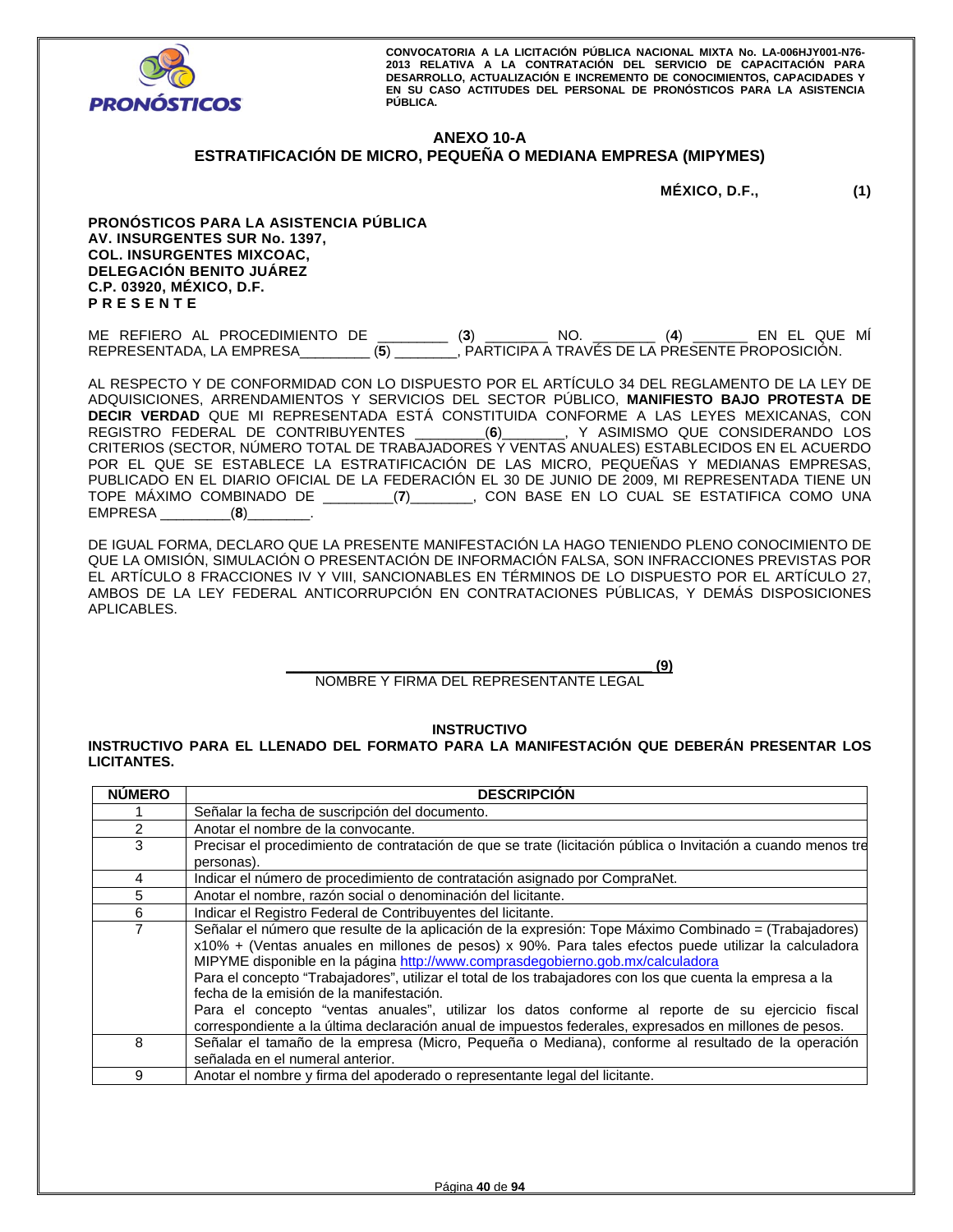

## **ANEXO 10-B EN CASO DE NO SER MIPYME**

**MÉXICO, D.F., \_\_\_\_\_\_DE \_\_\_\_\_\_\_ 2013** 

**PRONÓSTICOS PARA LA ASISTENCIA PÚBLICA AV. INSURGENTES SUR No. 1397, COL. INSURGENTES MIXCOAC, DELEGACIÓN BENITO JUÁREZ C.P. 03920, MÉXICO, D.F. P R E S E N T E** 

ME REFIERO AL PROCEDIMIENTO \_\_\_\_\_\_\_\_\_\_\_\_\_\_\_ (3) \_\_\_\_\_\_\_\_\_\_\_\_, NO. \_\_\_\_\_ (4) \_\_\_ EN EL QUE MI REPRESENTADA, LA EMPRESA PROPUESTA QUE SE CONTIENE EN EL PRESENTE SOBRE.

SOBRE EL PARTICULAR, Y EN LOS TÉRMINOS DE LO PREVISTO POR EL "ACUERDO POR EL QUE SE ESTABLECE LA ESTRATIFICACIÓN DE LAS MICRO, PEQUEÑAS Y MEDIANAS EMPRESAS, PUBLICADO EL MARTES 30 DE JUNIO DE 2009, EN EL DIARIO OFICIAL DE LA FEDERACIÓN", **DECLARO BAJO PROTESTA DE DECIR VERDAD, QUE MI REPRESENTADA NO PERTENECE AL SECTOR DE MICRO, PEQUEÑA O MEDIANA EMPRESA**, DEBIDO A QUE SUS RANGOS DE EMPLEADOS Y MONTOS DE FACTURACIÓN ANUALES, SON SUPERIORES A LOS QUE MARCA LA TABLA DE ESTRATIFICACIÓN DE ESTE TIPO DE EMPRESAS.

> **\_\_\_\_\_\_\_\_\_\_\_\_\_\_\_\_\_\_\_\_\_\_\_\_\_\_\_\_\_\_\_\_\_\_\_\_\_\_\_\_\_\_\_\_\_**  NOMBRE Y FIRMA DEL REPRESENTANTE LEGAL

**NOTA.- EL ESCRITO DEBERÁ ESTAR IMPRESO EN HOJA MEMBRETADA Y DEBIDAMENTE FIRMADO**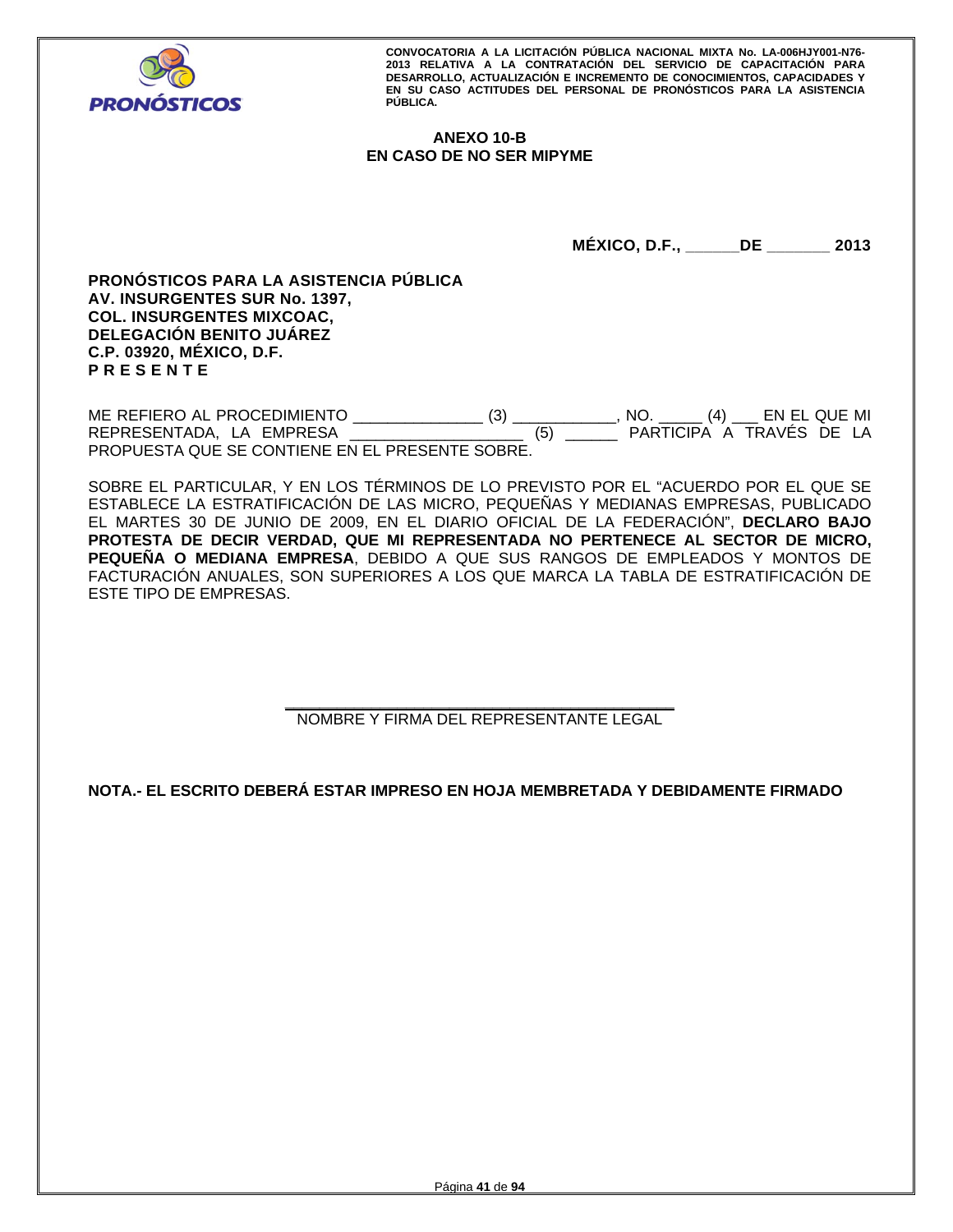

## **ANEXO 11 DOMICILIO PARA RECIBIR NOTIFICACIONES**

**MÉXICO, D.F., \_\_\_\_\_\_DE \_\_\_\_\_\_\_ 2013** 

**PRONÓSTICOS PARA LA ASISTENCIA PÚBLICA AV. INSURGENTES SUR No. 1397, COL. INSURGENTES MIXCOAC, DELEGACIÓN BENITO JUÁREZ C.P. 03920, MÉXICO, D.F. P R E S E N T E** 

EN RELACIÓN CON LA LICITACIÓN PÚBLICA NACIONAL MIXTA No. LA-006HJY001-N76-2013 RELATIVA A LA CONTRATACIÓN DEL SERVICIO DE CAPACITACIÓN PARA DESARROLLO, ACTUALIZACIÓN E INCREMENTO DE CONOCIMIENTOS, CAPACIDADES Y EN SU CASO ACTITUDES DEL PERSONAL DE PRONÓSTICOS PARA LA ASISTENCIA PÚBLICA.

A NOMBRE DE (NOMBRE DEL LICITANTE), A QUIEN REPRESENTO, ME PERMITO MANIFESTAR QUE EL DOMICILIO CONSIGNADO EN LAS PROPUESTAS SERÁ EL LUGAR EN DONDE SE RECIBIRÁ TODA CLASE DE NOTIFICACIONES QUE RESULTEN DE LOS ACTOS Y CONTRATOS QUE CELEBREMOS PRONÓSTICOS.

> **\_\_\_\_\_\_\_\_\_\_\_\_\_\_\_\_\_\_\_\_\_\_\_\_\_\_\_\_\_\_\_\_\_\_\_\_\_\_\_\_\_\_\_\_\_\_**  NOMBRE Y FIRMA DEL REPRESENTANTE LEGAL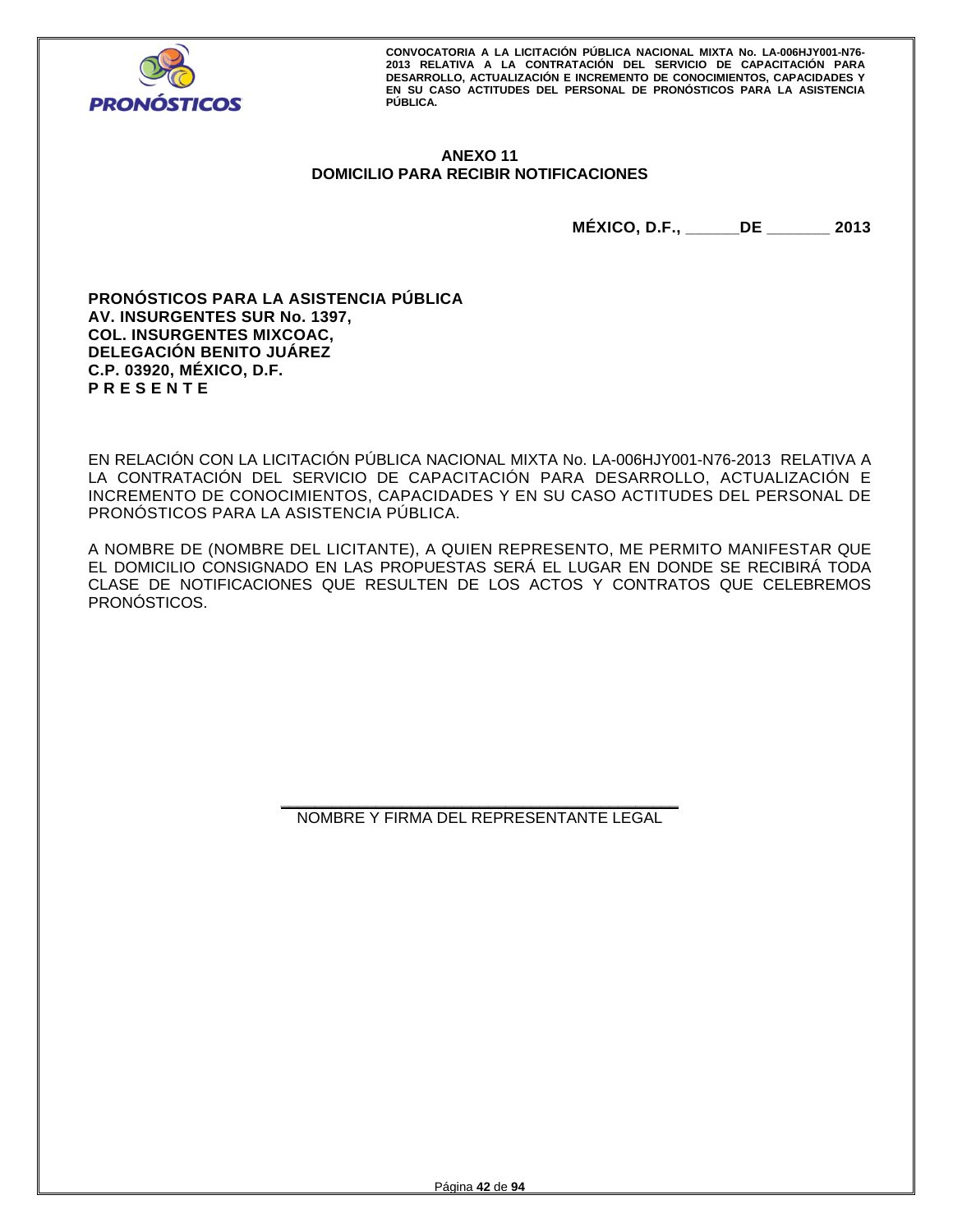

## **ANEXO 12 ACEPTACIÓN DE LA CONVOCATORIA**

**MÉXICO, D.F., \_\_\_\_\_\_DE \_\_\_\_\_\_\_ 2013** 

**PRONÓSTICOS PARA LA ASISTENCIA PÚBLICA AV. INSURGENTES SUR No. 1397, COL. INSURGENTES MIXCOAC, DELEGACIÓN BENITO JUÁREZ C.P. 03920, MÉXICO, D.F. P R E S E N T E** 

EN RELACIÓN CON LA LICITACIÓN PÚBLICA NACIONAL MIXTA No. LA-006HJY001-N76-2013 RELATIVA A LA CONTRATACIÓN DEL SERVICIO DE CAPACITACIÓN PARA DESARROLLO, ACTUALIZACIÓN E INCREMENTO DE CONOCIMIENTOS, CAPACIDADES Y EN SU CASO ACTITUDES DEL PERSONAL DE PRONÓSTICOS PARA LA ASISTENCIA PÚBLICA.

A NOMBRE DE (NOMBRE DEL LICITANTE), A QUIEN REPRESENTO, ME PERMITO MANIFESTAR ACEPTO LA PRESENTE CONVOCATORIA, SUS ANEXOS Y EN SU CASO, LAS MODIFICACIONES DERIVADAS DE LA JUNTA O JUNTAS DE ACLARACIÓN AL CONTENIDO DE LA CONVOCATORIA, LO CUAL NO NOS EXIME DE PRESENTAR LOS DOCUMENTOS SOLICITADOS EN LA MISMA.

> **\_\_\_\_\_\_\_\_\_\_\_\_\_\_\_\_\_\_\_\_\_\_\_\_\_\_\_\_\_\_\_\_\_\_\_\_\_\_\_\_\_\_\_\_\_\_**  NOMBRE Y FIRMA DEL REPRESENTANTE LEGAL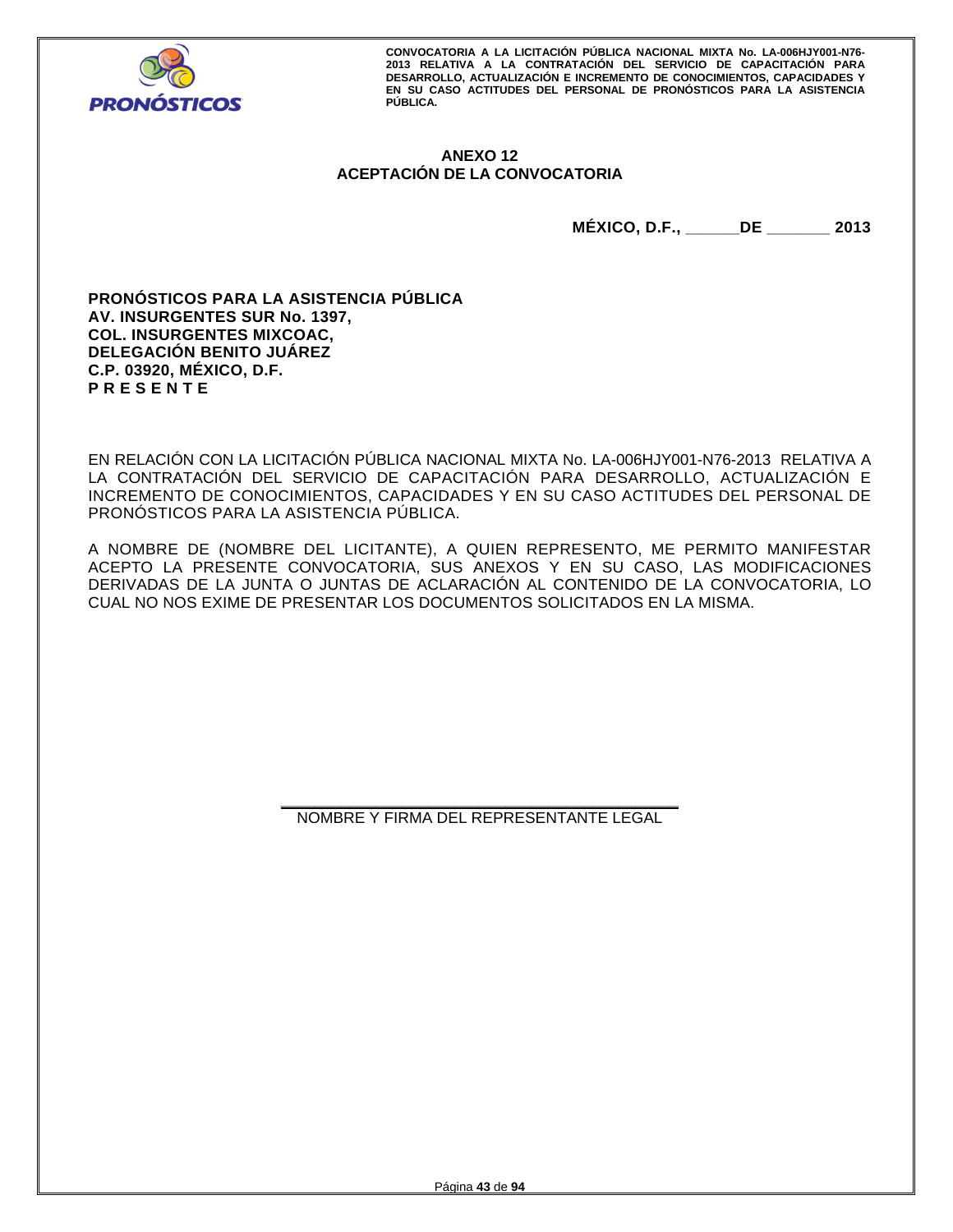

## **ANEXO 13 ANEXO TÉCNICO**

Servicio de capacitación para desarrollo, actualización e incremento de conocimientos, capacidades y en su caso actitudes del personal de Pronósticos para la Asistencia Pública.

La Gerencia de Recursos Humanos determinará los participantes que integren cada curso, con base al calendario, mismo que se entregará al proveedor adjudicado 2 días hábiles posteriores a la notificación de fallo.

El rango de horarios será a partir de las 9:00 a 15:00 horas, repartidas en 2 horas diarias durante 5 y 10 días hábiles de acuerdo a las horas de curso establecidas en la siguiente tabla:

|     | <b>Acto Académico</b><br><b>CURSO</b>                                 | <b>Duración</b><br>(horas) |
|-----|-----------------------------------------------------------------------|----------------------------|
| 1.  | ANÁLISIS DE PROBLEMAS Y TOMA DE DECISIONES                            | 20                         |
| 2.  | HÁBITOS PARA LA GENTE EFECTIVA                                        | 20                         |
| 3.  | <b>EXCEL BÁSICO NIVEL II OFFICE 2013</b>                              | 10                         |
| 4.  | WORD BÁSICO NIVEL II OFFICE 2013                                      | 10                         |
| 5.  | ADMINISTRACIÓN APLICADA AL TRABAJO                                    | 20                         |
| 6.  | CÓMO CREAR UN AMBIENTE DE TRABAJO CON UN ENFOQUE DE CALIDAD.          | 20                         |
| 7.  | POWER POINT BÁSICO NIVEL II OFFICE 2013                               | 10                         |
| 8.  | ACCESS BÁSICO NIVEL I OFFICE 2013                                     | 10                         |
| 9.  | ORTOGRAFÍA Y REDACCIÓN                                                | 20                         |
| 10. | TÉCNICAS DE NEGOCIACIÓN                                               | 20                         |
| 11. | MACROS CON EXCEL OFFICE 2013                                          | 10                         |
| 12. | OUTLOOK NIVEL I OFFICE 2013                                           | 10                         |
| 13. | ADMINISTRACIÓN DEL TIEMPO                                             | 20                         |
| 14. | CÓMO DAR VALOR AGREGADO A LOS USUARIOS DE NUESTROS SERVICIOS          | 20                         |
| 15. | EXCEL BÁSICO NIVEL III OFFICE 2013                                    | 10                         |
| 16. | WORD BÁSICO NIVEL III OFFICE 2013                                     | 10                         |
| 17. | ARCHIVO Y CONTROL DOCUMENTAL                                          | 20                         |
| 18. | <b>ACTITUD EN EL TRABAJO</b>                                          | 20                         |
| 19. | POWER POINT BÁSICO NIVEL III OFFICE 2013                              | 10                         |
| 20. | FUNCIONES CON EXCEL OFFICE 2013                                       | 10                         |
| 21. | CRECIMIENTO PERSONAL APLICADO A LA VIDA LABORAL                       | 20                         |
| 22. | INTEGRACIÓN DE EQUIPOS DE AVANCE SIGNIFICATIVO                        | 20                         |
| 23. | ACCESS BÁSICO NIVEL II OFFICE 2013                                    | 10                         |
| 24. | EXCEL AVANZADO OFFICE 2013                                            | 10                         |
| 25. | MANEJO DEL ESTRÉS                                                     | 20                         |
| 26. | EFECTIVIDAD DIRECTIVA                                                 | 20                         |
| 27. | <b>OUTLOOK NIVEL II OFFICE 2013</b>                                   | 10                         |
| 28. | MANEJO DE BASES DE DATOS Y TABLAS DINÁMICAS CON EXCEL OFFICE 2013     | 10                         |
| 29. | PROGRAMACIÓN NEURO LINGÜÍSTICA (PNL) PARA EL MEJORAMIENTO PROFESIONAL | 20                         |
| 30. | ANÁLISIS DE PROBLEMAS Y TOMA DE DECISIONES                            | 20                         |
| 31. | WORD AVANZADO OFFICE 2013                                             | 10                         |
| 32. | <b>ACCESS BÁSICO NIVEL III OFFICE 2013</b>                            | 10                         |
| 33. | ORTOGRAFÍA Y REDACCIÓN                                                | 20                         |
| 34. | HÁBITOS PARA LA GENTE EFECTIVA                                        | 20                         |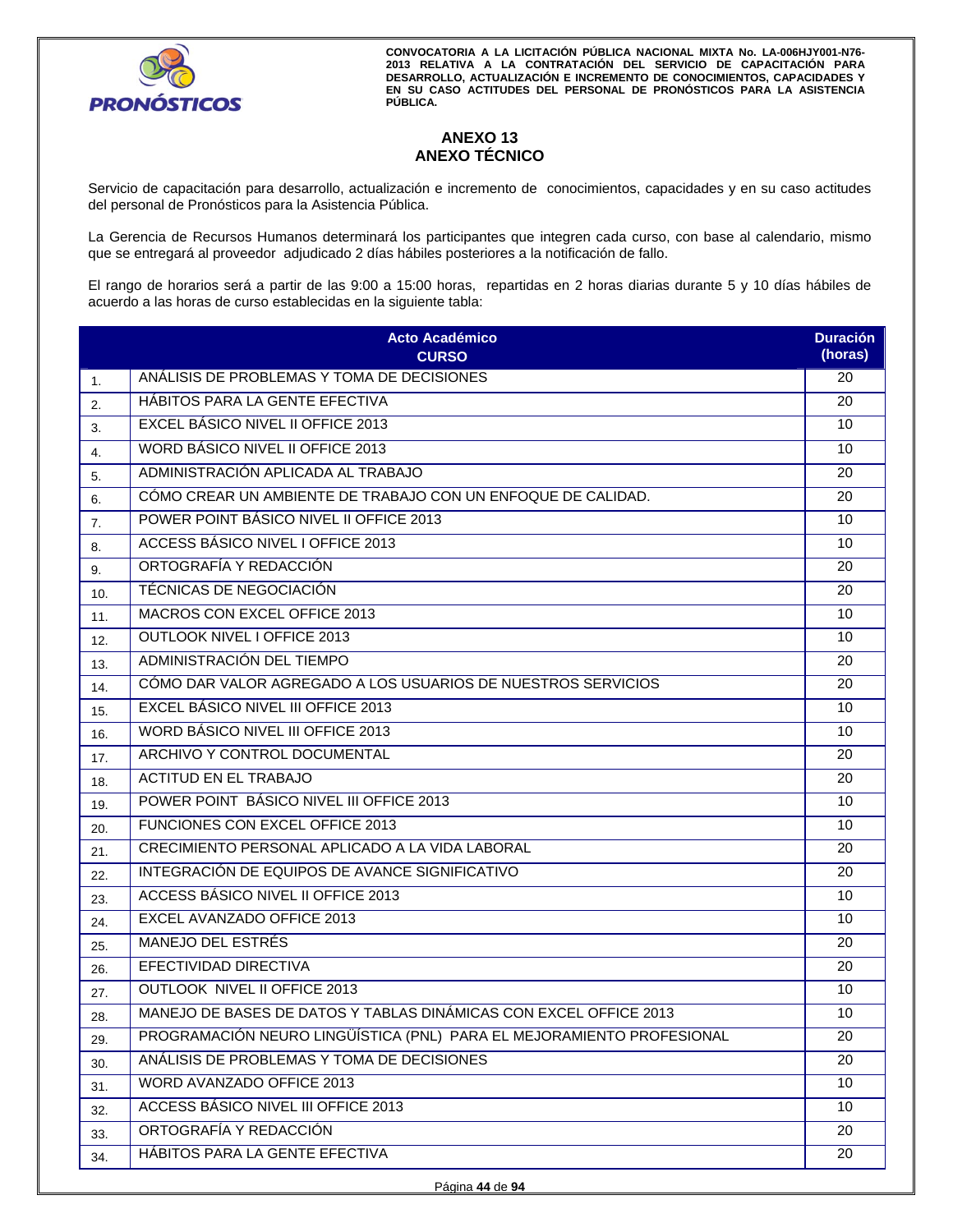

|     | <b>Acto Académico</b><br><b>CURSO</b>                                 | <b>Duración</b><br>(horas) |
|-----|-----------------------------------------------------------------------|----------------------------|
| 35. | APLICACIONES ESTADÍSTICAS CON EXCEL OFFICE 2013                       | 10                         |
| 36. | EXCEL BÁSICO NIVEL II OFFICE 2013                                     | 10                         |
| 37. | CREATIVIDAD E INNOVACIÓN EN LA ORGANIZACIÓN                           | 20                         |
| 38. | INTEGRACIÓN DE EQUIPOS DE AVANCE SIGNIFICATIVO                        | 20                         |
| 39. | REDACCIÓN DE DOCUMENTOS CON WORD OFFICE 2013                          | 20                         |
| 40. | <b>ACTITUD EN EL TRABAJO</b>                                          | 20                         |
| 41. | ADMINISTRACIÓN DEL TIEMPO                                             | 20                         |
| 42. | EXCEL PARA CONTADORES OFFICE 2013                                     | 10                         |
| 43. | POWER POINT AVANZADO OFFICE 2013                                      | 10                         |
| 44. | TÉCNICAS DE NEGOCIACIÓN                                               | 20                         |
| 45. | PROGRAMACIÓN NEURO LINGÜÍSTICA (PNL) PARA EL MEJORAMIENTO PROFESIONAL | 20                         |
| 46. | ACCESS AVANZADO OFFICE 2013                                           | 10                         |
| 47. | EXCEL BÁSICO NIVEL III OFFICE 2013                                    | 10                         |
| 48. | MANEJO DEL ESTRÉS                                                     | 20                         |
| 49. | ADMINISTRACIÓN APLICADA AL TRABAJO                                    | 20                         |
| 50. | MACROS CON EXCEL OFFICE 2013                                          | 10                         |
| 51. | APLICACIONES FINANCIERAS CON EXCEL OFFICE 2013                        | 10                         |
| 52. | ADMINISTRACIÓN DE RIESGOS Y AUTOCONTROL                               | 20                         |
| 53. | MANEJO DE BASES DE DATOS Y TABLAS DINÁMICAS CON EXCEL OFFICE 2013     | 10                         |
| 54. | EXCEL AVANZADO OFFICE 2013                                            | 10                         |
| 55. | REDACCIÓN DE DOCUMENTOS CON WORD OFFICE 2013                          | 20                         |

Las versiones de software sobre las que se impartirán los cursos serán Windows 8 y Office 2013

La adjudicación será por partidas

Participantes por curso: hasta 25 participantes por curso que se imparta en materia de administración y desarrollo humano; y hasta 10 participantes en los cursos en materia de cómputo.

El formato de asistencia, entrada y salida de los instructores que imparten el curso, se proporcionará al inicio del mismo.

El proveedor, deberá desarrollar los cursos de acuerdo a los temarios y objetivos a continuación descritos:

#### PARTIDA 1 y 30

ANÁLISIS DE PROBLEMAS Y TOMA DE DECISIONES OBJETIVO GENERAL:

Utilizar un método lógico y práctico en el análisis de problemas y a partir de la información tomar la decisión más conveniente a sus problemas laborales.

- 1.- Formas de resolución de problemas
	- 1.1 Impulsividad en la solución de problemas
	- 1.2 Parálisis analítica
- 2.- Conceptos fundamentales
- 2.1 Problema
- 2.2 Síntoma
	- 2.3 Causa
- 2.4 Efecto
	- 2.5 Decisión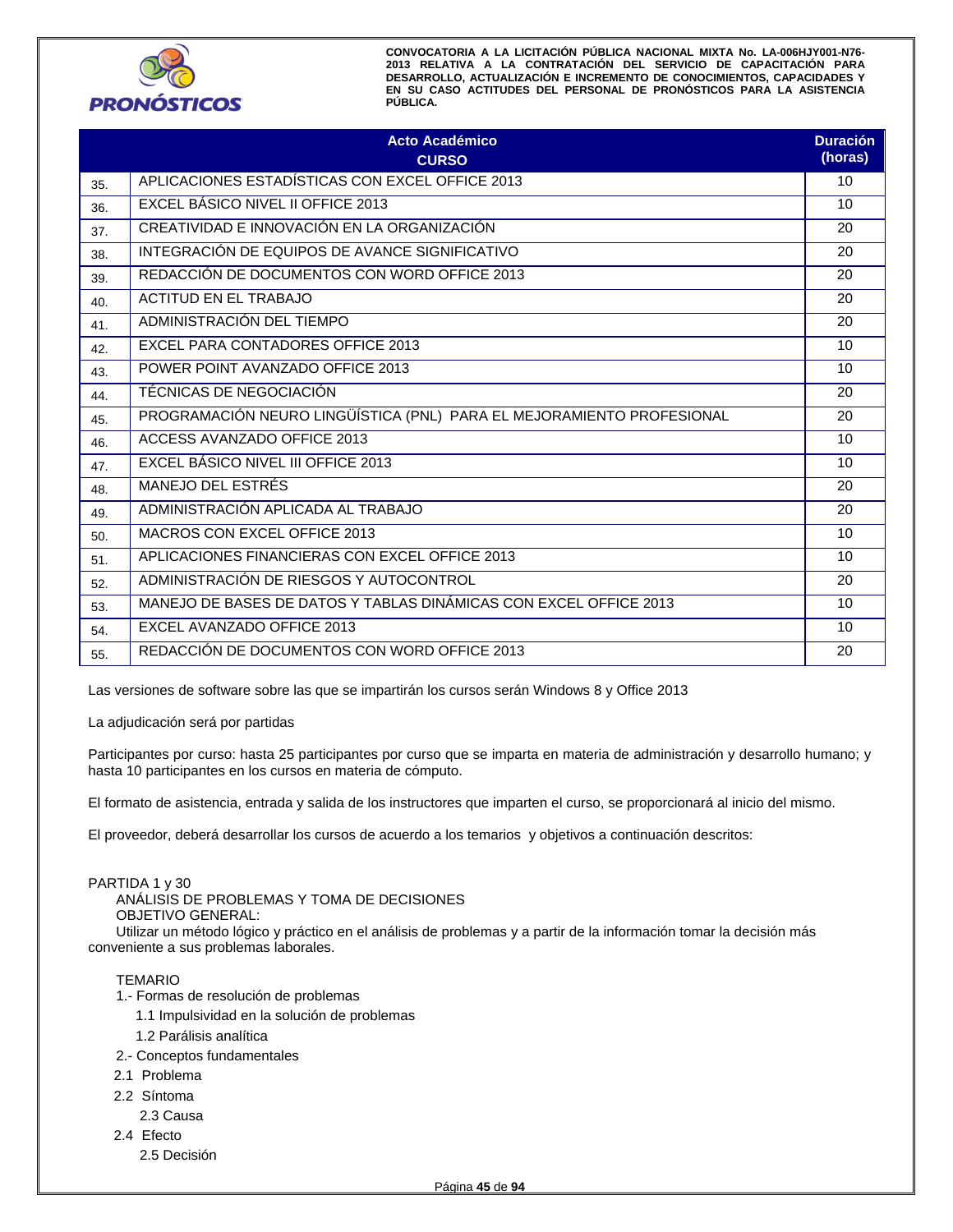

- 2.6 Efecto sinérgico
- 2.7 Pensamiento sincrético y diferenciado
- 2.8 Pensamiento sincrético.
- 2.9 Pensamiento diferenciado
- 3.- Análisis de Problemas
	- 3.1 Propósito del análisis de problemas
- 4.- Reconocimiento, priorización y especificación de problemas
	- 4.1 Identificación y reconocimiento de problemas
	- 4.2 Jerarquización de problemas
	- 4.3 Descripción de problemas
- 5.- Búsqueda de la causa
	- 5.1 Importancia
	- 5.2 Identificación preliminar de las posibles causas
	- 5.3 Técnica de la pregunta sistemática por el ¿por qué?
	- 5.4 Interrelación de las causas
	- 5.5 Identificación de causas estructurales
	- 5.6 Comprobación de la causa
- 6.- Análisis de decisiones
	- 6.1 Enunciado de la decisión
	- 6.2 Identificar los requisitos u objetivos para la decisión
	- 6.3 Clasificación de requisitos
	- 6.4 Peso relativo de los requisitos deseados
	- 6.5 Identificación y desarrollo de opciones
	- 6.6 Comparación y ponderación de las opciones
	- 6.7 Evaluar consecuencias negativas
- 7.- Toma de decisiones

PARTIDAS 2 Y 34 HÁBITOS PARA LA GENTE EFECTIVA OBJETIVO GENERAL:

Valorar e identificar los hábitos elementales de la gente efectiva, con el propósito de aplicarlos al desarrollo de la personalidad y de la organización.

## TEMARIO\*

- 1.- ¿Por qué desarrollar hábitos?
- 2.- Paradigmas
- 3.- Nuestros valores y nuestros principios
- 4.- Niveles de madurez y el desarrollo de hábitos
	- 5.- Hábitos de la gente efectiva

PARTIDAS 3 Y 36 EXCEL BÁSICO NIVEL II OBJETIVO GENERAL: Utilizar referencias, fórmulas y funciones en las hojas de cálculo de Excel.

- 1.- Referencias
	- 1.1 Relativa
	- 1.2 Absoluta
- 1.3 Mixtas
- 2.- Fórmulas
	- 2.1 Sintaxis de las fórmulas
	- 2.2 Tipos de fórmulas
	- 2.3 Fórmulas de comparación
	- 2.4 Fórmulas de texto
	- 2.5 Fórmulas de referencia
	- 2.6 Prioridad de los operadores
- 3.- Funciones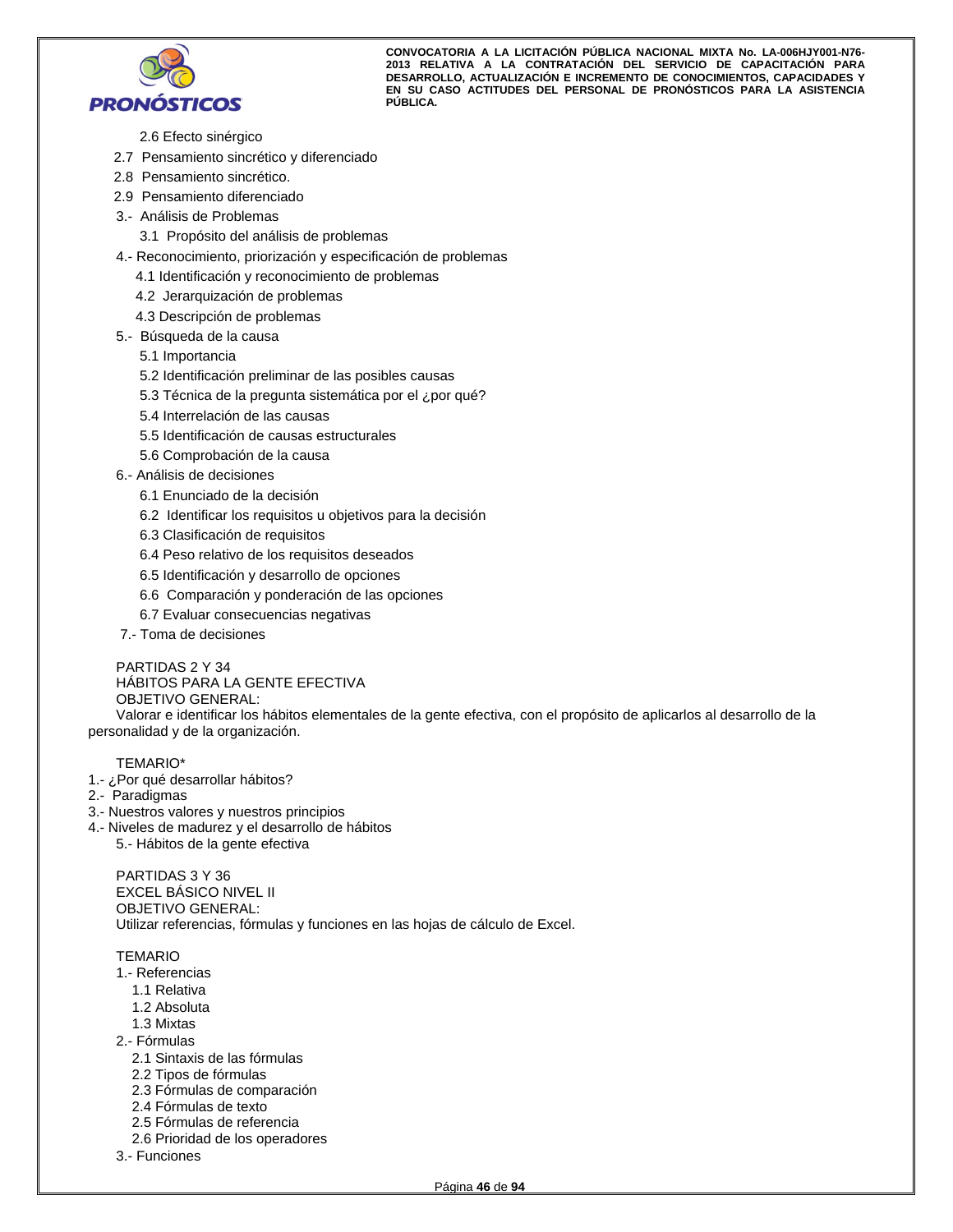

- 3.1 Sintaxis de las funciones
- 3.2 Introducir funciones
- 3.3 Trabajar con funciones
- 3.4 Tipos de errores
- 3.5 Auditoría de fórmulas

#### PARTIDA 4

WORD BÁSICO NIVEL II

OBJETIVO GENERAL:

Utilizar las herramientas para revisar documentos, además de insertar texto especial, ilustraciones y tablas a los documentos de Word.

#### TEMARIO

- 1.- Revisión de documentos
	- 1.1 Ortografía y gramática
	- 1.2 Buscar sinónimos
	- 1.3 Definir idioma
	- 1.4 Buscar y remplazar texto
- 2.-Algo más de formato
	- 2.1 Espacio entre caracteres
	- 2.2 Efectos de texto
	- 2.3 Control de líneas en la paginación
	- 2.4 Tabulaciones
	- 2.5 Insertar símbolos especiales
	- 2.6 Definir nueva viñeta y nuevo formato de número
	- 2.7 Manejo de listas multinivel
	- 2.8 Ordenar texto
	- 2.9 Aplicación de estilos
	- 2.10 Temas
	- 2.11 Fondo
- 3.- Texto especial
- 3.1 Cuadro de texto
- 3.2 WordArt
- 3.3 Letra capital
- 4.- Insertar ilustraciones
	- 4.1 Imágenes desde archivo
	- 4.2 Imágenes prediseñadas
	- 4.3 Formas
	- 4.4 SmartArt
	- 4.5 Gráficos
- 5.- Tablas
	- 5.1 Crear una tabla
	- 5.2 Insertar datos en una tabla
	- 5.3 Seleccionar en una tabla
	- 5.4 Modificar una tabla
	- 5.5 Formato

PARTIDAS 5 Y 49

ADMINISTRACIÓN APLICADA AL TRABAJO

OBJETIVO GENERAL:

Conocer las etapas del proceso administrativo, e identificar su importancia, aplicación y utilidad en cualquier actividad que se desempeñe en el área de trabajo.

TEMARIO\*

- 1.- La Administración
- 2.- El Proceso Administrativo

PARTIDA 6

COMO CREAR UN AMBIENTE DE TRABAJO CON ENFOQUE DE CALIDAD OBJETIVO GENERAL:

Aplicar la metodología de las 9 eses en su sitio de trabajo, y propiciarán un ambiente laboral adecuado que les genere bienestar personal, los estimule a realizar sus tareas, e impacte en la satisfacción de sus usuarios.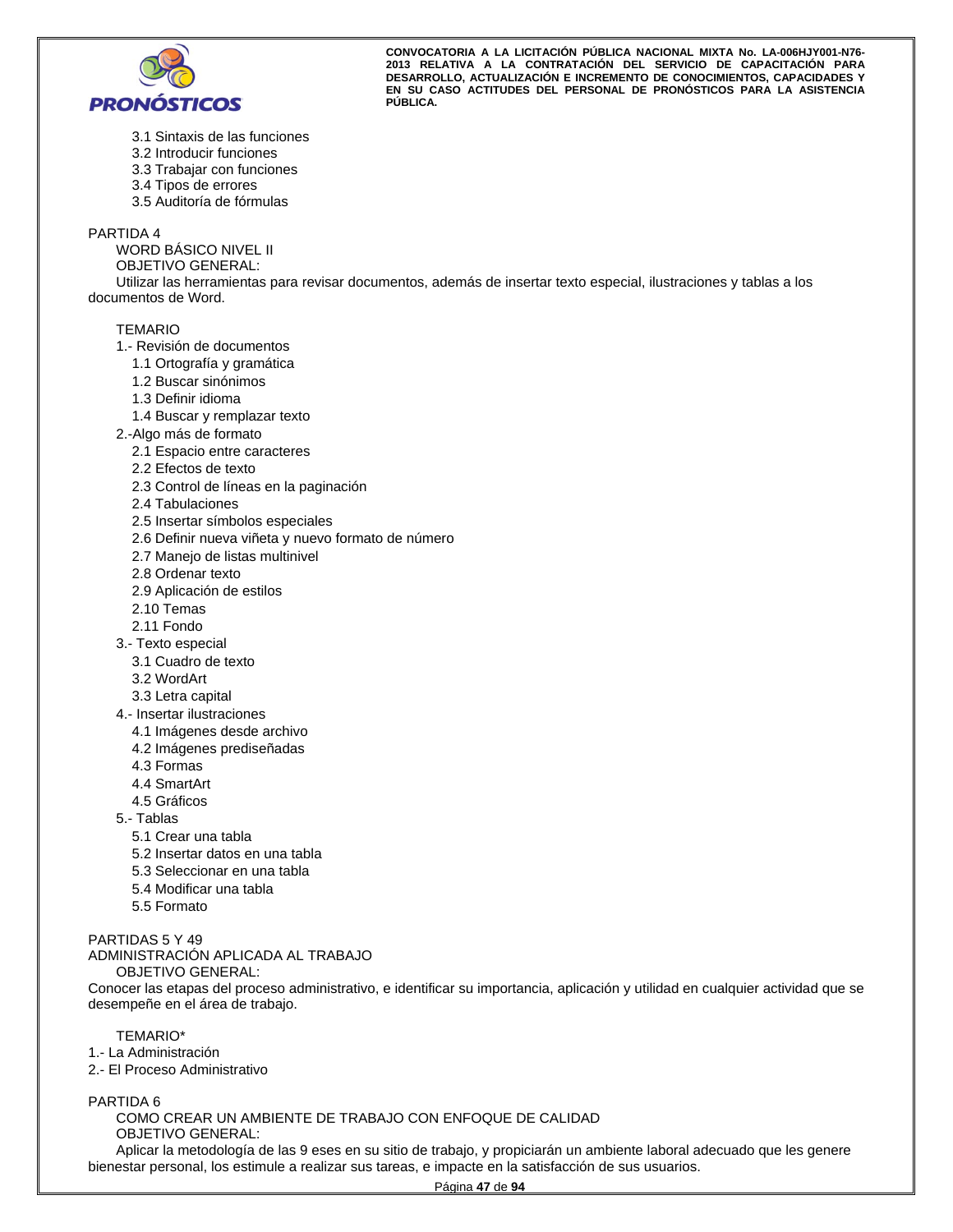

## TEMARIO

- 1.- Importancia de un entorno laboral de calidad.
- 2.- Las 9 Eses.
	- 2.1 Clasificación (seiri)
	- 2.2 Organización (seiton)
	- 2.3 Limpieza (seiso)
	- 2.4 Bienestar personal (seiketsu)
	- 2.5 Disciplina (shitsuke)
	- 2.6 Constancia (shikari)
	- 2.7 Compromiso (shitsukoku)
	- 2.8 Coordinación (sheishoo)
	- 2.9 Estandarización (seido)
- 3.- Pasos para su implantación.

#### PARTIDA 7

POWERPOINT BÁSICO NIVEL II OBJETIVO GENERAL:

Crear presentaciones insertando imágenes, formas y álbumes de fotografías, además de poder imprimir sus presentaciones

#### TEMARIO

- 1.- Manejo de Diapositivas
	- 1.1 Insertar una diapositiva
	- 1.2 Seleccionar diapositivas
	- 1.3 Eliminar una diapositiva
	- 1.4 Mover una diapositiva
	- 1.5 Copiar una diapositiva
	- 1.6 Duplicar diapositivas
- 2.- Ilustraciones
	- 2.1 Insertar imágenes prediseñadas
	- 2.2 Insertar una imagen de un archivo
	- 2.3 Captura de pantalla
	- 2.4 Usar una imagen como fondo de una diapositiva
	- 2.5 Insertar una forma
	- 2.6 Insertar WordArt
	- 2.7 Crear un álbum de fotografías
- 3.- Edición de Objetos
	- 3.1 Alinear y distribuir
	- 3.2 Panel de selección
	- 3.3 Agrupar y desagrupar
- 4.- Impresión
	- 4.1 Imprimir
	- 4.2 Vista preliminar
	- 4.3 Opciones de impresión
	- 4.4 Imprimir

## PARTIDA 8

- ACCESS BÁSICO NIVEL I
- OBJETIVO GENERAL:

Identificar los conceptos básicos de Access, además crearán tablas y definirán las propiedades de los campos de una base de datos.

- 1.- Conceptos Básicos de Access
	- 1.1. Iniciar y salir de Access 2010
	- 1.2. Pantalla introducción a Microsoft office Access
- 2.- Bases de Datos con Access
	- 2.1. Conceptos básicos
	- 2.2. Creación de una base de datos
- 3.- Tablas
	- 3.1. Creación de tablas
	- 3.2. Tipos de datos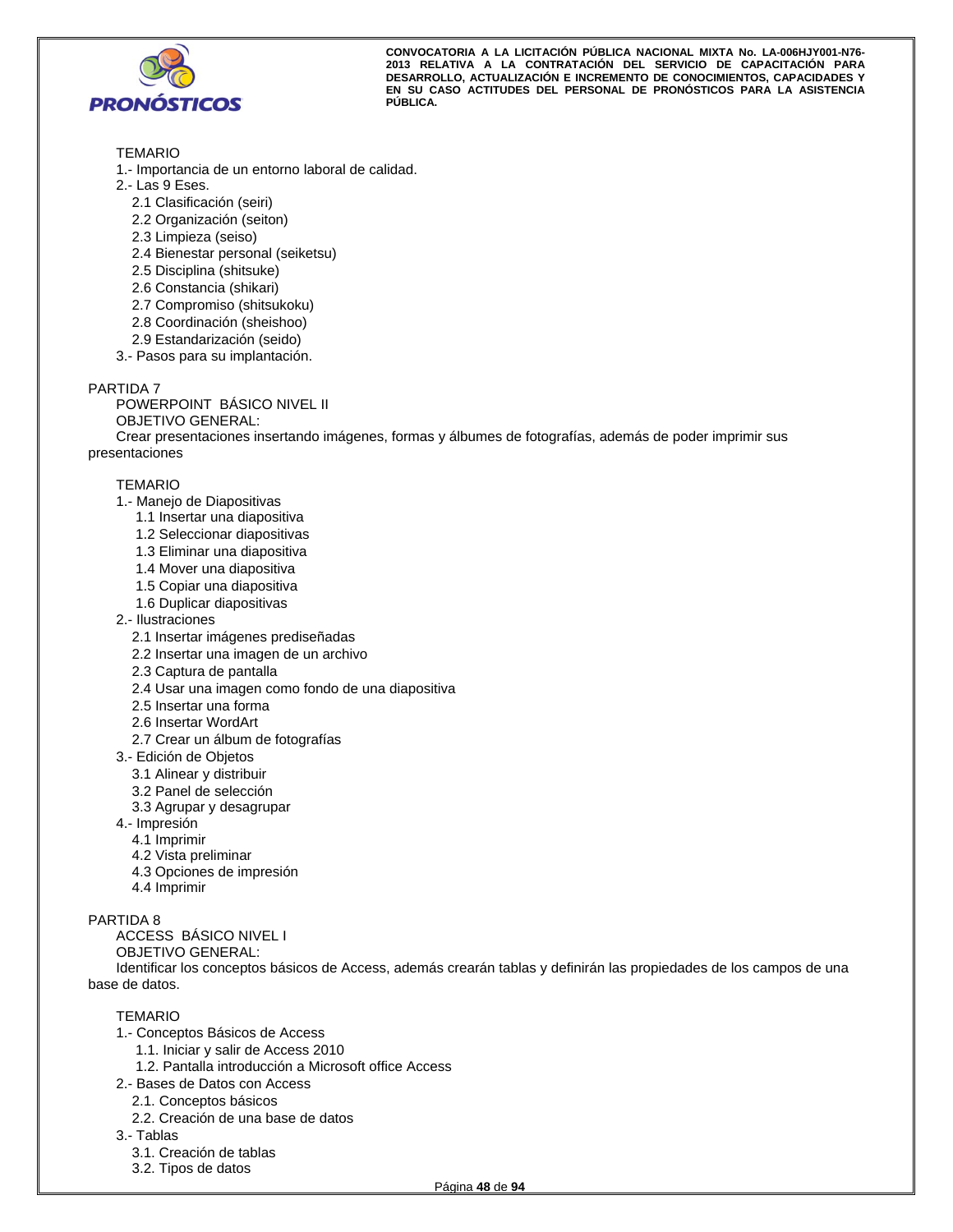

- 3.3. Clave principal
- 3.4. Guardar y cerrar tabla
- 3.5. Modificar tabla de datos
- 4.- Propiedades de los campos
- 4.1. Definición

4.2. Propiedades de la ficha general

PARTIDAS 9 Y 33

ORTOGRAFÍA Y REDACCIÓN

OBJETIVO GENERAL:

Actualizar los conocimientos ortográficos para presentar mensajes sin errores en la escritura de las palabras, e identificar y reforzar técnicas de redacción que con lleven a elaborar documentos claros, correctos y efectivos.

TEMARIO\*

1.- La Ortografía

2.- La Redacción

## PARTIDAS 10 Y 44

TÉCNICAS DE NEGOCIACIÓN OBJETIVO GENERAL:

Identificar las etapas del proceso de negociación y sus aspectos fundamentales para aplicarlos en sus actividades laborales.

## TEMARIO

- 1.- ¿Qué significa negociar?
	- 1.1. Identificación de necesidades
- 2.- ¿Quiénes son negociadores?
	- 2.1. Comunicación y negociación
- 3.- ¿Dónde se aplica la negociación?
- 3.1. Negociación.
- 4.- Etapas de la negociación.
	- 4.1. Solución y manejo de conflictos.

## PARTIDAS 11 Y 50

MACROS CON EXCEL OBJETIVO GENERAL:

Aplicar macros en la automatización de tareas en Excel.

## TEMARIO\*

- 1.- ¿Qué es una macro?
- 2.- Automatizar tareas por medio de macros
- 3.- Crear macros
- 4.- Ejecutar macros
- 5.- Asociar una macro a una imagen o botón
- 6.- Ejecutar una macro mediante un botón de la barra de tareas de inicio rápido
- 7.- Ejecutar una macro mediante un botón de un grupo personalizado de la cinta de opciones
- 8.- Eliminar macros
	- 9.- Desarrollo de macros con visual Basic

## PARTIDA 12

OUTLOOK NIVEL I OBJETIVO GENERAL: Identificar los conceptos básicos de Outlook, además de crear y organizar correos electrónicos y listas de contactos.

- 1.- Conceptos generales de Outlook
	- 1.1. Iniciar Outlook
	- 1.2. Pantalla principal
- 1.3. Salir de Outlook
- 2.- Correo electrónico
	- 2.1. Crear un mensaje
	- 2.2. Recibir el correo
	- 2.3. Leer el correo
	- 2.4. Visualizar y guardar anexos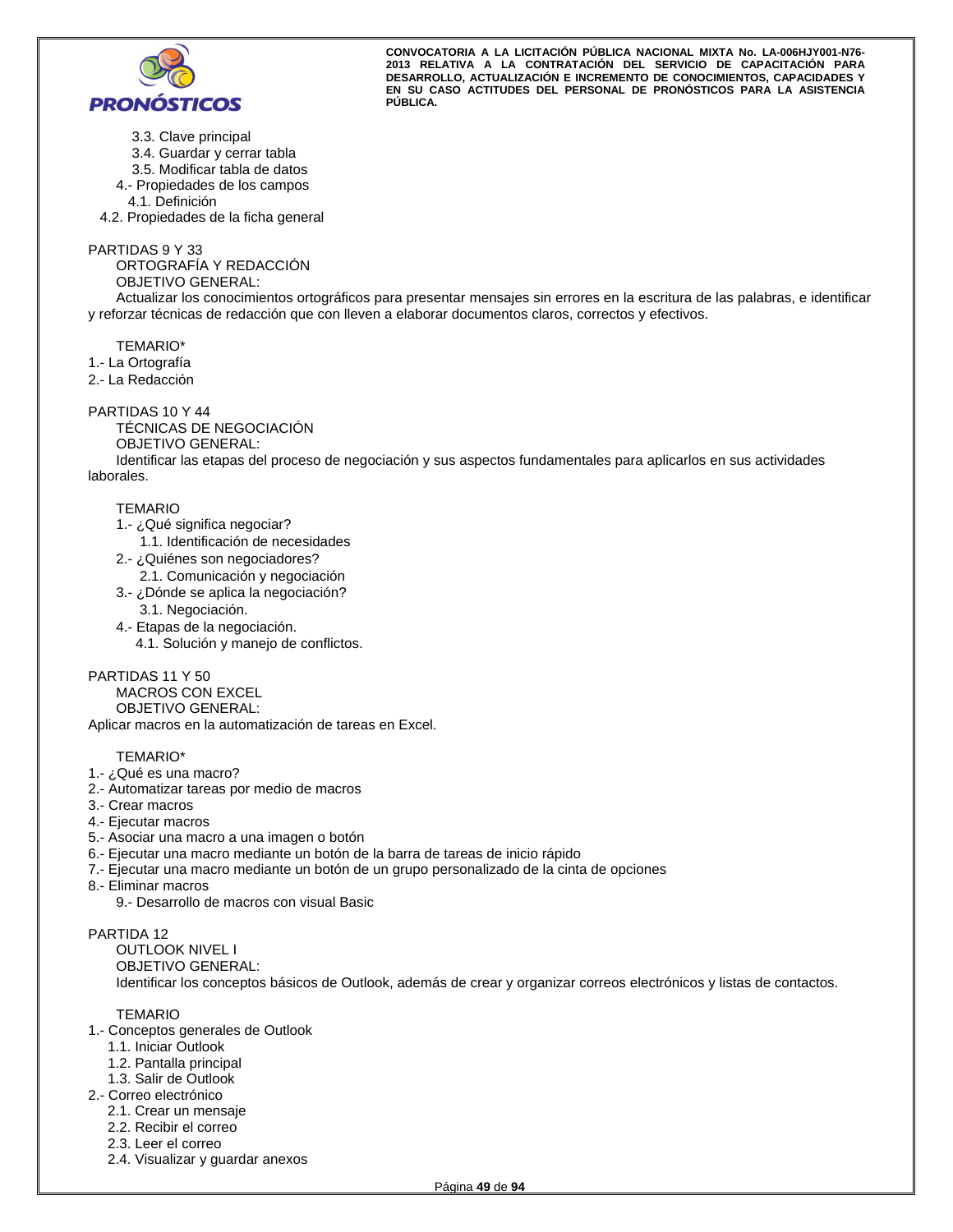

- 2.5. Enviar un correo electrónico
- 2.6. Añadir archivos adjuntos al correo
- 2.7. Formato al texto
- 2.8. Contestar un correo electrónico
- 2.9. Renviar un correo a uno o varios contactos
- 2.10. Eliminar uno o varios correos
- 2.11. Firma del correo
- 2.12. Opciones del correo
- 3.- Organización del correo electrónico
	- 3.1. La Bandeja de entrada
	- 3.2. Ordenar los mensajes
	- 3.3. Utilizar la lista de carpetas
	- 3.4. Crear una nueva carpeta
	- 3.5. Grupo de contactos
- 4.- Lista de contactos
	- 4.1. Contactos
	- 4.2. Crear un contacto
	- 4.3. Editar y modificar un contacto
	- 4.4. Añadir un contacto
	- 4.5. Eliminar un contacto
	- 4.6. Usar la opción crear
	- 4.7. Personalizar la vista de la lista de contactos
	- 4.8. Imprimir contactos

#### PARTIDAS 13 Y 41

ADMINISTRACIÓN DEL TIEMPO OBJETIVO GENERAL:

Analizar el uso de su tiempo, planeando una mejor utilización del mismo y obtener de tal modo un beneficio mínimo del 10% en cuanto a su rendimiento.

#### TEMARIO

- 1.- El Tiempo: un recurso
	- 1.1 La empresa y la productividad
- 2.- Manejo del Tiempo
	- 2.1 Administración del tiempo.
- 3.- Efectividad Gerencial
	- 3.1 Productividad.
- 4.- Listas, bitácoras y agendas
	- 4.1 Objetivos
	- 4.2 Planeación.
	- 4.3 Planes de trabajo. (Herramientas de control y planeación)

## PARTIDA 14

#### CÓMO DAR VALOR AGREGADO A LOS USUARIOS DE NUESTROS SERVICIOS OBJETIVO GENERAL:

Conocer los conceptos que sustentan el control total de calidad, y una metodología para el mantenimiento y mejora continua de las actividades cotidianas, y reconocer las ventajas de su aplicación para dar valor agregado a los usuarios de las áreas de trabajo.

#### TEMARIO\*

- 1.- Conceptos que sustentan el control total de calidad.
- 2.- Mantenimiento y mejora continua.
- 3.- La calidad en el servicio.
- 4.- Los procesos de certificación.

#### PARTIDAS 15 Y 47

EXCEL BÁSICO NIVEL III OBJETIVO GENERAL: Crear gráficas, insertar imágenes y formas, además de imprimir las hojas de cálculo de Excel.

#### TEMARIO

1.- Buscar y seleccionar

- 1.1. Buscar
- 1.2. Remplazar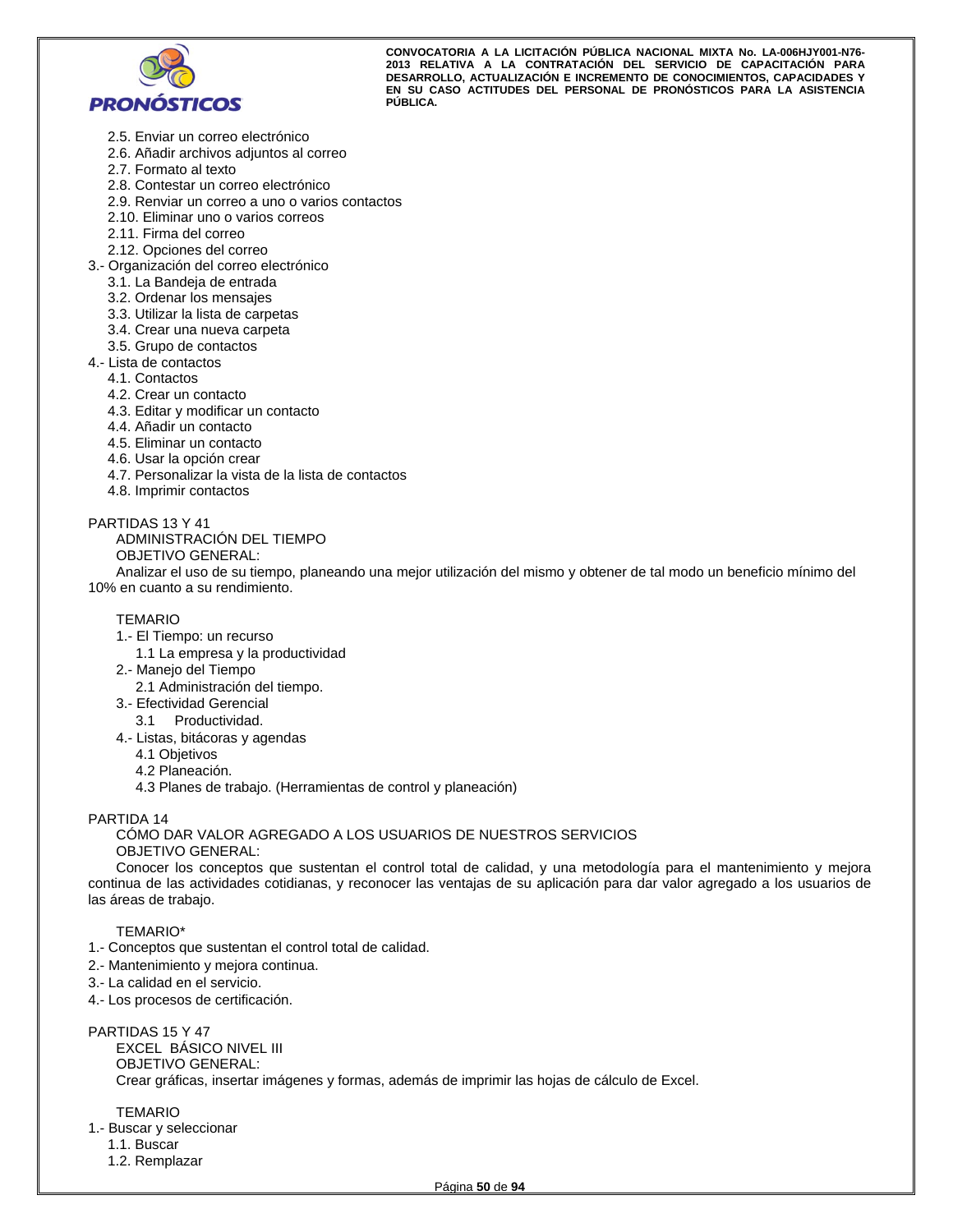

- 1.3. Ir a
- 2.- Pegado especial
	- 2.1. Pegar
	- 2.2. Operación
- 3.- Insertar
	- 3.1. Ilustraciones
	- 3.2 vínculos
	- 3.3. Texto
	- 3.4 símbolo
	- 3.5. Gráficos
- 4.- Impresión de hojas de cálculo
	- 4.1. Configurar
	- 4.2. Encabezados y pies de página
	- 4.3. Vista preliminar
	- 4.4. Imprimir

PARTIDA 16

WORD BÁSICO NIVEL III

OBJETIVO GENERAL:

Utilizar las herramientas para la creación y manejo de tablas, combinar correspondencia, además de aplicar diseño de página e imprimir los documentos de Word.

**TEMARIO** 

- 1.- Tablas
	- 1.1. Crear una tabla
	- 1.2. Insertar datos en una tabla
	- 1.3. Seleccionar en una tabla
	- 1.4. Modificar una tabla
	- 1.5. Formato
- 2.- Combinación de correspondencia
	- 2.1. Cartas
	- 2.2. Etiquetas o sobres
	- 2.3. Editar lista de destinatarios
- 3.- Diseño de página
	- 3.1. Temas
	- 3.2. Configurar página
	- 3.3. Numeración de páginas
	- 3.4. Encabezados y pies de página
- 4.- Impresión de documentos
	- 4.1. Vista preliminar
	- 4.2. Imprimir un documento

PARTIDA 17

ARCHIVO Y CONTROL DOCUMENTAL OBJETIVO GENERAL:

Distinguir las características de un sistema de archivo que permita organizar la información que se genera en el área de trabajo, de manera que sea accesible a los usuarios que la requieran.

## TEMARIO\*

- 1.- Administración de archivos
- 2.- Clasificación y ordenación
- 3.- Gestión de documentos
- 4.- Sistema de archivo

## PARTIDAS 18 Y 40

ACTITUD EN EL TRABAJO OBJETIVO GENERAL: Analizar y comprender la importancia de una actitud positiva dentro de la vida laboral.

## TEMARIO\*

- 1.- Significado de actitud
- 2.- Actitudes positivas vs. Actitudes negativas
- 3.- Actitud de cambio

**CONVOCATORIA A LA LICITACIÓN PÚBLICA NACIONAL MIXTA No. LA-006HJY001-N76- 2013 RELATIVA A LA CONTRATACIÓN DEL SERVICIO DE CAPACITACIÓN PARA DESARROLLO, ACTUALIZACIÓN E INCREMENTO DE CONOCIMIENTOS, CAPACIDADES Y EN SU CASO ACTITUDES DEL PERSONAL DE PRONÓSTICOS PARA LA ASISTENCIA PÚBLICA.**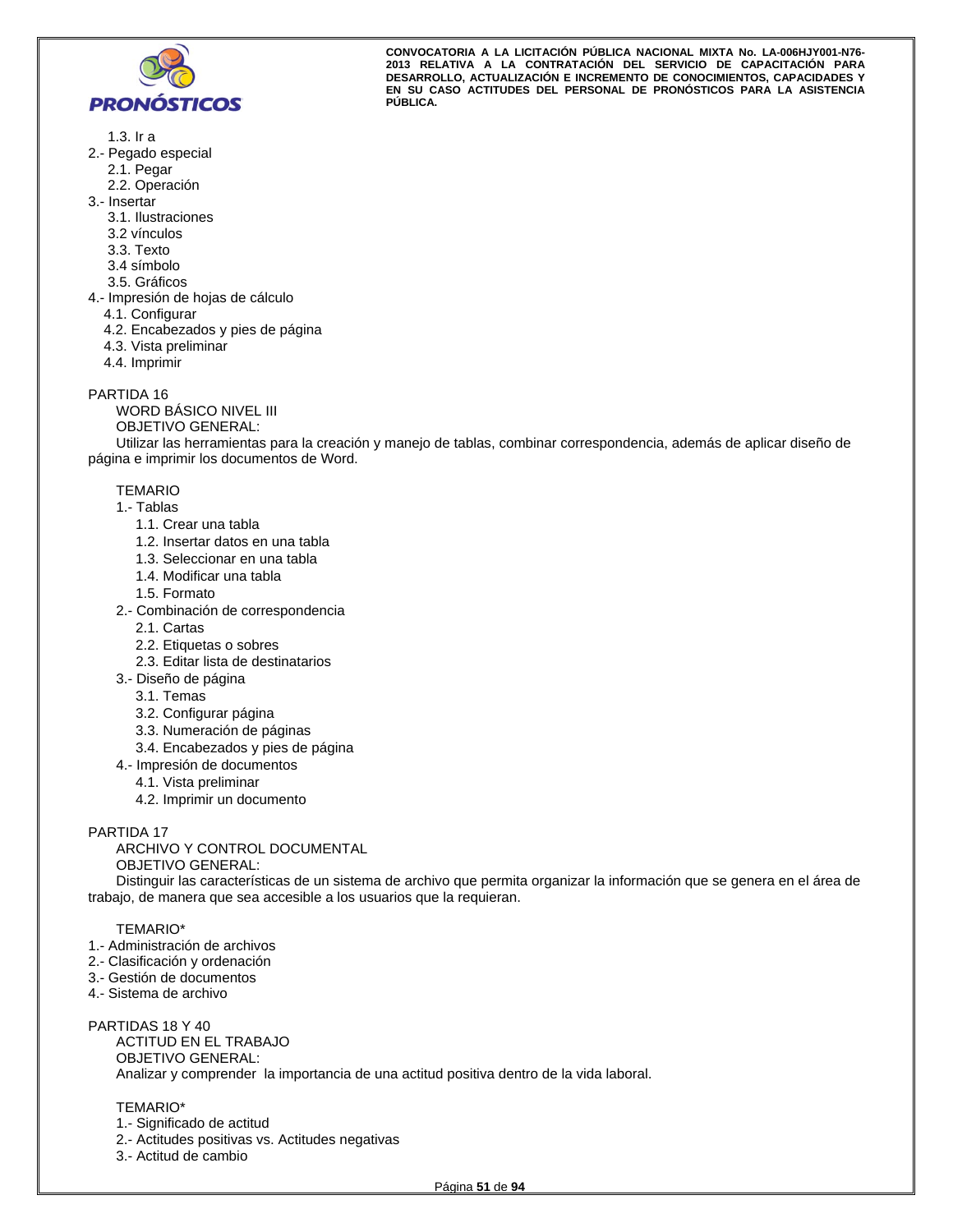

4.- El valor de mi propia actitud hacia la vida y hacia el trabajo

## PARTIDA 19

POWERPOINT BÁSICO NIVEL III OBJETIVO GENERAL: Crear presentaciones insertando tablas, gráficas y SmartArt.

#### TEMARIO

- 1.- Tablas
	- 1.1. Conceptos básicos sobre tablas
	- 1.2. Crear una tabla
	- 1.3. Moverse por la tabla
	- 1.4. Seleccionar en la tabla
	- 1.5. Insertar filas o columnas
	- 1.6. Eliminar una tabla, fila o columna
	- 1.7. Bordes de una tabla
	- 1.8. Color de relleno
	- 1.9. Combinar o dividir celdas
	- 1.10. Cambiar el alto y ancho de filas y columnas
	- 1.11. Tamaño y posición de la tabla
	- 1.12. El texto de las celdas
- 2.- Gráficas
	- 2.1. Insertar una gráfica
	- 2.2. Modificar el tipo de gráfica y su diseño
	- 2.3. Presentación de la gráfica
- 3.- SmartArt
	- 3.1. Insertar un SmartArt
	- 3.2. Herramientas de SmartArt
	- 3.3. Tipos de gráficos SmartArt
	- 3.4. Añadir texto
	- 3.5. Agregar y eliminar formas
	- 3.6. Organizar formas
	- 3.7. Convertir texto a diagrama y viceversa
	- 3.8. Introducción a los organigramas
	- 3.9. Crear un organigrama
	- 3.10. Añadir texto al organigrama
	- 3.11. Agregar subordinados al organigrama

PARTIDA 20

FUNCIONES CON EXCEL

OBJETIVO GENERAL:

Aplicar las principales funciones matemáticas, estadísticas, financieras, lógicas y de fecha y hora que ofrece Excel.

#### TEMARIO\*

- 1.- Funciones financieras
- 2.- Funciones lógicas
- 3.- Funciones texto
- 4.- Funciones fecha y hora
- 5.- Funciones búsqueda y referencia
- 6.- Funciones matemáticas y trigonométricas
- 7.- Funciones estadísticas
	- 8.- Más funciones

## PARTIDA 21

CRECIMIENTO PERSONAL APLICADO A LA VIDA LABORAL OBJETIVO GENERAL: Analizar la importancia que tiene el propio crecimiento dentro de la vida laboral.

- 1.- ¿Qué significa crecer?
- 2.- La autoestima como factor importante para el crecimiento personal.
- 3.- La calidad de vida laboral.
- 4.- Actitud de cambio.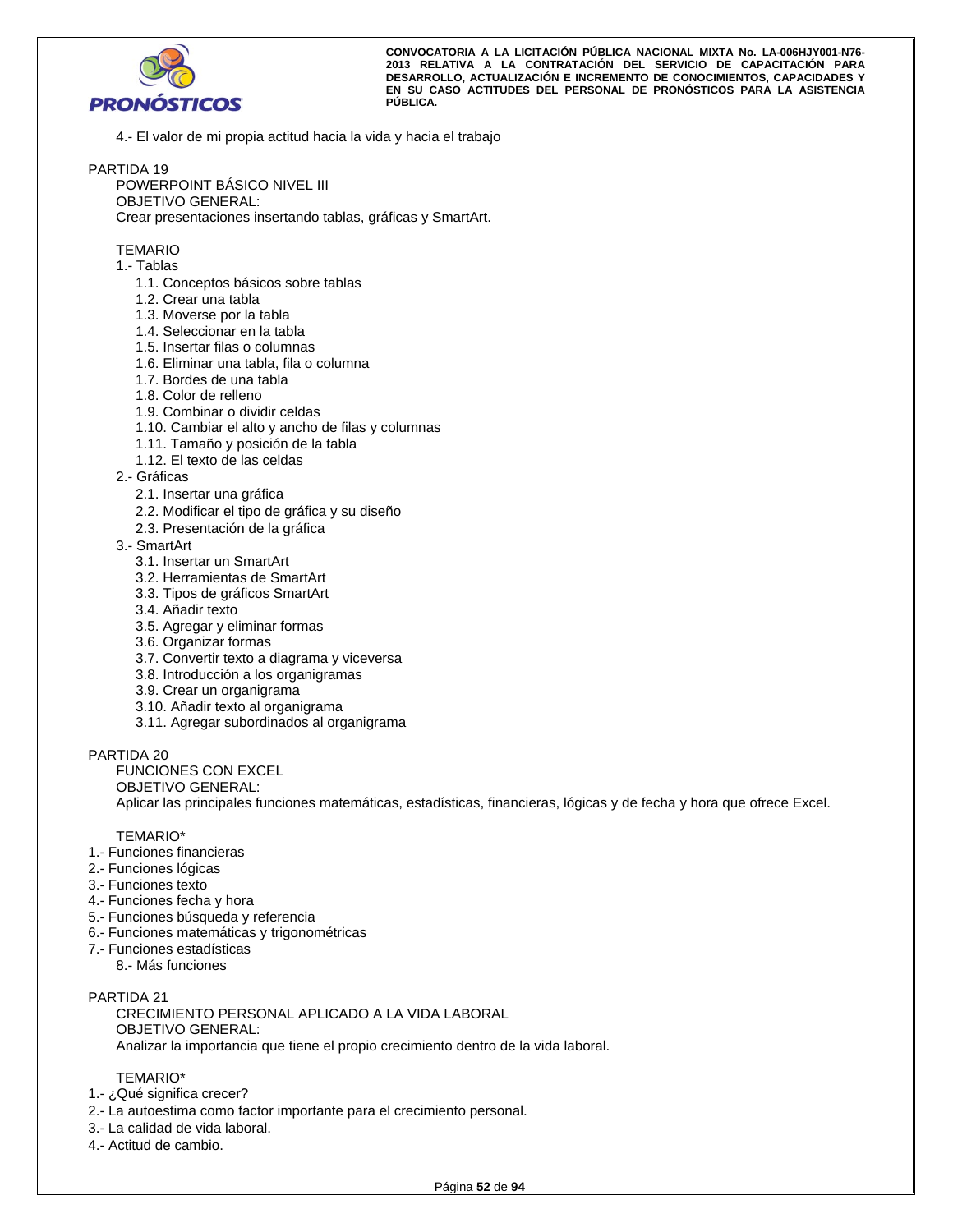

PARTIDAS 22 Y 38

INTEGRACIÓN DE EQUIPOS DE AVANCE SIGNIFICATIVO OBJETIVO GENERAL:

Identificar la importancia del trabajo en equipo y desarrollar habilidades para formar e integrar equipos de trabajo creativos y autodirigidos, cuyo desempeño responda a las necesidades institucionales.

## TEMARIO

- 1.- El trabajo en equipo y las instituciones.
	- 1.1. El individuo y los grupos
	- 1.2. El grupo psicológico
- 2.- Factores que estimulan el trabajo en equipo.
	- 2.1. Participación democrática
	- 2.2. Estrategias de discusión
	- 2.3. Iniciativa, responsabilidad y compromiso
- 3.- El manejo de las emociones y la eficacia de los equipos.
- 4.- Desarrollando equipos creativos y autodirigidos.
	- 4.1. Los equipos creativos
	- 4.2. Los equipos autodirigidos
- 5.- Empowerment y Coaching.

## PARTIDA 23

ACCESS BÁSICO NIVEL II OBJETIVO GENERAL: Crear relaciones entre las tablas y consultas de una base de datos de Access.

## TEMARIO

- 1.- Relaciones
	- 1.1. Las relaciones y su tipo
	- 1.2. Crear relaciones
	- 1.3. Eliminar relaciones
	- 1.4. Añadir y quitar tablas a la ventana relaciones
	- 1.5. Limpiar la ventana relaciones
	- 1.6. Algo más sobre relaciones
- 2.- Consultas
- 2.1. Las consultas y su tipo
- 2.2. Creación de una consulta
- 2.3. Asistente para consultas
- 2.4. Guardar una consulta
- 2.5. Ejecutar una consulta
- 2.6. Modificar el diseño de una consulta

## PARTIDAS 24 Y 54

## EXCEL AVANZADO

## OBJETIVO GENERAL:

Utilizar algunas de las herramientas avanzadas de Excel para el manejo de bases de datos, tablas dinámicas, macros y opciones de seguridad.

- 1.- Tablas
	- 1.1. Crear tablas
	- 1.2. Aplicar un estilo a la tabla
	- 1.3. Ordenar datos de una tabla
	- 1.4. Filtros
	- 1.5. Formulario de datos
	- 1.6. Subtotales
	- 1.7. Esquemas
	- 1.8. Vincular Excel con tablas externas
- 2.- Funciones de Bases de Datos
- 3.- Tablas Dinámicas
	- 3.1. Creación de una tabla dinámica
	- 3.2. Ficha opciones
	- 3.3. Actualizar una tabla dinámica
	- 3.4. Cambiar estructura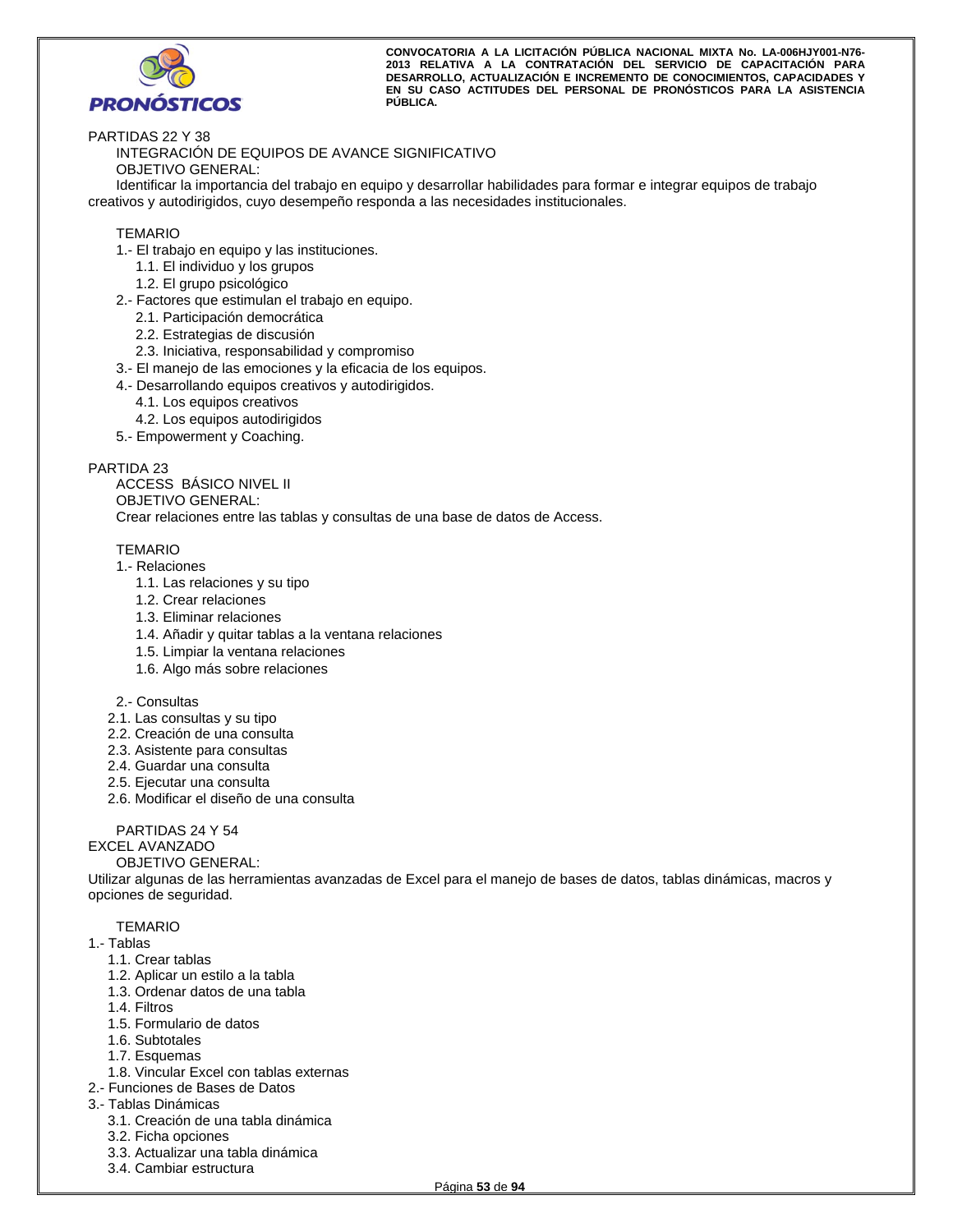

3.5. Diseño de tablas dinámicas

#### PARTIDAS 25 Y 48

MANEJO DEL ESTRÉS

OBJETIVO GENERAL:

Identificar las causas y efectos que provocan el estrés, y aplicar ejercicios y técnicas para el adecuado manejo del mismo, que conlleven a un bienestar laboral y personal.

#### TEMARIO

- 1.- Señales de tensión.
- 2.- Cómo afecta el estrés.
- 3.- El estrés y la personalidad.
- 4.- Efectos de crisis agudas.
- 5.- Ejercicios de flexibilidad y relajamiento.
- 6.- Vivir a prueba de estrés.
- 7.- Manejo del estrés en los espacios personales
- 8.- Nutrición
- 9.- Técnicas de Relajación

#### PARTIDA 26

EFECTIVIDAD DIRECTIVA OBJETIVO GENERAL

Identificar y aplicar distintas técnicas de gestión, que contribuyan a incrementar los resultados en sus relaciones con el personal y a su vez influir en el resultado óptimo de éstos en el área de trabajo.

- 1.- Administración del tiempo en el trabajo.
	- 1.1 ¿Qué es el Tiempo?
	- 1.2 Características del Tiempo
	- 1.3 Actitudes Hacia el Tiempo
	- 1.4 Forma para analizar tu tiempo
	- 1.5 ¿Cómo empleas tu tiempo? El diagnóstico
	- 1.6 Matriz de la administración del tiempo
	- 1.7 Algunas ideas prácticas para la Administración en el Tiempo:
- 2.- Delegación efectiva.
- 2.1 La Delegación
	- 2.2 Delegación de Autoridad y Responsabilidad
	- 2.3 El Círculo vicioso de la no delegación
	- 2.4 Ventajas de la Delegación
	- 2.5 Pasos / Requisitos para una Delegación Efectiva
- 2.6 Qué delegar y qué no delegar
- 3.- Automotivación y motivación del equipo de trabajo.
	- 3.1 ¿Qué es la motivación?
	- 3.2 ¿Qué desean los colaboradores?
	- 3.3 Factores que me motivan
	- 3.4 Teoría de la motivación de a. Maslow
	- 3.5 Teoría de los dos factores de herzberg
	- 3.5.1 Factores higiénicos o factores extrínsecos
	- 3.5.2 Factores motivacionales o factores intrínsecos
	- 3.6 Claves para automotivarse
- 4.- Planificación, programación y control.
	- 4.1 Tareas básicas de dirección
	- 4.2 Criterios para la formulación de objetivos o metas
	- 4.3 Lista de metas
	- 4.4 Planeación, programación y control
- 5.- Negociación y manejo de conflictos.
	- 5.1 Los conflictos
- 6.- Evaluación del desempeño.
	- 6.1 Finalidades de la evaluación del desempeño
	- 6.1.1 Usos Básicos de las Evaluaciones del desempeño
	- 6.2 Estableciendo Criterios.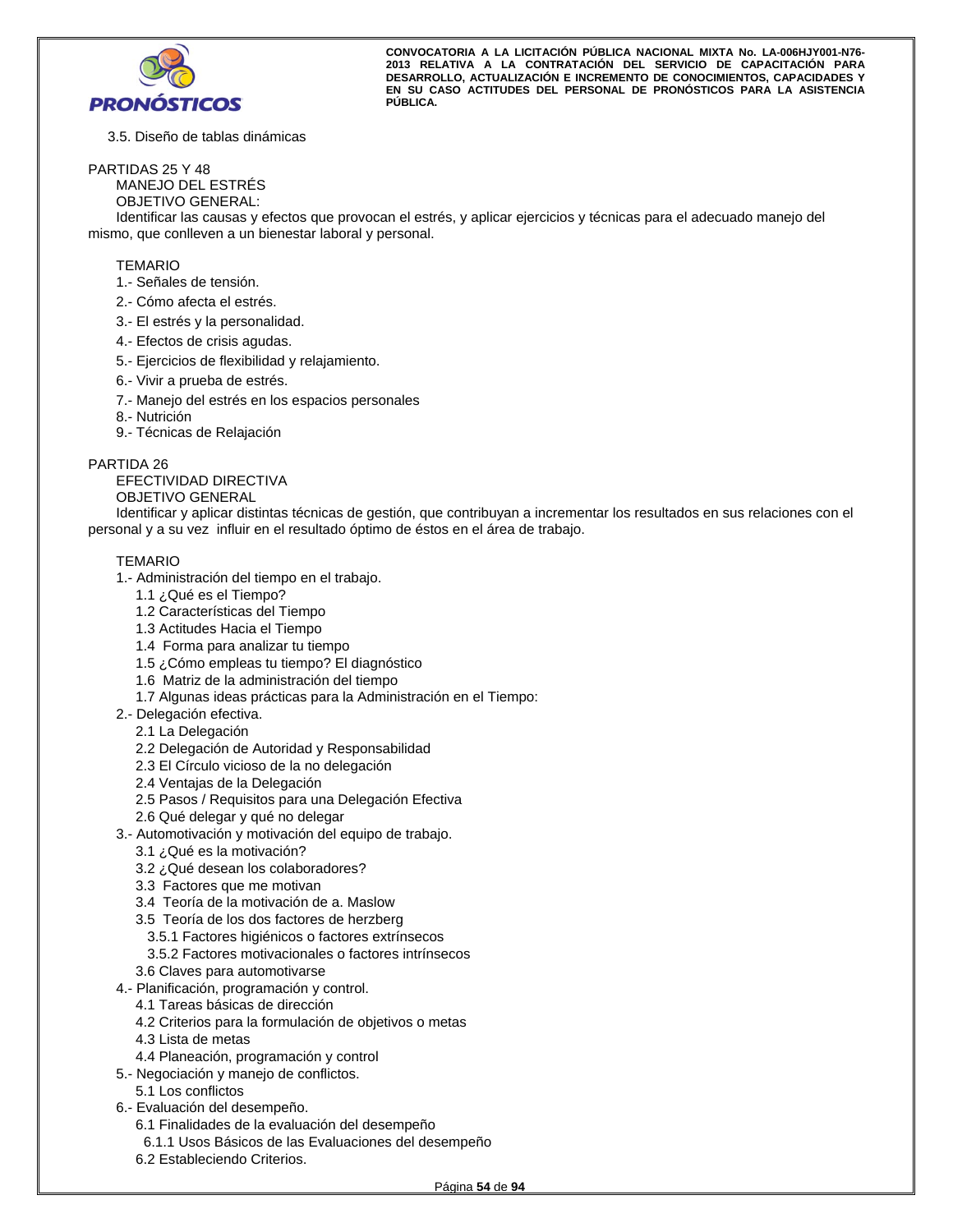

- 6.3 Métodos Básicos de Evaluación del Desempeño
- 7.- Capacitación.
	- 7.1 Definiciones
	- 7.2 Proceso de capacitación
	- 7.2.1. Diagnóstico
	- 7.2.2. Ejecución
		- 7.2.2.1 Modalidades para impartir la capacitación
	- 7.3 Evaluación
	- 7.4 Determinación de necesidades
	- 7.5 Beneficios de la capacitación
- 8.- La tensión directiva.
	- 8.1 Las habilidades de los directivos

## PARTIDA 27

- OUTLOOK NIVEL II
- OBJETIVO GENERAL:

Utilizar algunas de las herramientas de Outlook como calendario, tareas, notas y diario para mejorar la organización de las actividades laborales.

#### TEMARIO

- 1.- Calendario y citas
	- 1.1. La pantalla del calendario
	- 1.2. Planificar una cita
	- 1.3. Eliminar una cita
	- 1.4. Planificar una anotación periódica
	- 1.5. Eliminar citas periódicas
	- 1.6. Personalizar los recordatorios
	- 1.7. Copiar citas
	- 1.8. Configurar opciones del calendario
	- 1.9. Personalizar la vista del calendario
	- 1.10. Imprimir el calendario
- 2.- Tareas
	- 2.1. La pantalla de la lista de tareas
	- 2.2. Añadir una nueva tarea
	- 2.3. Crear una tarea repetitiva
	- 2.4. Eliminar una tarea
	- 2.5. Marcar una tarea
	- 2.6. Configurar opciones de la lista de tareas
	- 2.7. Personalizar la vista de la lista de tareas
	- 2.8. Imprimir la lista de tareas
- 3.- Notas y diario
	- 3.1. La pantalla de notas
	- 3.2. Crear una nota
	- 3.3. Editar y modificar una nota
	- 3.4. Opciones de notas
	- 3.5. Eliminar una nota
	- 3.6. Personalizar la vista de notas
	- 3.7. Imprimir notas
	- 3.8. El diario

PARTIDAS 28 Y 53

MANEJO DE BASES DE DATOS Y TABLAS DINÁMICAS CON EXCEL OBJETIVO GENERAL:

Utilizar las bases de datos y las tablas dinámicas para el manejo y obtención de la información con Excel.

TEMARIO\*

- 1.- Tablas
- 2.- Bases de datos externas
	- 3.- Tablas dinámicas

# PARTIDAS 29 Y 45

PNL PARA EL MEJORAMIENTO PROFESIONAL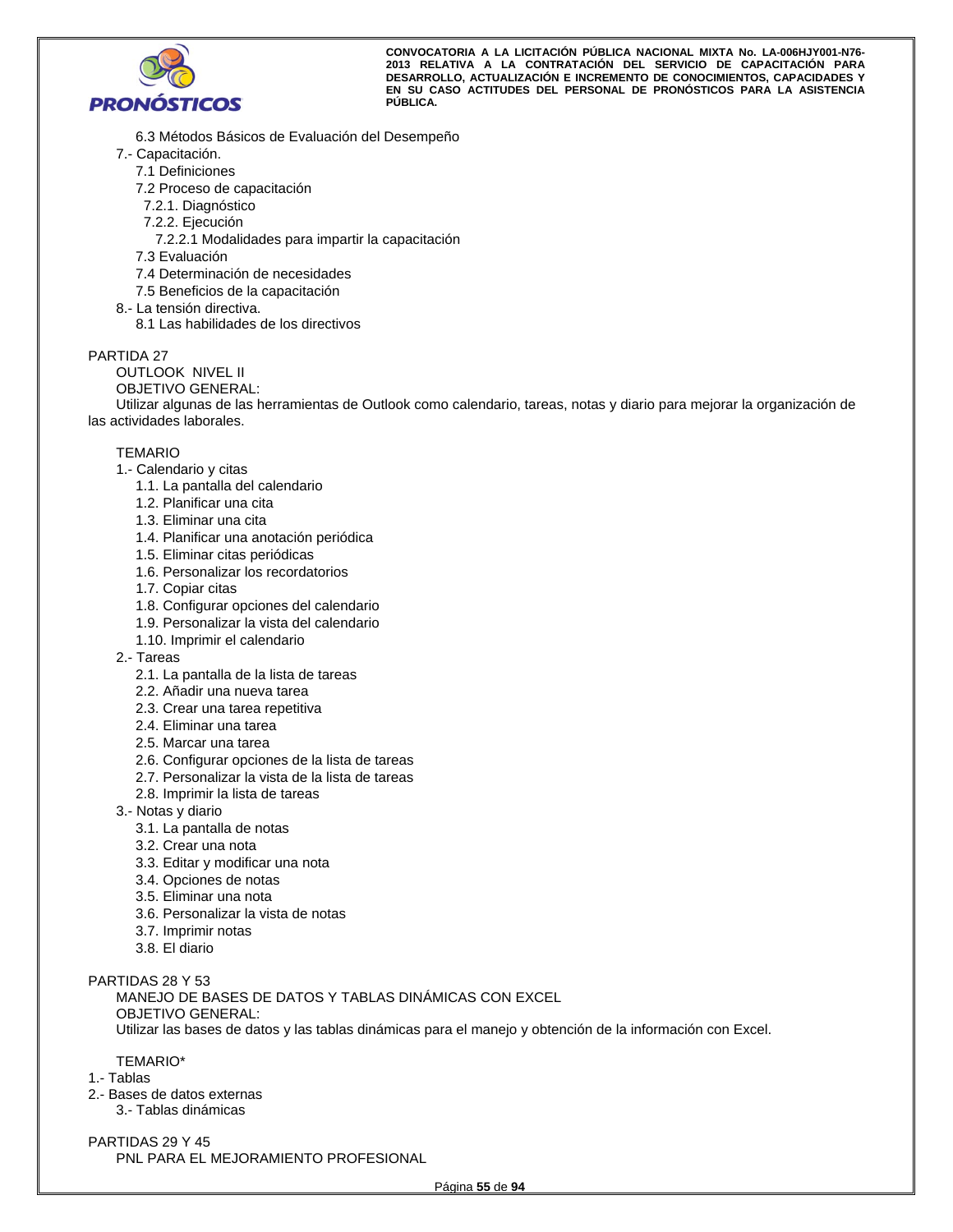

## OBJETIVO GENERAL:

Aplicar técnicas de PNL para aumentar la percepción, estimular la creatividad y replantear las creencias para elevar a niveles de excelencia el desempeño profesional.

## **TEMARIO**

- 1.- Introducción a la Programación Neuro Lingüística.
- 2.- Contacto positivo.
- 3.- Fijación de objetivos.
- 4.- Crear rapport (ambiente positivo).
- 5.- Calibraje.
- 6.- Sintonía.
- 7.- Posiciones Perceptuales.
- 8.- Metamodelo.
- 9.- Metaprogramas.
- 10.- Cambio.

PARTIDA 31

- WORD AVANZADO
	- OBJETIVO GENERAL:

Utilizar las herramientas avanzadas de Word para combinar correspondencia, aplicación de estilos, manejo de publicaciones, uso de macros y edición de objetos gráficos.

## TEMARIO

- 1.- Edición de documentos extensos y publicaciones
	- 1.1. Estilos
	- 1.2. Vista esquema
	- 1.3. Mapa del documento
	- 1.4. Saltos de sección
	- 1.5. Columnas periodísticas
	- 1.6. Referencias
	- 1.6.1. Tablas de contenido
	- 1.6.2. Índices
	- 1.6.3. Notas al pie
	- 1.6.4. Citas y bibliografía
	- 1.6.5. Títulos
- 2.- Manejo de objetos
	- 2.1. Insertar y vincular objetos
	- 2.2. Vincular e incrustar objetos con pegado especial
- 3.- Plantillas
	- 3.1. Usar las plantillas existentes
		- 3.2. Crear una plantilla nueva

## PARTIDA 32

ACCESS BÁSICO NIVEL III OBJETIVO GENERAL: Crear formularios e informes de una base de datos de Access.

## TEMARIO

- 1.- Formularios
	- 1.1. Definición
	- 1.2. Asistente para formularios
	- 1.3. Vista diseño de formulario
	- 1.4. Ficha diseño de formulario
	- 1.5. Los controles y sus propiedades
- 2.- Manejo de Informes
	- 2.1. Los informes y sus características
	- 2.2. Asistente para informes
	- 2.3. Vista diseño de informe
	- 2.4. Ficha diseño de informe
	- 2.5. Trabajando con controles
	- 2.6. Impresión del informe

## PARTIDA 35

APLICACIONES ESTADÍSTICAS CON EXCEL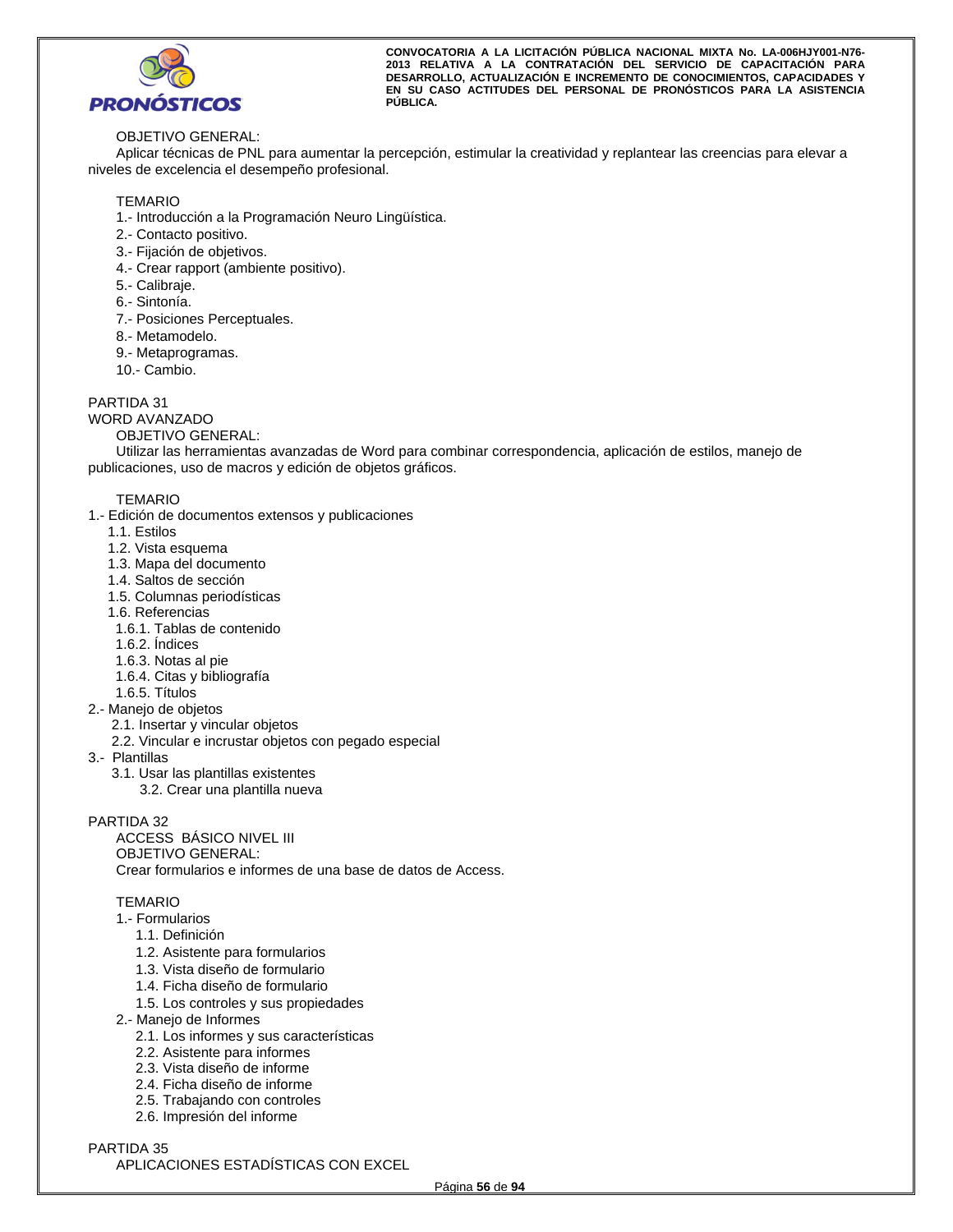

OBJETIVO GENERAL: Aplicar las herramientas que ofrece Excel para el manejo de datos estadísticos.

## TEMARIO\*

- 1.- Estadísticas en Excel
- 2.- Medición de fenómenos estadísticos
- 3.- Estadísticos relacionados
- 4.- Distribución normal
- 5.- Inferencia estadística
- 6.- Análisis de datos con macros automáticas

## PARTIDA 37

CREATIVIDAD E INNOVACIÓN EN LA ORGANIZACIÓN OBJETIVO GENERAL:

Establecer las bases y proponer estrategias para desarrollar la creatividad analizando nuevos que renueven la organización.

**TEMARIO** 

- 1.- Creatividad e innovación.
- 2.- Aprendizaje de trabajo en grupos.
- 3.- El grupo como factor de creatividad e innovación.
- 4.- Métodos para estimular la creatividad y establecer la innovación organizacional

## PARTIDAS 39 Y 55 REDACCIÓN DE DOCUMENTOS CON WORD

OBJETIVO GENERAL:

Aplicar los conceptos de redacción en la elaboración y presentación de documentos con el procesador Word.

- 1.- Cualidades de la Redacción
	- 1.1 Claridad
	- 1.2 Sencillez
	- 1.3 Propiedad
- 2.- Documentos: Cartas, Memorando, Fax, Informe
	- 2.1 Carta
	- 2.2 Oficio
	- 2.3 Circular
	- 2.4 Memorando
	- 2.5 Informe
- 3.- Corrección de Ortografía y Gramática
	- 3.1 Uso de plantillas
	- 3.2 Modificar plantilla
	- 3.3 Abrir plantillas creadas por el usuario
	- 3.4 Descargar plantillas en línea
- 4.- Corregir documentos
	- 4.1 Revisión de ortografía y gramática
	- 4.2 Personalizar las revisiones
	- 4.2.1 Opciones para corregir ortografía
	- 4.2.2 Opciones de ortografía y gramática
	- 4.3 Autocorrección
	- 4.3.1 Opciones de autocorrección
	- 4.4 Sinónimos
	- 4.5 Errores más comunes en la redacción
	- 4.5.1 Barbarismo
	- 4.5.2 Solecismo
	- 4.5.3 Pobreza de vocabulario
	- 4.5.4 Anfibología
	- 4.5.5 Cacofonía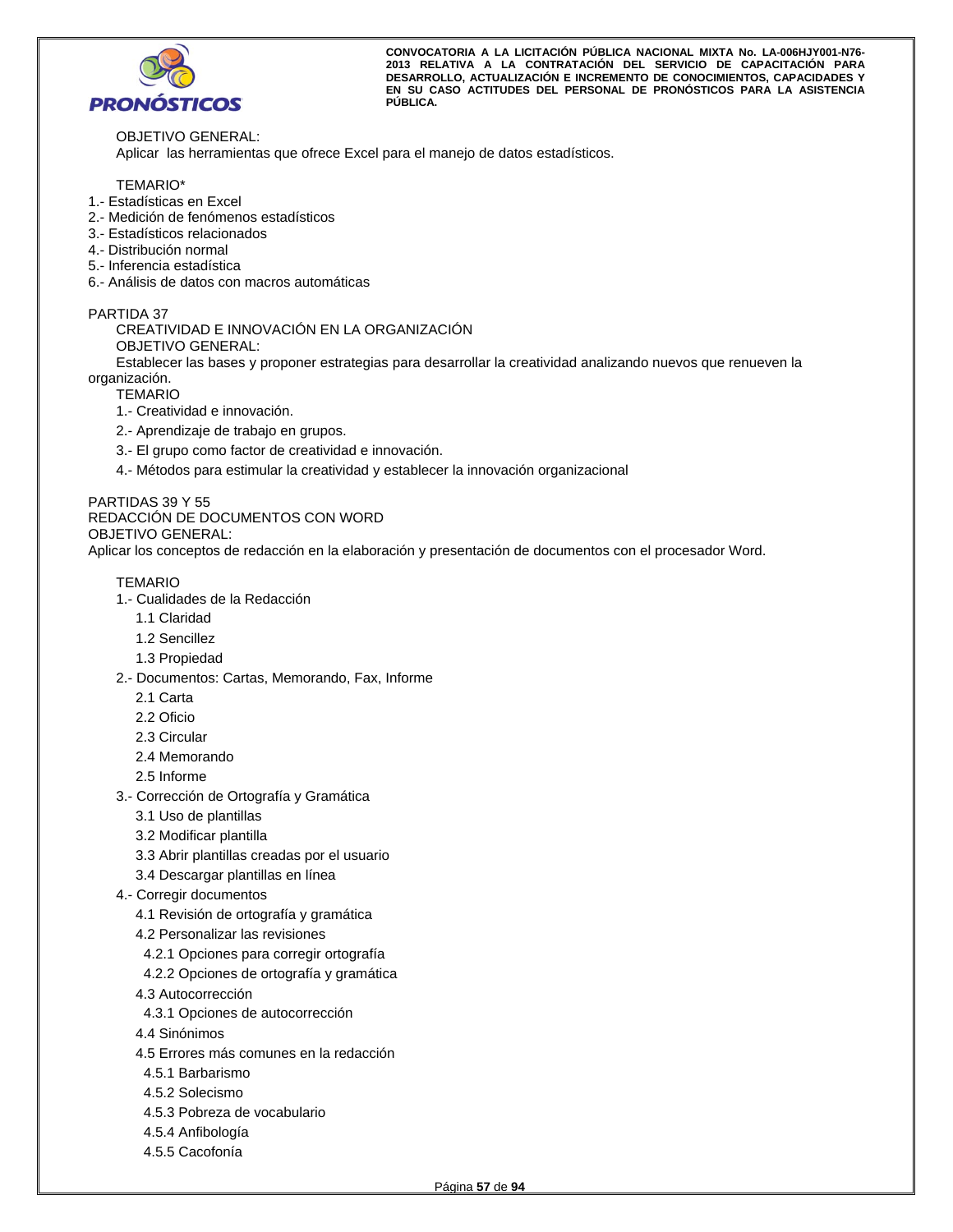

4.6 Uso de gerundio

- 5.- Insertar documentos y objetos
	- 5.1 Insertar documentos
	- 5.2 Insertar objetos
	- 5.2.1 Vincular
	- 5.2.2 Incrustar

PARTIDA 42

EXCEL PARA CONTADORES OBJETIVO GENERAL: Aplicar las herramientas que ofrece Excel para facilitar el trabajo en el área contable.

TEMARIO \*

- 1.- Conceptos básicos de contabilidad
- 2.- Conceptos básicos de Excel
- 3.- Introducción y formato de datos y celdas
- 4.- Fórmulas y funciones útiles en contabilidad
- 5.- Gráficas
- 6.- Tablas

7.- Impresión

PARTIDA 43

#### POWERPOINT AVANZADO

OBJETIVO GENERAL:

Utilizar algunas de las herramientas avanzadas que ofrece PowerPoint para el manejo de sonidos e imágenes animadas, patrones, presentaciones con orador, automáticas y en Web, además de compartir información.

## TEMARIO

- 1.- Esquemas
	- 1.1. Componentes del esquema
	- 1.2. Ventajas del esquema
	- 1.3. Introducir datos
	- 1.4. Desarrollar los puntos de la diapositiva
- 2.- Efectos de Animación
	- 2.1. Animar textos y objetos
	- 2.2. Transición de diapositiva
- 3.- Patrones de Diapositiva
	- 3.1. Patrón de diapositivas
	- 3.2. Crear y modificar diseños de diapositiva
	- 3.3. Patrón de documentos
	- 3.4. Patrón de notas

## PARTIDA 46

## ACCESS AVANZADO

OBJETIVO GENERAL:

Aplicar las herramientas que ofrece Access para realizar consultas avanzadas, formularios complejos, informes profesionales y macros de una base de datos.

- 1.- Relaciones entre Tablas
	- 1.1. Clave principal e índices
	- 1.2. Tipos de relaciones
	- 1.3. Integridad referencial
- 2.- Consultas Avanzadas
	- 2.1. Consulta con parámetros
	- 2.2. Consultas de búsqueda automática
	- 2.3. Consulta de actualización
	- 2.4. Consultas de creación de tablas
	- 2.5. Consulta de datos anexados
	- 2.6. Consulta de eliminación
	- 2.7. Consulta de tabla de referencias cruzadas
	- 2.8. Campos calculados
	- 2.9. Resumir datos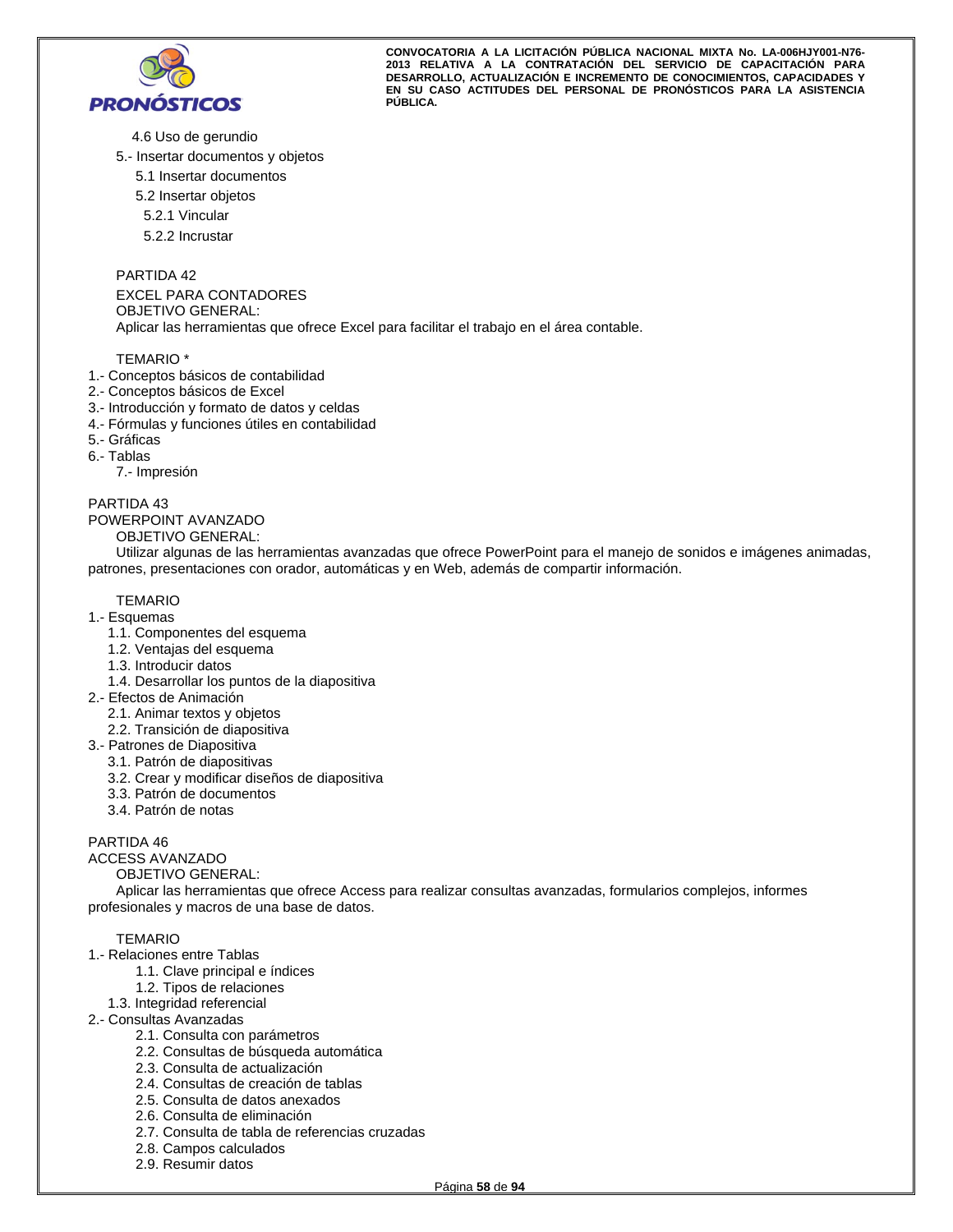

- 3.- Informes Profesionales
	- 3.1. Asistente para informes
	- 3.2. Diseño de informe
	- 3.3. Informes agrupados
	- 3.4. Informes con totales por grupo
	- 3.5. Vista preliminar y configuración de impresión
	- 3.6. Cálculos en informes
	- 3.7. Subinformes
	- 3.8. Imprimir etiquetas de correspondencia
	- 3.9. Asistente para gráficos

## PARTIDA 51

## APLICACIONES FINANCIERAS CON EXCEL OBJETIVO GENERAL:

Aplicar las herramientas que ofrece Excel para el manejo de datos financieros

## **TFMARIO**

- 1.- Amortización de préstamos
	- 1.1. Tablas de amortización
		- 1.2. Nper
		- 1.3. Pago
		- 1.4. Vf
- 2.- Amortización de bienes o rentas
	- 2.1. Método de línea recta
	- 2.2. Método por unidad de producción
	- 2.3. Buscar objetivo
	- 2.4. Buscar un resultado específico
- 3.- Rendimiento de inversiones bursátiles
	- 3.1. Rendimientos de valores bursátiles
	- 3.2. Los valores bursátiles
- 4.- Tasa de interés
	- 4.1. Pagoint
		- 4.2. Pagoprin
		- 4.3. Tasa

## PARTIDA 52

#### ADMINISTRACIÓN DE RIESGOS Y AUTOCONTROL OBJETIVO GENERAL:

Formular y fortalecer la implementación y desarrollo de la administración del riesgo en un ambiente de control, a fin de asegurar que los responsables de los procesos los lleven a cabo, como resultado de la administración del riesgo introduciendo dentro de los procesos y procedimientos acciones de mitigación y el ejercicio del Autocontrol

## TEMARIO

- 1.- Identificación de riesgos
	- 1.1 Clasificación por riesgos
	- 1.2 Proceso y Procedimientos
	- 1.3 Identificación de riesgos por procesos
	- 1.4 Relación de riesgos asociado a procesos priorización
- 2.- Análisis de riesgos
	- 2.1 Clasificación del riesgo
	- 2.2 Matriz de calificación, evaluación y respuesta del riesgo
	- 2.3 Evaluación del riesgo
	- 2.4 Calificación y evaluación de riesgos por procesos
- 3.- Valoración del riesgo
	- 3.1Mapa de riesgo por procesos
- 4.- Monitoreo
	- 4.1 Riesgo Operacional
	- 4.2 Control Interno y autocontrol
	- 4.3 Cumplimiento Regulatorio
	- 4.4 Benchmarking de Mejores Prácticas en Administración de Riesgos,
	- 4.5 Gestión del Cambio y autocontrol
	- 4.6 Auditoria de Riesgos

## **Desarrollo de las actividades :**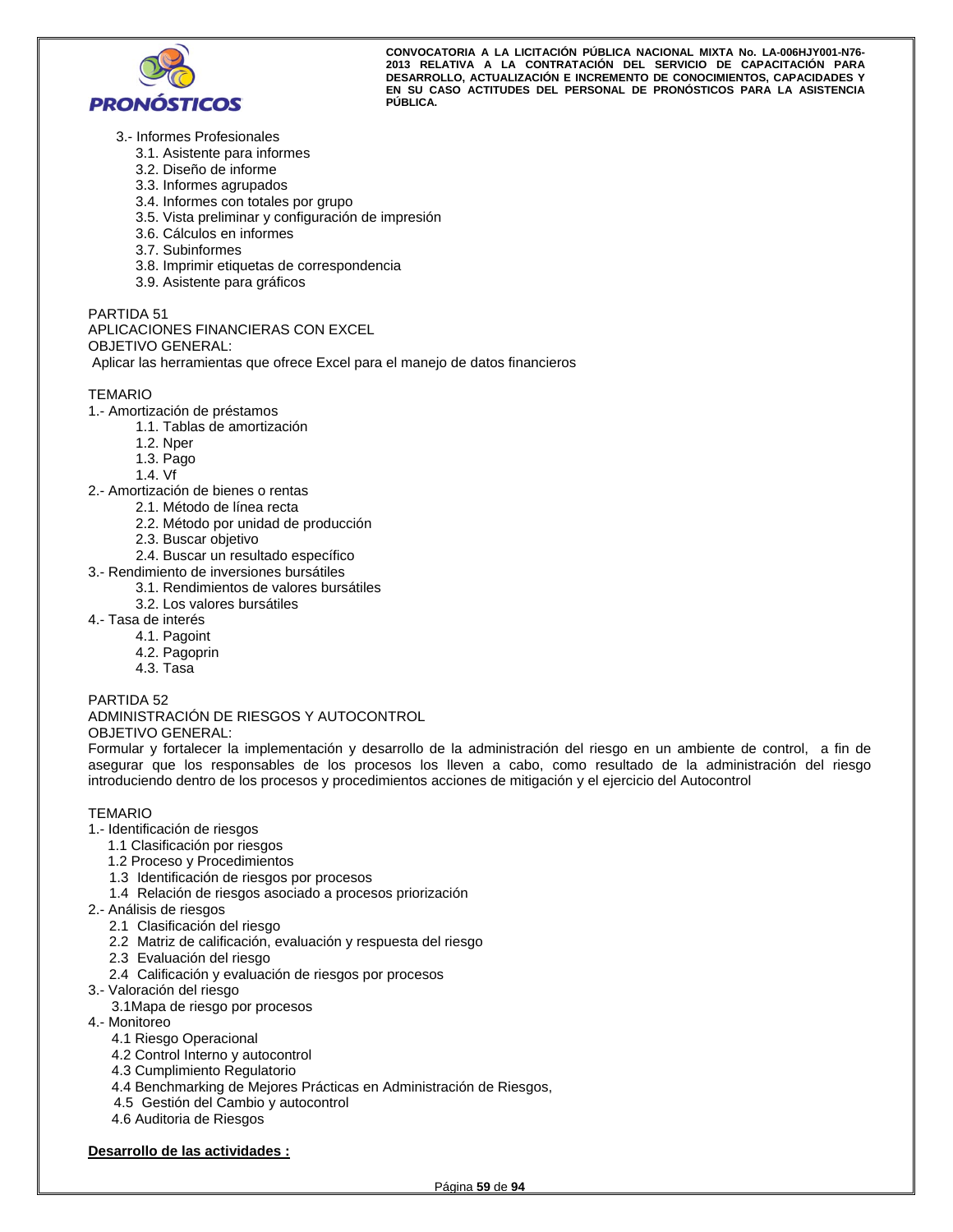

Al inicio de cada curso se efectuará el registro de todos los participantes, se les dará a conocer el objetivo del mismo. Las actividades de enseñanza-aprendizaje de cada uno de los cursos deberán de ajustarse al horario determinado por Pronósticos para la Asistencia Pública.

Las actividades a desarrollar por el proveedor que se contrate para realizar los servicios objeto de esta adjudicación deberán orientarse a:

Aplicación de evaluaciones de conocimientos con evidencia escrita, mediante exámenes inicial y final por cada uno de los cursos, valorando el grado en que el participante conoce los temas, atendiendo a la construcción, ampliación o consolidación de los mismos, cada una de las evaluaciones deberá tener como mínimo 10 reactivos, cada reactivo deberá tener cinco opciones de respuesta. Los reactivos de las evaluaciones tienen que variar entre una y otra evaluación por lo que no se podrán repetir reactivos entre las evaluaciones ya que el objetivo es valorar el avance en el aprendizaje de cada participante; además de la aplicación de la evaluación de reacción.

Para el desarrollo de cada curso se solicita que el proveedor entregue a la Gerencia de Recursos Humanos el siguiente material e información:

 Manual impreso y en archivo electrónico enviado por correo electrónico, a la Gerencia de Recursos Humanos, para su entrega a cada uno de los participantes, cinco días hábiles antes del inicio del curso.

 Cada manual deberá ser elaborado de acuerdo con el temario correspondiente a cada curso y de acuerdo al desarrollo siguiente:

- Introducción.
- Índice.
- Objetivo general del curso.
- Tema.
- Objetivo.
- Desarrollo temático.
- Ejemplos desarrollados o casos.
- Ejercicios y/o actividades.
- Conclusiones.
- Conclusiones de todo el manual.
- Índice bibliográfico.
- Autor.
- Título.
- País.
- Editorial.
- Año de publicación.
- Deberá contener ejemplos desarrollados o casos que sirvan de ejemplo a los participantes.
- Deberá contener ejercicios a desarrollar por parte del trabajador.
- La secuencia del manual deberá tener congruencia con el temario.
- Se evaluará el manual dando prioridad al desarrollo del contenido temático.
- El texto deberá ser completamente legible y sin manchas.
- Los diagramas, dibujos, croquis, etc., deberán ser elaborados por computadora.
- La portada debe incluir Título del curso y objeto de preparación.
- Traer material didáctico y/o material de apoyo para la impartición de cursos (hojas blancas o de colores, hojas de rotafolio, cartulinas, plumones, colores, así como todo material didáctico necesario para la impartición del curso.)
- Expedir las constancias de los participantes que cumplan con el 80% de asistencia y obtengan ocho como mínimo de calificación en la evaluación final de conocimientos.

El diseño de las constancias será previamente acordado con la Gerencia de Recursos Humanos para lo cual deberá presentar 2 propuestas a elegir, a los 10 días hábiles de iniciada la impartición de los cursos, una vez realizada la elección del diseño, se notificara vía correo electrónico dentro de los dos días hábiles siguientes.

Pronósticos para la Asistencia Pública, proporcionará para la impartición de los cursos: aulas con equipo cpu, teclado y mouse, mesas y sillas suficientes para el personal programado a curso, cañón proyector, pizarrón blanco con borrador y plumones para el mismo.

## **Aprobación y Verificación de los servicios**:

El Gerente de Recursos Humanos verificará el cumplimiento de los servicios mediante la entrega de lo siguiente: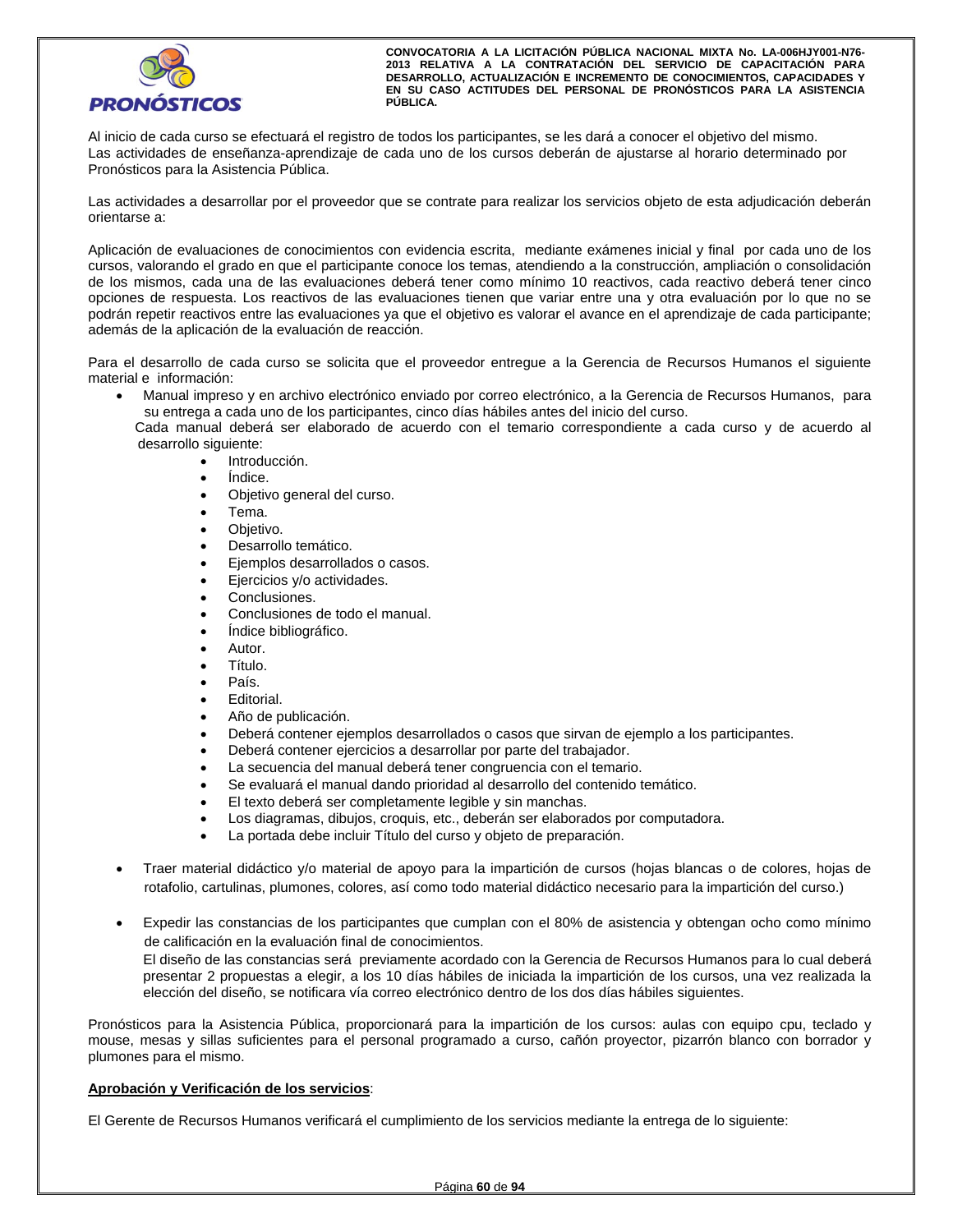

- Manual impreso y en archivo electrónico enviado por correo electrónico, a la Gerencia de Recursos Humanos, para su entrega a cada uno de los participantes, cinco días hábiles antes del inicio del curso.
- Aplicación de evaluaciones de conocimientos al inicio y término de cada curso; además de la aplicación de la evaluación de reacción.
- Entregar las constancias de los participantes que cumplan con el 80% de asistencia y obtengan ocho como mínimo de calificación en la evaluación final de conocimientos, conforme al diseño previamente acordado con la Gerencia de Recursos Humanos.
- Entregar la lista de asistencia con calificación y resumen de evaluación de cada curso, dentro de los 10 días hábiles posteriores a su término.
- Registro de asistencia, entrada y salida de los instructores que imparten el curso

En caso de que el proveedor incurra en incumplimiento parcial o deficiente respecto a los conceptos que integren el contrato, acepta que Pronósticos para la Asistencia Pública, realice deducciones al pago de los servicios con motivo del incumplimiento, de conformidad con el artículo 53 Bis de la Ley y 97 de su Reglamento.

## **Deductiva:**

En el entendido de que el límite para la aplicación de deductivas será de la siguiente forma:

## Tabla1 Deductiva

| Causa                                                   | Porcentaje de deducción del costo |
|---------------------------------------------------------|-----------------------------------|
|                                                         | por curso                         |
| Si el instructor no se apega al temario                 | 10%                               |
| Si el instructor se presenta sin material didáctico     | 10%                               |
| Falta de control de calificaciones y asistencia         | 10%                               |
| Puntuación menor al 80% en las evaluaciones de reacción | 10%                               |

Lo anterior será aplicable al monto total del costo del curso antes de IVA, en caso de que se rebase el 10% del monto total de la garantía, Pronósticos podrá cancelar total o parcialmente el servicio no entregado o bien rescindir el contrato.

## **Pena convencional:**

De conformidad con lo establecido en la fracción XIX del artículo 45 de la Ley, Pronósticos para la Asistencia Pública aplicará penas convencionales al proveedor, por el incumplimiento en la prestación del servicio de la siguiente forma:

#### Tabla 2 Pena Convencional

| Incumplimiento en el inicio de la<br>impartición de curso | Porcentaje de<br>penalización del costo<br>por curso |
|-----------------------------------------------------------|------------------------------------------------------|
| $10 \text{ min.}$                                         | .25%                                                 |
| 20 min.                                                   | .50%                                                 |
| 30 min.                                                   | .75%                                                 |
| 1 hora                                                    | 1%                                                   |
| 1 día                                                     | 1%                                                   |

Si no se reciben los manuales 5 días hábiles previos al inicio del curso, se aplicará el 1% por cada día de atraso sobre el monto total del costo del curso antes de IVA.

Lo anterior será aplicable al monto total del costo del curso antes de IVA, en caso de que se rebase el 10% del monto total de la garantía, Pronósticos podrá cancelar total o parcialmente el servicio no entregado o bien rescindir el contrato.

Dichas penas no deberán exceder del monto de la garantía de cumplimiento del contrato, una vez transcurrido este supuesto, se procederá a la rescisión del contrato y se hará efectiva la garantía de cumplimiento del mismo.

En caso de existir penas convencionales, el proveedor deberá enterar el monto correspondiente, previo al pago del comprobante fiscal que ampare la prestación del servicio, en la caja de Pronósticos, ya sea mediante efectivo, cheque certificado o cheque de caja. Por lo que el pago de los servicios que Pronósticos debe efectuar quedará condicionado proporcionalmente al pago que el proveedor debe efectuar por concepto de penas convencionales.

El importe de dicho pago será verificado por el área responsable de administrar y verificar el contrato, quien contabilizará los días de atraso y el monto correspondiente, mismo que deberá coincidir con el monto del comprobante de pago de la penalización.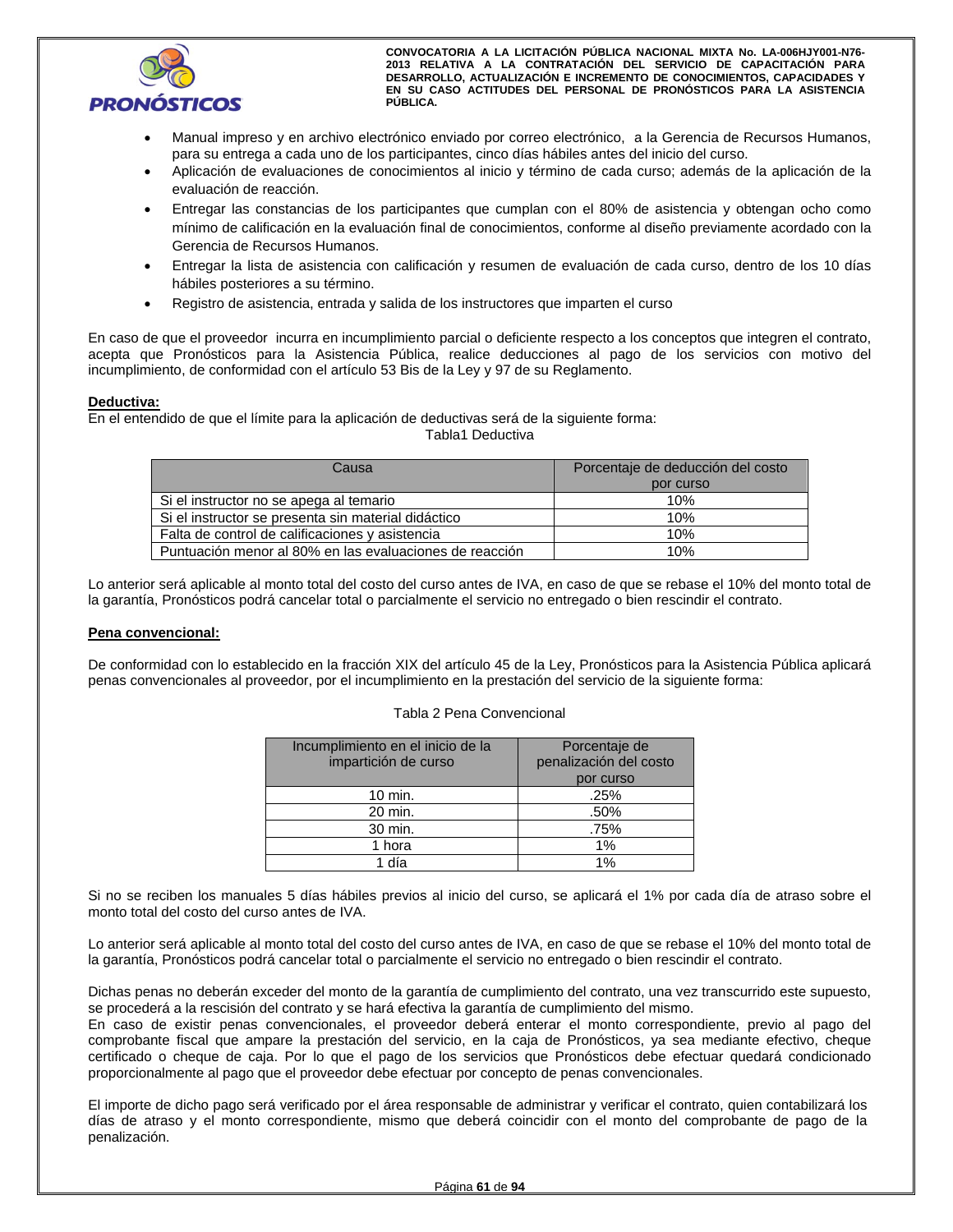

## **Reposición de los Servicios:**

1. Pronósticos para la Asistencia Pública podrá solicitar reposición de la actividades programadas por deficiencia del servicio a petición del titular de la Gerencia de Recursos Humanos, notificando al proveedor vía correo electrónico, siempre y cuando el proveedor no cumpla fundamentalmente con las siguientes deficiencias:

- No impartir a cada grupo el 100% de los temarios programados.
- Que los instructores no cuenten con la experiencia requerida.
- Que no se entreguen los materiales didácticos requeridos por la actividad.
- Que existan atrasos no justificados en la entrega de los reportes y la documentación correspondiente a los cursos impartidos y efectuados (constancias, lista de asistencia con calificaciones y resumen de evaluación del curso) y de satisfacción de los participantes.
- Que el proveedor no cumpla con sus compromisos para regularizar alguna situación relevante, notificada por escrito o vía correo electrónico por Pronósticos para la Asistencia Pública, referida a la consecución de los objetivos y metas del servicio, dentro de los plazos calendarizados.

El personal propuesto podrá ser sustituido previa valoración del Gerente de Recursos Humanos, siempre y cuando, éste cubra también los requisitos mínimos establecidos en el punto 2 de los requisitos técnicos y sean aceptados por Pronósticos para la Asistencia Pública. Asimismo, se aplicará deducción al pago, establecido en la Tabla 1.

2. Si no se presenta el instructor a impartir el curso en la fecha programada de acuerdo a calendario o se presenta hasta con una hora de retraso, la Gerencia de Recursos Humanos notificará vía correo electrónico la reposición del curso. Asimismo, se aplicará penalización, establecido en la Tabla 2.

Cuando exista el incumplimiento en los casos 1 y 2 de este rubro la Gerencia de Recursos Humanos notificará por correo electrónico al proveedor adjudicado el mismo día del citado incumplimiento, por lo que este último deberá realizar la reposición a más tardar al siguiente día hábil.

Pronósticos para la Asistencia Pública podrá reprogramar fechas, de acuerdo con sus propias necesidades, notificándolo vía correo electrónico al proveedor con 2 días hábiles de anticipación, sin que esto represente un costo adicional para la Entidad.

Tipo de contrato: Cerrado.

El cumplimiento de las obligaciones garantizadas que se deriven de la contratación serán divisibles.

Criterio de evaluación: Puntos o porcentajes.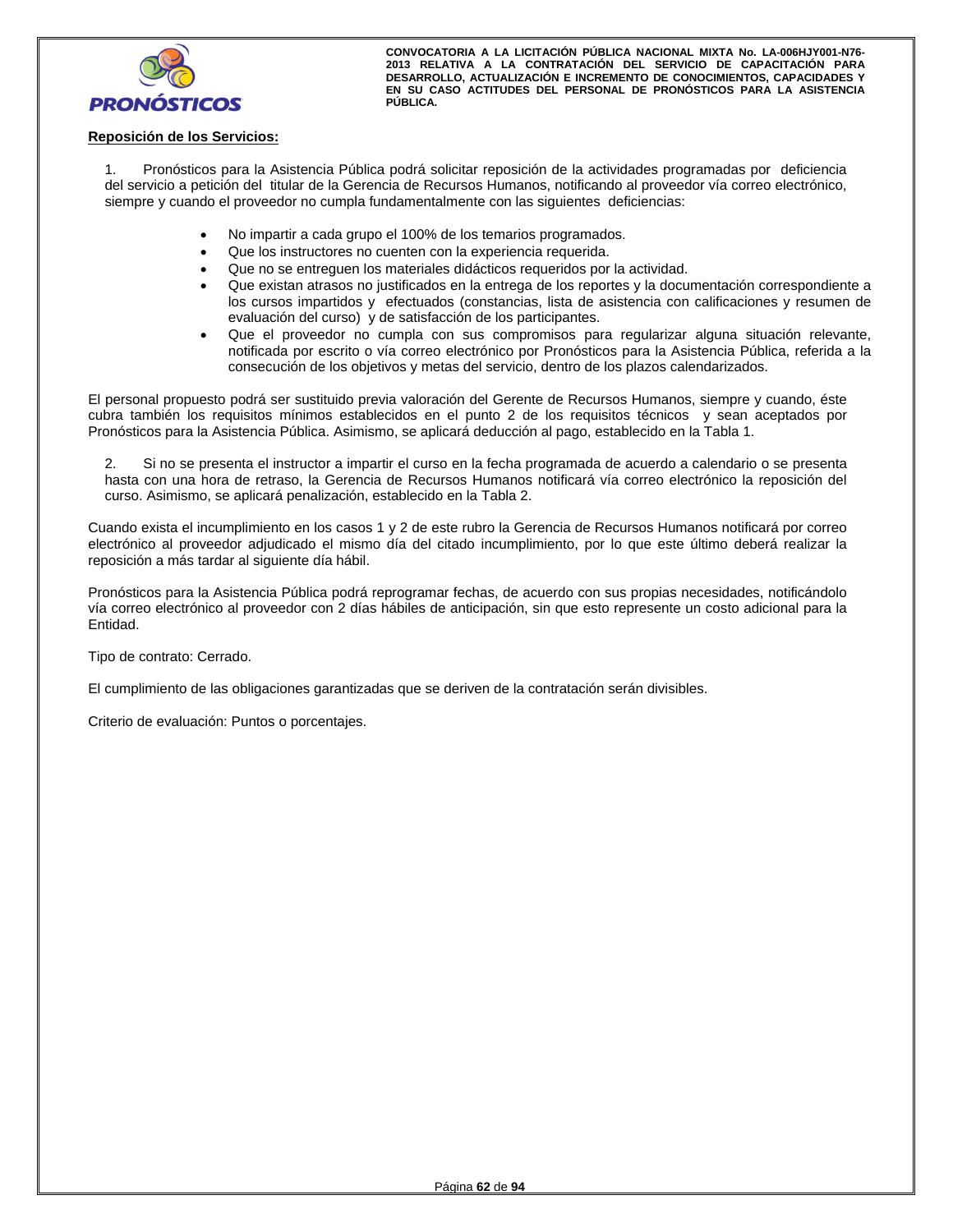

## **ANEXO 13-A**

## **METODOLOGÍA PARA EVALUAR LAS PROPUESTAS TÉCNICAS**

#### **1. Descripción de los servicios solicitados.**

- **1.** Consiste en contratar el Servicio de capacitación para desarrollo, actualización e incremento de conocimientos, capacidades y en su caso actitudes del personal de Pronósticos para la Asistencia Pública; se busca en atención al Capítulo III sección I del Manual Administrativo de aplicación General en Materia de Recursos Humanos, requiere capacitar a sus empleados de acuerdo a la detección de necesidades de capacitación que le permita:
- a) Elevar el nivel de competencias de sus empleados.
- b) Desarrollar, actualizar e incrementar conocimientos, habilidades y en su caso actitudes de los empleados conforme a su área de adscripción y especialización.

Los cursos serán presenciales y tendrán verificativo en las instalaciones de Pronósticos para la Asistencia Pública ubicadas en Insurgentes Sur N°1397, Colonia Insurgentes Mixcoac, México, D.F. en las aulas de capacitación del 4° piso ; de acuerdo al calendario establecido, documentación correspondiente a los cursos impartidos y efectuados y a entera satisfacción de Pronósticos para la Asistencia Pública.

La Gerencia de Recursos Humanos de Pronósticos para la Asistencia Pública determinará los participantes que integren cada curso, con base al calendario, mismo que se entregará al proveedor adjudicado 2 días hábiles posteriores a la notificación.

Participantes por curso: hasta 25 participantes por curso que se imparta en materia de administración y desarrollo humano; y hasta 10 participantes en los cursos en materia de cómputo.

Duración de los cursos: 10 horas en los cursos en materia de cómputo y 20 horas en los cursos en materia de administración y desarrollo humano, repartidas en 2 horas diarias durante 5 y 10 días hábiles de acuerdo a las horas de curso.

#### **2**. **Información específica de los servicios.**

**2.1** Podrán participar empresas, despachos de consultoría, fundaciones, asociaciones o instituciones privadas y universidades especializadas en brindar servicios de formación, facultamiento y capacitación empresarial a dependencias y entidades de gobierno en nuestro país.

**2.2** Los licitantes deberán contar con las herramientas y material suficientes para el desarrollo, implementación y aplicación del programa general de trabajo que se efectuará; así como traer material didáctico y/o material de apoyo para la impartición de cursos hojas blancas o de colores, hojas de rotafolio, cartulinas, plumones, colores, así como todo material didáctico necesario para la impartición del curso.

**2.3** Los licitantes deberán acreditar su capacidad y conocimientos necesarios para llevar a cabo la propuesta del programa de trabajo general, en lo referente al desarrollo y exposición del programa propuesto incluyendo a los capacitadores.

**2.4** Al inicio de cada curso se efectuará el registro de todos los participantes, se les dará a conocer el objetivo del mismo. Las actividades de enseñanza-aprendizaje de cada uno de los cursos deberán de ajustarse al horario determinado por Pronósticos para la Asistencia Pública.

**2.5** Las actividades a desarrollar por los licitantes que se contrate para realizar los servicios objeto de esta adjudicación deberán orientarse a:

Aplicación de evaluaciones de conocimientos con evidencia escrita, mediante exámenes inicial y final por cada uno de los cursos, valorando el grado en que el participante conoce los temas, atendiendo a la construcción, ampliación o consolidación de los mismos, cada una de las evaluaciones deberá tener como mínimo 10 reactivos, cada reactivo deberá tener cinco opciones de respuesta. Los reactivos de las evaluaciones tienen que variar entre una y otra evaluación por lo que no se podrán repetir reactivos entre las evaluaciones ya que el objetivo es valorar el avance en el aprendizaje de cada participante; además de la aplicación de la evaluación de reacción.

**2.6** Para el desarrollo de cada curso se solicita que los licitantes entreguen a la Gerencia de Recursos Humanos el siguiente material e información:

 Manual impreso y en archivo electrónico enviado por correo electrónico, a la Gerencia de Recursos Humanos, para su entrega a cada uno de los participantes, cinco días hábiles antes del inicio del curso.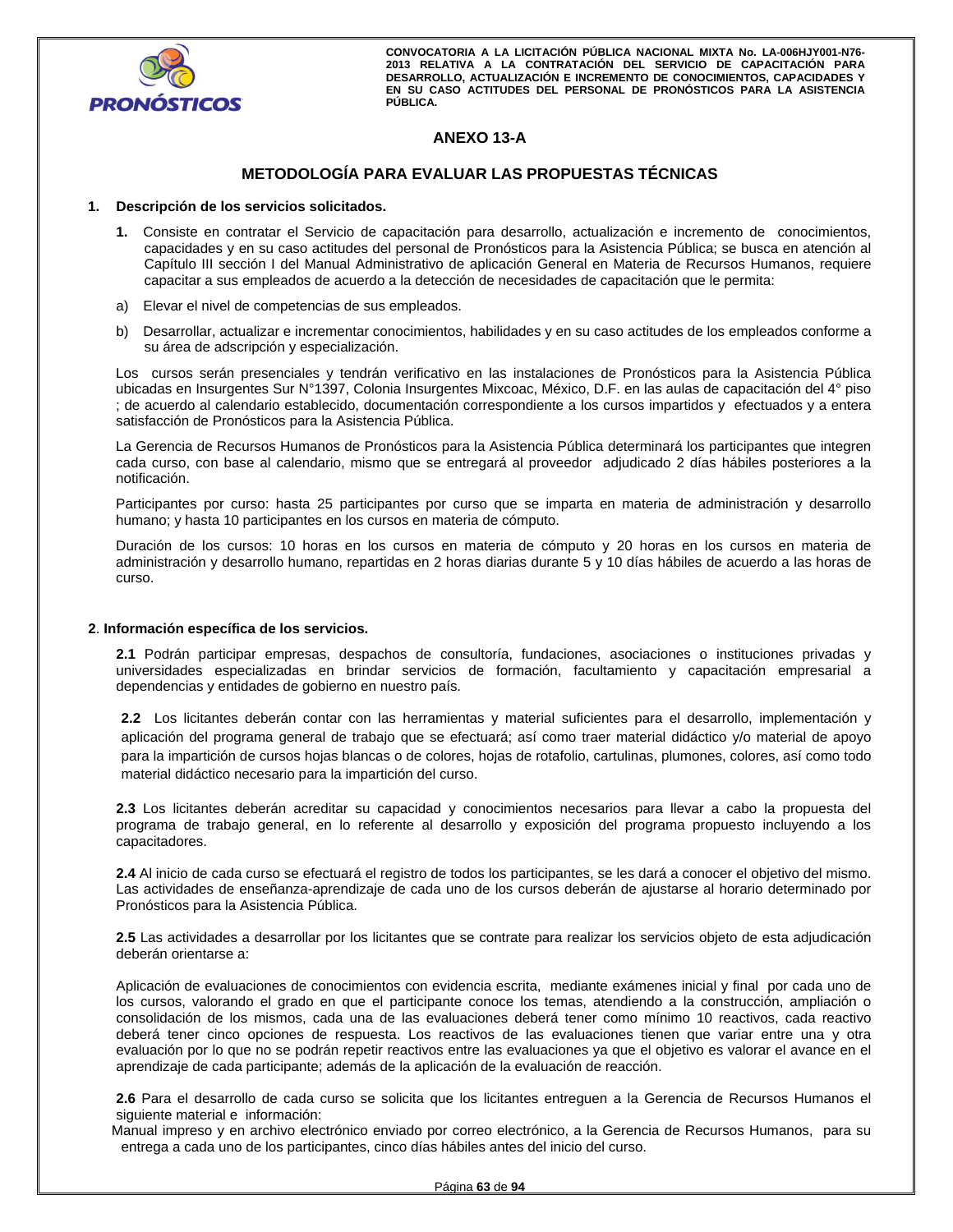

Cada manual deberá ser elaborado de acuerdo con el temario correspondiente a cada curso y de acuerdo al desarrollo siguiente:

- Introducción.
- Índice.
- Objetivo general del curso.
- Tema.
- Objetivo.
- Desarrollo temático.
- Ejemplos desarrollados o casos.
- Ejercicios y/o actividades.
- Conclusiones.
- Conclusiones de todo el manual.
- Índice bibliográfico.
- Autor.
- Título.
- País.
- Editorial.
- Año de publicación.
- Deberá contener ejemplos desarrollados o casos que sirvan de ejemplo a los participantes.
- Deberá contener ejercicios a desarrollar por parte del trabajador.
- La secuencia del manual deberá tener congruencia con el temario.
- Se evaluará el manual dando prioridad al desarrollo del contenido temático.
- El texto deberá ser completamente legible y sin manchas.
- Los diagramas, dibujos, croquis, etc., deberán ser elaborados por computadora.
- La portada debe incluir Título del curso y objeto de preparación.

**2.7** Expedir las constancias de los participantes que cumplan con el 80% de asistencia y obtengan ocho como mínimo de calificación en la evaluación final de conocimientos.

El diseño de las constancias será previamente acordado con la Gerencia de Recursos Humanos para lo cual deberá presentar 2 propuestas a elegir, a los 10 días hábiles de iniciada la impartición de los cursos, una vez realizada la elección del diseño, se notificara vía correo electrónico dentro de los dos días hábiles siguientes.

**2.8** Deberán haber trabajado en al menos un programa de dimensiones y contenidos similares con dependencias y entidades de gobierno, durante un ejercicio fiscal en los últimos dos años.

**2.9** Deberán presentar y describir en hoja membretada y firmada por el representante legal la metodología con la que habrán de realizarse las actividades de capacitación, mismo que deberá estar fundamentado en principios de educación para adultos (andragogía) basado en el modelo de enseñanza-aprendizaje del aprendizaje significativo, que establece como patrón que la educación está centrada en el estudiante. El instructor se convierte en facilitador, en vez de autoridad.

**2.10** Deberá asignar por escrito, en hoja membretada y firmada por el representante legal, al responsable académico del proyecto, así como proporcionar síntesis curricular del mismo.

## **3. Del perfil del licitante.**

## **i. Capacidad del licitante (Total máximo 24 puntos).**

#### **a) Capacidad de los recursos humanos (Subtotal 12 Puntos).**

#### **- Experiencia en asuntos relacionados con el objeto de la licitación (total 3.6 puntos)**

- Deberá proporcionar curriculum de los instructores y soporte documental del mismo, en la que conste lo siguiente:
	- Datos personales.
	- Nombre completo.
	- Empresa para la que trabaja.
	- Datos escolares.
	- Título o cédula en la carrera a fin inherente a la competencia para la que se proponga como formador.
	- Experiencia docente de cuando menos 300 horas de impartición de clases comprendidas entre 2010 y 2012 frente a grupo en la competencia para la cual se propone como instructor, ya sea que las haya impartido en sólo un año o bien que al sumar las horas de asesoría impartidas en varios años sumen las 300 horas requeridas.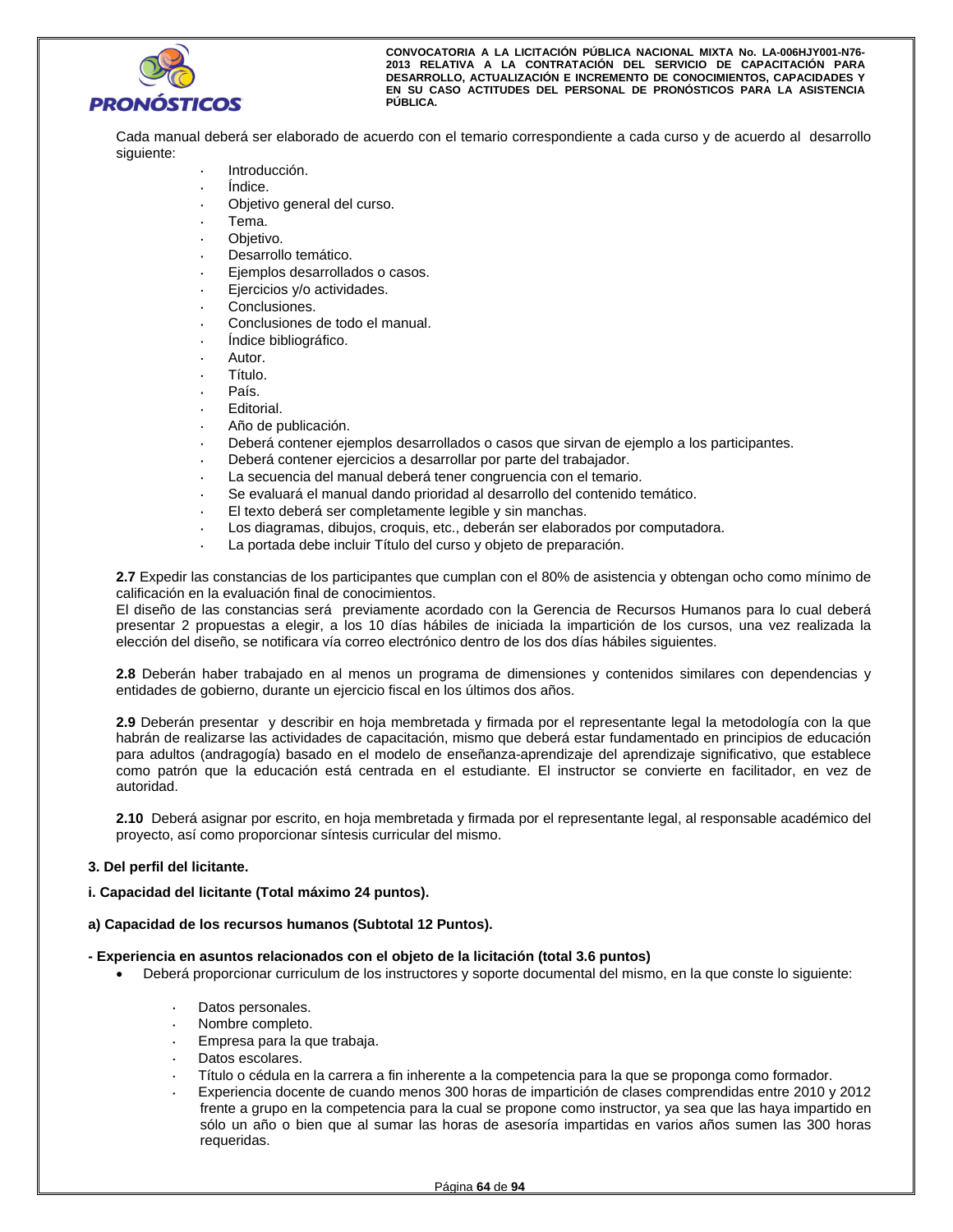

## **-Competencia o habilidad en el trabajo (total 6 puntos)**

- Deberá presentar escrito en hoja membretada y firmado por el representante legal, compromiso a elaborar y aplicar la evaluación de conocimientos con evidencia escrita inicial, final y de reacción por cada uno de los cursos; cada una de las evaluaciones deberá tener como mínimo 10 reactivos, cada reactivo deberá tener cinco opciones de respuesta. Los reactivos de las evaluaciones tienen que variar entre una y otra evaluación por lo que no se podrán repetir reactivos entre las evaluaciones ya que el objetivo es valorar el avance en el aprendizaje de cada participante. **(3 puntos).**
- Deberá anexar copia simple de la documentación comprobatoria del currículo (certificaciones, diplomas, constancias, reconocimientos, cartas de recomendación) de la experiencia docente, especificando institución o empresa y horas de duración. **(3 puntos).**

 En caso de que el licitante no presente el currículo y el documento señalado con la información solicitada en este numeral, el valor de este requisito disminuirá respectivamente hasta llegar a cero puntos; asimismo en caso de no contar en el currículo con la firma autógrafa del representante legal de la Institución o empresa o persona facultada para obligarse, el valor de este numeral será de cero puntos.

#### **-Dominio de herramientas relacionadas con el servicio (total 2.4 puntos).**

 Deberá presentar escrito en hoja membretada y firmado por el representante legal o persona facultada para obligarse, donde enumere el personal que intervendrá en la prestación del servicio (impartición de cursos de capacitación), anotando lo(s) curso(s) que dará (n) cada uno de ellos, conforme al programa señalado. En el mismo documento deberá mencionar que: "el personal referido cuenta con la experiencia docente, especificando institución o empresa y horas de impartición, el dominio del tema y las herramientas necesarias para el desarrollo de su curso y la solución de eventualidades que se puedan presentar durante la prestación del servicio, deberá anexar a su escrito documento que lo acredite, como constancia, reconocimiento o diploma."

En caso de que el licitante no presente el documento señalado con las características solicitadas, el valor de este requisito será de cero puntos.

## **b) Capacidad de los recursos económicos y de equipamiento**. **(Subtotal 9.6 puntos).**

Deberán entregar como parte de su propuesta:

## **- Capacidad económica (total 4 puntos)**

 Manifiesto por escrito en hoja membretada y firmada por el representante legal de la institución o empresa o persona facultada para obligarse, donde mencione todos y cada uno de los recursos de equipamiento que el licitante dispone o se aprovisionará para la prestación del servicio de capacitación.

En caso de que el licitante no presente el documento con las características solicitadas, el valor de este requisito será de cero puntos.

#### **-Capacidad de equipamiento (total 5.6 puntos)**

 Los licitantes presentarán un ejemplo del Manual impreso y en archivo electrónico que enviarán por correo electrónico, a la Gerencia de Recursos Humanos, para su entrega a cada uno de los participantes, cinco días hábiles antes del inicio de cada curso.

Cada manual deberá ser elaborado de acuerdo con el temario correspondiente a cada curso y de acuerdo al desarrollo siguiente:

- Introducción.
- Índice.
- Objetivo general del curso.
- Tema.
- Objetivo.
- Desarrollo temático.
- Ejemplos desarrollados o casos.
- Ejercicios y/o actividades.
- Conclusiones.
- Conclusiones de todo el manual.
- Índice bibliográfico.
- Autor.
- Título.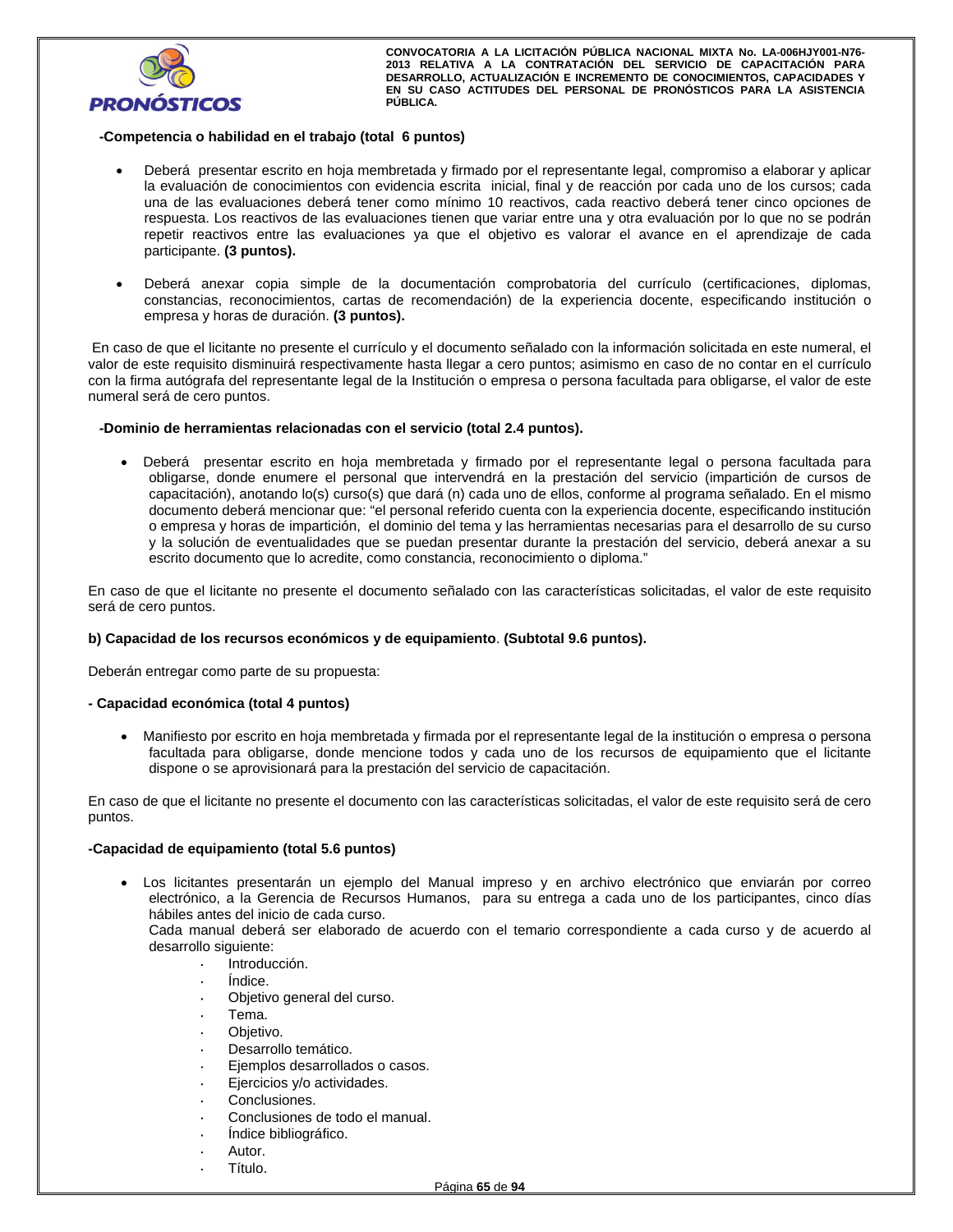

- País.
- Editorial.
- Año de publicación.
- Deberá contener ejemplos desarrollados o casos que sirvan de ejemplo a los participantes.
- Deberá contener ejercicios a desarrollar por parte del trabajador.
- La secuencia del manual deberá tener congruencia con el temario.
- Se evaluará el manual dando prioridad al desarrollo del contenido temático.
- El texto deberá ser completamente legible y sin manchas.
- Los diagramas, dibujos, croquis, etc., deberán ser elaborados por computadora.
- La portada debe incluir Título del curso y objeto de preparación. **(3.6 puntos**)

En caso de que el licitante no presente el ejemplo con las características solicitadas, el valor de este requisito será de cero puntos.

 **El licitante deberá asignar por escrito, en hoja membretada y firmada por el representante legal, al responsable académico del proyecto, así como proporcionar síntesis curricular del mismo. (2 puntos)**

#### **c) Participación de discapacitados o empresas que cuenten con trabajadores con discapacidad. (Subtotal 1.2 puntos).**

Deberá presentar escrito en hoja membretada y firmado por el representante legal, manifieste bajo protesta de decir verdad, que cuenta con empleados con algún tipo de discapacidad, que fueron dados de alta 6 meses antes de la fecha de la presente licitación y deberá anexar las altas al Instituto Mexicano del Seguro Social (IMSS) de cada uno de los empleados con discapacidad.

En caso de que el licitante no presente el documento con las características solicitadas, el valor de este requisito será de cero puntos.

#### **d) Participación de MIPYMES que produzcan bienes con innovación tecnológica relacionados directamente con servicios de capacitación (Subtotal 1.2 puntos).**

Deberá entregar escrito en el cual manifieste que es una empresa micro, pequeña o mediana que produce bienes con innovación tecnológica, y deberá acreditarlo con la constancia correspondiente emitida por el Instituto Mexicano de la Propiedad Industrial, la cual no podrá tener una vigencia mayor a cinco años.

En caso de que el licitante no presente el escrito o no lo acredite con la constancia correspondiente, el valor de este requisito será de cero puntos.

#### **ii. Experiencia y especialidad. (Total máximo 18 puntos).**

#### **a) Para evaluar la experiencia (total 10 puntos)**

 Se tomará en cuenta el número de años en que el licitante ha prestado a cualquier persona/empresa servicios de la misma naturaleza de los que son objeto las presentes especificaciones técnicas.

El tiempo mínimo que se valorará para la asignación de puntos será de 0.25 años y el tiempo máximo que se valorará para la asignación de puntos será de un (1) año durante los últimos cinco (5) años (2008-2012).

Para acreditar la experiencia el licitante deberá presentar original para cotejo y entregar copia simple de los contratos o documentos análogos que dentro de los últimos cinco (5) años (2008-2012) permitan sumar el tiempo durante el cual se ha dedicado a prestar el tipo de servicios de la misma naturaleza de los que son objeto las presentes especificaciones técnicas.

De los contratos o documentos análogos que presente el licitante, se cuantificará el tiempo que ha prestado servicios de la misma naturaleza de los que son objeto las presentes especificaciones técnicas.

En caso de no presentar original para cotejo y copia simple del contrato, la puntuación será de cero puntos.

Los contratos o documentos análogos deberán relacionarse conforme al Cuadro 2 de las presentes especificaciones técnicas y deberán cumplir con las características señaladas y contener al menos la siguiente información:

- Nombre de la persona/empresa que prestó los servicios (licitante) y nombre de la persona/empresa que solicitó los servicios.
- Descripción de los servicios objeto del contrato.

Página **66** de **94**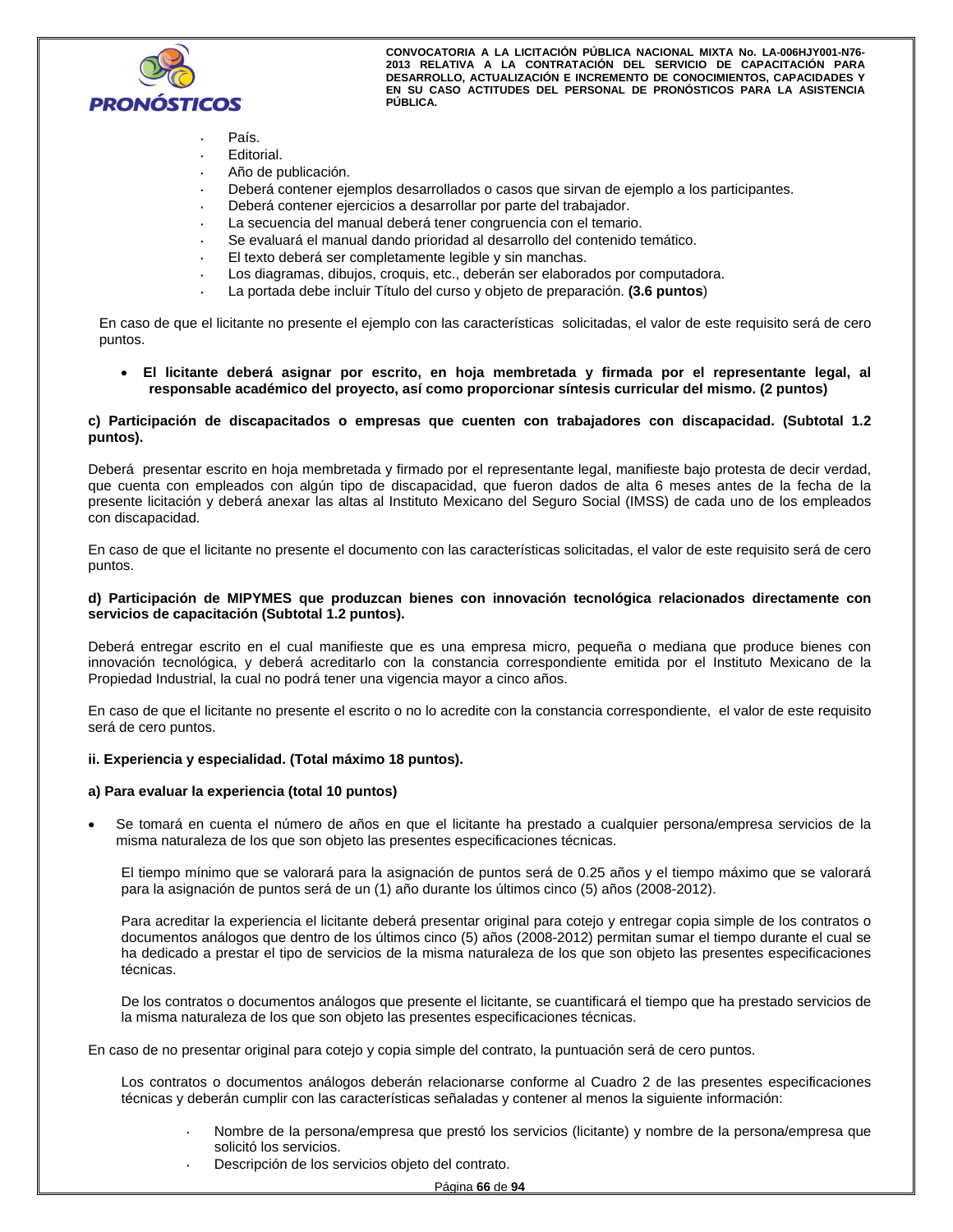

- Plazo o vigencia del contrato.
- Contar con las firmas de consentimiento de las partes.

De ser necesario, deberá adjuntar los anexos del contrato en los que se identifiquen claramente los servicios relacionados con las presentes especificaciones técnicas.

Se valorará el contrato siempre y cuando tenga todas y cada una de las características solicitadas en estas especificaciones técnicas.

El licitante deberá elaborar y entregar el Cuadro 2 con los datos de los contratos o documentos análogos presentados, identificando claramente:

## **Cuadro 2.**

| No.<br>consecutivo<br>contratos<br>documentos<br>presentados | de   Nombre<br>de<br>empresa<br>o persona<br>análogos con la que suscribió<br>el contrato | $ a $ Descripción<br>del<br>objeto<br>del contrato | Plazo o vigencia del No.<br>contrato<br>Del (dd/mm/aaaa) al<br>(dd/mm/aaaa) | días<br>de<br>que<br>ampara el plazo o la<br>vigencia del contrato |
|--------------------------------------------------------------|-------------------------------------------------------------------------------------------|----------------------------------------------------|-----------------------------------------------------------------------------|--------------------------------------------------------------------|
|                                                              |                                                                                           |                                                    |                                                                             |                                                                    |
| <b>SUMA DE DÍAS:</b>                                         |                                                                                           |                                                    |                                                                             | 11                                                                 |

## **1/Suma del tiempo durante el cual el licitante se ha dedicado a prestar servicios de la misma naturaleza objeto de las presentes especificaciones técnicas. Un año es igual a 365 días.**

Al (los) licitante(s) que acredite(n) mediante los contratos o documentos análogos el máximo de años establecido en el presente rubro (1 año), dedicado a prestar servicios de la misma naturaleza de las presentes especificaciones técnicas, se le(s) asignará(n) 6 puntos; al resto de los licitantes se les asignará puntuación de manera proporcional a ese tiempo mediante una regla de tres simple.

Al licitante que no acredite el mínimo de experiencia requerida, no se le asignará puntos.

#### **b) Para evaluar la especialidad (total 8 puntos)**

 Se tomará en cuenta el mayor número de contratos o documentos análogos con los cuales el licitante acredite que ha prestado a cualquier persona/empresa servicios con las características específicas y a los volúmenes o condiciones similares, de la misma naturaleza de los que son objeto las presentes especificaciones técnicas.

 El número mínimo requerido es de un (1) contrato y el número máximo es de cinco (5) contratos o documentos análogos dentro de los últimos cinco (5) años (2008-2012).

Para acreditar la especialidad el licitante deberá presentar original para cotejo y entregar copia simple de los contratos o documentos análogos dentro de los últimos cinco (5) años que demuestren que ha prestado servicios con las mismas o muy similares características, complejidad, volúmenes, magnitud o condiciones que se requieren en las presentes especificaciones técnicas. Los contratos o documentos análogos deben estar concluidos antes de la fecha del acto de presentación y apertura de proposiciones.

Se cuantificará el número de contratos o documentos análogos que presente el licitante que comprueben que ha prestado servicios de la misma naturaleza de los que son objeto las presentes especificaciones técnicas. En caso de no presentar copia simple del contrato, la puntuación será de cero puntos.

Los contratos o documentos análogos deberán relacionarse conforme al Cuadro 3 de las presentes especificaciones técnicas y deberán cumplir con las características señaladas y contener al menos la siguiente información:

> Nombre de la persona/empresa que prestó los servicios (licitante) y nombre de la persona/empresa que solicitó los servicios.

- Descripción de los servicios objeto del contrato.
- Plazo o vigencia del contrato.
- Contar con las firmas de consentimiento de las partes.

De ser necesario, deberá adjuntar los anexos del contrato en los que se identifiquen claramente los servicios.

Se valorará el contrato siempre y cuando tenga todas y cada una de las características solicitadas en estas especificaciones técnicas.

El licitante deberá elaborar y entregar el Cuadro 3 con los datos de los contratos o documentos análogos presentados, identificando claramente **(4 puntos)**: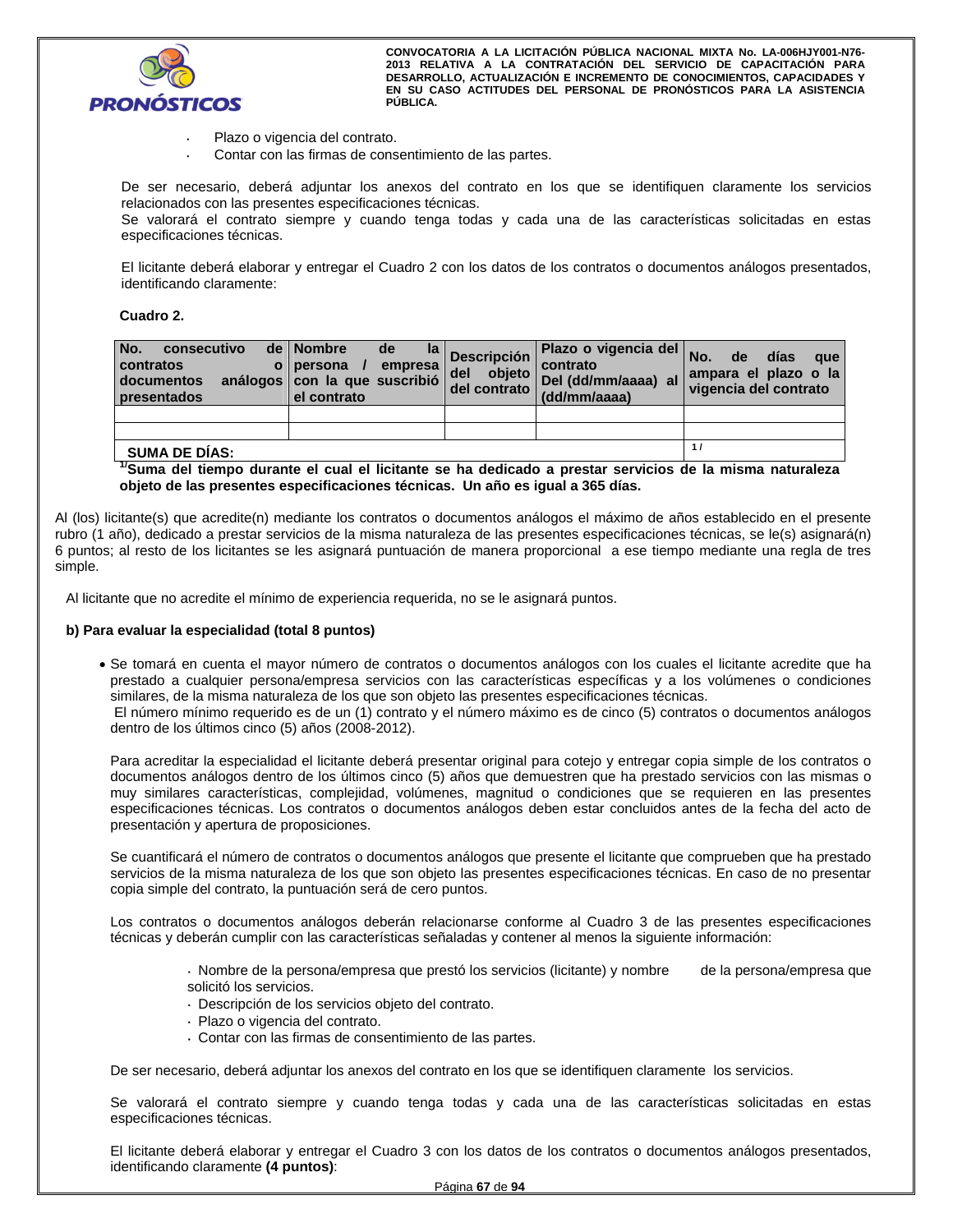

#### **CUADRO 3**

| No.<br>consecutivo<br>de de<br>los<br>documentos<br>contratos o<br>análogos presentados | <b>Nombre</b><br>de<br>persona /<br>empresa  <br>con la que suscribió<br>el contrato | $\frac{ \mathsf{a} }{ \mathsf{c} }$ Descripción<br>del<br>objeto<br>del contrato | Plazo o vigencia del contrato<br>Del (dd/mm/aaaa) al (dd/mm/aaaa) |
|-----------------------------------------------------------------------------------------|--------------------------------------------------------------------------------------|----------------------------------------------------------------------------------|-------------------------------------------------------------------|
|                                                                                         |                                                                                      |                                                                                  |                                                                   |
|                                                                                         |                                                                                      |                                                                                  |                                                                   |
|                                                                                         |                                                                                      |                                                                                  |                                                                   |

 En cumplimiento al Artículo 153-A párrafo 3 de la Ley Federal del Trabajo, el proveedor y sus instructores deberán entregar por escrito, en hoja membretada y firmada por el representante legal estar autorizados y registrados por la Secretaría del Trabajo y Previsión Social, asimismo, deberá anexar copia simple de la documentación comprobatoria **(4 puntos)**

Al (los) licitante(s) que acredite(n) el número máximo de contratos o documentos análogos establecido en el presente rubro (5 contratos o documentos análogos), dedicado a prestar servicios de la misma naturaleza de las presentes especificaciones técnicas, se le(s) asignará(n) 6 puntos, al resto de los licitantes se les asignará puntuación de manera proporcional al número de contratos o documentos análogos que acrediten mediante una regla de tres simple.

Al licitante que no acredite el mínimo de especialidad requerida, no se le asignará puntos.

#### **iii. Propuesta de trabajo. (Total máximo 12 puntos).**

#### **a) Metodología para la prestación del servicio (total 3 puntos)**

Como parte de su propuesta de trabajo deberán entregar:

 Por escrito, en hoja membretada y firmada por el representante legal, manifestando que se compromete a controlar las calificaciones y asistencias de los participantes.

Así como, entregar un ejemplo del control de calificaciones y asistencia que debe incluir mínimo:

- nombre, número y área de adscripción del empleado,
- nombre, horario y fecha del curso,
- nombre del instructor.

#### **b) Plan de trabajo propuesto (total 6 puntos)**

- Entregar por escrito, en hoja membretada y firmada por el representante legal en el cual manifieste y describa la metodología con la que habrán de realizarse las actividades de capacitación, mismo que deberá estar fundamentado en principios de educación para adultos (andragogía) basado en el modelo de enseñanza-aprendizaje del aprendizaje significativo, que establece como patrón que la educación está centrada en el estudiante. El instructor se convierte en facilitador, en vez de autoridad. (3 puntos)
- Entregar escrito, en hoja membretada y firmada por el representante legal, en el cual manifieste que en cualquiera de los cursos se debe posibilitar al participante el fortalecimiento y desarrollo de conocimientos, habilidades y/o actitudes de acuerdo con cada tema de curso, a fin de poder preparar al personal para la ejecución eficiente de sus responsabilidades que asuman en sus puestos.(3 puntos)

En caso de que el licitante no presente el documento con las características solicitadas, el valor de cada uno de estos requisitos será de cero puntos.

#### **c) Esquema estructural de la organización (total 3 puntos)**

Deberá entregar un organigrama del personal que intervendrá en la prestación del servicio, el cual deberá considerar como mínimo el personal señalado en el apartado Experiencia en asuntos relacionados con el objeto de la licitación.

En caso de que el licitante no presente el organigrama, tendrá un valor de cero puntos.

#### **iv. Cumplimiento de contratos (Total máximo 6 puntos).**

Con relación a los contratos o documentos análogos que presente el licitante, deberá entregar la manifestación expresa del contratante, persona/empresa a quien ha prestado servicios de la misma naturaleza de la que son objeto las presentes especificaciones técnicas, sobre el cumplimiento total de las obligaciones, dicha manifestación deberá ser la liberación de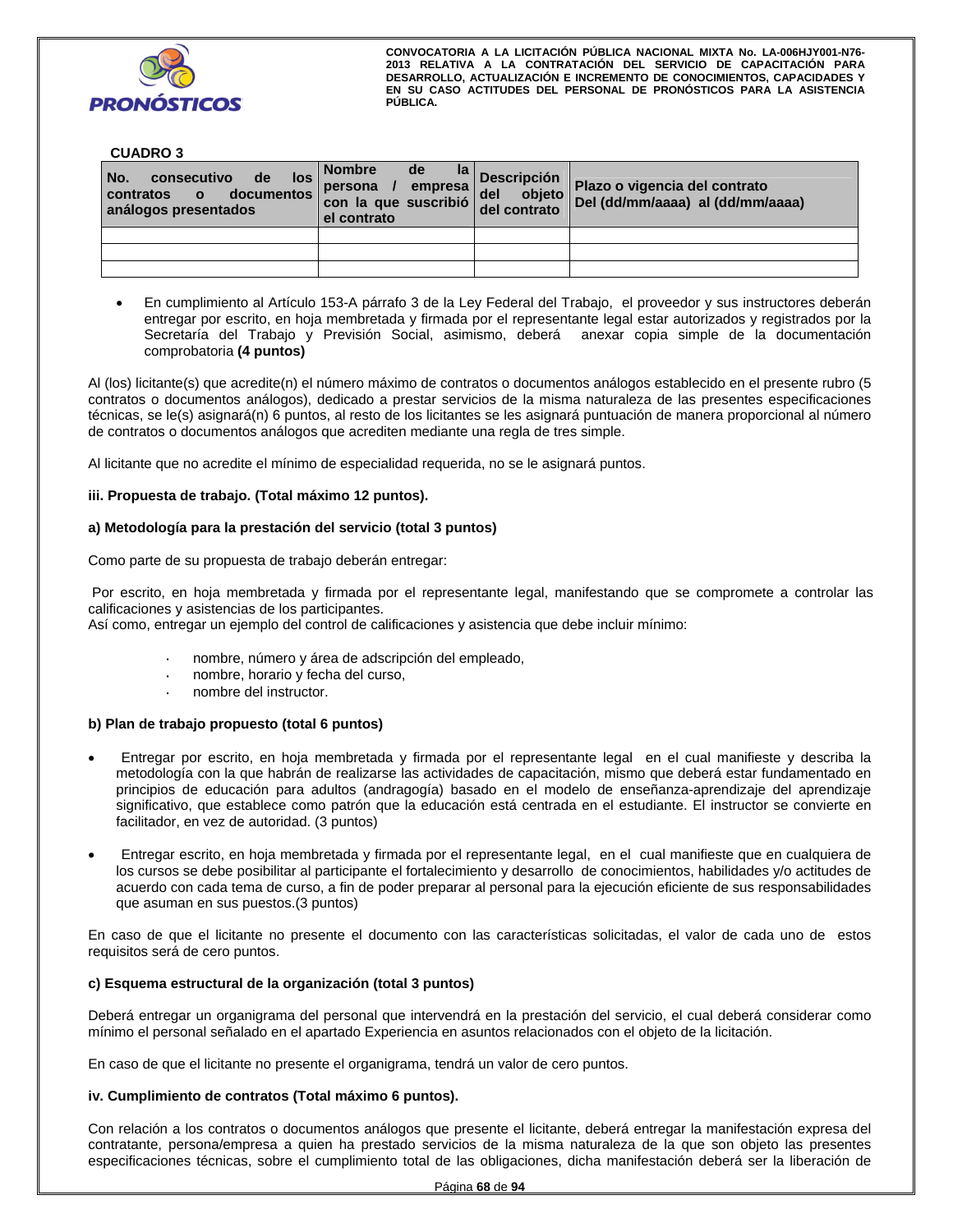

fianza o una carta de satisfacción del cliente donde manifieste que el licitante le ha prestado los servicios contratados (deberá entregar copia simple para expediente del Órgano Desconcentrado).

La(s) carta(s) presentada(s) deberá(n) ser de mínimo uno (1) y máximo cinco (5) de los contratos presentados en el numeral **ii. Experiencia y especialidad** de estas especificaciones técnicas, de servicios prestados durante los últimos cinco (5) años (2008-2012). Dichos contratos debieron contener al menos la siguiente información:

- Nombre de la persona/empresa que prestó los servicios (licitante) y nombre de la persona/empresa que solicitó los servicios.
- Descripción de los servicios objeto del contrato.
- Plazo o vigencia del contrato.
- Contar con las firmas de consentimiento de las partes.

La carta deberá contener como mínimo:

- a) Hoja membretada.
- b) Con firma autógrafa del cliente.
- c) Datos de contacto del cliente: Nombre, cargo, teléfono y/o correo electrónico y domicilio.
- d) Que mencione que el servicio fue recibido a entera satisfacción o satisfactoriamente.
- e) Tipo de servicio prestado, el cual debe coincidir con lo solicitado en las presentes especificaciones técnicas.
- f) Vigencia o plazo del (los) servicio(s).

Sólo se acreditará el cumplimiento de contratos si las cartas contienen todos y cada uno de los incisos señalados en este numeral y son de los contratos mencionados.

En caso de que sea manifestado más de un contrato en una carta, se le dará el puntaje como si presentara "n" número de cartas; por ejemplo, si el licitante presenta una carta de satisfacción que mencione 3 contratos y cumple con todas las características mencionadas en los incisos de este numeral, se le asignará puntos como si hubiera presentado 3 cartas. En caso de no presentar original para cotejo y copia simple de la carta, la puntuación será de cero puntos.

Al (los) licitante(s) que acredite(n) la mayor cantidad de contratos cumplidos satisfactoriamente establecido en el presente rubro (3) durante los últimos cinco (5) años, se le(s) asignará(n) 12 puntos, al resto de los licitantes se les asignará puntuación de manera proporcional al número de contratos cumplidos satisfactoriamente mediante una regla de tres simple.

Para la evaluación del mecanismo de puntos y porcentajes se utilizará el Anexo 13-A Metodología para evaluar las propuestas técnicas.

La propuesta técnica presentada por el(los) licitante(s) será desechada en caso de no obtener un mínimo de 45 puntos de los 60 puntos máximos disponibles de acuerdo a la normatividad vigente.

| Del Perfil del Licitante y requisitos técnicos para la evaluación del mecanismo de puntos o porcentajes.                                                                                                                                                                                                                                                                                                                                                                                                                                                                                                                                                                                                                                                                                                                                                                                                                                                                                                                                                                                                                                                                                                                                                                                                                                                                                                                                                                                                                                                                                                |                                                                                                                                                                                                                                                                                                                                                                                                                                                                                                                                                                                                                 |
|---------------------------------------------------------------------------------------------------------------------------------------------------------------------------------------------------------------------------------------------------------------------------------------------------------------------------------------------------------------------------------------------------------------------------------------------------------------------------------------------------------------------------------------------------------------------------------------------------------------------------------------------------------------------------------------------------------------------------------------------------------------------------------------------------------------------------------------------------------------------------------------------------------------------------------------------------------------------------------------------------------------------------------------------------------------------------------------------------------------------------------------------------------------------------------------------------------------------------------------------------------------------------------------------------------------------------------------------------------------------------------------------------------------------------------------------------------------------------------------------------------------------------------------------------------------------------------------------------------|-----------------------------------------------------------------------------------------------------------------------------------------------------------------------------------------------------------------------------------------------------------------------------------------------------------------------------------------------------------------------------------------------------------------------------------------------------------------------------------------------------------------------------------------------------------------------------------------------------------------|
| i. Capacidad del licitante (Total máximo 24 puntos).                                                                                                                                                                                                                                                                                                                                                                                                                                                                                                                                                                                                                                                                                                                                                                                                                                                                                                                                                                                                                                                                                                                                                                                                                                                                                                                                                                                                                                                                                                                                                    | Criterio para asignación de puntajes                                                                                                                                                                                                                                                                                                                                                                                                                                                                                                                                                                            |
| a) Capacidad de los recursos humanos (Subtotal 12 Puntos).<br>- Experiencia en asuntos relacionados con el objeto de la licitación (total 3.6 puntos)<br>Deberá proporcionar curriculum de los instructores y soporte documental del mismo, en la que conste lo<br>$\bullet$<br>siquiente:<br>Datos personales.<br>$\bullet$<br>Nombre completo.<br>$\bullet$<br>Empresa para la que trabaja.<br>$\bullet$<br>Datos escolares.<br>$\bullet$<br>Título o cédula en la carrera a fin inherente a la competencia para la que se proponga como<br>formador.<br>Experiencia docente de cuando menos 300 horas de impartición de clases comprendidas entre<br>$\bullet$<br>2010 y 2012 frente a grupo en la competencia para la cual se propone como instructor, ya sea que<br>las haya impartido en sólo un año o bien que al sumar las horas de asesoría impartidas en varios<br>años sumen las 300 horas requeridas.<br>-Competencia o habilidad en el trabajo (total 6 puntos)<br>Deberá presentar escrito en hoja membretada y firmado por el representante legal, compromiso a elaborar y<br>aplicar la evaluación de conocimientos con evidencia escrita inicial, final y de reacción por cada uno de los<br>cursos; cada una de las evaluaciones deberá tener como mínimo 10 reactivos, cada reactivo deberá tener cinco<br>opciones de respuesta. Los reactivos de las evaluaciones tienen que variar entre una y otra evaluación por lo que<br>no se podrán repetir reactivos entre las evaluaciones ya que el objetivo es valorar el avance en el aprendizaje de<br>cada participante. (3 puntos). | En caso de que el licitante no presente el<br>currículo y el documento señalado con la<br>información solicitada en este numeral, el valor<br>de este requisito disminuirá respectivamente<br>hasta llegar a cero puntos; asimismo en caso de<br>no contar en el currículo con la firma autógrafa<br>del representante legal de la Institución o<br>empresa o persona facultada para obligarse, el<br>valor de este numeral será de cero puntos.<br>En caso de que el licitante no presente el<br>documento señalado con las características<br>solicitadas, el valor de este requisito será de<br>cero puntos. |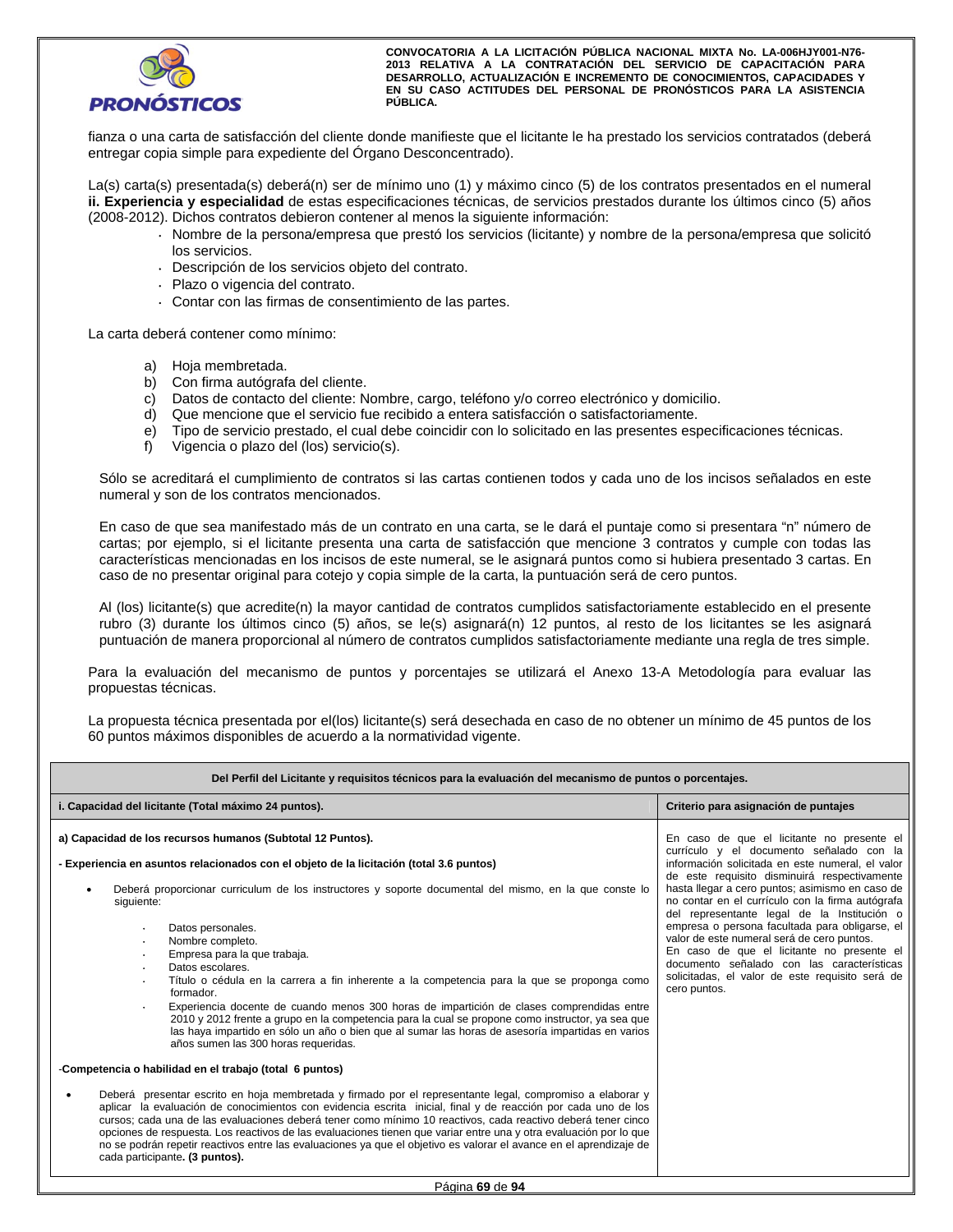| <b>PRONÓSTICOS</b>                                                                                                                                                                                                                                                                                                                                                                                                                                                                                                                                                                                                                                                                                                                                                                             | CONVOCATORIA A LA LICITACIÓN PÚBLICA NACIONAL MIXTA No. LA-006HJY001-N76-<br>2013 RELATIVA A LA CONTRATACIÓN DEL SERVICIO DE CAPACITACIÓN PARA<br>DESARROLLO, ACTUALIZACIÓN E INCREMENTO DE CONOCIMIENTOS, CAPACIDADES Y<br>EN SU CASO ACTITUDES DEL PERSONAL DE PRONÓSTICOS PARA LA ASISTENCIA<br>PUBLICA.                    |                                                                                                                                                                 |
|------------------------------------------------------------------------------------------------------------------------------------------------------------------------------------------------------------------------------------------------------------------------------------------------------------------------------------------------------------------------------------------------------------------------------------------------------------------------------------------------------------------------------------------------------------------------------------------------------------------------------------------------------------------------------------------------------------------------------------------------------------------------------------------------|--------------------------------------------------------------------------------------------------------------------------------------------------------------------------------------------------------------------------------------------------------------------------------------------------------------------------------|-----------------------------------------------------------------------------------------------------------------------------------------------------------------|
| Deberá anexar copia simple de la documentación comprobatoria del currículo (certificaciones, diplomas,<br>constancias, reconocimientos, cartas de recomendación) de la experiencia docente, especificando institución o<br>empresa y horas de duración. (3 puntos).                                                                                                                                                                                                                                                                                                                                                                                                                                                                                                                            |                                                                                                                                                                                                                                                                                                                                |                                                                                                                                                                 |
| -Dominio de herramientas relacionadas con el servicio (total 2.4 puntos).                                                                                                                                                                                                                                                                                                                                                                                                                                                                                                                                                                                                                                                                                                                      |                                                                                                                                                                                                                                                                                                                                |                                                                                                                                                                 |
| Deberá presentar escrito en hoja membretada y firmado por el representante legal o persona facultada para<br>obligarse, donde enumere el personal que intervendrá en la prestación del servicio (impartición de cursos de<br>capacitación), anotando lo(s) curso(s) que dará (n) cada uno de ellos, conforme al programa señalado. En el<br>mismo documento deberá mencionar que: "el personal referido cuenta con la experiencia docente, especificando<br>institución o empresa y horas de impartición, el dominio del tema y las herramientas necesarias para el<br>desarrollo de su curso y la solución de eventualidades que se puedan presentar durante la prestación del<br>servicio, deberá anexar a su escrito documento que lo acredite, como constancia, reconocimiento o diploma." |                                                                                                                                                                                                                                                                                                                                |                                                                                                                                                                 |
| b) Capacidad de los recursos económicos y de equipamiento. (Subtotal 9.6 puntos).                                                                                                                                                                                                                                                                                                                                                                                                                                                                                                                                                                                                                                                                                                              |                                                                                                                                                                                                                                                                                                                                | En caso de que el licitante no presente el                                                                                                                      |
| Deberán entregar como parte de su propuesta:                                                                                                                                                                                                                                                                                                                                                                                                                                                                                                                                                                                                                                                                                                                                                   |                                                                                                                                                                                                                                                                                                                                | documento con las características solicitadas, el<br>valor de este requisito será de cero puntos.                                                               |
| - Capacidad económica (total 4 puntos)                                                                                                                                                                                                                                                                                                                                                                                                                                                                                                                                                                                                                                                                                                                                                         |                                                                                                                                                                                                                                                                                                                                |                                                                                                                                                                 |
| licitante dispone o se aprovisionará para la prestación del servicio de capacitación.                                                                                                                                                                                                                                                                                                                                                                                                                                                                                                                                                                                                                                                                                                          | Manifiesto por escrito en hoja membretada y firmada por el representante legal de la institución o empresa o<br>persona facultada para obligarse, donde mencione todos y cada uno de los recursos de equipamiento que el                                                                                                       | En caso de que el licitante no presente el<br>ejemplo con las características solicitadas, el<br>valor de este requisito será de cero puntos.                   |
| -Capacidad de equipamiento (total 5.6 puntos)                                                                                                                                                                                                                                                                                                                                                                                                                                                                                                                                                                                                                                                                                                                                                  |                                                                                                                                                                                                                                                                                                                                |                                                                                                                                                                 |
| días hábiles antes del inicio de cada curso.                                                                                                                                                                                                                                                                                                                                                                                                                                                                                                                                                                                                                                                                                                                                                   | Los licitantes presentarán un ejemplo del Manual impreso y en archivo electrónico que enviarán por correo<br>electrónico, a la Gerencia de Recursos Humanos, para su entrega a cada uno de los participantes, cinco<br>Cada manual deberá ser elaborado de acuerdo con el temario correspondiente a cada curso y de acuerdo al |                                                                                                                                                                 |
| desarrollo siguiente:<br>Introducción.                                                                                                                                                                                                                                                                                                                                                                                                                                                                                                                                                                                                                                                                                                                                                         |                                                                                                                                                                                                                                                                                                                                |                                                                                                                                                                 |
| Indice.<br>Objetivo general del curso.                                                                                                                                                                                                                                                                                                                                                                                                                                                                                                                                                                                                                                                                                                                                                         |                                                                                                                                                                                                                                                                                                                                |                                                                                                                                                                 |
| Tema.<br>Objetivo.                                                                                                                                                                                                                                                                                                                                                                                                                                                                                                                                                                                                                                                                                                                                                                             |                                                                                                                                                                                                                                                                                                                                |                                                                                                                                                                 |
| Desarrollo temático.                                                                                                                                                                                                                                                                                                                                                                                                                                                                                                                                                                                                                                                                                                                                                                           |                                                                                                                                                                                                                                                                                                                                |                                                                                                                                                                 |
| Ejemplos desarrollados o casos.<br>Ejercicios y/o actividades.                                                                                                                                                                                                                                                                                                                                                                                                                                                                                                                                                                                                                                                                                                                                 |                                                                                                                                                                                                                                                                                                                                |                                                                                                                                                                 |
| Conclusiones.<br>Conclusiones de todo el manual.                                                                                                                                                                                                                                                                                                                                                                                                                                                                                                                                                                                                                                                                                                                                               |                                                                                                                                                                                                                                                                                                                                |                                                                                                                                                                 |
| Indice bibliográfico.                                                                                                                                                                                                                                                                                                                                                                                                                                                                                                                                                                                                                                                                                                                                                                          |                                                                                                                                                                                                                                                                                                                                |                                                                                                                                                                 |
| Autor.<br>Título.                                                                                                                                                                                                                                                                                                                                                                                                                                                                                                                                                                                                                                                                                                                                                                              |                                                                                                                                                                                                                                                                                                                                |                                                                                                                                                                 |
| País.<br>Editorial.                                                                                                                                                                                                                                                                                                                                                                                                                                                                                                                                                                                                                                                                                                                                                                            |                                                                                                                                                                                                                                                                                                                                |                                                                                                                                                                 |
| Año de publicación.                                                                                                                                                                                                                                                                                                                                                                                                                                                                                                                                                                                                                                                                                                                                                                            |                                                                                                                                                                                                                                                                                                                                |                                                                                                                                                                 |
| Deberá contener ejercicios a desarrollar por parte del trabajador.                                                                                                                                                                                                                                                                                                                                                                                                                                                                                                                                                                                                                                                                                                                             | Deberá contener ejemplos desarrollados o casos que sirvan de ejemplo a los participantes.                                                                                                                                                                                                                                      |                                                                                                                                                                 |
| La secuencia del manual deberá tener congruencia con el temario.                                                                                                                                                                                                                                                                                                                                                                                                                                                                                                                                                                                                                                                                                                                               | Se evaluará el manual dando prioridad al desarrollo del contenido temático.                                                                                                                                                                                                                                                    |                                                                                                                                                                 |
| El texto deberá ser completamente legible y sin manchas.                                                                                                                                                                                                                                                                                                                                                                                                                                                                                                                                                                                                                                                                                                                                       |                                                                                                                                                                                                                                                                                                                                |                                                                                                                                                                 |
|                                                                                                                                                                                                                                                                                                                                                                                                                                                                                                                                                                                                                                                                                                                                                                                                | Los diagramas, dibujos, croquis, etc., deberán ser elaborados por computadora.<br>La portada debe incluir Título del curso y objeto de preparación. (3.6 puntos)                                                                                                                                                               |                                                                                                                                                                 |
| responsable académico del proyecto, así como proporcionar síntesis curricular del mismo. (2 puntos)                                                                                                                                                                                                                                                                                                                                                                                                                                                                                                                                                                                                                                                                                            | El licitante deberá asignar por escrito, en hoja membretada y firmada por el representante legal, al                                                                                                                                                                                                                           |                                                                                                                                                                 |
| c) Participación de discapacitados o empresas que cuenten con trabajadores con discapacidad. (Subtotal 1.2<br>puntos).                                                                                                                                                                                                                                                                                                                                                                                                                                                                                                                                                                                                                                                                         |                                                                                                                                                                                                                                                                                                                                | En caso de que el licitante no presente el<br>documento con las características solicitadas, el<br>valor de este requisito será de cero puntos.                 |
| Deberá presentar escrito en hoja membretada y firmado por el representante legal, manifieste bajo protesta de decir<br>verdad, que cuenta con empleados con algún tipo de discapacidad, que fueron dados de alta 6 meses antes de la fecha<br>de la presente licitación y deberá anexar las altas al Instituto Mexicano del Seguro Social (IMSS) de cada uno de los<br>empleados con discapacidad.                                                                                                                                                                                                                                                                                                                                                                                             |                                                                                                                                                                                                                                                                                                                                |                                                                                                                                                                 |
| d) Participación de MIPYMES que produzcan bienes con innovación tecnológica relacionados directamente con<br>servicios de capacitación (Subtotal 1.2 puntos).                                                                                                                                                                                                                                                                                                                                                                                                                                                                                                                                                                                                                                  |                                                                                                                                                                                                                                                                                                                                | En caso de que el licitante no presente el escrito<br>o no lo acredite con la constancia<br>correspondiente, el valor de este requisito será<br>de cero puntos. |
| Deberá entregar escrito en el cual manifieste que es una empresa micro, pequeña o mediana que produce bienes con<br>innovación tecnológica, y deberá acreditarlo con la constancia correspondiente emitida por el Instituto Mexicano de la<br>Propiedad Industrial, la cual no podrá tener una vigencia mayor a cinco años.                                                                                                                                                                                                                                                                                                                                                                                                                                                                    |                                                                                                                                                                                                                                                                                                                                |                                                                                                                                                                 |
| ii. Experiencia y especialidad. (Total máximo 18 puntos).                                                                                                                                                                                                                                                                                                                                                                                                                                                                                                                                                                                                                                                                                                                                      |                                                                                                                                                                                                                                                                                                                                |                                                                                                                                                                 |
| a) Para evaluar la experiencia (total 10 puntos)                                                                                                                                                                                                                                                                                                                                                                                                                                                                                                                                                                                                                                                                                                                                               |                                                                                                                                                                                                                                                                                                                                | En caso de no presentar original para cotejo y<br>copia simple del contrato, la puntuación será de<br>cero puntos.                                              |
| de la misma naturaleza de los que son objeto las presentes especificaciones técnicas.                                                                                                                                                                                                                                                                                                                                                                                                                                                                                                                                                                                                                                                                                                          | Se tomará en cuenta el número de años en que el licitante ha prestado a cualquier persona/empresa servicios                                                                                                                                                                                                                    | Al (los) licitante(s) que acredite(n) mediante los                                                                                                              |

| Página 70 de 94 |  |  |
|-----------------|--|--|
|                 |  |  |

contratos o documentos análogos el máximo de años establecido en el presente rubro (1 año),

El tiempo mínimo que se valorará para la asignación de puntos será de 0.25 años y el tiempo máximo que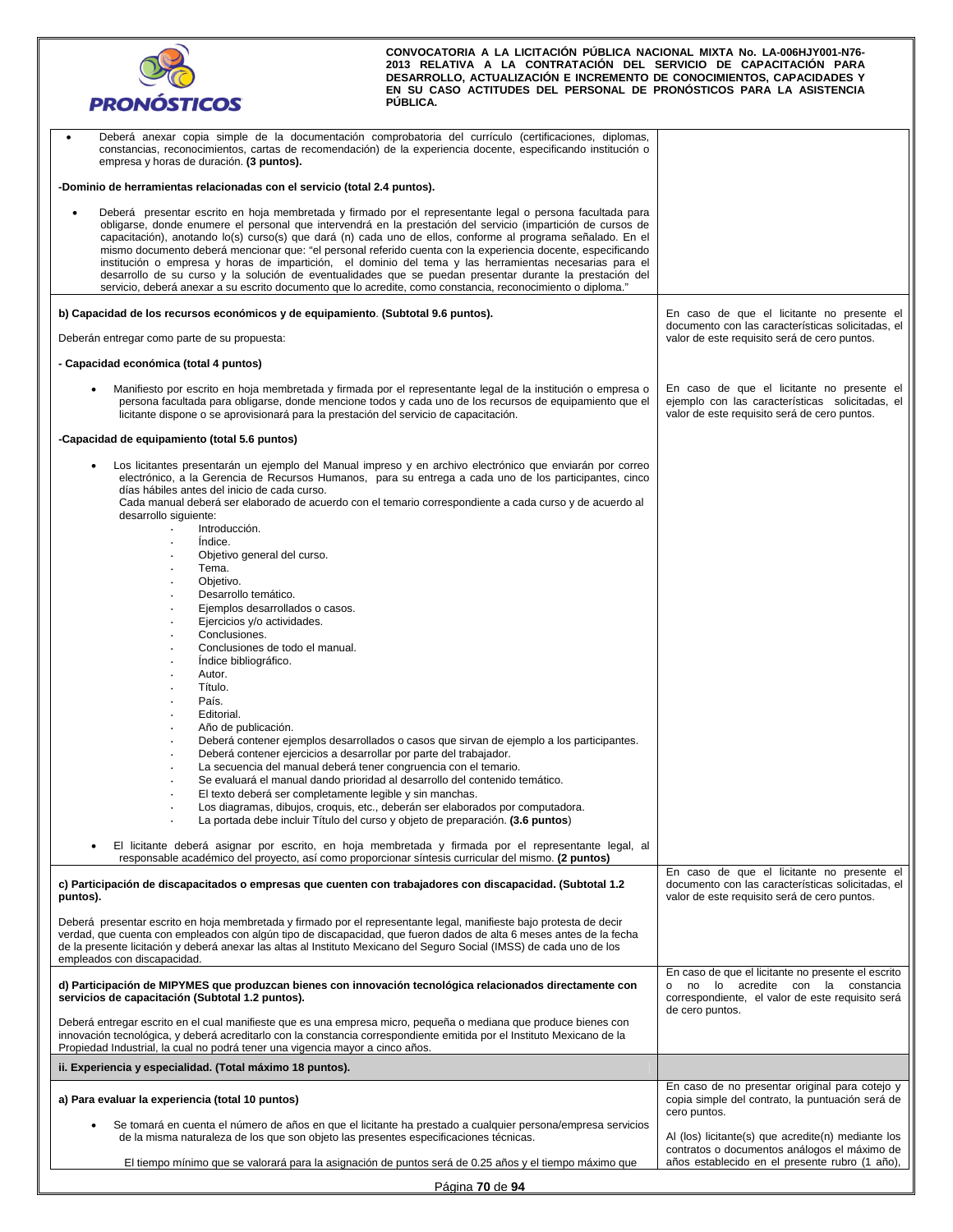

| siguiente información:                                                                                                                                                         |                                                                          | objeto las presentes especificaciones técnicas.                          |                                                                                                                                                                                                                         | Los contratos o documentos análogos deberán relacionarse conforme al Cuadro 2 de las presentes<br>especificaciones técnicas y deberán cumplir con las características señaladas y contener al menos la                                                                                                                                                                            | se valorará para la asignación de puntos será de un (1) año durante los últimos cinco (5) años (2008-2012).<br>Para acreditar la experiencia el licitante deberá presentar original para cotejo y entregar copia simple de los<br>contratos o documentos análogos que dentro de los últimos cinco (5) años (2008-2012) permitan sumar el<br>tiempo durante el cual se ha dedicado a prestar el tipo de servicios de la misma naturaleza de los que son<br>Nombre de la persona/empresa que prestó los servicios (licitante) y nombre de la                                                                                                                                                                                                                                                                                                                                                                                                                                                                                                                                                                                     | dedicado a prestar servicios de la misma<br>naturaleza de las presentes especificaciones<br>técnicas, se le(s) asignará(n) 6 puntos; al resto<br>de los licitantes se les asignará puntuación de<br>manera proporcional a ese tiempo mediante<br>una regla de tres simple.<br>Al licitante que no acredite el mínimo de<br>experiencia requerida, no se le asignará puntos.                                                                                                                                                                                                                                  |
|--------------------------------------------------------------------------------------------------------------------------------------------------------------------------------|--------------------------------------------------------------------------|--------------------------------------------------------------------------|-------------------------------------------------------------------------------------------------------------------------------------------------------------------------------------------------------------------------|-----------------------------------------------------------------------------------------------------------------------------------------------------------------------------------------------------------------------------------------------------------------------------------------------------------------------------------------------------------------------------------|--------------------------------------------------------------------------------------------------------------------------------------------------------------------------------------------------------------------------------------------------------------------------------------------------------------------------------------------------------------------------------------------------------------------------------------------------------------------------------------------------------------------------------------------------------------------------------------------------------------------------------------------------------------------------------------------------------------------------------------------------------------------------------------------------------------------------------------------------------------------------------------------------------------------------------------------------------------------------------------------------------------------------------------------------------------------------------------------------------------------------------|--------------------------------------------------------------------------------------------------------------------------------------------------------------------------------------------------------------------------------------------------------------------------------------------------------------------------------------------------------------------------------------------------------------------------------------------------------------------------------------------------------------------------------------------------------------------------------------------------------------|
|                                                                                                                                                                                | especificaciones técnicas.                                               | Plazo o vigencia del contrato.<br>presentados, identificando claramente: | persona/empresa que solicitó los servicios.<br>Descripción de los servicios objeto del contrato.<br>Contar con las firmas de consentimiento de las partes.<br>relacionados con las presentes especificaciones técnicas. |                                                                                                                                                                                                                                                                                                                                                                                   | De ser necesario, deberá adjuntar los anexos del contrato en los que se identifiquen claramente los servicios<br>Se valorará el contrato siempre y cuando tenga todas y cada una de las características solicitadas en estas<br>El licitante deberá elaborar y entregar el Cuadro 2 con los datos de los contratos o documentos análogos                                                                                                                                                                                                                                                                                                                                                                                                                                                                                                                                                                                                                                                                                                                                                                                       |                                                                                                                                                                                                                                                                                                                                                                                                                                                                                                                                                                                                              |
| Cuadro 2.<br>No. consecutivo de<br>contratos o<br>documentos<br>análogos<br>presentados                                                                                        | Nombre de la<br>persona / empresa<br>con la que suscribió<br>el contrato |                                                                          | Descripción del<br>objeto del<br>contrato                                                                                                                                                                               | Plazo o vigencia del<br>contrato<br>Del (dd/mm/aaaa) al<br>(dd/mm/aaaa)                                                                                                                                                                                                                                                                                                           | No. de días que<br>ampara el plazo o la<br>vigencia del contrato                                                                                                                                                                                                                                                                                                                                                                                                                                                                                                                                                                                                                                                                                                                                                                                                                                                                                                                                                                                                                                                               |                                                                                                                                                                                                                                                                                                                                                                                                                                                                                                                                                                                                              |
|                                                                                                                                                                                |                                                                          |                                                                          |                                                                                                                                                                                                                         |                                                                                                                                                                                                                                                                                                                                                                                   |                                                                                                                                                                                                                                                                                                                                                                                                                                                                                                                                                                                                                                                                                                                                                                                                                                                                                                                                                                                                                                                                                                                                |                                                                                                                                                                                                                                                                                                                                                                                                                                                                                                                                                                                                              |
| <b>SUMA DE DÍAS:</b>                                                                                                                                                           |                                                                          |                                                                          |                                                                                                                                                                                                                         |                                                                                                                                                                                                                                                                                                                                                                                   | 11                                                                                                                                                                                                                                                                                                                                                                                                                                                                                                                                                                                                                                                                                                                                                                                                                                                                                                                                                                                                                                                                                                                             |                                                                                                                                                                                                                                                                                                                                                                                                                                                                                                                                                                                                              |
| de las presentes especificaciones técnicas.  Un año es igual a 365 días.                                                                                                       |                                                                          |                                                                          |                                                                                                                                                                                                                         |                                                                                                                                                                                                                                                                                                                                                                                   | $\mathrm{^{17}}$ Suma del tiempo durante el cual el licitante se ha dedicado a prestar servicios de la misma naturaleza objeto                                                                                                                                                                                                                                                                                                                                                                                                                                                                                                                                                                                                                                                                                                                                                                                                                                                                                                                                                                                                 |                                                                                                                                                                                                                                                                                                                                                                                                                                                                                                                                                                                                              |
| b) Para evaluar la especialidad (total 8 puntos)<br>información:                                                                                                               |                                                                          |                                                                          | acredite que ha prestado a cualquier persona/empresa servicios<br>de los que son objeto las presentes especificaciones técnicas.<br>análogos dentro de los últimos cinco (5) años (2008-2012).                          | contratos o documentos análogos dentro de los últimos cinco (5) años que demuestren que ha prestado<br>concluidos antes de la fecha del acto de presentación y apertura de proposiciones.<br>caso de no presentar copia simple del contrato, la puntuación será de cero puntos.<br>Los contratos o documentos análogos deberán relacionarse conforme al Cuadro 3 de las presentes | Se tomará en cuenta el mayor número de contratos o documentos análogos con los cuales el licitante<br>con las características específicas y a los volúmenes o condiciones similares, de la misma naturaleza<br>El número mínimo requerido es de un (1) contrato y el número máximo es de cinco (5) contratos o documentos<br>Para acreditar la especialidad el licitante deberá presentar original para cotejo y entregar copia simple de los<br>servicios con las mismas o muy similares características, complejidad, volúmenes, magnitud o condiciones que<br>se requieren en las presentes especificaciones técnicas. Los contratos o documentos análogos deben estar<br>Se cuantificará el número de contratos o documentos análogos que presente el licitante que comprueben que<br>ha prestado servicios de la misma naturaleza de los que son objeto las presentes especificaciones técnicas. En<br>especificaciones técnicas y deberán cumplir con las características señaladas y contener al menos la siguiente<br>Nombre de la persona/empresa que prestó los servicios (licitante) y nombre de la persona/empresa | Al (los) licitante(s) que acredite(n) el número<br>máximo de contratos o documentos análogos<br>establecido en el presente rubro (5 contratos o<br>documentos análogos), dedicado a prestar<br>servicios de la misma naturaleza de las<br>presentes especificaciones técnicas, se le(s)<br>asignará(n) 6 puntos, al resto de los licitantes se<br>les asignará puntuación de manera proporcional<br>al número de contratos o documentos análogos<br>que acrediten mediante una regla de tres<br>simple.<br>Al licitante que no acredite el mínimo de<br>especialidad requerida, no se le asignará<br>puntos. |
| especificaciones técnicas.<br>presentados, identificando claramente (4 puntos) :<br><b>CUADRO3</b><br>No. consecutivo de los<br>contratos o documentos<br>análogos presentados | que solicitó los servicios.                                              | Plazo o vigencia del contrato.                                           | Descripción de los servicios objeto del contrato.<br>Contar con las firmas de consentimiento de las partes.<br>Nombre de la persona<br>/ empresa con la que<br>suscribió el contrato                                    | El licitante deberá elaborar y entregar el Cuadro 3 con los datos de los contratos o documentos análogos<br>Descripción del<br>objeto del contrato                                                                                                                                                                                                                                | De ser necesario, deberá adjuntar los anexos del contrato en los que se identifiquen claramente los servicios.<br>Se valorará el contrato siempre y cuando tenga todas y cada una de las características solicitadas en estas<br>Plazo o vigencia del<br>contrato<br>Del (dd/mm/aaaa) al<br>(dd/mm/aaaa)                                                                                                                                                                                                                                                                                                                                                                                                                                                                                                                                                                                                                                                                                                                                                                                                                       |                                                                                                                                                                                                                                                                                                                                                                                                                                                                                                                                                                                                              |
|                                                                                                                                                                                |                                                                          |                                                                          |                                                                                                                                                                                                                         |                                                                                                                                                                                                                                                                                                                                                                                   |                                                                                                                                                                                                                                                                                                                                                                                                                                                                                                                                                                                                                                                                                                                                                                                                                                                                                                                                                                                                                                                                                                                                |                                                                                                                                                                                                                                                                                                                                                                                                                                                                                                                                                                                                              |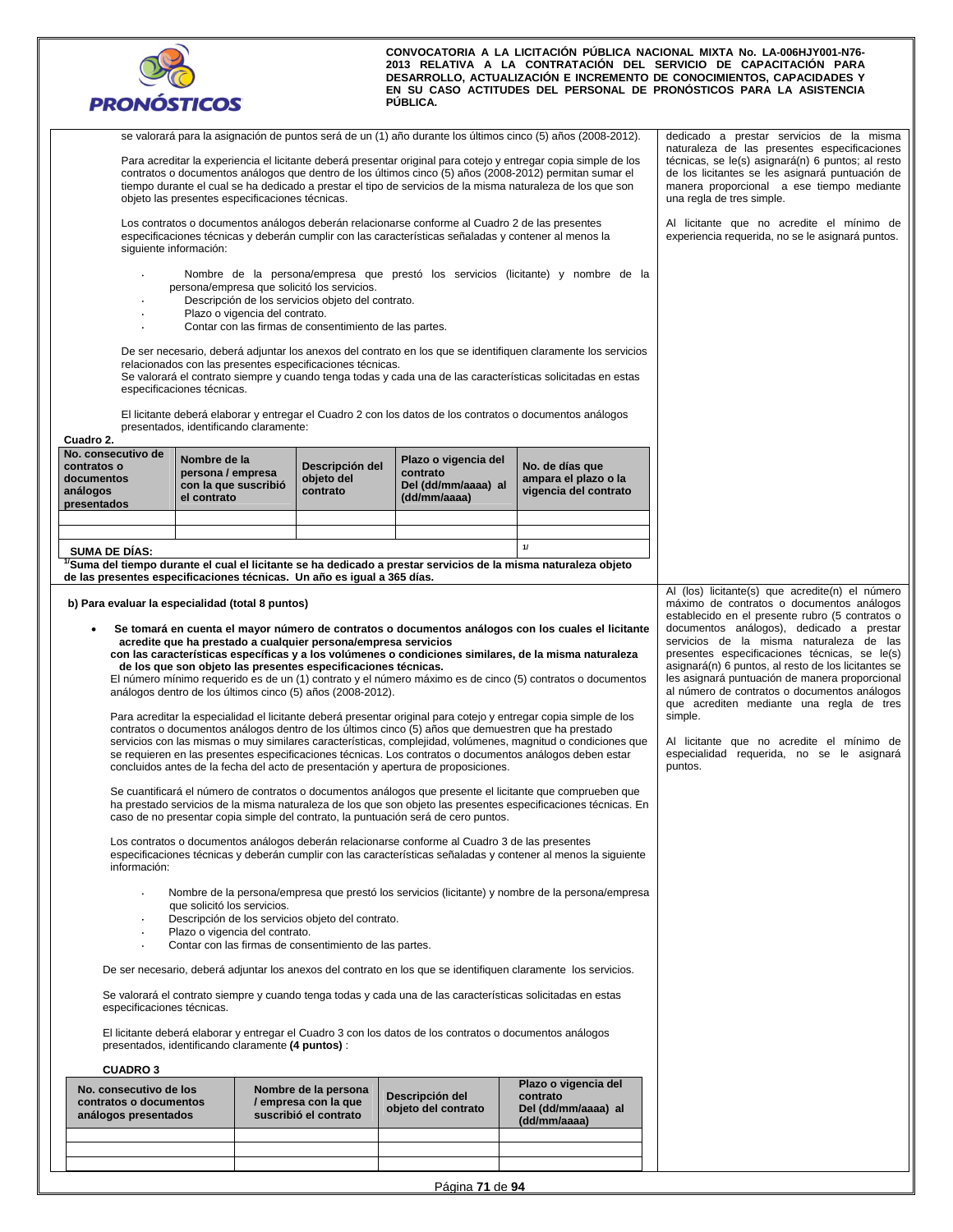

| • En cumplimiento al Artículo 153-A párrafo 3 de la Ley Federal del Trabajo, el proveedor y sus instructores<br>deberán entregar por escrito, en hoja membretada y firmada<br>por el representante legal estar autorizados y registrados por la Secretaría del Trabajo y Previsión Social, asimismo,<br>deberá anexar copia simple de la documentación comprobatoria (4 puntos)                                                                                                                                                                                                                                                                                                                                                                                                                                                                                                                                                                                                                                                                                                                                                                                                                                                                                                                                                                                                                                                                                                                                                                                                                                                                                                                                                                                                                                                                                                                                   |                                                                                                                                                                                                                                                                                                                                                                                                                                                                                                                                                                                                                                                                                                                                                                                                                                                                                                                                                                                                                                                                                                                                                                                                                                                                                                |
|-------------------------------------------------------------------------------------------------------------------------------------------------------------------------------------------------------------------------------------------------------------------------------------------------------------------------------------------------------------------------------------------------------------------------------------------------------------------------------------------------------------------------------------------------------------------------------------------------------------------------------------------------------------------------------------------------------------------------------------------------------------------------------------------------------------------------------------------------------------------------------------------------------------------------------------------------------------------------------------------------------------------------------------------------------------------------------------------------------------------------------------------------------------------------------------------------------------------------------------------------------------------------------------------------------------------------------------------------------------------------------------------------------------------------------------------------------------------------------------------------------------------------------------------------------------------------------------------------------------------------------------------------------------------------------------------------------------------------------------------------------------------------------------------------------------------------------------------------------------------------------------------------------------------|------------------------------------------------------------------------------------------------------------------------------------------------------------------------------------------------------------------------------------------------------------------------------------------------------------------------------------------------------------------------------------------------------------------------------------------------------------------------------------------------------------------------------------------------------------------------------------------------------------------------------------------------------------------------------------------------------------------------------------------------------------------------------------------------------------------------------------------------------------------------------------------------------------------------------------------------------------------------------------------------------------------------------------------------------------------------------------------------------------------------------------------------------------------------------------------------------------------------------------------------------------------------------------------------|
| iii. Propuesta de trabajo. (Total máximo 12 puntos).                                                                                                                                                                                                                                                                                                                                                                                                                                                                                                                                                                                                                                                                                                                                                                                                                                                                                                                                                                                                                                                                                                                                                                                                                                                                                                                                                                                                                                                                                                                                                                                                                                                                                                                                                                                                                                                              |                                                                                                                                                                                                                                                                                                                                                                                                                                                                                                                                                                                                                                                                                                                                                                                                                                                                                                                                                                                                                                                                                                                                                                                                                                                                                                |
| a) Metodología para la prestación del servicio (total 3 puntos)<br>Como parte de su propuesta de trabajo deberán entregar:<br>Por escrito, en hoja membretada y firmada por el representante legal, manifestando que se compromete a controlar las<br>calificaciones y asistencias de los participantes.<br>Así como, entregar un ejemplo del control de calificaciones y asistencia que debe incluir mínimo:<br>nombre, número y área de adscripción del empleado,<br>nombre, horario y fecha del curso,<br>nombre del instructor.<br>b) Plan de trabajo propuesto (total 6 puntos)<br>Entregar por escrito, en hoja membretada y firmada por el representante legal en el cual manifieste y describa la<br>metodología con la que habrán de realizarse las actividades de capacitación, mismo que deberá estar<br>fundamentado en principios de educación para adultos (andragogía) basado en el modelo de enseñanza-<br>aprendizaje del aprendizaje significativo, que establece como patrón que la educación está centrada en el<br>estudiante. El instructor se convierte en facilitador, en vez de autoridad. (3 puntos)                                                                                                                                                                                                                                                                                                                                                                                                                                                                                                                                                                                                                                                                                                                                                                                    | En caso de que el licitante no presente el<br>documento con las características solicitadas, el<br>valor de cada uno de estos requisitos será de<br>cero puntos.<br>En caso de que el licitante no presente el<br>organigrama, tendrá un valor de cero puntos.                                                                                                                                                                                                                                                                                                                                                                                                                                                                                                                                                                                                                                                                                                                                                                                                                                                                                                                                                                                                                                 |
| Entregar escrito, en hoja membretada y firmada por el representante legal, en el cual manifieste que en cualquiera<br>$\bullet$<br>de los cursos se debe posibilitar al participante el fortalecimiento y desarrollo de conocimientos, habilidades y/o<br>actitudes de acuerdo con cada tema de curso, a fin de poder preparar al personal para la ejecución eficiente de sus<br>responsabilidades que asuman en sus puestos.(3 puntos)<br>c) Esquema estructural de la organización (total 3 puntos)<br>Deberá entregar un organigrama del personal que intervendrá en la prestación del servicio, el cual deberá considerar<br>como mínimo el personal señalado en el apartado Experiencia en asuntos relacionados con el objeto de la licitación.                                                                                                                                                                                                                                                                                                                                                                                                                                                                                                                                                                                                                                                                                                                                                                                                                                                                                                                                                                                                                                                                                                                                                              |                                                                                                                                                                                                                                                                                                                                                                                                                                                                                                                                                                                                                                                                                                                                                                                                                                                                                                                                                                                                                                                                                                                                                                                                                                                                                                |
|                                                                                                                                                                                                                                                                                                                                                                                                                                                                                                                                                                                                                                                                                                                                                                                                                                                                                                                                                                                                                                                                                                                                                                                                                                                                                                                                                                                                                                                                                                                                                                                                                                                                                                                                                                                                                                                                                                                   |                                                                                                                                                                                                                                                                                                                                                                                                                                                                                                                                                                                                                                                                                                                                                                                                                                                                                                                                                                                                                                                                                                                                                                                                                                                                                                |
| iv. Cumplimiento de contratos (Total máximo 6 puntos).                                                                                                                                                                                                                                                                                                                                                                                                                                                                                                                                                                                                                                                                                                                                                                                                                                                                                                                                                                                                                                                                                                                                                                                                                                                                                                                                                                                                                                                                                                                                                                                                                                                                                                                                                                                                                                                            | Criterio para asignación de puntajes                                                                                                                                                                                                                                                                                                                                                                                                                                                                                                                                                                                                                                                                                                                                                                                                                                                                                                                                                                                                                                                                                                                                                                                                                                                           |
| Con relación a los contratos o documentos análogos que presente el licitante, deberá entregar la manifestación expresa<br>del contratante, persona/empresa a quien ha prestado servicios de la misma naturaleza de la que son objeto las<br>presentes especificaciones técnicas, sobre el cumplimiento total de las obligaciones, dicha manifestación deberá ser la<br>liberación de fianza o una carta de satisfacción del cliente donde manifieste que el licitante le ha prestado los servicios<br>contratados (deberá entregar copia simple para expediente del Organo Desconcentrado).<br>La(s) carta(s) presentada(s) deberá(n) ser de mínimo uno (1) y máximo cinco (5) de los contratos presentados en el<br>numeral ii. Experiencia y especialidad de estas especificaciones técnicas, de servicios prestados durante los últimos cinco<br>(5) años (2008-2012). Dichos contratos debieron contener al menos la siguiente información:<br>Nombre de la persona/empresa que prestó los servicios (licitante) y nombre de la persona/empresa<br>que solicitó los servicios.<br>Descripción de los servicios objeto del contrato.<br>Plazo o vigencia del contrato.<br>Contar con las firmas de consentimiento de las partes.<br>La carta deberá contener como mínimo:<br>Hoja membretada.<br>g)<br>Con firma autógrafa del cliente.<br>h)<br>i)<br>Datos de contacto del cliente: Nombre, cargo, teléfono y/o correo electrónico y domicilio.<br>Que mencione que el servicio fue recibido a entera satisfacción o satisfactoriamente.<br>j)<br>Tipo de servicio prestado, el cual debe coincidir con lo solicitado en las presentes especificaciones<br>k)<br>técnicas.<br>$\vert$<br>Vigencia o plazo del (los) servicio(s).<br>Sólo se acreditará el cumplimiento de contratos si las cartas contienen todos y cada uno de los incisos señalados en este<br>numeral y son de los contratos mencionados. | En caso de que sea manifestado más de un<br>contrato en una carta, se le dará el puntaje<br>como si presentara "n" número de cartas; por<br>ejemplo, si el licitante presenta una carta de<br>satisfacción que mencione 3 contratos y<br>cumple con todas las características<br>mencionadas en los incisos de este numeral,<br>se le asignará puntos como si hubiera<br>presentado 3 cartas. En caso de no presentar<br>original para cotejo y copia simple de la carta,<br>la puntuación será de cero puntos.<br>Al (los) licitante(s) que acredite(n) la mayor<br>cantidad de contratos cumplidos<br>satisfactoriamente establecido en el presente<br>rubro (3) durante los últimos cinco (5) años, se<br>le(s) asignará(n) 12 puntos, al resto de los<br>licitantes se les asignará puntuación de<br>manera proporcional al número de contratos<br>cumplidos satisfactoriamente mediante una<br>regla de tres simple.<br>Para la evaluación del mecanismo de puntos y<br>porcentajes se utilizará el "Anexo 13-A"<br>"Metodología para evaluar las propuestas<br>técnicas".<br>La propuesta técnica presentada por el(los)<br>licitante(s) será desechada en caso de no<br>obtener un mínimo de 45 puntos de los 60<br>puntos máximos disponibles de acuerdo a la<br>normatividad vigente. |
| La propuesta técnica presentada por los licitantes será desechada en caso de no obtener un mínimo de 45 puntos de los 60 puntos disponibles de acuerdo a la<br>normatividad vigente.                                                                                                                                                                                                                                                                                                                                                                                                                                                                                                                                                                                                                                                                                                                                                                                                                                                                                                                                                                                                                                                                                                                                                                                                                                                                                                                                                                                                                                                                                                                                                                                                                                                                                                                              |                                                                                                                                                                                                                                                                                                                                                                                                                                                                                                                                                                                                                                                                                                                                                                                                                                                                                                                                                                                                                                                                                                                                                                                                                                                                                                |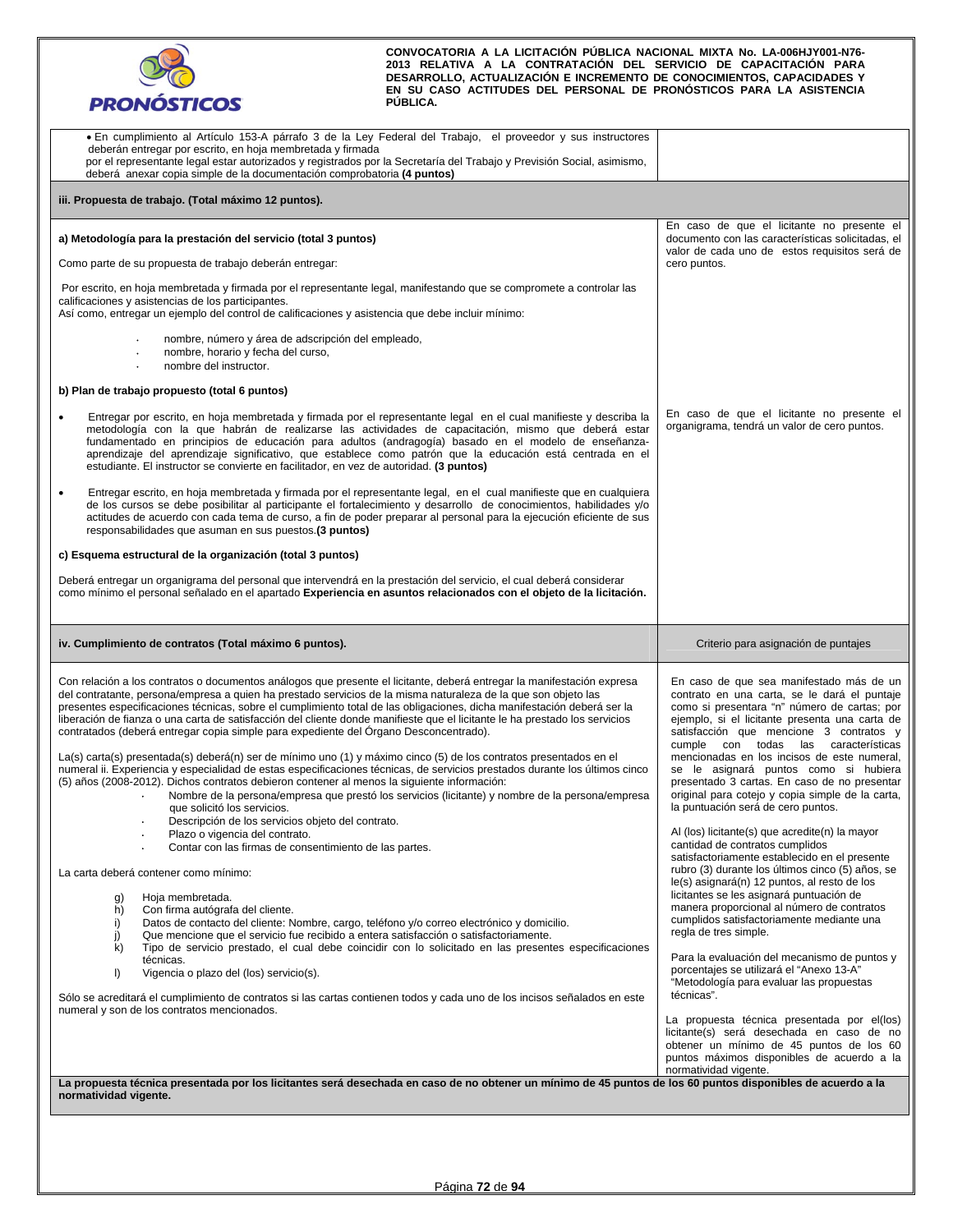

# **ANEXO 14 MODELO DE PROPUESTA ECONÓMICA**

**MÉXICO, D.F., \_\_\_\_\_\_DE \_\_\_\_\_\_\_ 2013** 

**PRONÓSTICOS PARA LA ASISTENCIA PÚBLICA AV. INSURGENTES SUR No. 1397, COL. INSURGENTES MIXCOAC, DELEGACIÓN BENITO JUÁREZ C.P. 03920, MÉXICO, D.F. P R E S E N T E** 

EN RELACIÓN CON LA LICITACIÓN PÚBLICA NACIONAL MIXTA No. LA-006HJY001-N76-2013 RELATIVA A LA CONTRATACIÓN DEL SERVICIO DE CAPACITACIÓN PARA DESARROLLO, ACTUALIZACIÓN E INCREMENTO DE CONOCIMIENTOS, CAPACIDADES Y EN SU CASO ACTITUDES DEL PERSONAL DE PRONÓSTICOS PARA LA ASISTENCIA PÚBLICA.

A NOMBRE DE (NOMBRE DEL LICITANTE), A QUIEN REPRESENTO, ME PERMITO PRESENTARLE NUESTRA SIGUIENTE PROPOSICIÓN ECONÓMICA:

|     | <b>Acto Académico</b><br><b>CURSO</b>                                 | <b>Duración</b><br>(horas) | <b>Precio Unitario</b><br>por curso |
|-----|-----------------------------------------------------------------------|----------------------------|-------------------------------------|
| 1.  | ANÁLISIS DE PROBLEMAS Y TOMA DE DECISIONES                            | 20                         |                                     |
| 2.  | HABITOS PARA LA GENTE EFECTIVA                                        | 20                         |                                     |
| 3.  | EXCEL BÁSICO NIVEL II OFFICE 2013                                     | 10                         |                                     |
| 4.  | <b>WORD BÁSICO NIVEL II OFFICE 2013</b>                               | 10                         |                                     |
| 5.  | ADMINISTRACIÓN APLICADA AL TRABAJO                                    | 20                         |                                     |
| 6.  | CÓMO CREAR UN AMBIENTE DE TRABAJO CON UN ENFOQUE DE CALIDAD.          | 20                         |                                     |
| 7.  | POWER POINT BÁSICO NIVEL II OFFICE 2013                               | 10                         |                                     |
| 8.  | <b>ACCESS BÁSICO NIVEL I OFFICE 2013</b>                              | 10                         |                                     |
| 9.  | ORTOGRAFÍA Y REDACCIÓN                                                | 20                         |                                     |
| 10. | TÉCNICAS DE NEGOCIACIÓN                                               | 20                         |                                     |
| 11. | MACROS CON EXCEL OFFICE 2013                                          | 10                         |                                     |
| 12. | <b>OUTLOOK NIVEL I OFFICE 2013</b>                                    | 10                         |                                     |
| 13. | ADMINISTRACIÓN DEL TIEMPO                                             | 20                         |                                     |
| 14. | CÓMO DAR VALOR AGREGADO A LOS USUARIOS DE NUESTROS SERVICIOS          | 20                         |                                     |
| 15. | EXCEL BÁSICO NIVEL III OFFICE 2013                                    | 10                         |                                     |
| 16. | <b>WORD BÁSICO NIVEL III OFFICE 2013</b>                              | 10                         |                                     |
| 17. | ARCHIVO Y CONTROL DOCUMENTAL                                          | 20                         |                                     |
| 18. | <b>ACTITUD EN EL TRABAJO</b>                                          | 20                         |                                     |
| 19. | POWER POINT BÁSICO NIVEL III OFFICE 2013                              | 10                         |                                     |
| 20. | FUNCIONES CON EXCEL OFFICE 2013                                       | 10                         |                                     |
| 21. | CRECIMIENTO PERSONAL APLICADO A LA VIDA LABORAL                       | 20                         |                                     |
| 22. | INTEGRACIÓN DE EQUIPOS DE AVANCE SIGNIFICATIVO                        | 20                         |                                     |
| 23. | <b>ACCESS BÁSICO NIVEL II OFFICE 2013</b>                             | 10                         |                                     |
| 24. | EXCEL AVANZADO OFFICE 2013                                            | 10                         |                                     |
| 25. | MANEJO DEL ESTRÉS                                                     | 20                         |                                     |
| 26. | EFECTIVIDAD DIRECTIVA                                                 | 20                         |                                     |
| 27. | OUTLOOK NIVEL II OFFICE 2013                                          | 10                         |                                     |
| 28. | MANEJO DE BASES DE DATOS Y TABLAS DINÁMICAS CON EXCEL OFFICE 2013     | 10                         |                                     |
| 29. | PROGRAMACIÓN NEURO LINGÜÍSTICA (PNL) PARA EL MEJORAMIENTO PROFESIONAL | 20                         |                                     |
| 30. | ANÁLISIS DE PROBLEMAS Y TOMA DE DECISIONES                            | 20                         |                                     |
| 31. | WORD AVANZADO OFFICE 2013                                             | 10                         |                                     |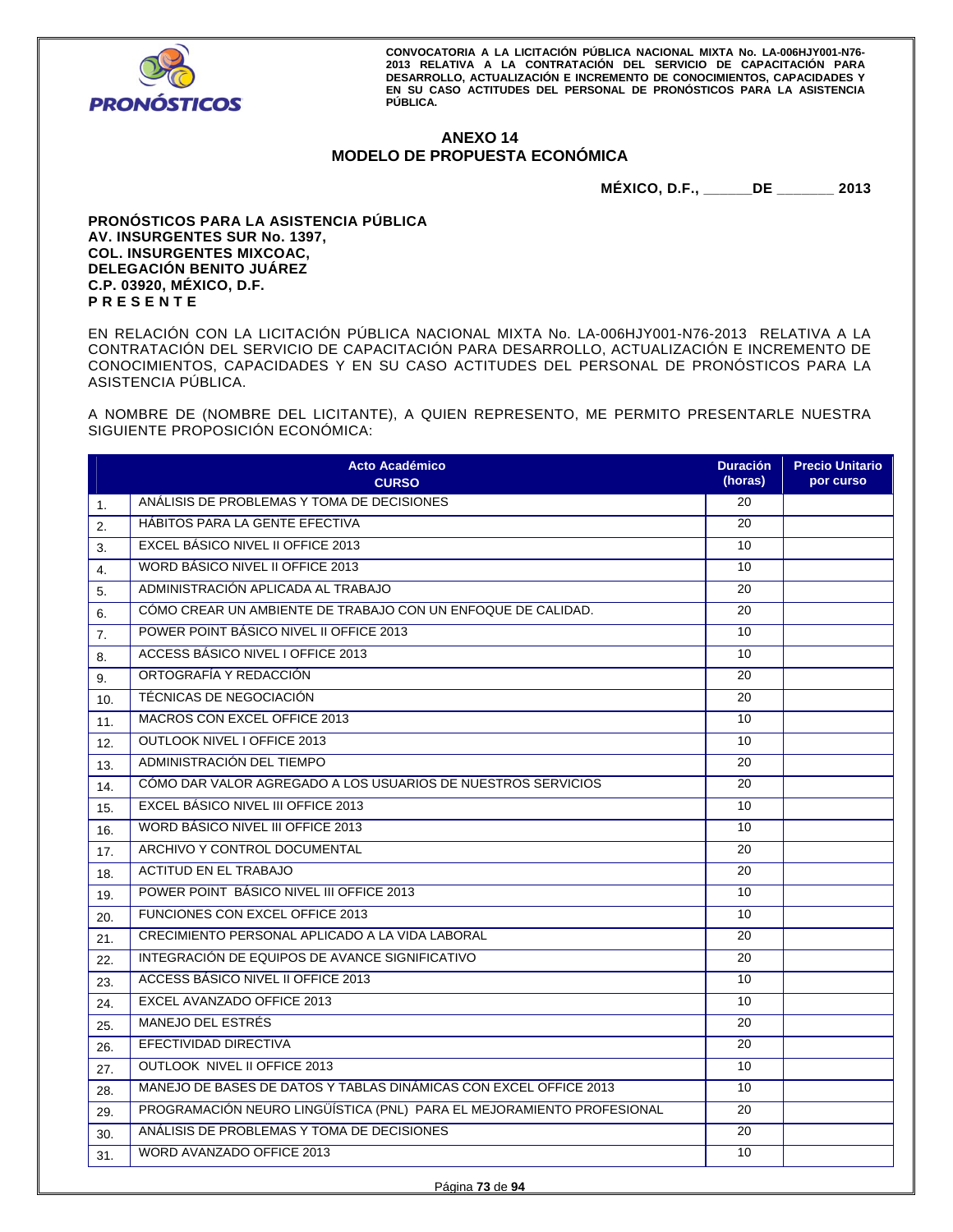

|     | <b>Acto Académico</b><br><b>CURSO</b>                                 | <b>Duración</b><br>(horas) | <b>Precio Unitario</b><br>por curso |
|-----|-----------------------------------------------------------------------|----------------------------|-------------------------------------|
| 32. | ACCESS BÁSICO NIVEL III OFFICE 2013                                   | 10                         |                                     |
| 33. | ORTOGRAFÍA Y REDACCIÓN                                                | 20                         |                                     |
| 34. | HÁBITOS PARA LA GENTE EFECTIVA                                        | 20                         |                                     |
| 35. | APLICACIONES ESTADÍSTICAS CON EXCEL OFFICE 2013                       | 10                         |                                     |
| 36. | EXCEL BÁSICO NIVEL II OFFICE 2013                                     | 10                         |                                     |
| 37. | CREATIVIDAD E INNOVACIÓN EN LA ORGANIZACIÓN                           | 20                         |                                     |
| 38. | INTEGRACIÓN DE EQUIPOS DE AVANCE SIGNIFICATIVO                        | 20                         |                                     |
| 39. | REDACCIÓN DE DOCUMENTOS CON WORD OFFICE 2013                          | 20                         |                                     |
| 40. | <b>ACTITUD EN EL TRABAJO</b>                                          | 20                         |                                     |
| 41. | ADMINISTRACIÓN DEL TIEMPO                                             | 20                         |                                     |
| 42. | EXCEL PARA CONTADORES OFFICE 2013                                     | 10                         |                                     |
| 43. | POWER POINT AVANZADO OFFICE 2013                                      | 10                         |                                     |
| 44. | TÉCNICAS DE NEGOCIACIÓN                                               | 20                         |                                     |
| 45. | PROGRAMACIÓN NEURO LINGÜÍSTICA (PNL) PARA EL MEJORAMIENTO PROFESIONAL | 20                         |                                     |
| 46. | ACCESS AVANZADO OFFICE 2013                                           | 10                         |                                     |
| 47. | EXCEL BÁSICO NIVEL III OFFICE 2013                                    | 10                         |                                     |
| 48. | MANEJO DEL ESTRÉS                                                     | 20                         |                                     |
| 49. | ADMINISTRACIÓN APLICADA AL TRABAJO                                    | 20                         |                                     |
| 50. | MACROS CON EXCEL OFFICE 2013                                          | 10                         |                                     |
| 51. | APLICACIONES FINANCIERAS CON EXCEL OFFICE 2013                        | 10                         |                                     |
| 52. | ADMINISTRACIÓN DE RIESGOS Y AUTOCONTROL                               | 20                         |                                     |
| 53. | MANEJO DE BASES DE DATOS Y TABLAS DINÁMICAS CON EXCEL OFFICE 2013     | 10                         |                                     |
| 54. | EXCEL AVANZADO OFFICE 2013                                            | 10                         |                                     |
| 55. | REDACCIÓN DE DOCUMENTOS CON WORD OFFICE 2013                          | 20                         |                                     |
|     |                                                                       | <b>Subtotal</b>            |                                     |
|     |                                                                       | I.V.A.                     |                                     |
|     |                                                                       | Total                      |                                     |

# **EXPRESAR:**

EN LETRA EL TOTAL DE LA PROPOSICIÓN. QUE LOS PRECIOS OFERTADOS SERÁN FIJOS DURANTE EL PERIODO DE PRESTACIÓN DE LOS SERVICIOS, O BIEN HASTA QUE EL CONTRATO RESPECTIVO SE EXTINGA. QUE LOS PRECIOS UNITARIOS SON MONEDA NACIONAL.

#### **\_\_\_\_\_\_\_\_\_\_\_\_\_\_\_\_\_\_\_\_\_\_\_\_\_\_\_\_\_\_\_\_\_\_\_\_\_\_\_\_\_\_\_\_\_\_**  NOMBRE Y FIRMA DEL REPRESENTANTE LEGAL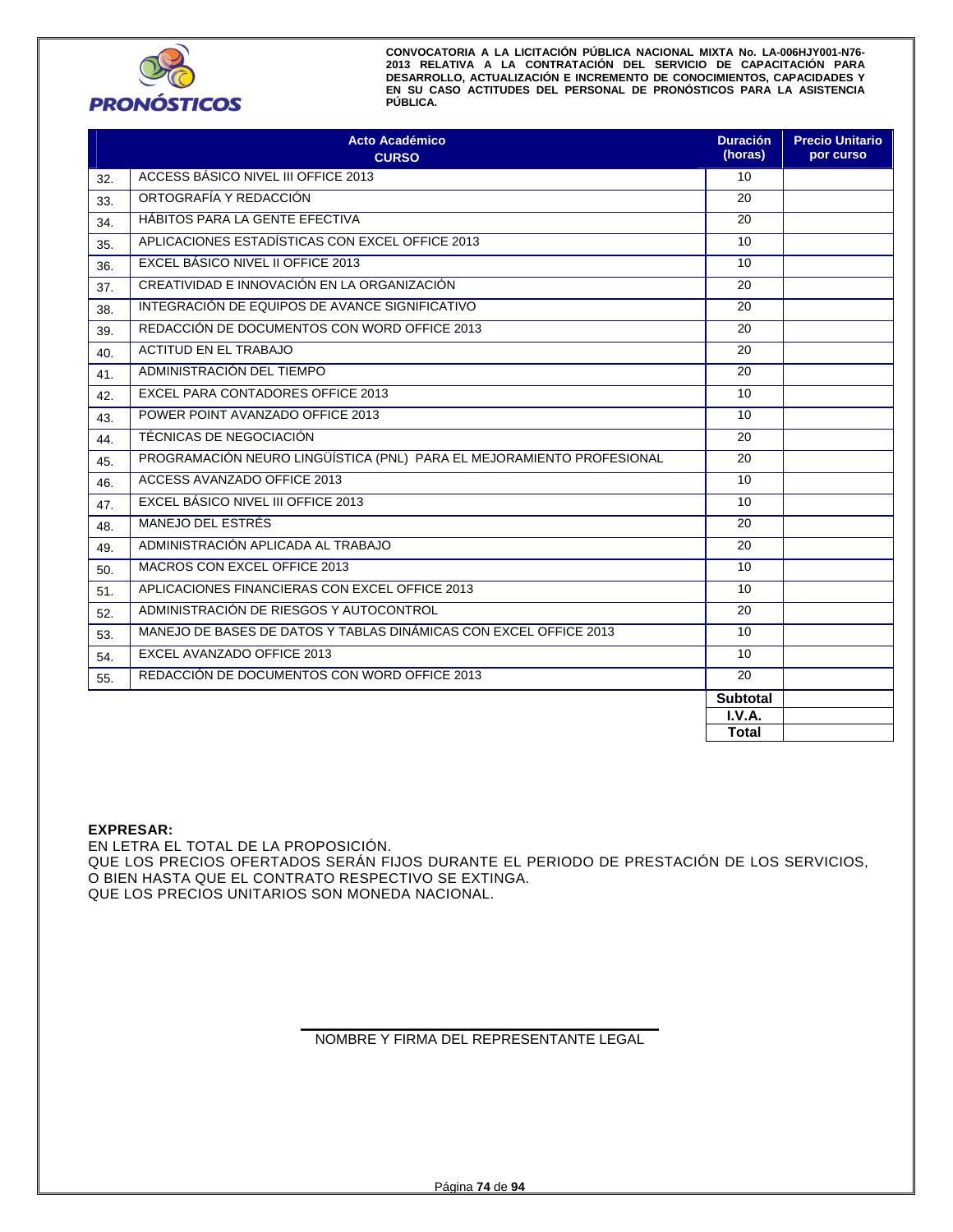

# **ANEXO 15-A JUNTA DE ACLARACIONES**

# **ENCUESTA DE TRANSPARENCIA DE LA LICITACIÓN PÚBLICA NACIONAL MIXTA No. LA-006HJY001- N76-2013, RELATIVA A LA CONTRATACIÓN DEL SERVICIO DE CAPACITACIÓN PARA DESARROLLO, ACTUALIZACIÓN E INCREMENTO DE CONOCIMIENTOS, CAPACIDADES Y EN SU CASO ACTITUDES DEL PERSONAL DE PRONÓSTICOS PARA LA ASISTENCIA PÚBLICA.**

EN EL MARCO DEL PROGRAMA DE TRANSPARENCIA Y RENDICIÓN DE CUENTAS, PRONÓSTICOS PARA LA ASISTENCIA PÚBLICA OBTENDRÁ LA OPINIÓN DE LOS PROVEEDORES DE BIENES Y PRESTADORES DE SERVICIOS QUE HAYAN ESTABLECIDO CONTACTO CON PRONÓSTICOS CON MOTIVO DE SUS PROCESOS DE ADQUISICIONES O DE CONTRATACIÓN DE SERVICIOS, POR LO QUE LE AGRADECEREMOS SE SIRVA RESPONDER LA SIGUIENTE ENCUESTA Y HACERLA LLEGAR (EN FORMA ANÓNIMA, SI ASÍ LO CONSIDERA PERTINENTE) AL ÓRGANO INTERNO DE CONTROL, A TRAVÉS DE LOS MEDIOS QUE SE INDICAN A CONTINUACIÓN:

- VÍA CORREO ELECTRÓNICO DIRIGIDO AL TITULAR DEL ÓRGANO INTERNO DE CONTROL, A LA SIGUIENTE DIRECCIÓN: o.valdes@pronosticos.gob.mx
- BUZONES DEL ÓRGANO INTERNO DE CONTROL UBICADOS EN EL VESTÍBULO DE LA SALA DE SORTEOS (PLANTA BAJA) Y EN LOS PISOS 10 Y 11 DEL EDIFICIO SEDE DE LA INSTITUCIÓN.
- EN LAS OFICINAS DEL ÓRGANO INTERNO DE CONTROL, QUE SE ENCUENTRAN UBICADAS EN AVENIDA INSURGENTES SUR NO. 1397, 8º PISO, COLONIA INSURGENTES MIXCOAC, CÓDIGO POSTAL 03920, DELEGACIÓN BENITO JUÁREZ, MÉXICO, D. F.
- AL REPRESENTANTE EN TURNO DEL ÓRGANO INTERNO DE CONTROL, UNA VEZ TERMINADO EL EVENTO DE JUNTA DE ACLARACIONES.

INSTRUCCIONES: FAVOR DE CALIFICAR DEL 1 AL 10 CONSIDERANDO QUE 10 ES LA MÁXIMA CALIFICACIÓN POSITIVA O FAVORABLE.

NOMBRE DE LA PERSONA QUE REPRESENTA AL LICITANTE PARTICIPANTE \_\_\_\_\_\_\_\_\_\_\_\_\_\_\_\_\_\_\_\_\_\_\_\_\_\_

NOMBRE DEL LICITANTE PARTICIPANTE: \_\_\_\_\_\_\_\_\_\_\_\_\_\_\_\_\_\_\_\_\_\_\_\_\_\_\_\_\_\_\_\_\_\_\_\_\_\_\_\_\_\_\_\_\_\_\_\_\_\_

| <b>EVENTO</b>                   | <b>CONCEPTOS A EVALUAR</b>                                                                                                                                                                                           | <b>CALIFICACIÓN</b> | <b>COMENTARIOS</b> |
|---------------------------------|----------------------------------------------------------------------------------------------------------------------------------------------------------------------------------------------------------------------|---------------------|--------------------|
| <b>LICITACIÓN</b>               | COMO CALIFICA UD. LA CLARIDAD DE LA<br>LICITACION EN LA QUE SU EMPRESA<br>PARTICIPO.                                                                                                                                 |                     |                    |
|                                 | CÓMO CALIFICA UD. LA ESTRUCTURA, EL<br>CONTENIDO Y LA CLARIDAD DE LA<br>CONVOCATORIA DE LA LICITACION.                                                                                                               |                     |                    |
| JUNTA DE<br><b>ACLARACIONES</b> | COMO CALIFICA UD. LA SUFICIENCIA Y<br>CLARIDAD O TRANSPARENCIA CON QUE<br><b>LOS</b><br>FUERON<br>ATENDIDOS<br>CUESTIONAMIENTOS FORMULADOS POR<br>LOS LICITANTES EN RELACION CON EL<br>CONTENIDO DE LA CONVOCATORIA. |                     |                    |

SI USTED DESEA AGREGAR ALGÚN COMENTARIO O SUGERENCIA, FAVOR DE ANOTARLO EN EL SIGUIENTE CUADRO O EN HOJAS ADICIONALES: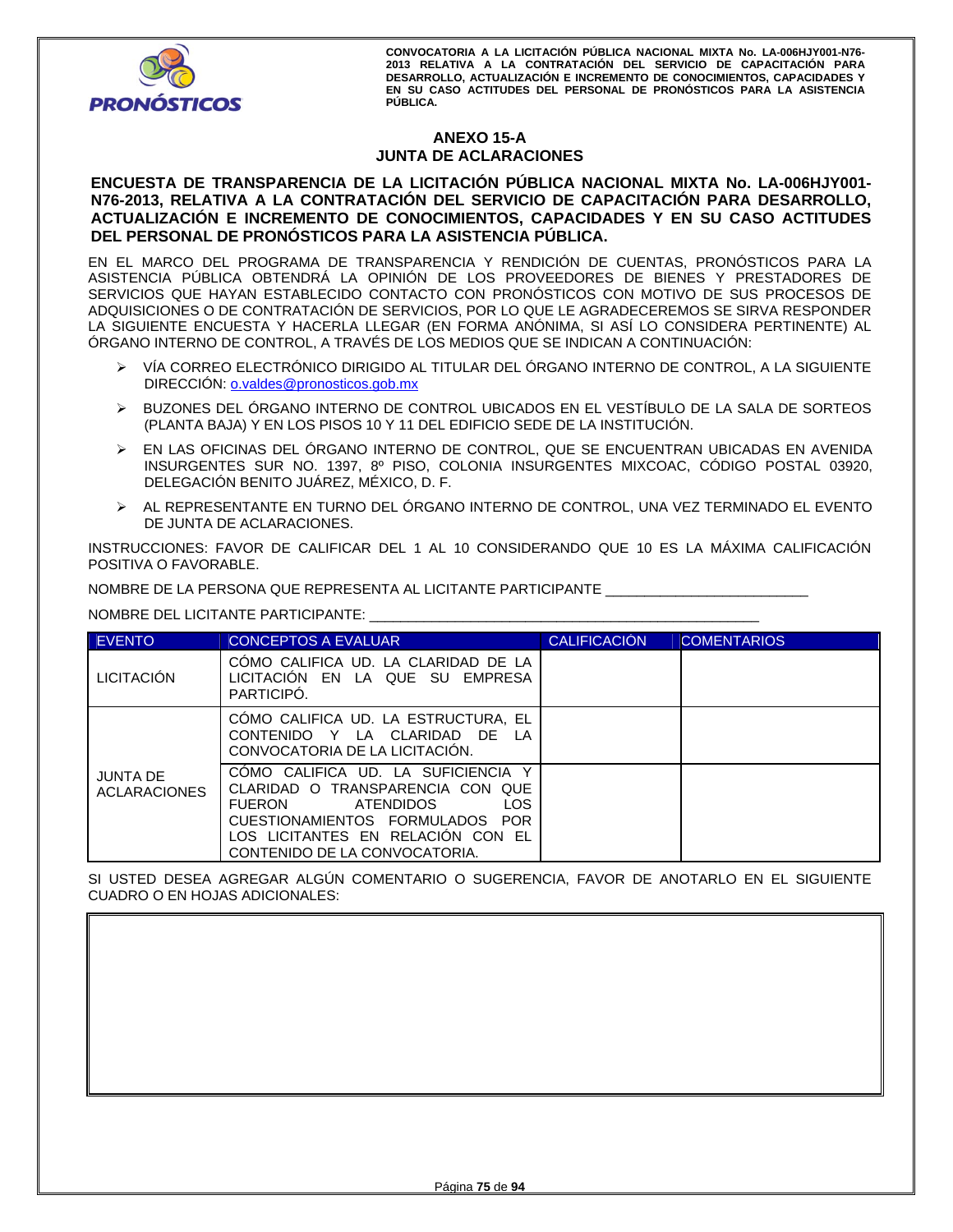

# **ANEXO 15-B PRESENTACIÓN Y APERTURA DE PROPOSICIONES**

# **ENCUESTA DE TRANSPARENCIA DE LA LICITACIÓN PÚBLICA NACIONAL MIXTA No. LA-006HJY001-** N76-2013, RELATIVA A LA CONTRATACION DEL SERVICIO DE CAPACITACION PARA DESARROLLO, **ACTUALIZACIÓN E INCREMENTO DE CONOCIMIENTOS, CAPACIDADES Y EN SU CASO ACTITUDES DEL PERSONAL DE PRONÓSTICOS PARA LA ASISTENCIA PÚBLICA.**

EN EL MARCO DEL PROGRAMA DE TRANSPARENCIA Y RENDICIÓN DE CUENTAS, PRONÓSTICOS PARA LA ASISTENCIA PÚBLICA OBTENDRÁ LA OPINIÓN DE LOS PROVEEDORES DE BIENES Y PRESTADORES DE SERVICIOS QUE HAYAN ESTABLECIDO CONTACTO CON PRONÓSTICOS CON MOTIVO DE SUS PROCESOS DE ADQUISICIONES O DE CONTRATACIÓN DE SERVICIOS, POR LO QUE LE AGRADECEREMOS SE SIRVA RESPONDER LA SIGUIENTE ENCUESTA Y HACERLA LLEGAR (EN FORMA ANÓNIMA, SI ASÍ LO CONSIDERA PERTINENTE) AL ÓRGANO INTERNO DE CONTROL, A TRAVÉS DE LOS MEDIOS QUE SE INDICAN A CONTINUACIÓN:

- VÍA CORREO ELECTRÓNICO DIRIGIDO AL TITULAR DEL ÓRGANO INTERNO DE CONTROL, A LA SIGUIENTE DIRECCIÓN: o.valdes@pronosticos.gob.mx
- BUZONES DEL ÓRGANO INTERNO DE CONTROL UBICADOS EN EL VESTÍBULO DE LA SALA DE SORTEOS (PLANTA BAJA) Y EN LOS PISOS 10 Y 11 DEL EDIFICIO SEDE DE LA INSTITUCIÓN.
- EN LAS OFICINAS DEL ÓRGANO INTERNO DE CONTROL, QUE SE ENCUENTRAN UBICADAS EN AVENIDA INSURGENTES SUR NO. 1397, 8º PISO, COLONIA INSURGENTES MIXCOAC, CÓDIGO POSTAL 03920, DELEGACIÓN BENITO JUÁREZ, MÉXICO, D. F.
- AL REPRESENTANTE EN TURNO DEL ÓRGANO INTERNO DE CONTROL, UNA VEZ TERMINADO EL EVENTO DE PRESENTACIÓN Y APERTURA DE PROPOSICIONES.

INSTRUCCIONES: FAVOR DE CALIFICAR DEL 1 AL 10 CONSIDERANDO QUE 10 ES LA MÁXIMA CALIFICACIÓN POSITIVA O FAVORABLE.

NOMBRE DE LA PERSONA QUE REPRESENTA AL LICITANTE PARTICIPANTE \_\_\_\_\_\_\_\_\_\_\_\_\_\_\_\_\_\_\_\_\_\_\_\_\_\_

NOMBRE DEL LICITANTE PARTICIPANTE: \_\_\_\_\_\_\_\_\_\_\_\_\_\_\_\_\_\_\_\_\_\_\_\_\_\_\_\_\_\_\_\_\_\_\_\_\_\_\_\_\_\_\_\_\_\_\_\_\_\_\_

| <b>EVENTO</b>                           | <b>CONCEPTO A EVALUAR</b>                                                                                                                                                                                                                                                                                               | <b>CALIFICACIÓN</b> | <b>COMENTARIOS</b> |
|-----------------------------------------|-------------------------------------------------------------------------------------------------------------------------------------------------------------------------------------------------------------------------------------------------------------------------------------------------------------------------|---------------------|--------------------|
| PRESENTACIÓN DE<br><b>PROPOSICIONES</b> | COMO CALIFICA UD. LA TRANSPARENCIA Y EL<br>APEGO POR PARTE DE LOS SERVIDORES<br>PUBLICOS DE PRONOSTICOS A LA LEY DE<br>ADQUISICIONES. ARRENDAMIENTOS<br>v<br>SERVICIOS DEL SECTOR PUBLICO Y A SU<br>REGLAMENTO. DURANTE EL DESARROLLO<br>DEL ACTO DE PRESENTACIÓN Y APERTURA DE<br>PROPOSICIONES TÉCNICAS Y ECONÓMICAS. |                     |                    |

SI USTED DESEA AGREGAR ALGÚN COMENTARIO O SUGERENCIA, FAVOR DE ANOTARLO EN EL SIGUIENTE CUADRO O EN HOJAS ADICIONALES: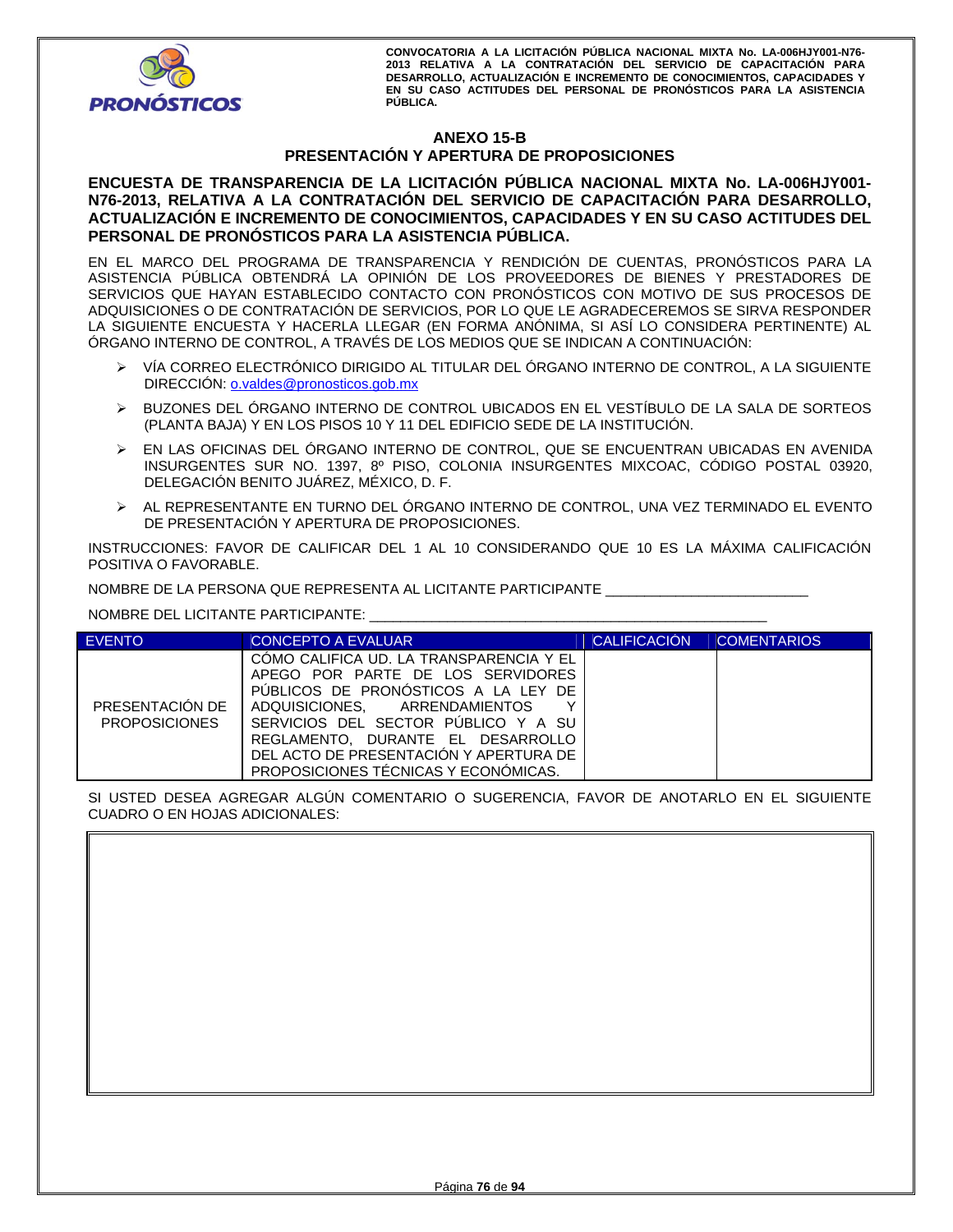

# **ANEXO 15-C FALLO**

# **ENCUESTA DE TRANSPARENCIA DE LA LICITACIÓN PÚBLICA NACIONAL MIXTA No. LA-006HJY001- N76-2013, RELATIVA A LA CONTRATACIÓN DEL SERVICIO DE CAPACITACIÓN PARA DESARROLLO, ACTUALIZACIÓN E INCREMENTO DE CONOCIMIENTOS, CAPACIDADES Y EN SU CASO ACTITUDES DEL PERSONAL DE PRONÓSTICOS PARA LA ASISTENCIA PÚBLICA.**

EN EL MARCO DEL PROGRAMA DE TRANSPARENCIA Y RENDICIÓN DE CUENTAS, PRONÓSTICOS PARA LA ASISTENCIA PÚBLICA OBTENDRÁ LA OPINIÓN DE LOS PROVEEDORES DE BIENES Y PRESTADORES DE SERVICIOS QUE HAYAN ESTABLECIDO CONTACTO CON PRONÓSTICOS CON MOTIVO DE SUS PROCESOS DE ADQUISICIONES O DE CONTRATACIÓN DE SERVICIOS, POR LO QUE LE AGRADECEREMOS SE SIRVA RESPONDER LA SIGUIENTE ENCUESTA Y HACERLA LLEGAR (EN FORMA ANÓNIMA, SI ASÍ LO CONSIDERA PERTINENTE) AL ÓRGANO INTERNO DE CONTROL, A TRAVÉS DE LOS MEDIOS QUE SE INDICAN A CONTINUACIÓN:

- VÍA CORREO ELECTRÓNICO DIRIGIDO AL TITULAR DEL ÓRGANO INTERNO DE CONTROL, A LA SIGUIENTE DIRECCIÓN: o.valdes@pronosticos.gob.mx
- BUZONES DEL ÓRGANO INTERNO DE CONTROL UBICADOS EN EL VESTÍBULO DE LA SALA DE SORTEOS (PLANTA BAJA) Y EN LOS PISOS 10 Y 11 DEL EDIFICIO SEDE DE LA INSTITUCIÓN.
- EN LAS OFICINAS DEL ÓRGANO INTERNO DE CONTROL, QUE SE ENCUENTRAN UBICADAS EN AVENIDA INSURGENTES SUR NO. 1397, 8º PISO, COLONIA INSURGENTES MIXCOAC, CÓDIGO POSTAL 03920, DELEGACIÓN BENITO JUÁREZ, MÉXICO, D. F.
- AL REPRESENTANTE EN TURNO DEL ÓRGANO INTERNO DE CONTROL, UNA VEZ TERMINADO EL EVENTO DE FALLO.

INSTRUCCIONES: FAVOR DE CALIFICAR DEL 1 AL 10 CONSIDERANDO QUE 10 ES LA MÁXIMA CALIFICACIÓN POSITIVA O FAVORABLE.

NOMBRE DE LA PERSONA QUE REPRESENTA AL LICITANTE PARTICIPANTE \_\_\_\_\_\_\_\_\_\_\_\_\_\_\_\_\_\_\_\_\_\_\_\_\_\_

NOMBRE DEL LICITANTE PARTICIPANTE: \_\_\_\_\_\_\_\_\_\_\_\_\_\_\_\_\_\_\_\_\_\_\_\_\_\_\_\_\_\_\_\_\_\_\_\_\_\_\_\_\_\_\_\_\_\_\_\_\_\_\_\_\_\_\_\_

| <b>EVENTO</b> | CONCEPTO A EVALUAR                                                                                                                                                     | <b>CALIFICACIÓN</b> | <b>COMENTARIOS</b> |
|---------------|------------------------------------------------------------------------------------------------------------------------------------------------------------------------|---------------------|--------------------|
| <b>FALLO</b>  | COMO CALIFICA UD. LA TRANSPARENCIA DEL<br>ACTO DE FALLO Y LA EXPOSICION DE LOS<br>FUNDAMENTOS QUE SUSTENTARON<br>ADJUDICACIÓN DEL CONTRATO AL LICITANTE<br>ADJUDICADO. |                     |                    |

SI USTED DESEA AGREGAR ALGÚN COMENTARIO O SUGERENCIA, FAVOR DE ANOTARLO EN EL SIGUIENTE CUADRO O EN HOJAS ADICIONALES: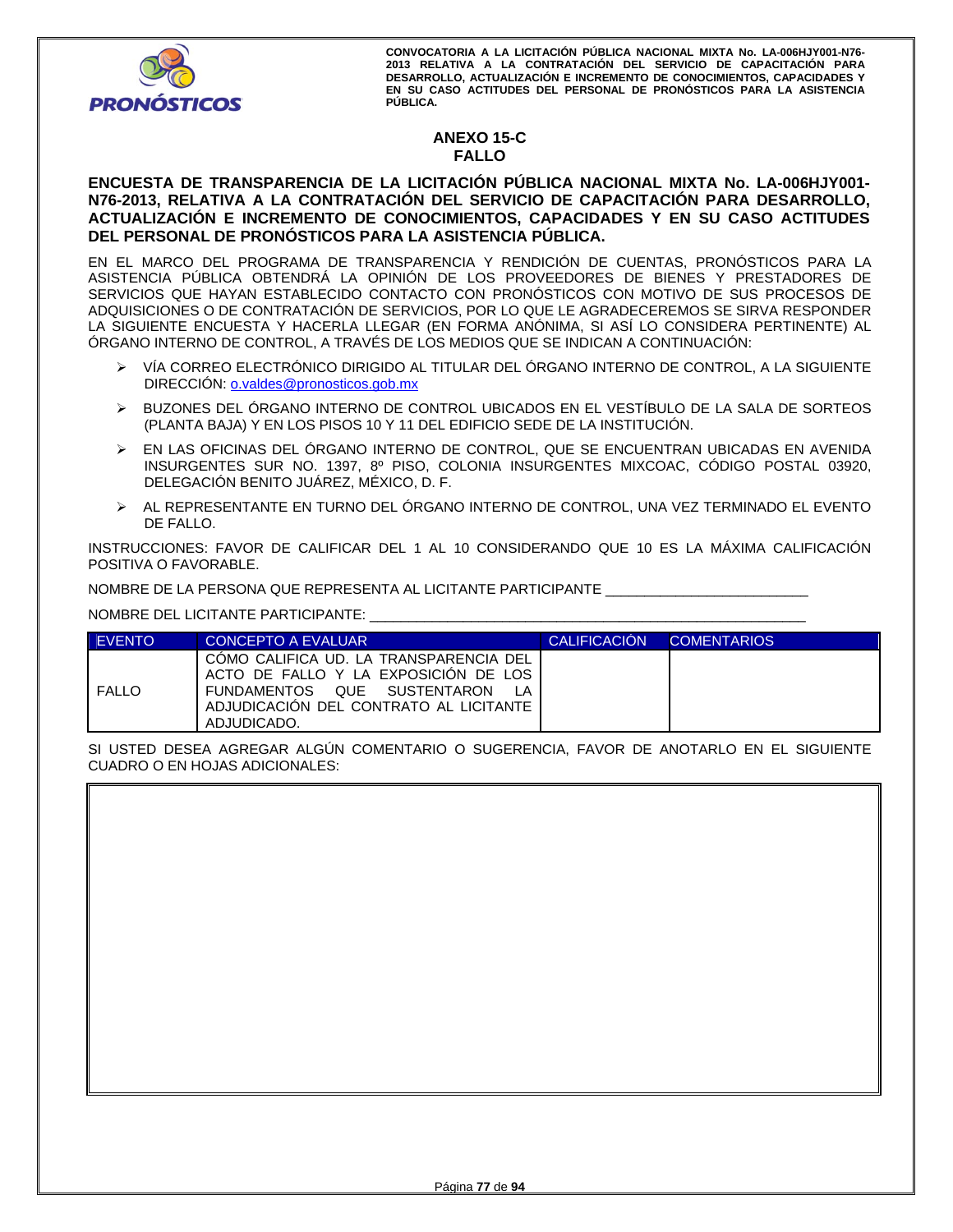

# **ANEXO 16 MODELO DE CONTRATO**

Contrato cerrado del servicio de capacitación para desarrollo, actualización e incremento de conocimientos, capacidades y en su caso actitudes del personal de Pronósticos para la Asistencia Pública, que celebran por una parte Pronósticos para la Asistencia Pública, Organismo Descentralizado del Gobierno Federal, representado por el Licenciado José Manuel Pablo Rendón de la Mata, en su carácter de Subdirector General de Administración y Finanzas, a quien en lo sucesivo se le denominará **"Pronósticos"**, y por la otra parte \_\_\_\_\_\_\_\_\_\_\_\_\_\_\_\_\_\_\_\_\_\_\_\_\_\_\_\_\_\_\_, representada en este acto por su apoderado legal \_\_\_\_\_\_\_\_\_\_\_\_\_\_\_\_\_\_\_\_\_\_\_\_\_\_\_\_\_\_\_\_\_\_\_\_\_\_\_, a quien en lo sucesivo se le denominará **"El prestador de servicios"** de acuerdo con las siguientes declaraciones y cláusulas:

#### **Declaraciones**

#### **I. "Pronósticos" declara:**

- **I.1** Que es un Organismo Público Descentralizado del Gobierno Federal, creado mediante decreto publicado en el Diario Oficial de la Federación el 24 de febrero de 1978 y reformado por diversos publicados en el mismo órgano informativo, de fechas 15 de junio de 1979, 17 de agosto de 1984, 16 de noviembre de 2004, 23 de febrero de 2006 y 04 de agosto de 2011, con personalidad jurídica y patrimonio propios, cuyo objeto principal es la obtención de recursos destinados a la asistencia pública mediante la organización y/o participación en la operación y celebración a nivel nacional e internacional de concursos y sorteos con premios en efectivo o en especie, organizados por la propia institución o por terceros, y los demás que expresamente se señalan en el Artículo Segundo de su decreto de creación, así como los de carácter prioritario que en su caso le encomiende el Ejecutivo Federal.
- decreto mencionado en la declaración que antecede, así como en el artículo 17 fracción XVIII del Estatuto<br>Orgánico de la Entidad.<br>**I.3** Que la representación legal del organismo para los efectos derivados de este contrato **I.2** Que la Licenciada María Esther de Jesús Scherman Leaño, en su carácter de Directora General de Pronósticos para la Asistencia Pública, cuenta con facultades suficientes para otorgar poderes a nombre del organismo, según lo previsto en el artículo 22, fracción VII de la Ley Federal de las Entidades Paraestatales, en el Artículo Octavo del decreto mencionado en la declaración que antecede, así como en el artículo 17 fracción XVIII del Estatuto Orgánico de la Entidad.
- Subdirector General de Administración y Finanzas, el Licenciado José Manuel Pablo Rendón de la Mata, quien cuenta con la facultad para suscribirlo, según lo previsto en el artículo 24 fracción X del Estatuto Orgánico de Pronósticos para la Asistencia Pública, publicado en el Diario Oficial de la Federación el 09 de julio de 2013, en relación con el testimonio notarial 57,962 de fecha 04 de marzo de 2013, otorgado ante la fe del Notario Público número 173 del Distrito Federal, Licenciado Francisco Xavier Arredondo Galván, quien declara que las facultades otorgadas en dichos instrumentos no le han sido, en forma alguna, revocadas, limitadas o modificadas y manifiesta que es voluntad de su representada celebrar este contrato.
- **I.4** Que cuenta con los recursos necesarios autorizados para cumplir con las obligaciones derivadas del presente contrato, mismos que se encuentran contemplados en la partida presupuestal número \_\_\_\_\_, denominada ", del Clasificador por Objeto de Gasto para la Administración Pública Federal, vigente.
- **I.5** Que la adjudicación del presente contrato se realizó mediante el procedimiento de \_\_\_\_\_\_\_\_\_\_\_\_\_\_\_\_\_\_\_\_\_\_, con fundamento en los artículos \_\_\_\_\_\_\_\_\_\_\_\_\_\_\_\_\_\_\_\_\_\_\_\_\_\_\_ de la Ley de Adquisiciones, Arrendamientos y Servicios del Sector Público.
- **I.6** Que requiere del servicio objeto de este contrato en virtud de que no cuenta con los elementos suficientes para realizarlo.
- **I.7** Que su clave del Registro Federal de Contribuyentes es PAP-840816-3V2.
- **I.8** Que para el ejercicio y cumplimiento de los derechos y obligaciones a su cargo, que se deriven del presente instrumento señala como su domicilio legal el ubicado en Avenida Insurgentes Sur número 1397, Colonia Insurgentes Mixcoac, Delegación Benito Juárez, México, Distrito Federal, Código Postal 03920.

### **II. "El prestador de servicios" declara:**

- **II.1** Que es una sociedad legalmente constituida de acuerdo con la legislación de los Estados Unidos Mexicanos, tal como lo acredita con el testimonio del **Instrumento Notarial** número **\_\_\_\_\_\_\_\_\_\_** de fecha **\_\_\_ de \_\_\_\_\_\_\_\_\_\_\_ de \_\_\_\_\_\_**, otorgado ante la fe del Notario Público número **\_\_\_** de la Ciudad de \_\_\_\_\_\_\_\_\_, \_\_\_\_\_\_\_\_\_\_\_\_\_\_\_, Licenciado **\_\_\_\_\_\_\_\_\_\_\_\_\_\_\_\_\_\_\_**.
- **II.2** Que su representante es el C. **\_\_\_\_\_\_\_\_\_\_\_\_\_\_\_\_\_\_\_\_\_\_\_\_\_** en su carácter de **\_\_\_\_\_\_\_\_\_\_\_\_\_\_\_**, quien acredita su personalidad con la exhibición de **la escritura pública** número **\_\_\_\_\_\_\_\_\_\_\_\_\_**, de fecha **\_\_\_\_\_\_\_\_\_\_\_\_\_\_\_\_,**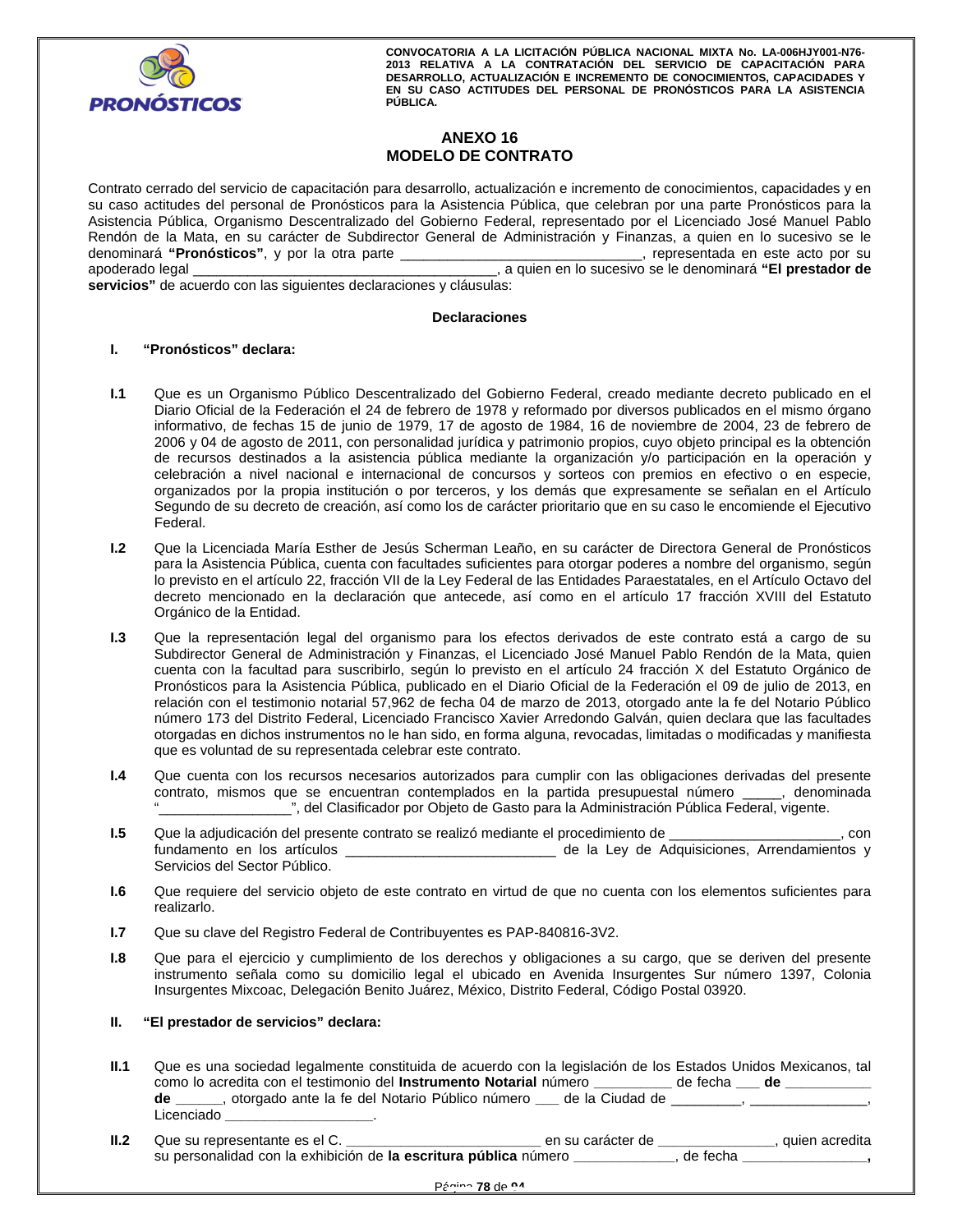

otorgado ante la fe del Notario Público número \_\_\_\_\_ de la Ciudad de Licenciado **\_\_\_\_\_\_\_\_\_\_\_\_\_\_\_\_\_\_\_\_\_\_\_\_**; quien manifiesta que cuenta con las facultades para celebrar este contrato y que no le han sido revocadas, limitadas o modificadas, en forma alguna.

 $\_$  . The contribution of the contribution of the contribution of the contribution of the contribution of the contribution of the contribution of the contribution of the contribution of the contribution of the contributio

**II.3** Que entre sus objetivos sociales se encuentra:

**II.4** Que ha considerado todos los factores que intervienen en la prestación satisfactoria del servicio contratado, así como las especificaciones contenidas en \_\_\_*(señalar los anexos)\_\_* de este instrumento.

\_\_\_\_\_\_\_\_\_\_\_\_\_\_\_\_\_\_\_\_\_\_\_\_\_\_\_\_\_\_\_\_\_\_\_\_\_\_\_\_\_\_\_\_\_\_\_\_\_\_\_\_\_\_\_\_\_\_\_\_\_\_\_\_\_\_\_\_\_\_.

- **II.5** Que conoce las disposiciones de tipo legal, administrativo y técnico que norman la celebración y ejecución del presente contrato y acepta someterse a las mismas sin reserva alguna, disponiendo para ello de los elementos técnicos, humanos y materiales necesarios para el desarrollo eficaz del objeto del presente instrumento contractual.
- **II.6** Que cuenta con la concesión, licencias, autorizaciones y permisos necesarios para la prestación de los servicios objeto del presente contrato.
- **II.7** Bajo protesta de decir verdad manifiesta que no se encuentra en ninguno de los supuestos previstos en los artículos 50 y 60 de la Ley de Adquisiciones, Arrendamientos y Servicios del Sector Público.
- **II.8** Que para los efectos de lo previsto por el artículo 32-D del Código Fiscal de la Federación, ha presentado a "Pronósticos" el documento vigente expedido por el Sistema de Administración Tributaria, en el que se emite la opinión del cumplimiento de obligaciones fiscales.
- **II.9** Que su clave del Registro Federal de Contribuyentes es
- **II.10** Que para el cumplimiento de los derechos y obligaciones que se desprenden del presente instrumento, bajo protesta de decir verdad manifiesta que su domicilio es el ubicado en

**\_\_\_\_\_\_\_\_\_\_\_\_\_\_\_\_\_\_\_\_\_\_\_\_\_\_\_\_\_\_\_\_\_\_\_\_\_\_\_\_\_\_\_\_\_\_\_\_\_\_\_\_\_\_\_\_\_\_\_\_\_\_\_\_\_\_\_\_\_\_\_\_\_\_\_\_\_\_\_\_\_\_\_\_\_\_\_\_\_\_\_\_ \_\_\_\_\_\_\_\_\_\_\_\_\_\_\_\_\_\_\_\_\_\_\_\_\_\_\_\_\_\_\_\_\_\_\_\_\_\_\_\_\_\_\_\_\_\_\_\_\_\_\_\_\_\_\_\_\_\_\_\_\_\_\_\_\_\_\_\_\_\_\_**, el cual señala para oír y

recibir todo tipo de notificaciones y documentos y que asimismo lo señala para la práctica de notificaciones, aún las de carácter personal, que se deriven de este contrato.

Igualmente **"El prestador de servicios"** manifiesta expresamente su aceptación de que dicho domicilio podrá ser verificado en cualquier momento por **"Pronósticos"**; conviniendo que en el caso de que llegase a cambiar su domicilio lo notificará a **"Pronósticos"** dentro de los 15 (quince) días naturales siguientes a aquel en que se produzca dicho cambio.

Hechas las declaraciones que anteceden las partes convienen en obligarse y contratar al tenor de las siguientes:

#### **Primera. Objeto.**

#### **Cláusulas**

partes forma parte integrante del presente instrumento contractual.<br>
Poloni<sup>ón</sup> de presente instrumento contractual. **"Pronósticos"** encomienda a **"El prestador de servicios"** y éste se obliga con el Organismo a prestar **el servicio de \_\_\_\_\_\_\_\_\_\_\_\_\_\_\_\_\_\_\_\_\_\_\_\_\_\_\_\_\_\_\_\_\_\_\_\_\_\_\_\_\_\_**, hasta su debida conclusión, conforme a las modalidades, especificaciones y características contenidas en \_\_*(señalar anexos)\_\_*, el que debidamente rubricado y firmado por las

#### **Segunda. Relación de anexos.**

Son parte integrante de este contrato los anexos que a continuación se mencionan:

Anexos: **\_\_\_\_\_\_\_\_\_\_\_\_\_\_\_\_\_\_\_\_\_\_\_\_\_\_\_\_\_\_\_\_\_\_\_\_\_\_.**

En caso de discrepancia entre las estipulaciones establecidas en el presente contrato y las condiciones previstas en la convocatoria a la licitación y su junta de aclaraciones, prevalecerá lo estipulado en éstas

Las modificaciones que lleguen a hacerse a los anexos que debidamente firmados por las partes son parte integral del presente contrato, deberán hacerse por escrito y de común acuerdo entre las mismas.

#### **Tercera. Importe del contrato.**

Las partes convienen que el monto total de los servicios objeto del presente contrato asciende a: *(cantidad en número) (cantidad en letra)* antes del impuesto al valor agregado.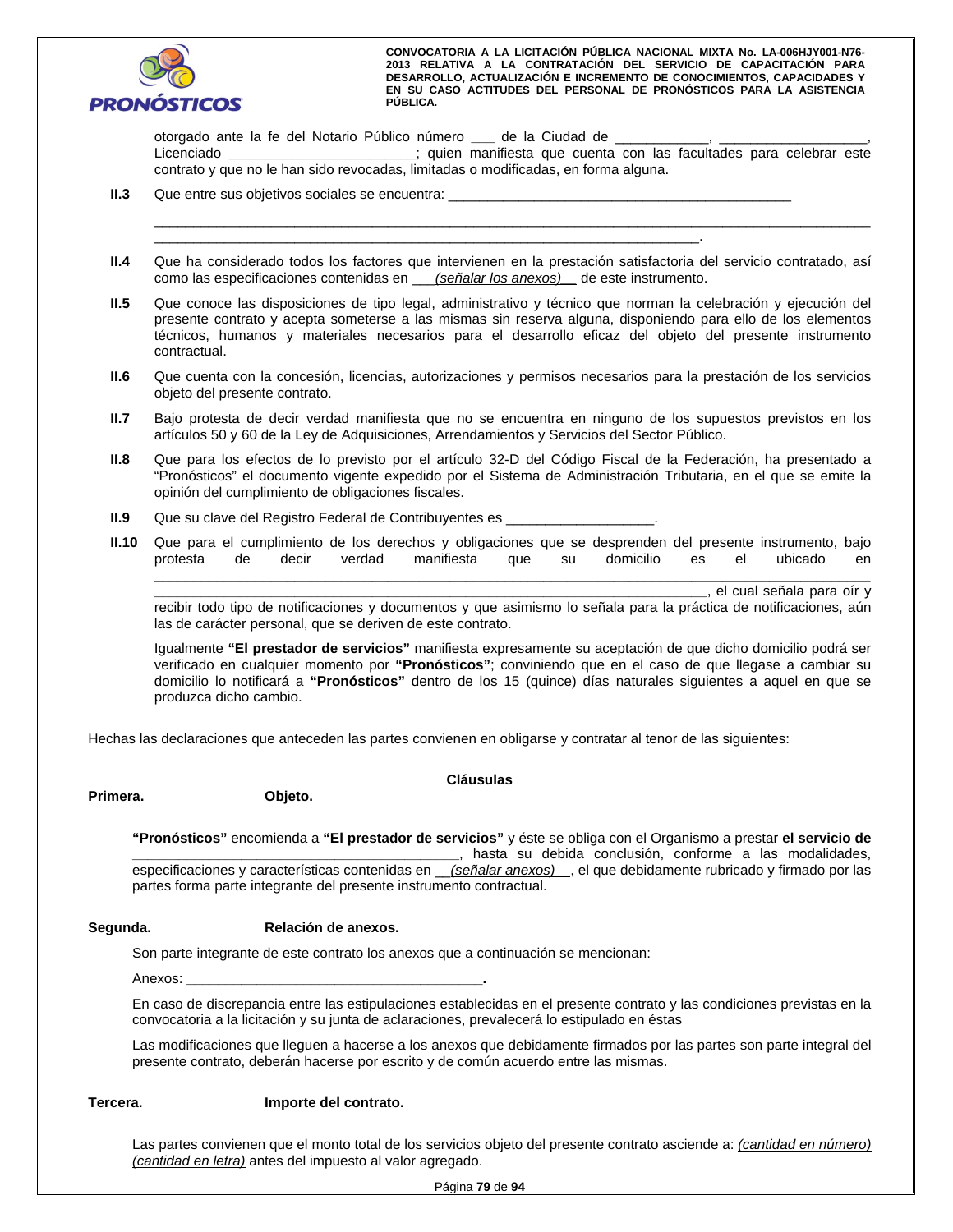

Los precios unitarios de los servicios contratados se consideran fijos hasta que concluya la relación contractual, y se detallan en el anexo *\_\_\_ (señalar anexo)* \_\_ el que debidamente firmado y rubricado por las partes se agrega a este instrumento para formar parte integrante del mismo.

El monto total incluye todos los costos involucrados considerando todos los conceptos del servicio que requiere **"Pronósticos"**, por lo que **"El prestador de servicios"** no podrá agregar ningún costo extra y serán inalterables durante la vigencia del contrato.

#### **Cuarta. Forma de pago.**

**"Pronósticos"** pagará a **"El prestador de servicios**", \_\_*(señalar periodicidad de pagos)\_\_* en moneda nacional y mediante facturación, en un plazo que no podrá exceder de 20 (veinte) días naturales contados a partir de la entrega de la factura respectiva, previa validación de los servicios prestados, que efectúe el área usuaria y administradora de "**Pronósticos**".

Para que se tengan por validados los servicios **"El prestador de servicios"** deberá entregar la siguiente documentación: \_\_(señalar entregables en caso de que sean requeridos)

Los entregables *(en caso de ser requeridos)* así como la factura, se presentarán en \_(área que validará la información)\_ de "**Pronósticos**", dentro de los cinco primeros días del mes siguiente, quien validará la documentación.

En caso de existir discrepancia entre los documentos presentados no se tendrán por validados los servicios prestados, hasta en tanto se rectifique dicha situación. "**Pronósticos**" de haber recibido la prestación de los servicios en tiempo y forma, manifestará por escrito su entera satisfacción, para que ésta realice los trámites de pago de la factura que se trate.

venció el plazo pactado, hasta que se pongan efectivamente las cantidades a disposición de "**El prestador de**<br>**servicios**".<br>Tratándose de pagos en exceso que haya recibido "<mark>El prestador de servicios</mark>" éste deberá de reint En caso de incumplimiento en los pagos por parte de **"Pronósticos"**, a solicitud de **"El prestador de servicios"**, **"Pronósticos"** deberá pagar gastos financieros conforme al procedimiento establecido en la Ley de Ingresos de la Federación para el ejercicio fiscal 2013, como si se tratara del supuesto de prórroga para el pago de créditos fiscales. Dichos gastos se calcularán sobre las cantidades no pagadas y se computarán por días naturales desde que se venció el plazo pactado, hasta que se pongan efectivamente las cantidades a disposición de **"El prestador de servicios"**.

cantidades pagadas en exceso, más los intereses correspondientes, conforme a lo señalado en el párrafo anterior. Los cargos se calcularán sobre las cantidades pagadas en exceso en cada caso y se computarán por días naturales desde la fecha del pago hasta la fecha que se pongan efectivamente las cantidades a disposición de **"Pronósticos"**.

### **Quinta. Vigencia.**

**"El prestador de servicios"** se obliga a iniciar la prestación de los servicios objeto del presente contrato a partir del *(día)* de *(mes)* de *(año)* y a terminarlos el *(día)* de *(mes)* de *(año)*, es decir, \_\_\_\_\_ días naturales.

Las estipulaciones contenidas en el presente contrato se tendrán por vigentes hasta en tanto **"El prestador de servicios"** no ejecute totalmente los servicios objeto del presente instrumento contractual y **"Pronósticos"** realice la verificación de las especificaciones y la aceptación de los mismos, de conformidad con lo establecido en el anexo *(señalar anexo)*, conviniéndose por las partes que hasta en tanto ello no se cumpla, éstos no se tendrán por recibidos o aceptados.

Así mismo no se darán prórrogas para el inicio de prestación del servicio.

#### **Sexta. Garantías.**

**"El prestador de servicios"** se obliga a garantizar el cumplimiento de las obligaciones derivadas del presente contrato, mediante fianza expedida por Institución Afianzadora Mexicana, debidamente autorizada para ello, **a favor de Pronósticos para la Asistencia Pública**, por un importe equivalente al 10% del monto total del presente contrato sin incluir el Impuesto al Valor Agregado, debiendo cubrir el plazo de vigencia del mismo, así como el periodo de garantía de los servicios contratados.

*Para el presente contrato no habrá anticipos.*

**"El prestador de servicios"** queda obligado a entregar a **"Pronósticos"**, la fianza en cuestión dentro de los 10 (diez) días naturales siguientes a la firma del presente instrumento.

En el supuesto de que el monto de este contrato se modifique, **"El prestador de servicios"** se obliga a mantener la fianza en el porcentaje que se menciona en el párrafo primero de la presente cláusula.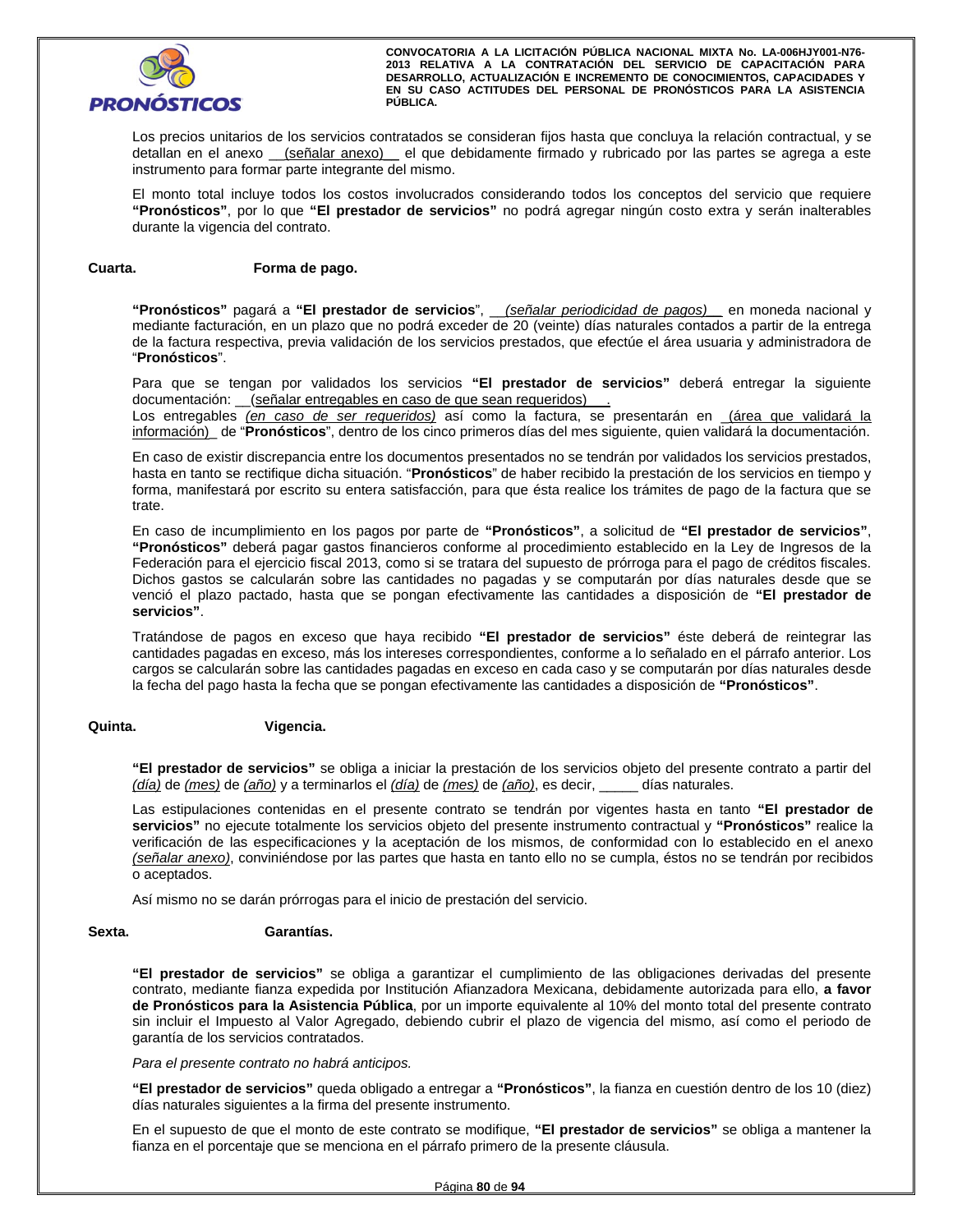

La póliza de fianza deberá contener las siguientes declaraciones expresas de la Institución Afianzadora:

- **1.** Que la fianza se otorga para garantizar todas las obligaciones, incluyendo la entrega, penas convencionales y el periodo de garantía de funcionamiento, atendiendo además todas las estipulaciones contenidas en el contrato.
- **2.** Que la vigencia de la póliza de fianza será determinada y comprenderá la vigencia del contrato garantizado y que en caso de reclamación se deberá realizar dentro de los 180 días naturales siguientes, contados a partir de la terminación de la vigencia del contrato celebrado entre **"El prestador de servicios"** y **"Pronósticos,** lo anterior conforme a lo dispuesto en el artículo 120 de la Ley Federal de Instituciones de Fianzas.
- **3.** En el caso de que exista espera, ampliación al monto o al plazo de prestación de los servicios, **"El prestador de servicios"** previo a las modificaciones antes señaladas tendrá la obligación de presentar la modificación a la fianza, de conformidad con el artículo 103 fracción II del Reglamento de la Ley de Adquisiciones, Arrendamientos y Servicios del Sector Público, debiendo la Institución de Fianzas manifestar su consentimiento para evitar que se extinga la obligación de la afianzadora y no se actualice lo establecido por el artículo 119 de la Ley Federal de Instituciones de Fianzas.
- **4. Que acepta expresamente someterse a lo previsto en los artículos 93, 95, 95 Bis y 118 de la Ley Federal de Instituciones de Fianzas en vigor.**<br>**5. Que permanecerá vigente durante la substanciación de cualquier recurso de Instituciones de Fianzas en vigor.**
- **5**. Que permanecerá vigente durante la substanciación de cualquier recurso o juicio que se interponga hasta que se dicte resolución definitiva y firme por autoridad competente.
- **6.** Que para liberar la fianza, será requisito indispensable la manifestación expresa y por escrito de **"Pronósticos"** por medio de la Gerencia de Recursos Materiales.
- **7.** Que la afianzadora acepta expresamente someterse a los procedimientos establecidos en la Ley Federal de Instituciones de Fianzas, aún para el caso de que procediera el cobro de intereses con motivo del pago extemporáneo del importe de la póliza de fianza requerida.
- **8.** Que en caso de que exista finiquito y existan saldos a cargo de **"El prestador de servicios"** y éste efectúe la totalidad del pago en forma incondicional **"Pronósticos"** deberá liberar la fianza respectiva que se haya otorgado.
- **9.** Que la fianza garantiza la ejecución total del objeto del contrato.
- **10.** Que la afianzadora se someterá expresamente a la jurisdicción y competencia de los Tribunales Federales de la Ciudad de México, D. F., renunciando al fuero que pudiera corresponderle en razón de su domicilio presente o futuro, o por cualquier otra causa.
- **11.** Que en las condiciones generales del contrato de fianza, el fiado se obligue a rembolsar las cantidades que la afianzadora haya decidido pagar incluso si las obligaciones garantizadas se encuentran sujetas a plazo, condición o situación controvertida.

Las obligaciones cuyo cumplimiento se garantiza son *(señalar si son divisibles o indivisibles)*, en consecuencia, en caso de incumplimiento, así como cuando se determine la rescisión, la garantía se hará efectiva *(de manera proporcional al monto de las obligaciones incumplidas o por el monto total de la obligación garantizada, según sean divisibles o indivisibles, respectivamente)*.

*(En caso de que el área requirente lo solicite)* Asimismo, **"El prestador de servicios"** contratará a favor de Pronósticos para la Asistencia Pública, una póliza de responsabilidad civil que ampare daños y perjuicios, por un monto equivalente al 10 %(por ciento) del monto total del contrato. Si los daños o perjuicios exceden ese importe **"El prestador de Servicios"** se hará cargo de ellos.

### Séptima. **Administración y vigilancia del contrato.**

**"Pronósticos"** determina que de conformidad con lo establecido en el artículo 84, séptimo párrafo, del Reglamento de la Ley de Adquisiciones, Arrendamientos y Servicios del Sector Público, y para los efectos que en dicho ordenamiento legal se señalan, el servidor público que se encargará de la administración y vigilancia del cumplimiento del presente contrato, es el que para dichos efectos se determina en las cláusulas Octava y Vigésima Cuarta del mismo.

**"El prestador de servicios"**, por su parte, conviene en que a partir de la fecha de inicio del contrato nombrará un administrador con el objeto de que vigile conjuntamente con el servidor público designado por **"Pronósticos"** la correcta ejecución del presente contrato; manteniendo comunicación regular entre las partes para todos los efectos a que haya lugar.

Las partes podrán nombrar sustitutos de las personas designadas, dando aviso a la otra por escrito con 15 (quince) días naturales de anticipación.

Ambas partes mantendrán los registros necesarios de las actividades realizadas con motivo de la ejecución del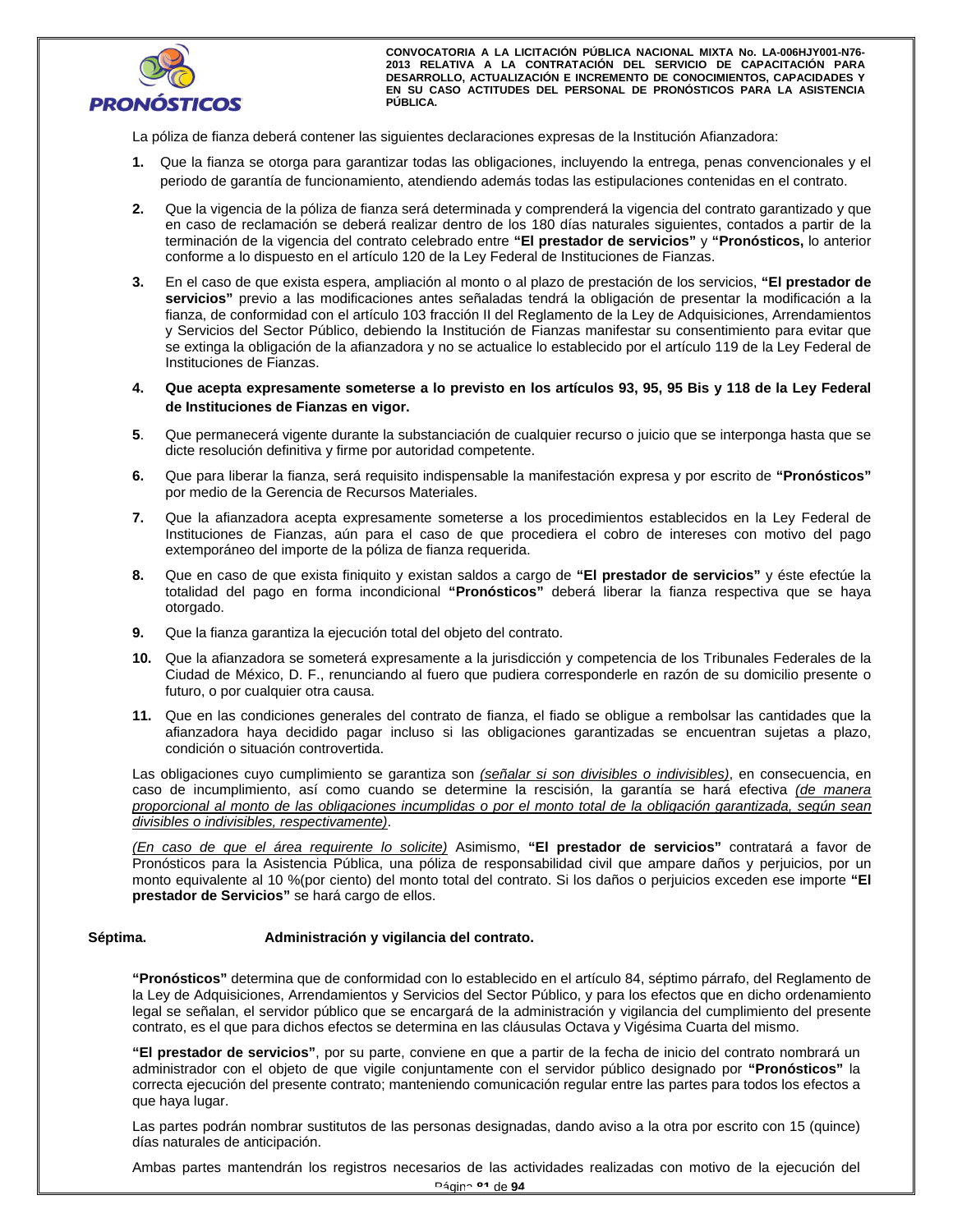

objeto del presente contrato.

**"Pronósticos"**, a través del servidor público que para el efecto designe, tendrá en todo tiempo el derecho de supervisar la ejecución de los servicios contratados y dará por escrito a **"El prestador de servicios"** las instrucciones que estime pertinentes en relación con su ejecución.

Es facultad de **"Pronósticos"** realizar la inspección de los recursos materiales y tecnológicos que vayan a utilizarse en la ejecución de la prestación de los servicios objeto de este instrumento, teniendo las facultades para juzgar acerca de la calidad técnica y cumplimiento de las especificaciones, aceptando o rechazando por escrito y con razones técnicamente fundadas los servicios que no estén conforme a lo estipulado en este documento y sus anexos. En este supuesto, **"Pronósticos"** elegirá libremente entre: (1) ordenar que se sustituyan los servicios, las refacciones, partes y accesorios o que se realicen nuevamente los servicios; (2) retener las cantidades pendientes por pagar; (3) hacer efectiva la fianza o (4) ejercitar las acciones correspondientes por daños y perjuicios.

#### **Octava. Responsabilidades de "El prestador de servicios".**

**"El prestador de servicios"** será el único responsable de que la prestación de los servicios se realice de conformidad con lo estipulado en el *(señalar anexo)* del presente instrumento; así como a presentar los entregables descritos en la cláusula Cuarta y de conformidad con el anexo *(señalar anexo)*, y a las instrucciones que por escrito le comunique **"Pronósticos",** para lo cual la persona facultada para girar instrucciones relacionadas con los servicios objeto del presente contrato, es el *(nombre del servidor público)*, en su carácter de *(cargo del servidor público)*, o bien, el servidor público que lo sustituya en el cargo, o a quien para tales efectos dicho *(cargo del servidor público)* instruya; en caso contrario **"El prestador de servicios"** procederá a realizar las modificaciones o reposiciones necesarias, mismas que serán por su cuenta, sin que tenga derecho a retribución alguna por concepto de dichas modificaciones o reposiciones.

**"Pronósticos"** se reserva el derecho de solicitar la sustitución de cualquier trabajador en los siguientes casos: indisciplina, ausencias, negligencia o por escasos conocimientos para la prestación del servicio.

*(de pactarse reposición del servicio)* En caso de que se solicite la reposición del servicio, "**El prestador de servicios**" tendrá *(plazo señalado en especificaciones del servicio)* a partir de la notificación realizada por la *(unidad administrativa que notifique el plazo)* de "**Pronósticos**" y se deberá reponer con las mismas características establecidas en el anexo *(señalar anexo)* sin costo alguno para "**Pronósticos**".

Si **"El prestador de servicios"** no atendiere los requerimientos de **"Pronósticos",** este último podrá encomendar a un tercero la modificación o reposición de que se trate, con cargo a **"El prestador de servicios"**.

Los entregables descritos en la cláusula Cuarta se deberán entregar en la *(unidad administrativa de Pronósticos en la que se presentarán los entregables, de ser el caso)* de "**Pronósticos**", sita en Avenida Insurgentes Sur No. 1397, piso \_\_, Colonia Insurgentes Mixcoac, Delegación Benito Juárez, México, Distrito Federal, C.P. 03920.

Asimismo, **"El prestador de servicios"** quedará obligado ante **"Pronósticos"** a responder de los defectos y de la calidad de los servicios, así como de asumir cualquier responsabilidad en que hubiere incurrido, en los términos señalados en este contrato, de conformidad con lo previsto por el segundo párrafo del artículo 53 de la Ley de Adquisiciones, Arrendamientos y Servicios del Sector Público.

Si durante o al término de la vigencia del contrato existieren responsabilidades en contra de **"El prestador de servicios"**, sus importes se deducirán del saldo a su favor, pero si este último no fuera suficiente, **"Pronósticos"** hará efectiva la garantía a que alude la cláusula Sexta de este contrato.

#### **Novena. Daños y Perjuicios**.

a<mark>.</mark><br>"El prestador de servicios" se obliga a responder por su cuenta y riesgo de los daños y perjuicios que por inobservancia o negligencia de su parte se lleguen a causar a **"Pronósticos"** o a terceros, en cuyo caso se obliga a resarcir los daños y perjuicios causados.

**Décima. Cesión**.

**"El prestador de servicios"** se obliga a no ceder, traspasar o enajenar en forma parcial ni total en favor de cualquier persona los derechos y obligaciones derivadas del presente contrato, a excepción de los derechos de cobro, en cuyo caso se deberá de contar con el consentimiento previo de **"Pronósticos"**.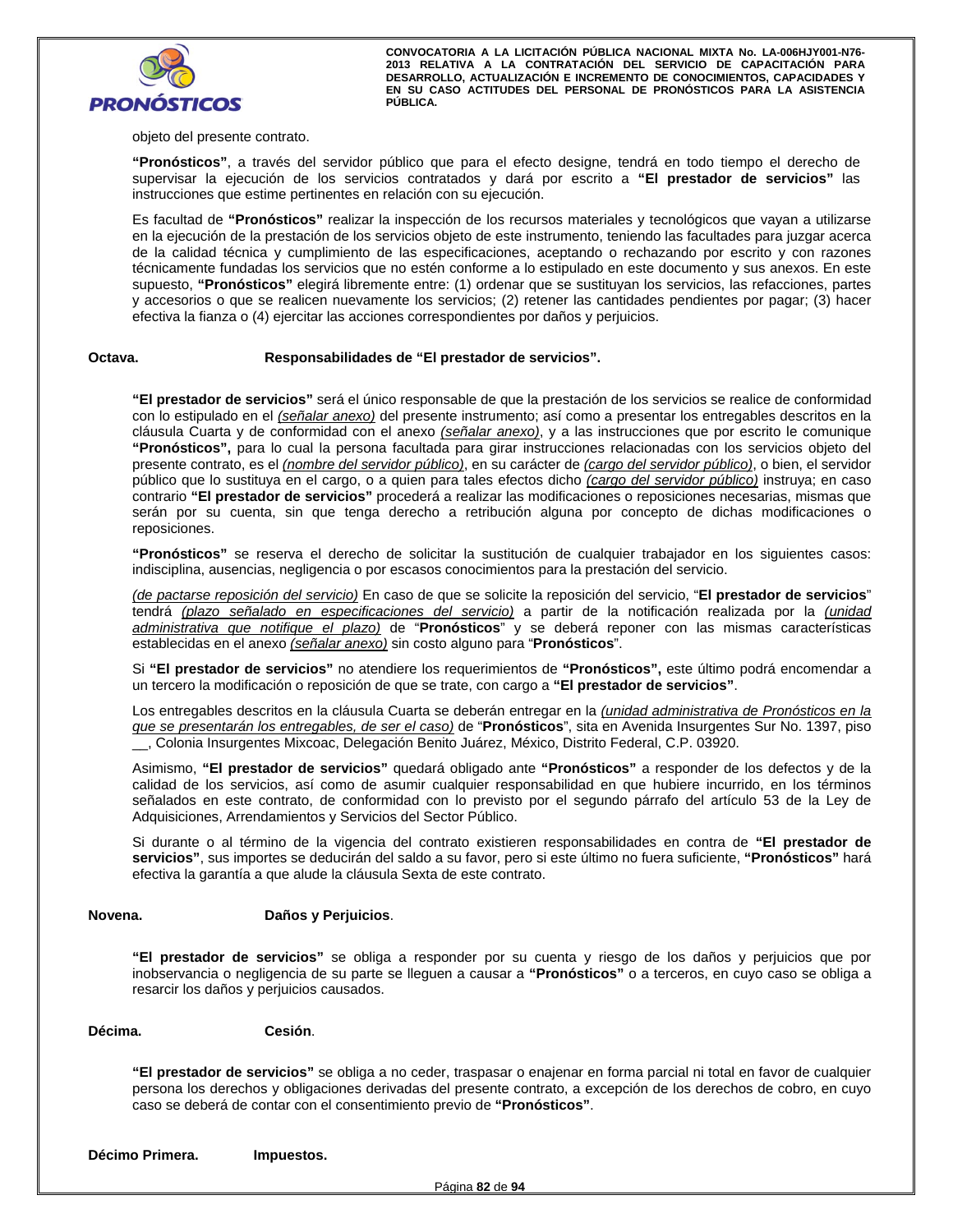

Los impuestos que se generen por la prestación de los servicios objeto del presente contrato, se pagarán y enterarán por quien los cause, conforme a la normatividad fiscal vigente y aplicable.

#### **Décimo Segunda. Ejecución de los Servicios**.

**"El prestador de servicios"** se obliga a proporcionar los servicios que se deriven del presente contrato, empleando su máximo esfuerzo, experiencia, organización y personal especializado, asimismo se obliga a que la prestación de dichos servicios sea de la mejor calidad.

De igual modo **"El prestador de servicios"** se obliga a entregar a **"Pronósticos"** *(periodicidad en que el área requirente solicite se presente la información, de ser el caso)*, toda la información de los servicios objeto del presente instrumento que hayan sido realizados durante el periodo del informe, quedando entendido que no se autorizará pago alguno de no acompañarse el reporte, los informes y los entregables descritos en la cláusula Cuarta aprobados por **"Pronósticos"**.

#### **Décimo Tercera. Propiedad de la Información.**

La información fuente proporcionada por **"Pronósticos"**, así como la que resulte de la prestación del servicio objeto de este contrato, será en todo momento propiedad exclusiva de **"Pronósticos"**, a excepción de los derechos de autor u otros derechos exclusivos y reservados de **"El prestador de servicios"**; en razón de lo anterior **"El prestador de servicios"** se obliga a guardar total y absoluta reserva de la información que se le proporcione o a la que tenga acceso con motivo de los servicios objeto de este contrato, comprometiéndose a utilizar dicha información exclusivamente para los fines del mismo, por lo que no podrá divulgarla en provecho propio o de terceros.

**"El prestador de servicios"** deberá proporcionar a la Secretaría de la Función Pública y al Órgano Interno de Control en **"Pronósticos"**, la información y/o documentación relacionada con el presente contrato, que en su momento se le requiera con motivo de las auditorías, visitas o inspecciones que practiquen.

#### **Décimo Cuarta. Lugar de Prestación del Servicio**.

Los servicios objeto de este contrato se prestarán en el producto de la producto de la producto de la producto características y especificaciones descritas en el **anexo** *(señalar anexo)***.**

# ta. Modificaciones al contrato. **Décimo Quinta. Modificaciones al contrato**.

Las modificaciones que por razones fundadas pudieran realizarse al presente contrato, incluidas las adecuaciones por incremento en la cantidad de los servicios objeto del mismo, deberán constar por escrito en atención a lo dispuesto en el artículo 52 de la Ley de Adquisiciones, Arrendamientos y Servicios del Sector Público:

**"Pronósticos"** notificará a **"El prestador de servicios"** el incremento en cuanto a la cantidad de los servicios a ejecutar, en forma desglosada, detallando las especificaciones correspondientes; observándose que el monto total de las modificaciones no rebase, en conjunto, el 20% (veinte por ciento) del monto o cantidad total de los conceptos y volúmenes establecidos originalmente en el presente contrato y el precio de los servicios sea igual al pactado originalmente.

En su caso se formalizarán los convenios modificatorios correspondientes, debiendo **"El prestador de servicios"**  comprometerse expresamente a entregar la modificación respectiva de la garantía de cumplimiento por dicha modificación al momento de la formalización del convenio respectivo, lo cual deberá estipularse en el cuerpo de dicho convenio modificatorio.

#### **Décimo Sexta. Pena convencional**.

De conformidad con lo dispuesto en el artículo 53 de la Ley de Adquisiciones, Arrendamientos y Servicios del Sector Público, **"Pronósticos"** aplicará, a cargo de **"El prestador de servicios"**, una pena convencional del 1% (uno por ciento) de la facturación total *(del periodo de que se trate)* por cada día de atraso.

Dichas penalizaciones no excederán del importe de la garantía a que alude la cláusula Sexta de este instrumento, se determinarán en función de los servicios no prestados oportunamente y en la aplicación de las mismas se deberá observar lo establecido en el anexo *(señalar anexo) d*el presente contrato.

Las penas convencionales se podrán hacer efectivas con cargo al importe de los servicios realizados pendientes de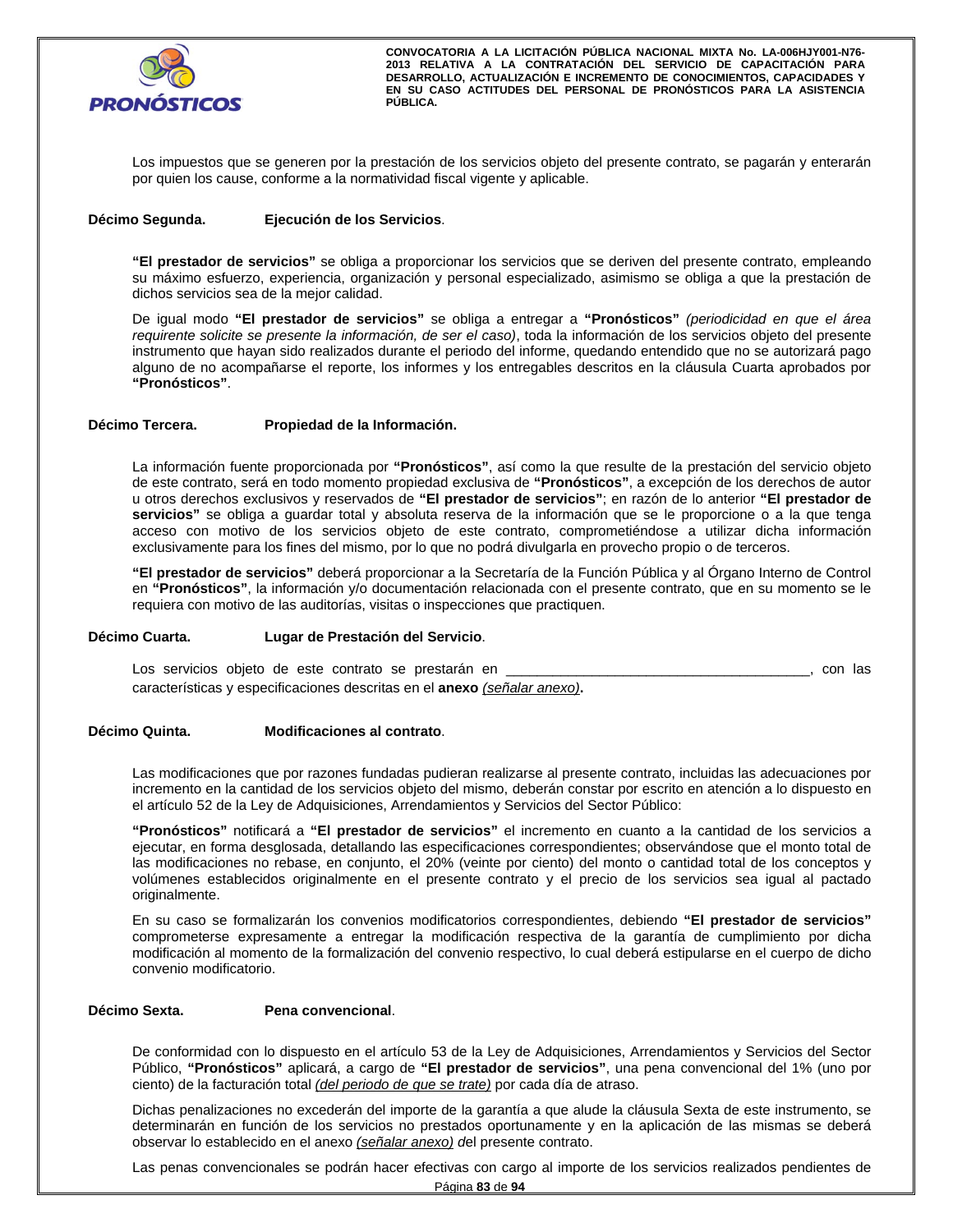

pago y/o mediante la ejecución de la garantía otorgada, a partir del momento que se haga exigible el cumplimiento de la obligación.

Asimismo, "**El prestador de servicios**" se obliga con "**Pronósticos**" a responder de los defectos y vicios ocultos de los bienes y de la calidad de los servicios, así como de cualquier otra responsabilidad en que hubiere incurrido, en los términos señalados en el presente contrato y en la legislación aplicable.

Conforme a lo dispuesto en el artículo 95 del Reglamento de la Ley de Adquisiciones, Arrendamientos y Servicios del Sector Público, el pago de los servicios objeto del presente contrato quedará condicionado, proporcionalmente, al pago que **"El prestador de servicios"** deba efectuar por concepto de penas convencionales por atraso, en el entendido de que en el supuesto de que sea rescindido el contrato, no procederá el cobro de dichas penas.

En términos de lo dispuesto en el penúltimo párrafo del artículo 54 de la Ley de Adquisiciones, Arrendamientos y<br>Servicios del Sector Público, en los casos en que un servicio o parte del mismo no es efectuado y la pena<br>con En términos de lo dispuesto en el penúltimo párrafo del artículo 54 de la Ley de Adquisiciones, Arrendamientos y Servicios del Sector Público, en los casos en que un servicio o parte del mismo no es efectuado y la pena realizada en las fechas pactadas, **"Pronósticos"**, previa notificación al **"El prestador de servicios"**, sin rescindir el contrato correspondiente, podrá modificarlo, cancelando los servicios no realizados de que se trate, o bien parte de los mismos, aplicando a **"El prestador de servicios"** una sanción por cancelación, equivalente a la pena convencional por atraso máxima que correspondería en el caso de que los servicios hubieran sido entregados en fechas posteriores a la pactada para la entrega, siempre y cuando la suma total del monto de las cancelaciones no rebase el cinco por ciento del importe total del contrato. En el supuesto de que sea rescindido el contrato, no procederá la contabilización de dicha sanción al hacer efectiva la garantía de cumplimiento.

El área responsable elaborará los informes sobre los atrasos totales, parciales o deficientes en los servicios que no se hayan efectuado conforme a lo establecido en el presente contrato, a efecto de notificárselo a la Gerencia de Recursos Materiales de "**Pronósticos**" para que ésta realice la tramitación correspondiente.

#### **Décimo Séptima. Deducciones al pago.** *(de ser establecido por el área requirente)*

"Pronósticos" aplicará deducciones al pago de los servicios con motivo del incumplimiento parcial o deficiente en que pudiera incurrir "El prestador del servicios", con fundamento en el artículo 53 bis de la Ley de Adquisiciones, Arrendamientos y Servicios del Sector Público.

Por lo anterior, se harán descuentos a los pagos de los servicios de acuerdo a lo establecido en el anexo *(señalar anexo)*.

#### **Décimo Octava. Terminación anticipada**.

Las partes convienen en que **"Pronósticos"** podrá dar por terminado el presente contrato en cualquier momento, sin responsabilidad para el organismo, por razones de interés general, o bien cuando por causas justificadas se extinga la necesidad de requerir los servicios originalmente contratados, y se demuestre que de continuar con el cumplimiento de las obligaciones pactadas, se ocasionaría algún daño o perjuicio a **"Pronósticos"** o al Estado, o cuando se determine la nulidad de los actos que dieron origen al contrato, con motivo de la resolución de una inconformidad o intervención de oficio emitida por la Secretaría de la Función Pública.

Para efectos de lo anterior se emitirá un dictamen debidamente fundado y motivado, dando aviso a **"El prestador de servicios"**, por escrito con 15 (quince) días naturales de anticipación.

En caso de que **"Pronósticos"** decida terminar anticipadamente el presente contrato, rembolsará a **"El prestador de servicios"** los gastos no recuperables en que haya incurrido, siempre que éstos sean razonables, estén debidamente comprobados y se relacionen directamente con este contrato.

### **Décimo Novena. Rescisión administrativa.**

**"Pronósticos"** podrá rescindir administrativamente el presente contrato cuando **"El prestador de servicios"** incurra en una o varias de las causas que a continuación se enumeran:

- **1**. Porque no otorgue en tiempo y forma la fianza a que se refiere la cláusula Sexta.
- **2.** Si no inicia en la fecha convenida la prestación de los servicios objeto de este contrato, o suspenda injustificadamente la ejecución de los mismos.
- injustificadamente la ejecución de los mismos.<br>3. Por prestar los servicios deficientemente o por no apegarse a lo estipulado en el presente contrato y sin motivo justificado no atienda las instrucciones que "Pronósticos" **3.** Por prestar los servicios deficientemente o por no apegarse a lo estipulado en el presente contrato y sus anexos, o sin motivo justificado no atienda las instrucciones que **"Pronósticos"** le indique en términos de lo establecido en la cláusula Octava de este instrumento contractual.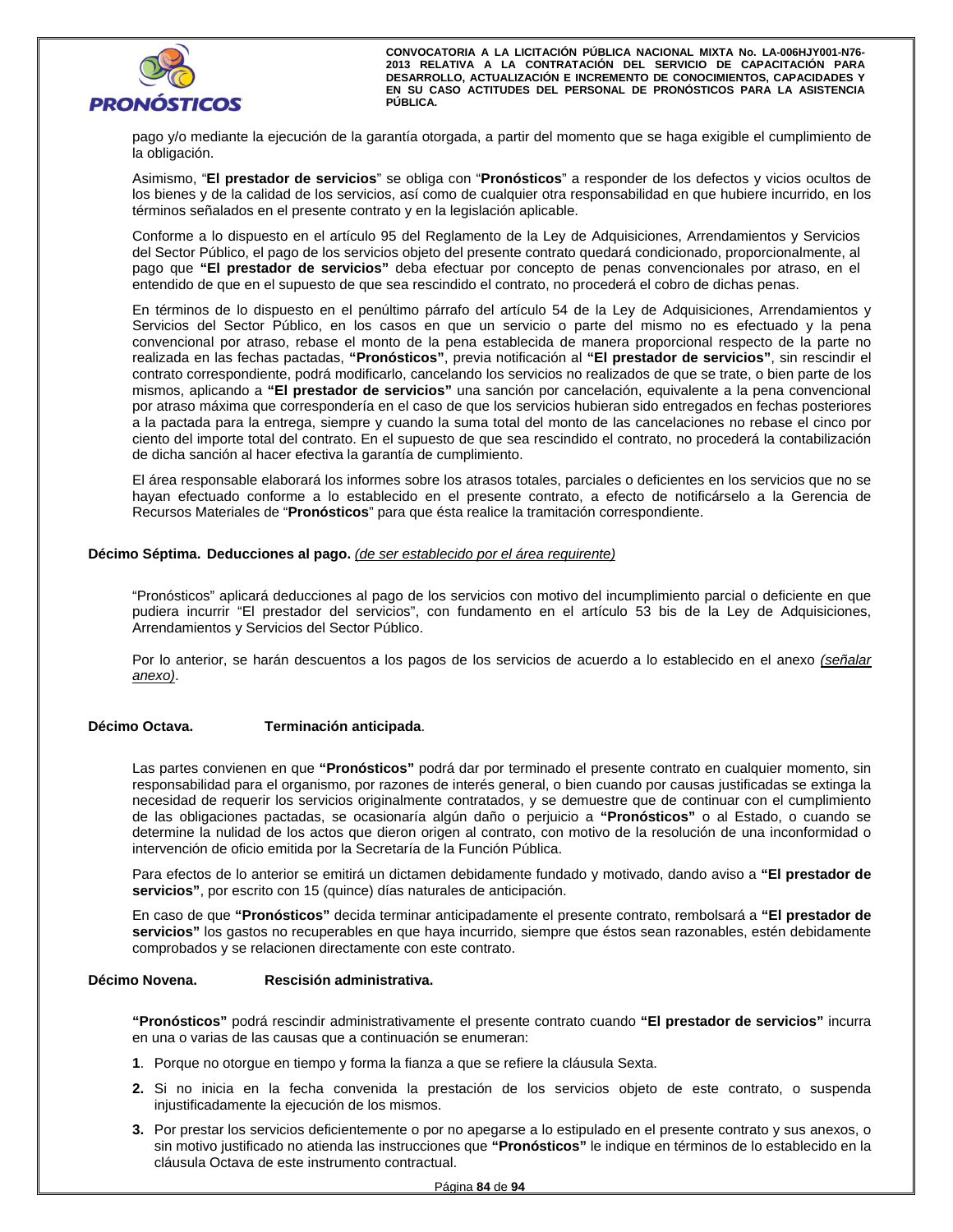

- **4.** Si no brinda a **"Pronósticos"** y/o a las dependencias que tengan que intervenir, los datos necesarios para la inspección de los servicios objeto del presente contrato.
- **5.** Si se comprueba que la manifestación a que se refiere su declaración II.7 se realizó con falsedad, o bien resulta falsa la información proporcionada en su propuesta de servicios.
- **6.** En el caso de que alguna autoridad competente lo declare en concurso mercantil, o en quiebra, suspensión de pagos, concurso de acreedores o cualquier otra figura análoga, o bien se encuentre en cualquier otra situación que afecte a su patrimonio en forma tal que le impida cumplir con las obligaciones contraídas en virtud de este contrato.
- **7.** Porque transmita, total o parcialmente, los derechos y obligaciones derivados de este contrato.
- **8.** En general porque incumpla cualquiera de las obligaciones consignadas en este contrato o de las disposiciones de la Ley de Adquisiciones, Arrendamientos y Servicios del Sector Público y su Reglamento.

La rescisión administrativa a que alude esta cláusula podrá iniciarse en cualquier momento durante la vigencia de este contrato.

**"Pronósticos"** podrá determinar no dar por rescindido el presente contrato, cuando durante el procedimiento advierta que la rescisión del contrato pudiera ocasionar algún daño o afectación a las funciones que tiene encomendadas. En este supuesto, **"Pronósticos"** deberá elaborar un dictamen en el cual justifique que los impactos económicos o de operación que se ocasionarían con la rescisión del contrato resultarían más inconvenientes.

Al no dar por rescindido el contrato **"Pronósticos"** establecerá con **"El prestador de servicios"**, otro plazo, que le permita subsanar el incumplimiento que hubiere motivado el inicio del procedimiento.

Cuando por motivo del atraso en la prestación de los servicios, o el procedimiento de rescisión se ubique en un ejercicio fiscal diferente a aquél en que hubiere sido adjudicado el contrato, **"Pronósticos"** podrá recibir los servicios objeto del presente contrato, previa verificación de que continúa vigente la necesidad de los mismos y se cuenta con partida y disponibilidad presupuestaria del ejercicio fiscal vigente, debiendo modificarse la vigencia del contrato con los precios originalmente pactados, cualquier pacto en contrario a lo dispuesto en el artículo 54 de la Ley de Adquisiciones, Arrendamientos y Servicios del Sector Público se considerará nulo.

Ambas partes convienen expresamente que en caso de rescisión del presente contrato, la aplicación de la garantía de cumplimiento será proporcional al monto de las obligaciones incumplidas, salvo que por las características de los bienes o servicios entregados, éstos no puedan funcionar o ser utilizados por la entidad, por estar incompletos, en cuyo caso, la aplicación será por el total de la garantía correspondiente.

#### **Vigésima. Procedimiento de rescisión**.

derecho convenga respecto del incumplimiento de su obligación y aporte en su caso las pruebas de convenientes; si transcurrido el término en mención "**El prestador de servicios**" no hace manifestación algerensa, o si despu Si **"Pronósticos"** considera que **"El prestador de servicios"** ha incurrido en alguna de las causas de rescisión consignadas en la cláusula que antecede, o en su caso se hubiere agotado el monto límite de aplicación de penas convencionales, lo comunicará por escrito a éste para que en un término de 5 (cinco) días hábiles exponga lo que a su derecho convenga respecto del incumplimiento de su obligación y aporte en su caso las pruebas que estime convenientes; si transcurrido el término en mención **"El prestador de servicios"** no hace manifestación alguna en su defensa, o si después de analizar las razones aducidas por éste, **"Pronósticos"** estima que las mismas no son pertinentes, en un término de 15 (quince) días hábiles dictará la resolución que en derecho proceda, de conformidad con lo dispuesto en el artículo 54 de la Ley de Adquisiciones, Arrendamientos y Servicios del Sector Público.

Si previamente a la determinación de dar por rescindido el presente contrato se prestaran los servicios conforme al mismo, el procedimiento de rescisión iniciado quedará sin efecto, previa aceptación y verificación de **"Pronósticos"** de que continúa vigente la necesidad de los mismos, y que se hayan aplicado, en su caso, las penas convencionales correspondientes.

Concluido el procedimiento de rescisión, se formulará el finiquito correspondiente, dentro de los 20 (veinte) días naturales siguientes a la fecha en que se notifique la rescisión, a efecto de hacer constar los pagos que deban efectuarse y demás circunstancias del caso. Al efecto deberá considerarse lo dispuesto en los artículos 54, fracción III de la Ley de Adquisiciones, Arrendamientos y Servicios del Sector Público; 99, 103, fracción III del Reglamento de la Ley de Adquisiciones, Arrendamientos y Servicios del Sector Público, ello sin perjuicio de lo dispuesto en el artículo 60, fracción III, de la referida Ley.

Podrá suspender el trámite del procedimiento de rescisión, cuando se hubiere iniciado un procedimiento de conciliación respecto del contrato materia de la rescisión.

#### **Vigésimo Primera. Patentes y derechos de autor.**

**"El prestador de servicios"** asume toda la responsabilidad por las violaciones que en materia de patentes y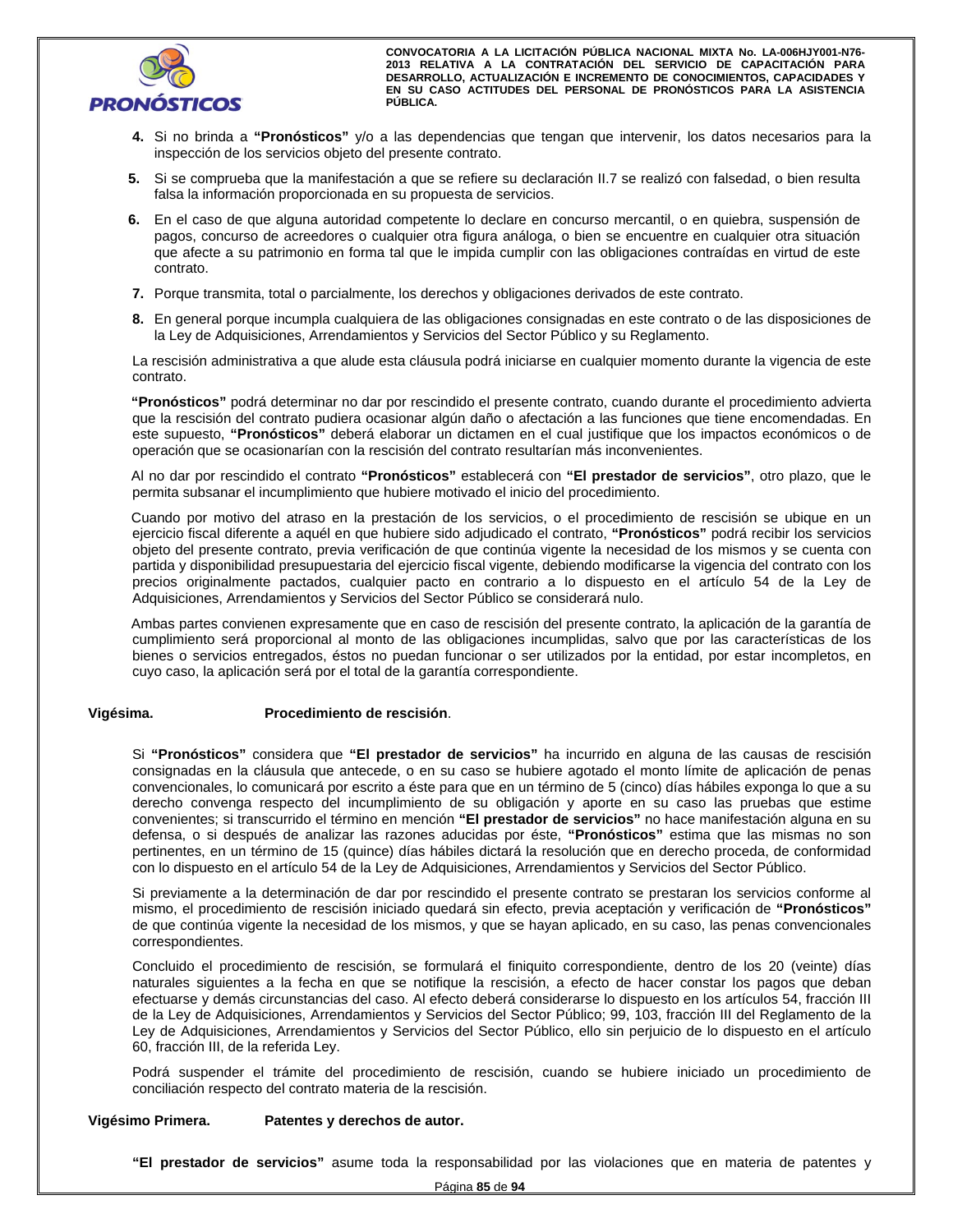

derechos de autor, se ocasionen por la ejecución total o parcial de los servicios descritos en la cláusula Primera de este contrato.

En caso de litigio como consecuencia de lo anterior, **"El prestador de servicios"** garantiza la continuidad de los servicios materia del presente contrato, obligándose a subsanar en su totalidad la o las referidas violaciones.

En caso de que lo anterior no fuese posible, **"Pronósticos"** podrá rescindir el presente contrato aplicando el procedimiento establecido en la cláusula Vigésima del presente instrumento.

#### **Vigésimo Segunda. Caso fortuito o fuerza mayor.**

Ninguna de las partes en este contrato será responsable por el retraso en el cumplimiento de sus obligaciones debido a caso fortuito o fuerza mayor.

Se entiende por caso fortuito el acontecimiento natural inevitable, previsible o imprevisible, que impide en forma absoluta el cumplimiento de la obligación (terremotos, inundaciones, etc.) siendo enunciativas más no limitativas.

Se entiende por fuerza mayor, el hecho del hombre previsible o imprevisible, pero inevitable que impide también en forma absoluta el cumplimiento de la obligación (huelgas, guerras, restricciones gubernamentales, etc.) siendo enunciativas más no limitativas.

en la prestación del servicio objeto del presente contrato se presente caso fortuno o de fuerza mayor, **Pronosticos**,<br>bajo su responsabilidad, podrá suspender la prestación del servicio, en cuyo caso únicamente se pagarán En los términos del artículo 55 Bis de la Ley de Adquisiciones, Arrendamientos y Servicios del Sector Público, cuando en la prestación del servicio objeto del presente contrato se presente caso fortuito o de fuerza mayor, **"Pronósticos"**, servicios que hubiesen sido efectivamente prestados.

En cualquiera de los casos previstos en el mencionado artículo, en su caso se pactará por las partes el plazo de suspensión, a cuyo término podrá iniciarse, de ser procedente el procedimiento de terminación anticipada de este contrato.

Cuando la suspensión obedezca a causas imputables a **"Pronósticos"**, éste pagará a **"El prestador de servicios"** los gastos no recuperables durante el tiempo que dure la misma, siempre y cuando se compruebe fehacientemente que fueron efectivamente erogados en relación al presente contrato y como consecuencia directa de la suspensión referida; pactándose asimismo que para efectos del pago correspondiente se estará a los plazos que establezca la Ley de Adquisiciones, Arrendamientos y Servicios del Sector Público.

#### **Vigésimo Tercera. Relaciones laborales.**

**"El prestador de servicios"**, como empresario y patrón del personal que ocupe con motivo de la prestación de los servicios objeto de este contrato, conviene expresamente en que es el único responsable de las obligaciones laborales y de seguridad social que surjan de las relaciones existentes con su personal, tales como salarios, indemnizaciones y riesgos profesionales o de cualquier otra obligación o por la prestación de servicios que derive de las citadas actividades según sea el caso, y también será el único responsable de las obligaciones derivadas de las disposiciones legales y demás ordenamientos en materia de trabajo y seguridad social, siendo enunciativas, más no limitativas.

Consecuentemente en ningún caso y por ningún concepto podrá considerarse a **"Pronósticos"** como patrón directo o sustituto del personal de **"El prestador de servicios"**, por lo que éste asume cualquier tipo de responsabilidad que con motivo de la realización del objeto de este contrato pudiera derivarse de su relación laboral con el personal que los ejecuta, relevando de toda responsabilidad obrero-patronal a **"Pronósticos"**; en tal virtud **"El prestador de servicios"** se hace responsable de todas las reclamaciones individuales o colectivas que por cualquier razón puedan presentar sus trabajadores, así como las sanciones que pudieran imponerles las autoridades administrativas o judiciales del trabajo, sacando a **"Pronósticos"** en paz y a salvo frente a toda reclamación, demanda, litigio o sanción que su personal o cualquier autoridad pretendiese fincar o entablar en su perjuicio a consecuencia de la citada relación laboral.

#### **Vigésimo Cuarta. Designación de Servidores Públicos para la administración, verificación y vigilancia del contrato y para recibir notificaciones**.

Para efectos de lo establecido en la cláusula Octava de este instrumento contractual, **"Pronósticos"** designa a los servidores públicos que a continuación se determinan, para los efectos de la administración, verificación y vigilancia del cumplimiento del presente contrato. Asimismo **"El prestador de servicios"** designa, a la persona que se indica, para la recepción de notificaciones relacionadas con la ejecución del mismo.

Cualquier notificación, solicitud o comunicado que deba ser entregado o elaborado de acuerdo con lo dispuesto en este contrato y sus anexos, se formulará por escrito, y se considerarán efectivos únicamente si son entregados en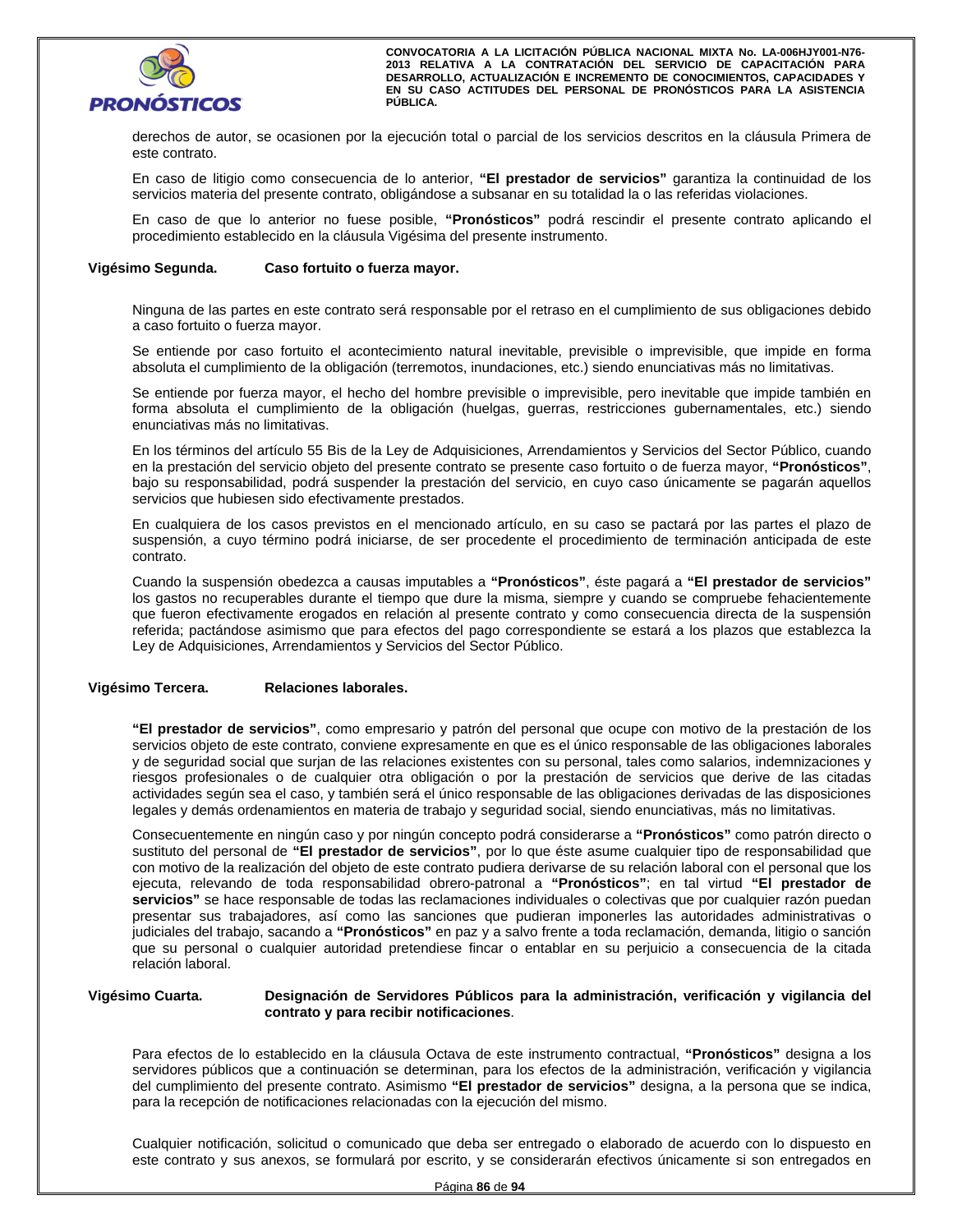

forma personal o por transmisión electrónica, y en este último caso siempre y cuando sean debidamente entregados los originales al día siguiente de su transmisión, en horas de oficina a las personas y en los domicilios que se consignan en las declaraciones correspondientes de ambas partes, del modo siguiente:

|           | Para efectos | Por "Pronósticos"                                                                  | Por "El prestador de servicios"                                                                                 |
|-----------|--------------|------------------------------------------------------------------------------------|-----------------------------------------------------------------------------------------------------------------|
| De<br>la  |              | administración, Nombre:<br>verificación y vigilancia del lo sustituya en el cargo. | o quien   Nombre: will be a series of the series of the series of the series of the series of the series of the |
| contrato. |              | Cargo:                                                                             | Cargo: $\frac{2}{\sqrt{2}}$                                                                                     |
|           |              | Teléfono:                                                                          | Teléfono:                                                                                                       |

### **Vigésimo Quinta. Ley aplicable.**

Para la interpretación y cumplimiento del presente contrato, las partes se obligan a sujetarse estrictamente para la prestación de los servicios objeto del mismo, a todas y cada una de las cláusulas y anexos que lo integran; a los términos, lineamientos, procedimientos y requisitos que establece la Ley de Adquisiciones, Arrendamientos y Servicios del Sector Público, y su Reglamento; a las disposiciones administrativas aplicables en la materia.

#### **Vigésimo Sexta. Jurisdicción.**

Para la interpretación, y cumplimiento del presente contrato, en caso de controversia, las partes se someten a la jurisdicción y competencia de los Tribunales Federales de la Ciudad de México, Distrito Federal, renunciando a cualquier otra que pudiere corresponderles en razón de su domicilio presente o futuro o por cualquier otra causa.

Previa lectura del contenido del presente contrato, las partes aceptan quedar obligadas en todos sus términos y condiciones, los cuales se constituyen en la expresión completa de su voluntad y lo firman de conformidad en cuatro ejemplares originales, en la Ciudad de México, Distrito Federal, el día \_\_ de \_\_\_\_\_\_\_\_\_ de 2013.

**POR "PRONÓSTICOS" POR "EL PRESTADOR DE SERVICIOS"**

| LIC. JOSE MANUEL PABLO RENDON DE LA MATA |                        |
|------------------------------------------|------------------------|
| SUBDIRECTOR GENERAL DE ADMINISTRACIÓN Y  | <b>APODERADO LEGAL</b> |
| <b>FINANZAS</b>                          |                        |
| <b>REPRESENTANTE LEGAL</b>               |                        |

**\_\_\_\_\_\_\_\_\_\_\_\_\_\_\_\_\_\_\_\_\_\_\_\_\_\_\_\_\_\_\_\_\_\_\_\_ APODERADO LEGAL** 

**\_\_\_\_\_\_\_\_\_\_\_\_\_\_\_\_\_\_***(nombre)***\_\_\_\_\_\_\_\_\_\_\_\_\_\_\_\_\_ \_\_\_\_\_\_\_\_\_\_\_\_\_\_\_\_\_\_\_***(cargo)\_\_\_\_\_\_\_\_\_\_\_\_\_\_\_\_\_\_* **COMO ÁREA REQUIRENTE Y RESPONSABLE DE LAS ESPECIFICACIONES TÉCNICAS** 

**LIC. JUAN ANTONIO ARAUJO URCELAY**

**\_\_\_\_\_\_\_\_\_\_\_\_\_\_\_\_\_\_\_\_\_\_\_\_\_\_\_\_\_\_\_\_\_\_ TESTIGO** 

|                                       |            |  | <b>JURIDICO</b> |     | <b>COORDINADOR TÉCNICO Y JURÍDICO</b><br>VALIDADO DESDE EL PUNTO DE VISTA |                                   |             |                                                                        |     |          |
|---------------------------------------|------------|--|-----------------|-----|---------------------------------------------------------------------------|-----------------------------------|-------------|------------------------------------------------------------------------|-----|----------|
| Las                                   | antefirmas |  | firmas          | que | anteceden                                                                 | corresponden al<br>constante de ( | contrato de | prestación<br>) fojas útiles y celebrado entre <b>Pronósticos para</b> | del | servicio |
| la Asistencia Pública "Pronósticos" y |            |  |                 |     |                                                                           |                                   |             | , "El Prestador de Servicios", conste.-------------------------------  |     |          |

*\*\*NOTA: El presente modelo de contrato está sujeto a las modificaciones que se requieran como resultado del procedimiento de contratación.*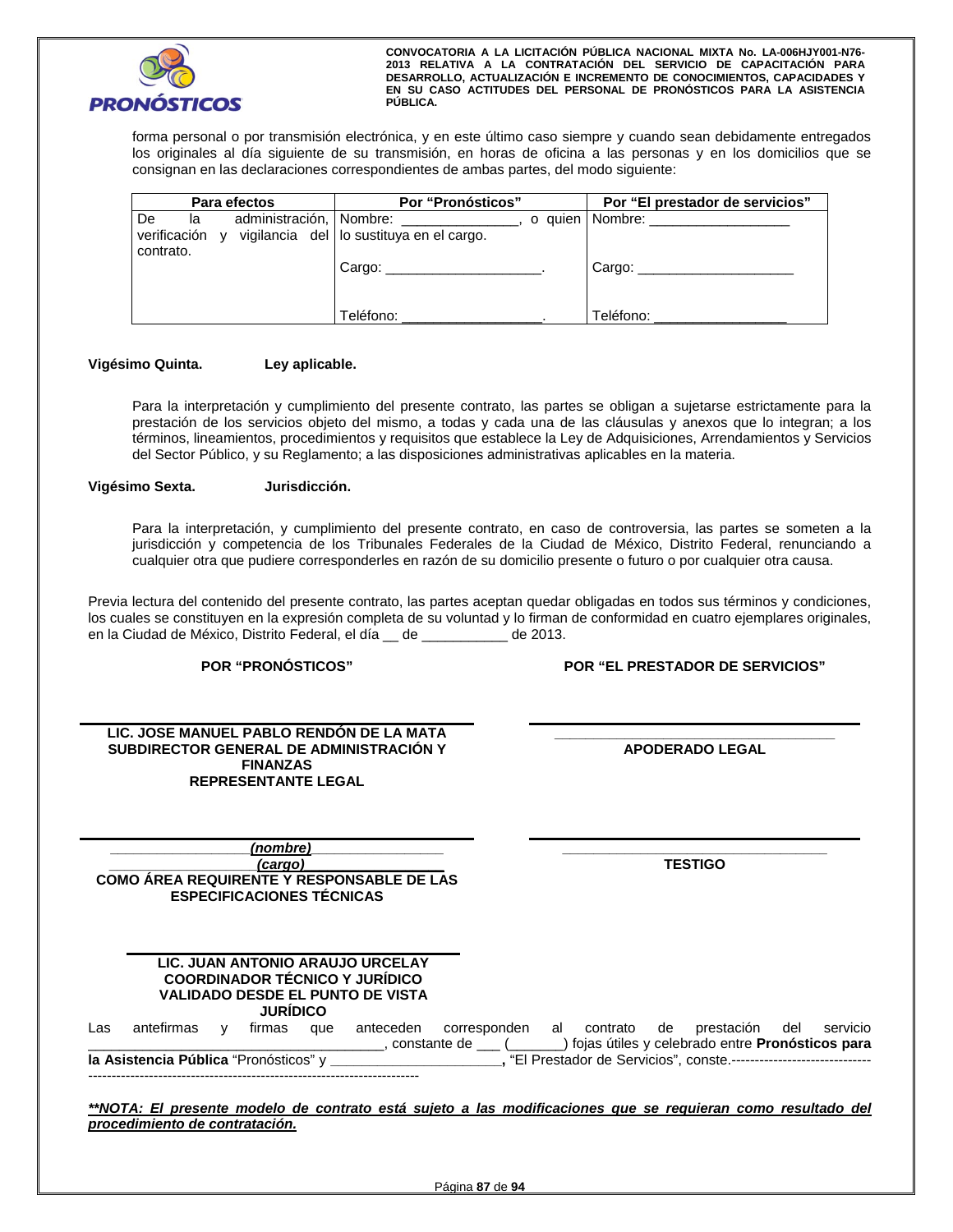

# **ANEXO 17**

# **MODELO DE FIANZA DE GARANTÍA DE CUMPLIMIENTO DEL CONTRATO**

# **(DEBEN ESTABLECERSE LOS DATOS DE IDENTIFICACIÓN DE LA PÓLIZA)**

NOMBRE O RAZÓN SOCIAL DE LA AFIANZADORA LA FIANZA SE OTORGA A FAVOR DE PRONÓSTICOS PARA LA ASISTENCIA PÚBLICA

EN EJERCICIO DE LA AUTORIZACIÓN QUE LE OTORGÓ EL GOBIERNO FEDERAL POR CONDUCTO DE LA SECRETARÍA DE HACIENDA Y CRÉDITO PÚBLICO, EN LOS TÉRMINOS DE LOS ARTÍCULOS 5º Y 6º DE LA LEY FEDERAL DE INSTITUCIONES DE FIANZAS, **(NOMBRE O RAZÓN SOCIAL DE LA AFIANZADORA)** SE CONSTITUYE FIADORA, PARA GARANTIZAR POR **(NOMBRE COMPLETO O RAZÓN SOCIAL DEL PRESTADOR DE SERVICIOS)**, "EL PRESTADOR DE SERVICIOS"; CON **R.F.C. NO. \_\_\_\_,** CON DOMICILIO EN **(DOMICILIO EXACTAMENTE COMO APARECE EN EL CONTRATO)** LA **CALLE \_\_\_, NÚMERO \_\_, COLONIA \_\_\_, DELEGACIÓN \_\_\_, (CIUDAD), (ESTADO), CÓDIGO POSTAL \_\_\_,** HASTA POR LA EXPRESADA CANTIDAD DE **\$(MONTO TOTAL SIN IVA) (MONTO TOTAL SIN IVA CON LETRA, PESOS 00/100 M.N.)**, EQUIVALENTE AL 10% DEL MONTO MÁXIMO Y/O TOTAL DEL CONTRATO ANTES DE I.V.A., EL FIEL Y EXACTO CUMPLIMIENTO DE TODAS Y CADA UNA DE LAS OBLIGACIONES A SU CARGO DERIVADAS DEL CONTRATO DE **(OBJETO DEL CONTRATO, TAL Y COMO APARECE EN EL MISMO)** NO. **\_\_\_\_\_\_**, DE FECHA **(DIA) DE (MES) DE 2013**, POR LA CANTIDAD MÁXIMA Y/O TOTAL DE **\$(MONTO TOTAL SIN IVA)** (**MONTO TOTAL SIN IVA CON LETRA PESOS 00/100 M.N)**, ANTES I.VA., CELEBRADO CON PRONÓSTICOS PARA LA ASISTENCIA PÚBLICA, A TRAVÉS DE SU **(PUESTO DEL REPRESENTANTE LEGAL DE PAP), (NOMBRE DEL REPRESENTANTE LEGAL DE PAP),** CUYO OBJETO ES **(OBJETO DEL CONTRATO TAL Y COMO APARECE EN EL MISMO)**, COMO SE PRECISA EN EL REFERIDO CONTRATO Y SE DETALLA EN LA OFERTA ECONÓMICA DE LA EMPRESA PROVEEDORA AFIANZADA, DERIVADO DE **(PROCEDIMIENTO DE CONTRATACIÓN: LICITACIÓN, ITP O ADJUDICACIÓN DIRECTA)**.

 **(NOMBRE DE LA AFIANZADORA)** EXPRESAMENTE DECLARA:

A) QUE LA FIANZA SE OTORGA ATENDIENDO A TODAS LAS ESTIPULACIONES CONTENIDAS EN EL CONTRATO Y SUS ANEXOS, POR LO QUE GARANTIZA LA TOTAL ENTREGA DE LOS SERVICIOS OBJETO DEL CONTRATO.

B) QUE LA FIANZA SE OTORGA DE CONFORMIDAD CON LO DISPUESTO POR LOS ARTÍCULOS 48 FRACCIÓN II Y ÚLTIMO PÁRRAFO, Y 49 FRACCIÓN II DE LA LEY DE ADQUISICIONES, ARRENDAMIENTOS Y SERVICIOS DEL SECTOR PÚBLICO Y DEMÁS NORMATIVIDAD APLICABLE EN LOS TÉRMINOS DEL CONTRATO **DE (OBJETO DEL**  CONTRATO TAL Y COMO APARECE EN EL MISMO) NO. PRESTADOR DE SERVICIOS" NO CUMPLA CON LAS OBLIGACIONES ESTABLECIDAS EN DICHO INSTRUMENTO, O INCURRA EN ALGUNO O ALGUNOS DE LOS SUPUESTOS DE INCUMPLIMIENTO ESTABLECIDOS EN EL CITADO CONTRATO.

C) QUE **(NOMBRE DE LA AFIANZADORA)** ACEPTA EXPRESAMENTE SOMETERSE A LOS PROCEDIMIENTOS DE EJECUCIÓN PREVISTOS EN LA LEY FEDERAL DE INSTITUCIONES DE FIANZAS PARA LA EFECTIVIDAD DE LAS FIANZAS, AÚN PARA EL CASO DE QUE PROCEDA EL COBRO DE INDEMNIZACIÓN POR MORA, CON MOTIVO DEL PAGO EXTEMPORÁNEO DEL IMPORTE DE LA PÓLIZA DE FIANZA REQUERIDA.

D) QUE LA FIANZA PERMANECERÁ VIGENTE DURANTE EL CUMPLIMIENTO DE LA OBLIGACIÓN QUE GARANTICE Y CONTINUARÁ VIGENTE EN CASO DE QUE SE OTORGUE PRÓRROGA AL CUMPLIMIENTO DEL CONTRATO, ASÍ COMO DURANTE LA SUBSTANCIACIÓN DE TODOS LOS RECURSOS LEGALES O DE LOS JUICIOS QUE SE INTERPONGAN Y HASTA QUE SE DICTE RESOLUCIÓN DEFINITIVA QUE QUEDE FIRME.

E) QUE LA FIANZA CONTINUARÁ VIGENTE EN CASO DE DEFECTOS Y/O DAÑOS Y/O PERJUICIOS HASTA QUE SE CORRIJAN LOS DEFECTOS Y SE REZARSAN LOS DAÑOS O PERJUICIOS.

F) QUE PARA CANCELAR LA FIANZA SERÁ REQUISITO CONTAR CON LA CONSTANCIA DE CUMPLIMIENTO TOTAL DE LAS OBLIGACIONES CONTRACTUALES.

G) QUE TODA ESTIPULACIÓN QUE APAREZCA IMPRESA POR FORMATO POR PARTE DE **(NOMBRE DE LA AFIANZADORA)** QUE CONTRAVENGA LAS ESTIPULACIONES ASENTADAS EN DICHA FIANZA SE CONSIDERARÁ COMO NO PUESTA.

H) QUE **(NOMBRE DE LA AFIANZADORA)** ACEPTA SOMETERSE EXPRESAMENTE A LA JURISDICCIÓN DE LOS TRIBUNALES FEDERALES DE LA CIUDAD DE MÉXICO, DISTRITO FEDERAL RENUNCIANDO A LA QUE PUDIERA CORRESPONDERLE POR RAZÓN DE SU DOMICILIO PRESENTE O FUTURO O POR CUALQUIER OTRA CAUSA.=FIN DE TEXTO=

**(ESTABLECER LA FECHA DE EMISIÓN DE LA PÓLIZA DE FIANZA PARA DETERMINAR QUE SE HAYA EXPEDIDO EN TÉRMINOS DE LEY)** 

**(FIRMA DEL REPRESENTANTE DE LA INSTITUCIÓN DE FIANZA, NOMBRE Y CARGO)**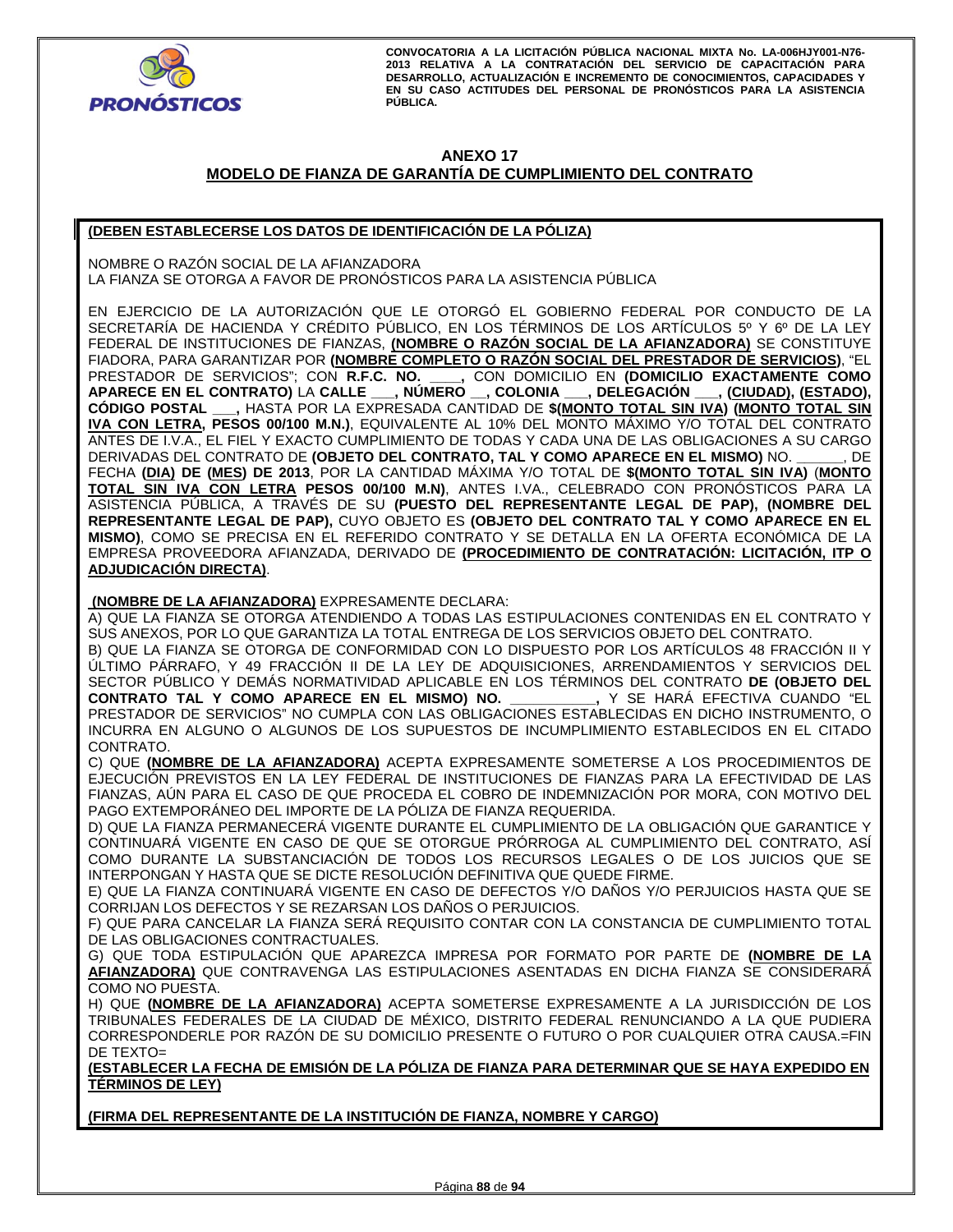

# **ANEXO 18**

# **Nota informativa para participantes de países miembros de la Organización para la Cooperación y el Desarrollo Económico (OCDE) y firmantes de la Convención para combatir el Cohecho de Servidores Públicos Extranjeros en Transacciones comerciales Internacionales**

El compromiso de México en el combate a la corrupción ha transcendido nuestras fronteras y el ámbito de acción del gobierno federal. En el plano internacional y como miembro de la Organización para la Cooperación y el Desarrollo Económico (OCDE) y firmante de la *Convención para combatir el cohecho de servidores públicos extranjeros en transacciones comerciales internacionales***,** hemos adquirido responsabilidades que involucran a los sectores público y privado.

Esta Convención busca establecer medidas para prevenir y penalizar a las personas y a las empresas que prometan o den gratificaciones a funcionarios públicos extranjeros que participan en transacciones comerciales internacionales. Su objetivo es eliminar la competencia desleal y crear igualdad de oportunidades para las empresas que compiten por las contrataciones gubernamentales.

La OCDE ha establecido mecanismos muy claros para que los países firmantes de la Convención cumplan con las recomendaciones emitidas por ésta y en el caso de México, iniciará en **noviembre de 2003** una segunda fase de **evaluación**  –la primera ya fue aprobada– en donde un grupo de expertos verificará, entre otros:

- La compatibilidad de nuestro marco jurídico con las disposiciones de la Convención.
- El conocimiento que tengan los sectores público y privado de las recomendaciones de la Convención.

El resultado de esta evaluación **impactará** el grado de inversión otorgado a México por las agencias calificadoras y la atracción de inversión extranjera.

Las **responsabilidades** del **sector público** se centran en:

- Profundizar las reformas legales que inició en 1999.
- Difundir las recomendaciones de la Convención y las obligaciones de cada uno de los actores comprometidos en su cumplimiento.
- Presentar casos de cohecho en proceso y concluidos (incluyendo aquellos relacionados con lavado de dinero y extradición).

Las responsabilidades del sector privado contemplan:

• **Las empresas:** adoptar esquemas preventivos como el establecimiento de códigos de conducta, de mejores prácticas corporativas (controles internos, monitoreo, información financiera pública, auditorias externas) y de mecanismos que prevengan el ofrecimiento y otorgamiento de recursos o bienes a servidores públicos, para obtener beneficios particulares o para la empresa.

• **Los contadores públicos:** realizar auditorias; no encubrir actividades ilícitas (doble contabilidad y transacciones indebidas, como asientos contables falsificados, informes financieros fraudulentos, transferencias sin autorización, acceso a los activos sin consentimiento de la gerencia); utilizar registros contables precisos; informar a los directivos sobre conductas ilegales.

• **Los abogados:** promover el cumplimiento y revisión de la Convención (imprimir el carácter vinculatorio entre ésta y la legislación nacional); impulsar los esquemas preventivos que deben adoptar las empresas.

Las **sanciones** impuestas a las personas físicas o morales (privados) y a los servidores públicos que incumplan las recomendaciones de la Convención, implican entre otras, privación de la libertad, extradición, decomiso y/o embargo de dinero o bienes.

Asimismo, es importante conocer que el pago realizado a servidores públicos extranjeros es perseguido y castigado independientemente de que el funcionario sea acusado o no. Las investigaciones pueden iniciarse por denuncia, pero también por otros medios, como la revisión de la situación patrimonial de los servidores públicos o la identificación de transacciones ilícitas, en el caso de las empresas.

El culpable puede ser perseguido en cualquier país firmante de la Convención, independientemente del lugar donde el acto de cohecho haya sido cometido.

En la medida que estos lineamientos sean conocidos por las empresas y los servidores públicos del país, estaremos contribuyendo a construir estructuras preventivas que impidan el incumplimiento de las recomendaciones de la Convención y por tanto la comisión de actos de corrupción.

Por otra parte, es de señalar que el Código Penal Federal sanciona el cohecho en los siguientes términos: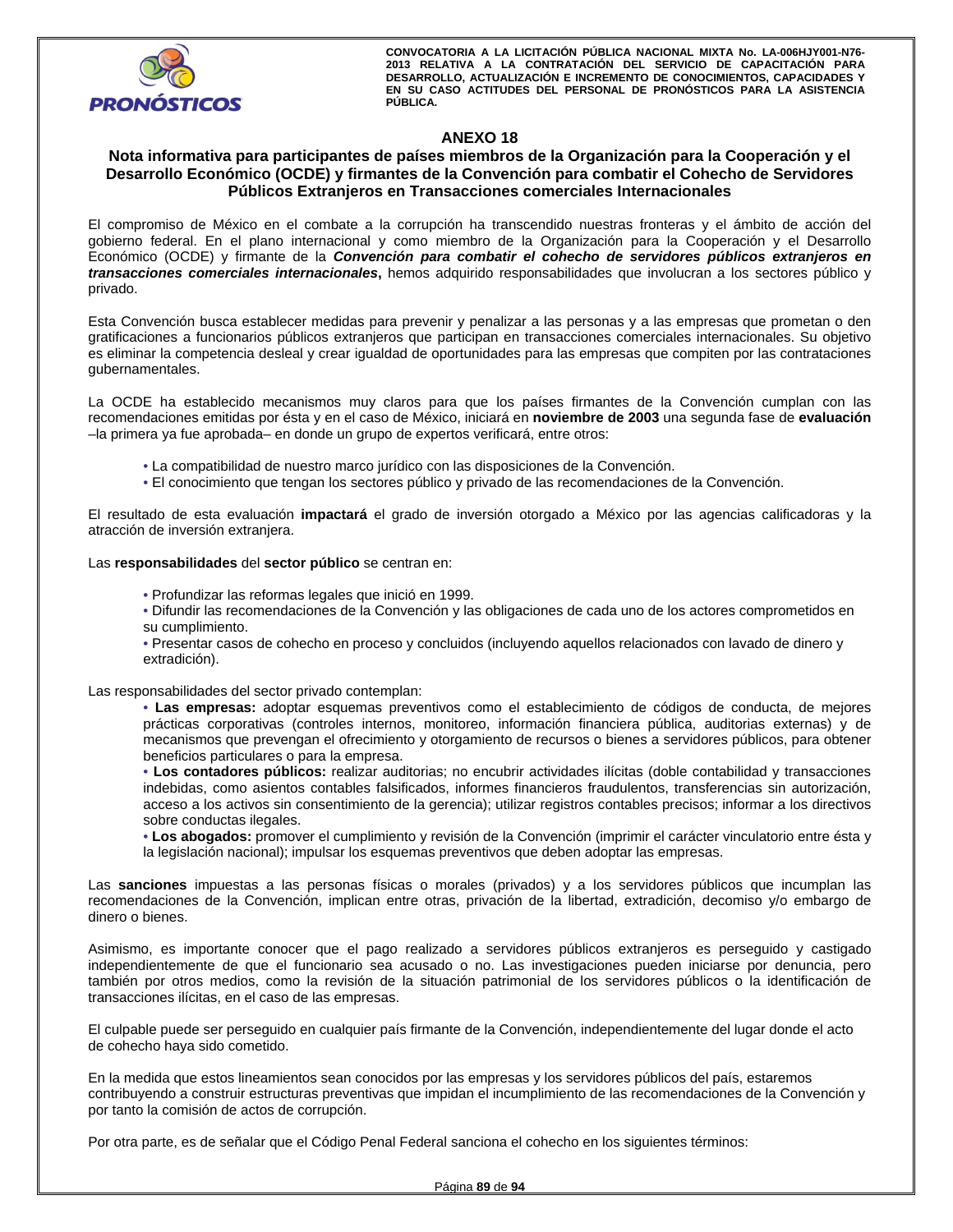

#### "Artículo 222

Cometen el delito de cohecho:

I.- El servidor público que por sí, o por interpósita persona solicite o reciba indebidamente para sí o para otro, dinero o cualquiera otra dádiva, o acepte una promesa, para hacer o dejar de hacer algo justo o injusto relacionado con sus funciones, y

II.- El que de manera espontánea dé u ofrezca dinero o cualquier otra dádiva a alguna de las personas que se mencionan en la fracción anterior, para que cualquier servidor público haga u omita un acto justo o injusto relacionado con sus funciones.

Al que comete el delito de cohecho se le impondrán las siguientes sanciones:

Cuando la cantidad o el valor de la dádiva o promesa no exceda del equivalente de quinientas veces el salario mínimo diario vigente en el Distrito Federal en el momento de cometerse el delito, o no sea valuable, se impondrán de tres meses a dos años de prisión, de treinta a trescientos días multa y destitución e inhabilitación de tres meses a dos años para desempeñar otro empleo, cargo o comisión públicos.

Cuando la cantidad o el valor de la dádiva, promesa o prestación exceda de quinientas veces el salario mínimo diario vigente en el Distrito Federal en el momento de cometerse el delito, se impondrán de dos a catorce años de prisión, de trescientos a mil días multa y destitución e inhabilitación de dos a catorce años para desempeñar otro empleo, cargo o comisión públicos.

En ningún caso se devolverá a los responsables del delito de cohecho, el dinero o dádivas entregadas, las mismas se aplicarán en beneficio del Estado.

Capítulo XI

Cohecho a servidores públicos extranjeros

Artículo 222 bis

Se impondrán las penas previstas en el artículo anterior al que con el propósito de obtener o retener para sí o para otra persona ventajas indebidas en el desarrollo o conducción de transacciones comerciales internacionales, ofrezca, prometa o dé, por sí o por interpósita persona, dinero o cualquiera otra dádiva, ya sea en bienes o servicios:

I.- A un servidor público extranjero o a un tercero que éste determine, para que dicho servidor público gestione o se abstenga de gestionar la tramitación o resolución de asuntos relacionados con las funciones inherentes a su empleo, cargo o comisión;

II.- A un servidor público extranjero, o a un tercero que éste determine, para que dicho servidor público lleve a cabo la tramitación o resolución de cualquier asunto que se encuentre fuera del ámbito de las funciones inherentes a su empleo, cargo o comisión, o

III. A cualquier persona para que acuda ante un servidor público extranjero y le requiera o le proponga llevar a cabo la tramitación o resolución de cualquier asunto relacionado con las funciones inherentes al empleo, cargo o comisión de este último.

Para los efectos de este artículo se entiende por servidor público extranjero, toda persona que desempeñe un empleo, cargo o comisión en el poder legislativo, ejecutivo o judicial o en un órgano público autónomo en cualquier orden o nivel de gobierno de un Estado extranjero, sea designado o electo; cualquier persona en ejercicio de una función para una autoridad, organismo o empresa pública o de participación estatal de un país extranjero; y cualquier funcionario o agente de un organismo u organización pública internacional.

Cuando alguno de los delitos comprendidos en este artículo se cometa en los supuestos a que se refiere el artículo 11 de este Código, el juez impondrá a la persona moral hasta mil días multa y podrá decretar su suspensión o disolución, tomando en consideración el grado de conocimiento de los órganos de administración respecto del cohecho en la transacción internacional y el daño causado o el beneficio obtenido por la persona moral."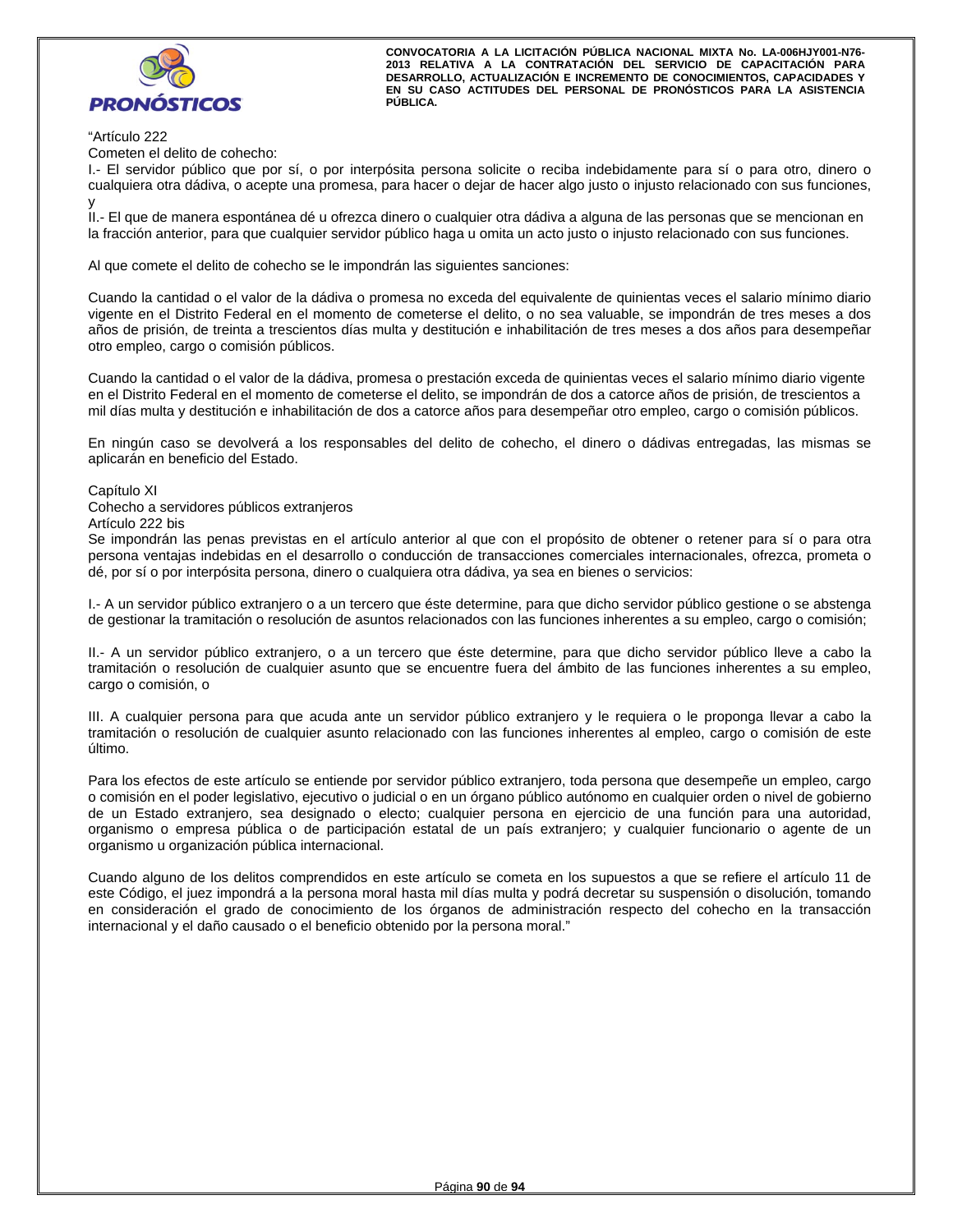

# **ANEXO 19 PROGRAMA DE CADENAS PRODUCTIVAS DEL GOBIERNO FEDERAL**

El programa de Cadenas Productiva es una solución integral que tiene como objeto fortalecer el desarrollo de las macro, pequeñas y medias empresas de nuestro país, con herramientas que les permitan incrementar su capacidad productiva y de gestión.

Al incorporarte a Cadenas Productivas tendrás acceso a los siguientes beneficios:

- Conoce oportunamente al consultar desde la comodidad de tu negocio los pagos que te realizarán las dependencias o entidades con la posibilidad de obtener la liquidez que requieres sobre tus cuentas por cobrar derivadas de la proveeduría de bienes y servicios. Si requieres Capital de Trabajo podrás acceder a los programas de financiamiento que Nacional Financiera instrumenta a través de los bancos
- Incrementa tus ventas, al pertenecer al Directorio de Prestador de servicios del Gobierno Federal, mediante el cual las Dependencias y/o Entidades u otras empresas podrán consultar tu oferta de productos y servicios en el momento que lo requieran, al mismo tiempo, conocerás otras empresas con la posibilidad de ampliar tu base de prestador de servicios.
- Profesionaliza tu negocio, a través de los cursos de capacitación en línea a presenciales, sobre temas relacionados al proceso de compra del Gobierno Federal que te ayudarán a ser más efectivo al presentar tus propuestas.
- Identifica oportunidades de negocio, al conocer las necesidades de compra del Gobierno Federal a través de nuestros boletines electrónicos.

Para mayores informes sobre el particular llamar desde el área metropolitana al 5089-6107 o al 01 800 623-4572 sin costo desde el interior de la república o bien a través de la página de internet www.nafin.com.

## **3.2 PROMOCIÓN A LOS PRESTADOR DE SERVICIOS Y CONTRATISTAS PARA AFILIARSE AL PROGRAMA DE CADENAS PRODUCTIVA**

México, D. F. de \_\_\_\_ de \_\_\_\_

#### Nombre de la empresa

En Nacional Financiera, S. N. C., estamos coordinado una iniciativa sin duda histórica para apoyar a las PyMES en el país. La estrategia principal consiste en establecer un Programa Obligatorio de Compras del Gobierno Federal hacia las pequeñas y medias empresas mexicanas. Dicho programa pretende que en el año de 2012, el 35% de las adquisiciones públicas se analicen a este segmento productivo, principal generador del Producto interno Bruto y de empleo.

Para tal fin, un primer paso es la incorporación obligatoria de todas las Dependencias y Entidades al Programa Cadenas Productivas de Nacional Financiera, S. N. C., lo que nos permitirá conocer en forma consolidada la situación actual de la proveeduría gubernamental y proponer metas anuales en materia de compras de gobierno a PyMES a partir del 2008.

En este contexto, tengo el agrado de invitar a incorporar tu empresa al programa, para que goce de los beneficios que éste le brinda.

Cadenas Productivas ofrece:

- Adelantar el cobro de las facturas mediante el descuento electrónico
- Obtener liquidez para realizar más negocios
- Mejorar la eficiencia del capital de trabajo
- Agilizar y reducir los costos de cobranza
- Realizar los transacciones desde la empresa en un sistema amigable y sencillo, www.nafin.com
- Realizar en caso necesario, operaciones vía telefónica a través del Call Center 50 89 61 07 y 01800 NAFINSA (623 46 72)
- Acceder a capacitación y asistencia técnica gratuita
- Recibir información
- Formar parte del Directorio de compras del Gobierno Federal

Características descuentos o factoraje electrónico:

- Anticipar la totalidad de su cuenta por cobrar (documento)
- Descuentos aplicables a tasas preferenciales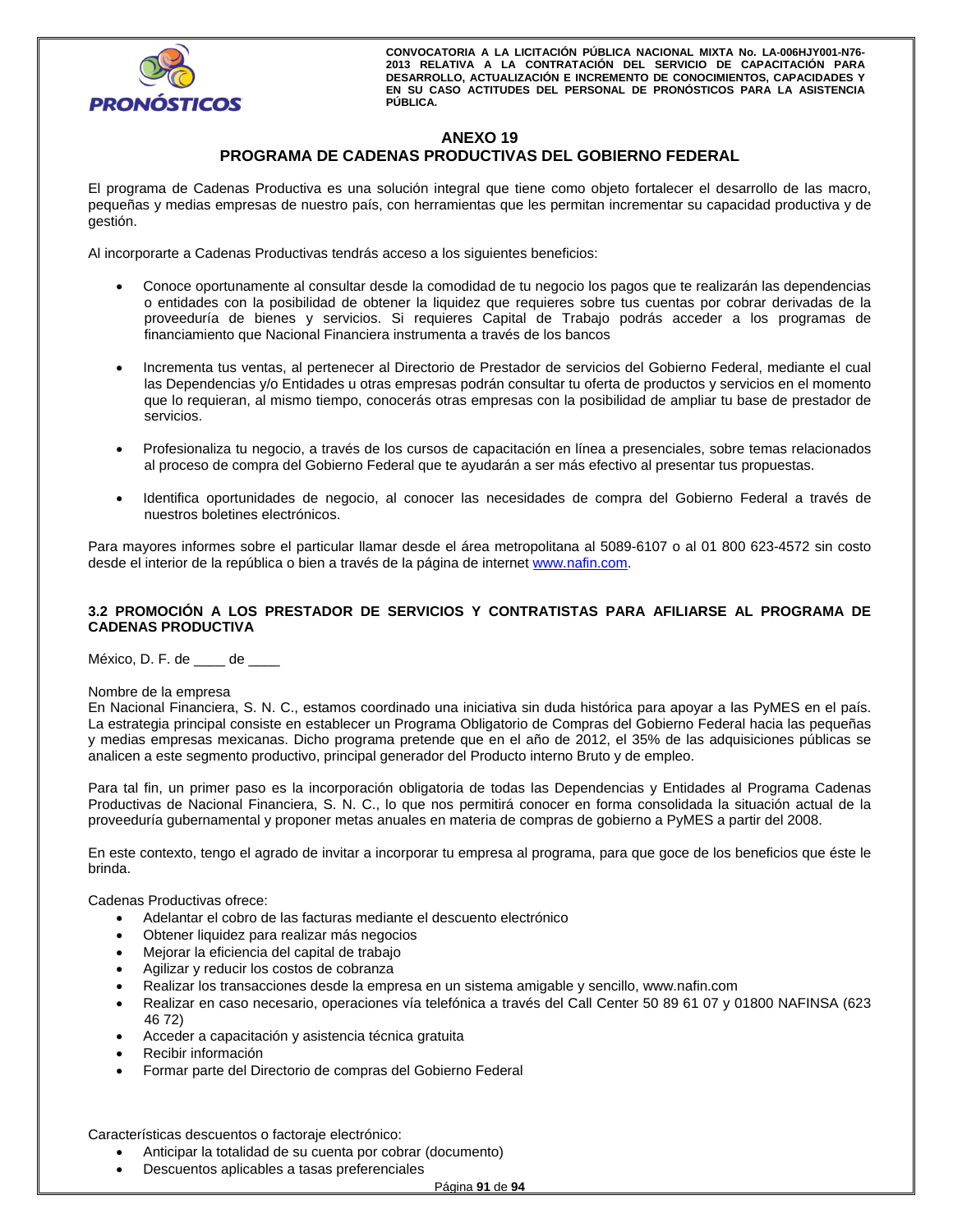

- Sin garantías, ni otros costos o comisiones adicionales
- Contar con la disposición de los recursos en un plazo no mayor de 24 hrs., en forma electrónica y eligiendo al intermediario financiero de su preferencia.

Afiliarse al programa es por única vez y no es necesario realizar el proceso nuevamente en alguna otra dependencia o entidad, no tiene ningún costo; en caso de requerirlo podrás hacer el cobro anticipado en la página www.nafin.com o bien vía telefónica.

A fin de facilitar tu afiliación, te agradeceré comunicarte a los teléfonos 50.89.61.07 y 08100 NAFINSA, donde el personal de Nacional Financiera, S. N. C., te orientará para la entrega de los documentos relacionados en el documento anexo y la formalización del convenio en un término de cinco días.

Al concretar tu afiliación tendrás como beneficio formar parte del Directorio de Compras y contar con la oportunidad de ampliar tus ventas a todas las dependencias y entidades del Gobierno Federal.

Reiteramos nuestro agradecimiento por tu participación y aprovecho la ocasión para enviarte un cordial saludo.

#### Atentamente

## **LISTA DE DOCUMENTOS PARA LA INTEGRACIÓN DEL EXPEDIENTE DE AFILIACIÓN AL PROGRAMAS PRODUCTIVAS.**

- 1. Carta Requerimiento de Afiliación, Fallo o Pedido Debidamente firmada por el área usuaria compradora
- 2. \*\* Copia simple del Acta Constitutiva (Escritura con la que se constituye o crea la empresa) Esta escritura debe estar debidamente inscrita en el Registro Público de la Propiedad y de Comercio. Debe anexarse completa y legible en todas las hojas.
- 3. \*\*Copia simple de la Escritura de Reformas (modificaciones a los estatutos de la empresa) Cabios de razón social, fusiones, cambios de administración, etc. Estar debidamente inscrita en el Registro Público de la Propiedad y de Comercio. Completa y legible en todas las hojas.
- 4. \*\*Copia simple de la escritura pública mediante el cual se haga constar los Poderes y Facultades del Representante Legal para Actos de Dominio. Esta escritura debe estar debidamente inscrita en el Registro Público de la Propiedad y de Comercio. Debe anexarse completa y legible en todas las hojas.
- 5. Comprobante de domicilio Fiscal Vigencia no mayor a 2 meses Comprobante de domicilio oficial (Recibo de agua, Luz, Teléfono fijo, predio) Debe estar a nombre de la empresa, en caso de no ser así adjuntar contrato de arrendamiento, comodato.
- 6. Identificación Oficial Vigente del (los) represente(es) legal(es) , con actos de dominio Credencial de elector, pasaporte vigente ó FM2 (para extranjeros) La firma deberá coincidir con la del convenio
- 7. Alta en Hacienda y sus modificaciones Formato R-1 ó R-2 en caso de haber cambios de situación fiscal (razón social o domicilio fiscal) En caso de no tener las actualizaciones, podrán obtenerlas de la página del SAT.
- 8. Cédula del Registro Federal del Contribuyente (RFC, Hoja Azul)
- 9. Estado de Cuenta Bancario donde se depositaran los recursos Sucursal, plaza, CLABE interbancaria Vigencia no mayor a 2 meses Estados de cuenta que emite la Institución Financiera y llega su domicilio

La documentación arriba descrita, es necesaria para que la promotoría genere los contratos que le permitirán terminar el proceso de afiliación una vez firmados, los cuales constituyen una parte fundamental del expediente:

Contratos de descuento automático Cadenas Productivas Firmado por el representante legal con poderes de dominio.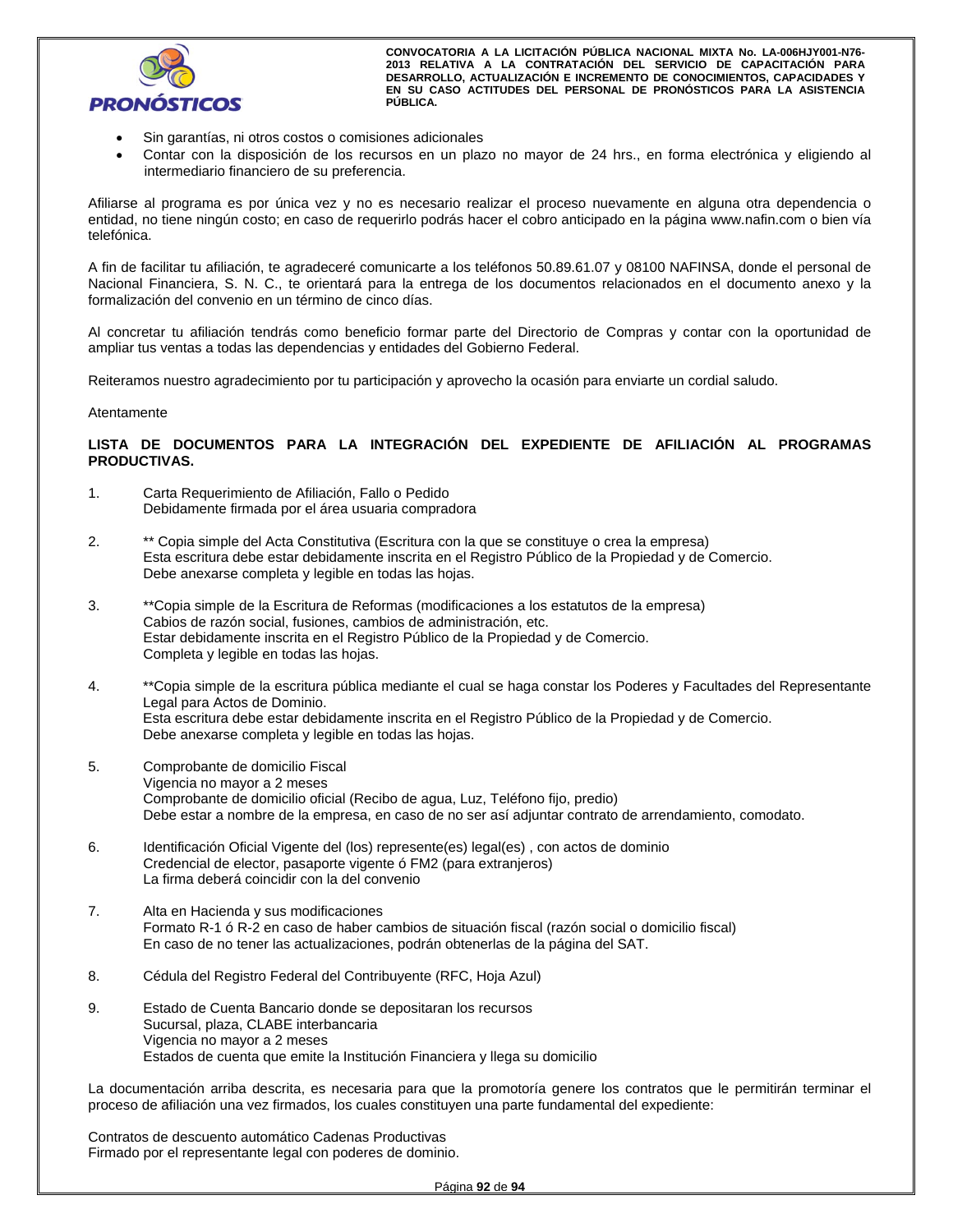

2 convenios con firmas originales

Contratos Originales de cada Intermedio Financiero. Firmado por el representante legal con poderes de dominio.

(\*\* Únicamente, para personas Morales)

Usted podrá contactarse con la Promotoría que va a afiliarlo llamando al 01-800-NAFINSA (01-800-6234672) ó al 50-89-61- 07; ó acudir a las oficinas de Nacional Financiera en:

Av. Insurgentes Sur no. 1971, Col. Guadalupe Inn, C.P.01020, Delegación Álvaro Obregón, en el Edificio Anexo, nivel Jardín, área de Atención a Clientes.

Estimado Prestador de servicios del Gobierno Federal:

Con el propósito de iniciar su proceso de afiliación a la Cadena Productiva, es importante que me proporcione la información abajo indicada, con lo anterior, estaré en posibilidades de generar los contratos y convenios, mismos que a la brevedad le enviaré vía correo electrónico.

Información requerida para Afiliación a la Cadena Productiva Cadena(s) a la que desea afiliarse:

\* \* \*

Numero(s) de prestador de servicios (opcional):

```
* 
- 
*
```
\*

- Datos generales de la empresa.

| Razón Social:<br>Fecha de alta SHCP:                                              |             |                |            |
|-----------------------------------------------------------------------------------|-------------|----------------|------------|
| R.F.C.:                                                                           |             |                |            |
| Domicilio Fiscal: Calle:                                                          |             |                |            |
| No.:                                                                              |             |                |            |
| C.P.                                                                              |             |                |            |
| Colonia:                                                                          |             |                |            |
| Ciudad:                                                                           |             |                |            |
| Teléfono (incluir clave LADA):                                                    |             |                |            |
| Fax (incluir clave LADA):                                                         |             |                |            |
| e-mail:<br>Nacionalidad:                                                          |             |                |            |
| Datos de constitución de la sociedad: (Acta Constitutiva / Persona Moral)         |             |                |            |
| No. de la Escritura:                                                              |             |                |            |
| Fecha de la Escritura: ______                                                     |             |                |            |
|                                                                                   |             |                |            |
| Datos del Registro Público de Comercio                                            |             |                |            |
| Fecha de inscripción:                                                             |             |                |            |
| Entidad Federativa:                                                               |             |                |            |
| Delegación o municipio:                                                           |             |                |            |
| Folio:                                                                            |             |                |            |
| Fecha del folio:<br>Libro:                                                        |             |                |            |
| Partida:                                                                          |             |                |            |
| Fojas:                                                                            |             |                |            |
| Nombre del Notario Público:                                                       |             |                |            |
| No. de Notaria:                                                                   |             |                |            |
| Entidad del Corredor o Notario:                                                   |             |                |            |
| Delegación o municipio del Corredor o Notario:                                    |             |                |            |
| Datos de inscripción y registro de poderes para actos de dominio (Persona Moral): |             |                |            |
| (Acta de poderes y/o acta constitutiva)                                           |             |                |            |
| No. de la Escritura:                                                              |             |                |            |
| Fecha de la Escritura:                                                            |             |                |            |
| Tipo de Poder:                                                                    | Único $( )$ | Mancomunado () | Consejo () |